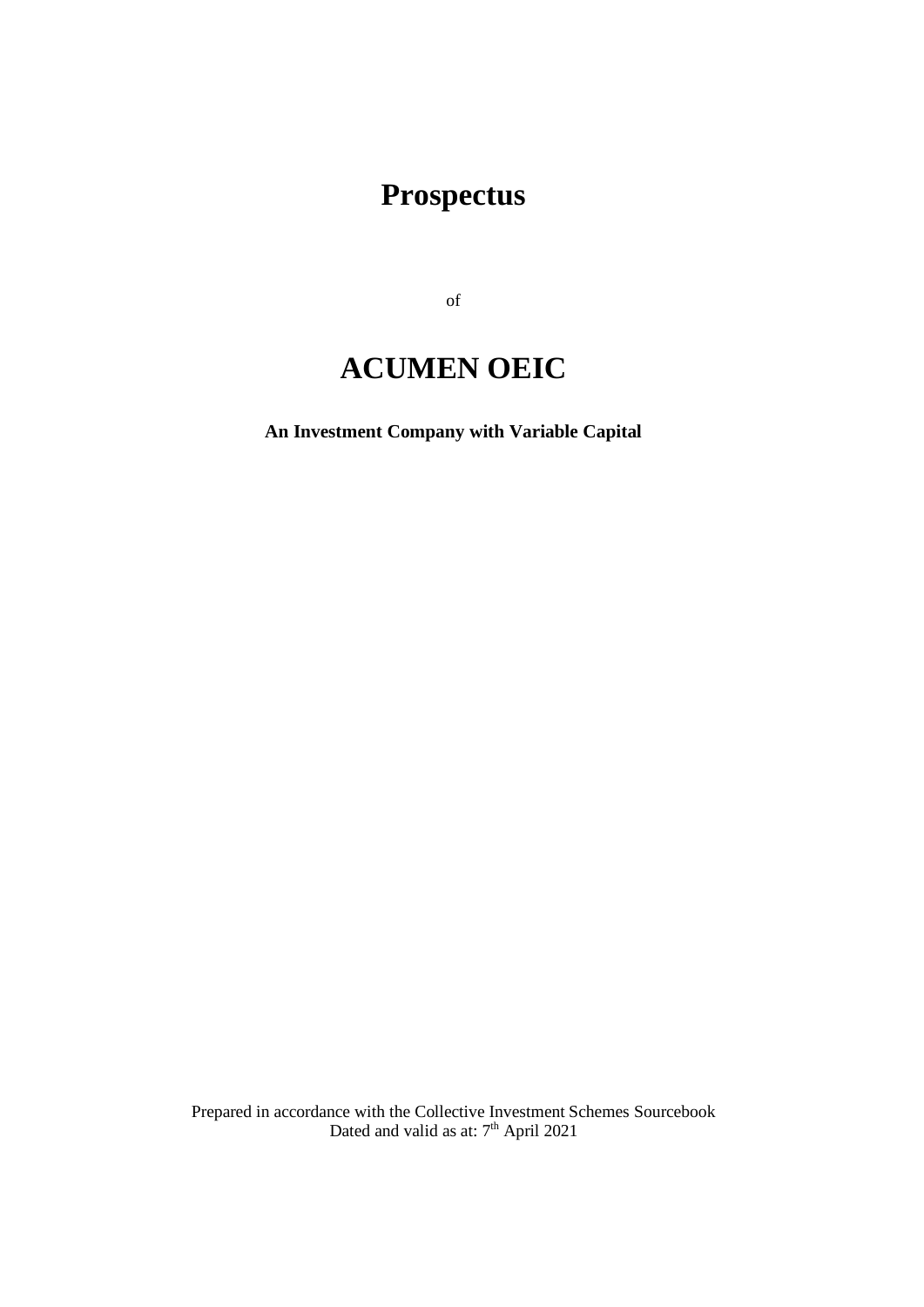#### **Authorised Corporate Director**

Investment Fund Services Limited, a wholly owned subsidiary of UFC Fund Management plc Registered Office and Operating Address: Marlborough House 59 Chorley New Road Bolton, BL1 4QP (Authorised and regulated by the Financial Conduct Authority)

## **Registered and Head Office of the Company**

Marlborough House 59 Chorley New Road Bolton, BL1 4QP

## **Investment Manager**

Tavistock Wealth Limited Operating Address: 1 Bracknell Beeches Old Bracknell Lane Bracknell Berkshire, RG12 7BW (Authorised and regulated by the Financial Conduct Authority)

## **Depositary**

NatWest Trustee and Depositary Services Limited 250 Bishopsgate, London EC2M 4AA (Authorised and Regulated by the Financial Conduct Authority)

## **Custodian and Hedging Agent**

BNP Paribas Securities Services 10 Harewood Avenue London, NW1 6AA (Authorised and supervised in France by Autorité de Contrôle Prudentiel ("**ACP**") and by the Autorité de Marchés Financiers ("**AMF**") and authorised by and subject to limited regulation by the Financial Conduct Authority for the conduct of its investment business in the UK)

## **Administrators and Registrar**

Investment Fund Services Limited, a wholly owned subsidiary of UFC Fund Management plc Registered Office and Operating Address: Marlborough House 59 Chorley New Road Bolton, BL1 4QP (Authorised and regulated by the Financial Conduct Authority)

## **Solicitors**

Burges Salmon LLP One Glass Wharf Bristol, BS2 0ZX

## **Auditors**

Ernst & Young LLP Atria One 144 Morrison Street Edinburgh, EH3 8EX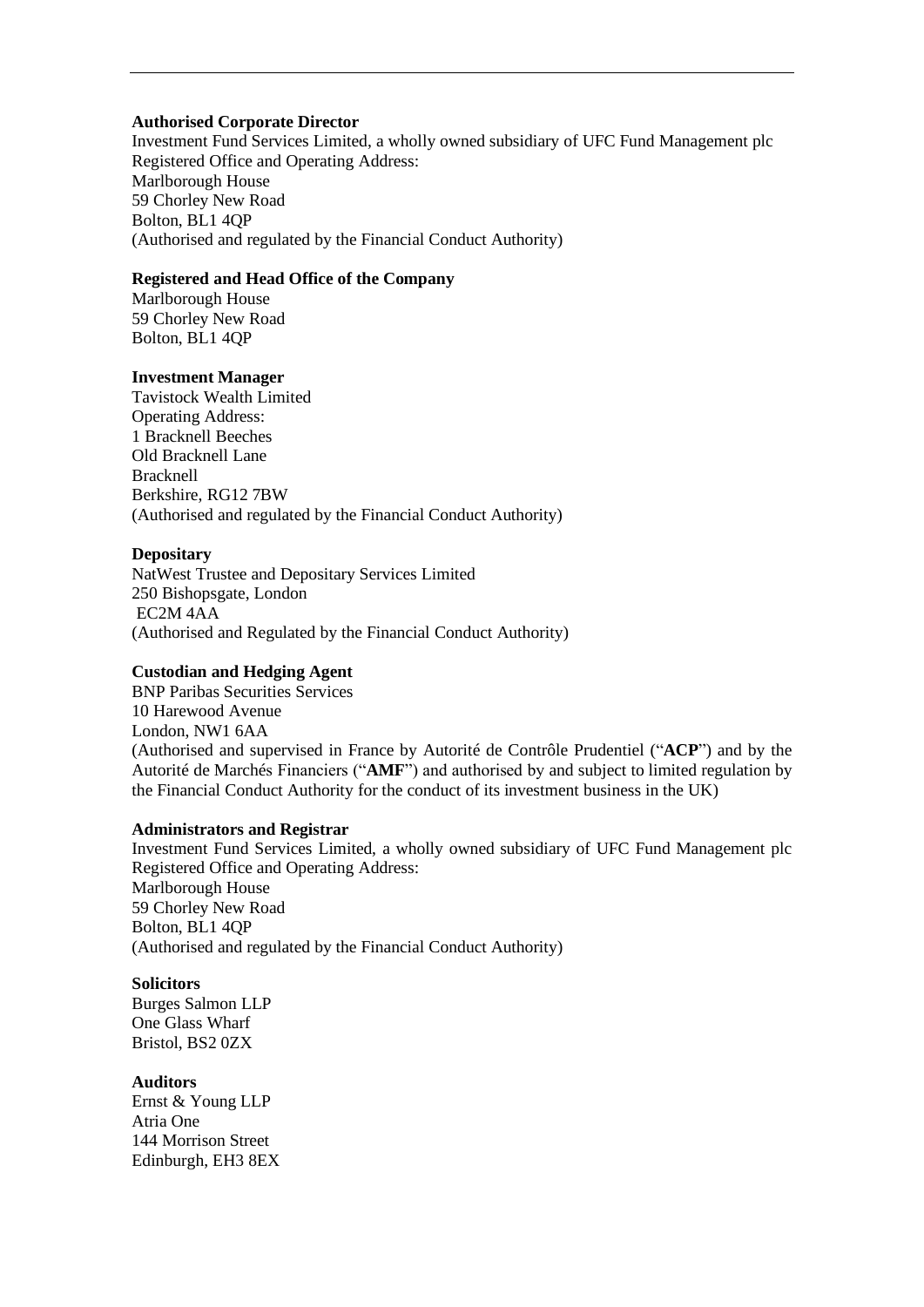## **THIS PROSPECTUS IS IMPORTANT. IF YOU ARE IN ANY DOUBT AS TO THE MEANING OF ANY INFORMATION CONTAINED IN THIS PROSPECTUS, YOU SHOULD CONSULT THE AUTHORISED CORPORATE DIRECTOR OR YOUR INDEPENDENT FINANCIAL ADVISER.**

No person has been authorised by the Company or the ACD to give any information or to make any representations above the Company in connection with the offering of shares other than those contained in this Prospectus and, if given or made, such information or representations must not be relied upon as having been made by the Company or the ACD. The delivery of this Prospectus (whether or not accompanied by any reports) or the issues of shares shall not, under any circumstance, create any implication that the affairs of the Company have not changed since the date hereof.

This Prospectus is intended for distribution in the United Kingdom. Its distribution may be restricted in other countries. Persons into whose possession this Prospectus comes are required by the Company to inform themselves about and to observe any such restrictions. It does not constitute an offer or solicitation to anyone in any jurisdiction in which such offer or solicitation is unlawful or in which the person making such offer or solicitation is not qualified so to do, or to anyone to whom it is unlawful to make such an offer or solicitation.

Potential investors should not treat the contents of this Prospectus as advice relating to legal, taxation, investment or any other matters and are recommended to consult their own professional advisers concerning the acquisition, holding or disposal of Shares.

This Prospectus has been approved for the purpose of section 21 of the Financial Services and Markets Act 2000 by Investment Fund Services Limited.

Shareholders are deemed to have taken notice of the provisions of the Instrument of Incorporation which is binding on each of its shareholders. A copy of the Instrument is available on request from the ACD.

Shares in the Company are not listed or dealt on any investment exchange.

This Prospectus is based on information, law and practice as at the date "valid as at" date on the front cover and below. The Company and the ACD cannot be bound by a Prospectus which is out of date when a new version has been issued. Investors should check with the ACD that this is the most recently published Prospectus.

The authorised corporate director, Investment Fund Services Limited has taken all reasonable care to ensure that the information contained in this document is, to the best of its knowledge and belief, in accordance with the facts and does not omit anything material to such information. The ACD accepts responsibility accordingly. The Investment Manager accepts sole responsibility for the information relating to it contained in this Prospectus and has taken all reasonable care to ensure that the information set out in this Prospectus is, to the best of its knowledge and belief, accurate as at the date of this Prospectus.

The Depositary is not responsible for the information contained in this Prospectus and accordingly does not accept any responsibility therefore under the Act or the Regulations or otherwise.

## **US Tax Reporting**

The Company is required to comply with certain reporting requirements in order to avoid a 30% US withholding tax on interest income and the proceeds of sales of US securities and other US financial instruments. Complying with such requirements may require the Company to request certain information and documentation from Shareholders, and to agree to provide such information and documentation to the IRS if requested to do so. Any Shareholder that fails to provide the required information may be subject to a compulsory redemption of their shares and/or mandatory penalties.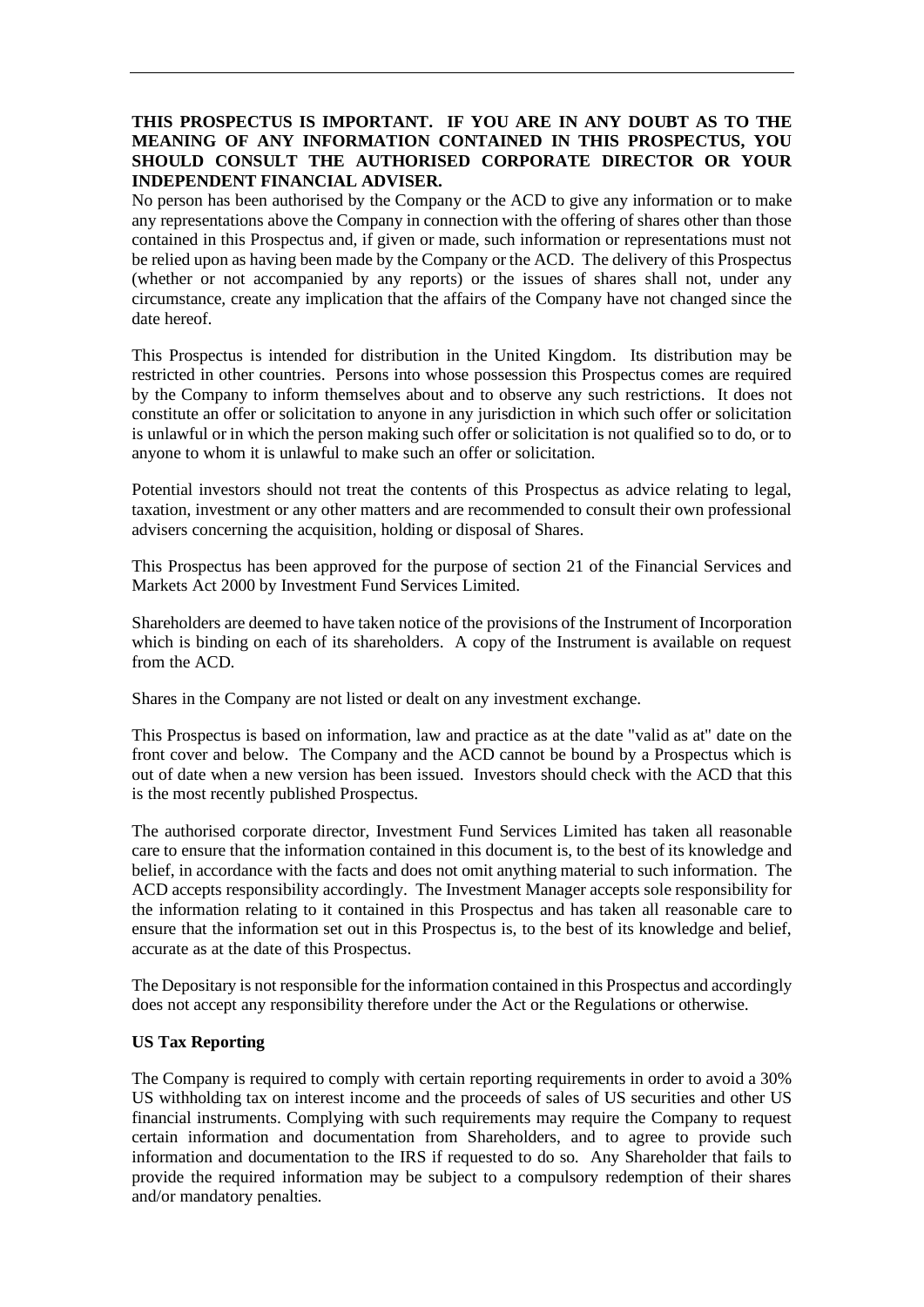Shares have not been and will not be registered under the United States Securities Act of 1933, as amended. They may not be offered or sold in the United States of America, its territories and possessions, any State of the United States of America and the District of Columbia or offered or sold to US Persons (as defined below). The Company has not been and will not be registered under the United States Investment Company Act of 1940, as amended. The ACD has not been and will not be registered under the United States Investment Advisers Act of 1940.

A "U.S Person" means any citizen or resident of the United States of America, its territories and possessions including the State and District of Columbia and all areas subject to its jurisdiction (including the Commonwealth of Puerto Rico), any corporation, trust, partnership or other entity created or organised in or under the laws of the United States of America, any state thereof or any estate or trust the income of which is subject to United States federal income tax, regardless of source. The expression also includes any person falling within the definition of the term "U.S Person" under Regulation S promulgated under the United States Securities Act of 1933.

This Prospectus is dated and valid as at  $7<sup>th</sup>$  April 2021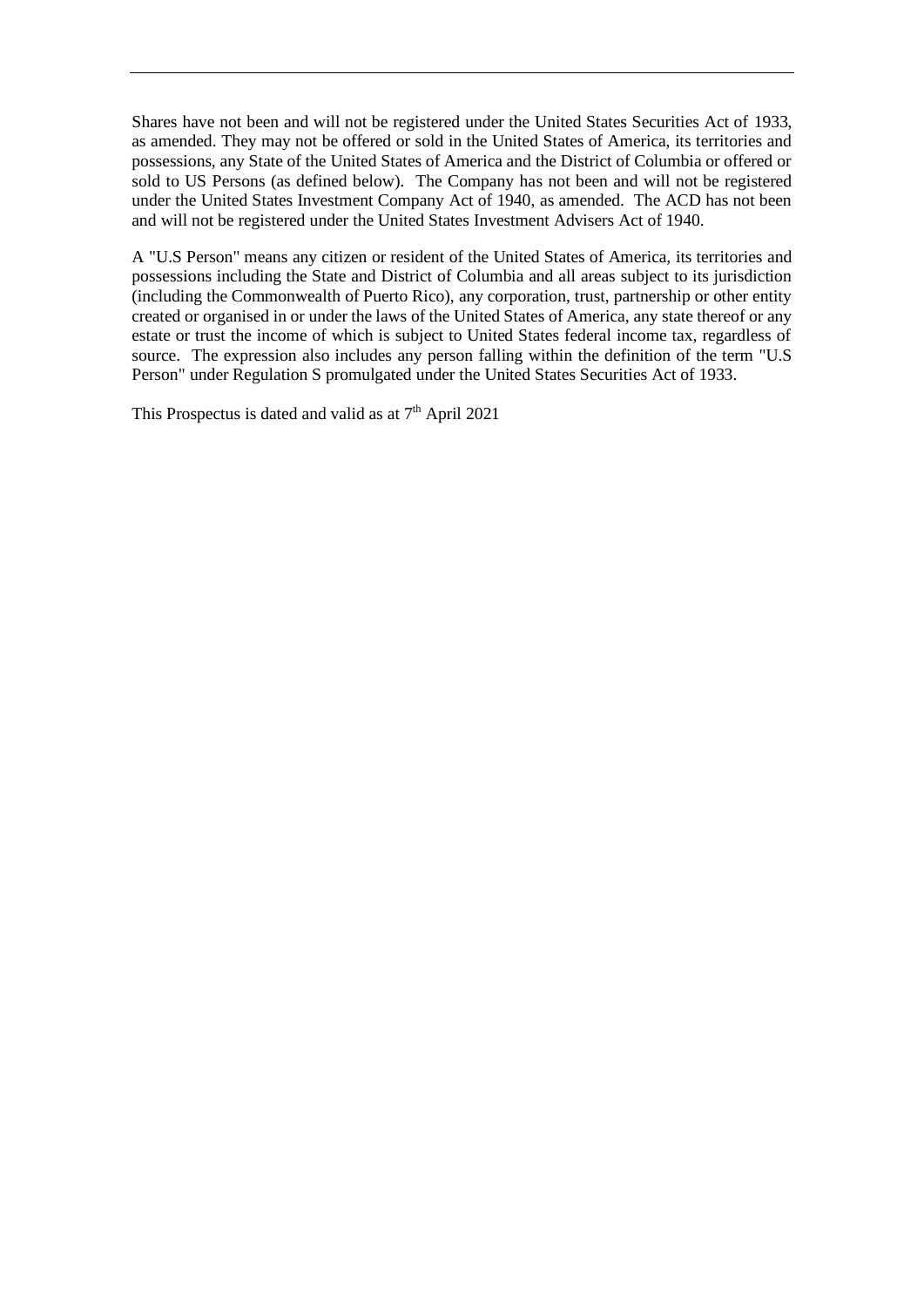# **CONTENTS**

| $\mathbf{1}$     |                                                    |  |
|------------------|----------------------------------------------------|--|
| $\overline{2}$   |                                                    |  |
| 3                |                                                    |  |
|                  |                                                    |  |
|                  |                                                    |  |
|                  |                                                    |  |
|                  |                                                    |  |
|                  |                                                    |  |
|                  |                                                    |  |
|                  |                                                    |  |
| $\boldsymbol{4}$ |                                                    |  |
| 5                |                                                    |  |
| 6                |                                                    |  |
| 7                |                                                    |  |
| 8                |                                                    |  |
| 9                | ADMINISTRATOR, REGISTRAR AND THE HEDGING AGENT  20 |  |
| <b>10</b>        |                                                    |  |
| 11               |                                                    |  |
| 12               |                                                    |  |
| 13               |                                                    |  |
| 14               |                                                    |  |
| 15               |                                                    |  |
| <b>16</b>        |                                                    |  |
| 17               |                                                    |  |
| 18               |                                                    |  |
| 19               |                                                    |  |
| 20               |                                                    |  |
| 21               |                                                    |  |
| 22               |                                                    |  |
| 23               |                                                    |  |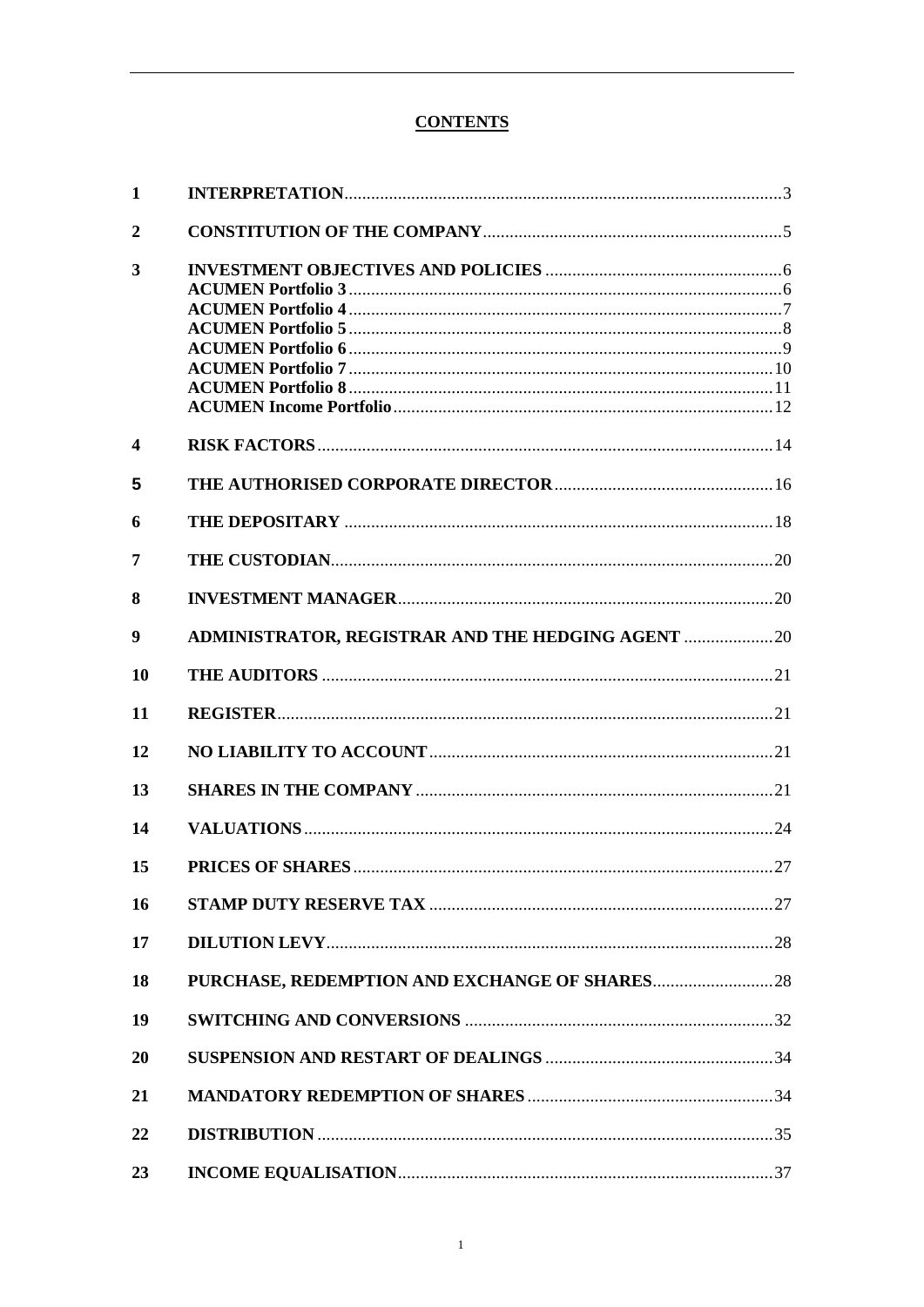| 24 |                                                          |  |
|----|----------------------------------------------------------|--|
| 25 | THE FEES, CHARGES AND EXPENSES OF THE DEPOSITARY 38      |  |
| 26 |                                                          |  |
| 27 |                                                          |  |
| 28 |                                                          |  |
| 29 |                                                          |  |
| 30 |                                                          |  |
| 31 |                                                          |  |
| 32 |                                                          |  |
| 33 | WINDING UP OF THE COMPANY AND TERMINATION OF THE FUNDS50 |  |
| 34 |                                                          |  |
| 35 |                                                          |  |
|    |                                                          |  |
|    |                                                          |  |
|    |                                                          |  |
|    |                                                          |  |
|    |                                                          |  |
|    |                                                          |  |
|    |                                                          |  |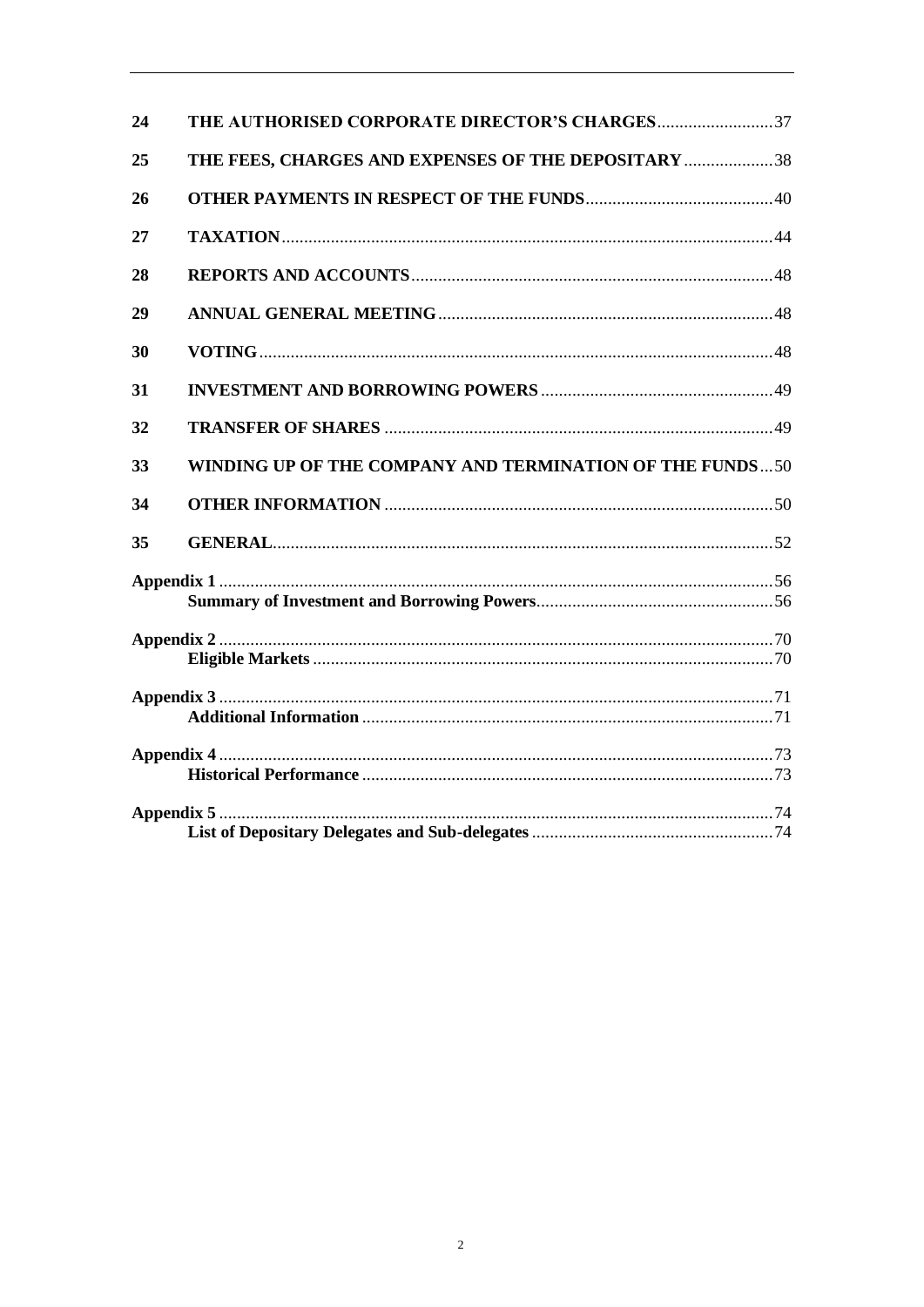## <span id="page-6-0"></span>**1 INTERPRETATION**

In this Prospectus the words and expressions set out in the first column below shall have the meanings set opposite them unless the context requires otherwise. Words and expressions contained in this Prospectus but not defined herein shall have the same meanings as in the Act or Regulations (as defined below) unless the contrary is stated. The definitions are as follows:

| "ACD"                                                             | means the Authorised Corporate Director of the Company holding office<br>from time to time pursuant to the Regulations being Investment Fund<br>Services Limited as at the date of this Prospectus;                                                                                                                                              |
|-------------------------------------------------------------------|--------------------------------------------------------------------------------------------------------------------------------------------------------------------------------------------------------------------------------------------------------------------------------------------------------------------------------------------------|
| "Act"                                                             | means the Financial Services and Markets Act 2000 (as amended restated,<br>re-enacted or replaced from time to time);                                                                                                                                                                                                                            |
| "Administrator"                                                   | means Investment Fund Services Limited;                                                                                                                                                                                                                                                                                                          |
| "Applicant"                                                       | means any person applying for Shares issued by the Company in respect of<br>the Funds;                                                                                                                                                                                                                                                           |
| "Business Day"                                                    | Monday to Friday excluding UK public and bank holidays or any day on<br>which the London Stock Exchange is not open and excluding the last trading<br>day before the 25th December or any day on which the ACD has notified<br>the Depositary that it is not open for normal business or otherwise agreed<br>between the ACD and the Depositary; |
| "Collective Investment<br><b>Schemes Sourcebook"</b><br>or "COLL" | means the Collective Investment Schemes Sourcebook issued by the FCA<br>pursuant to the Act, as amended or replaced from time to time;                                                                                                                                                                                                           |
| "Company"                                                         | means the ACUMEN OEIC;                                                                                                                                                                                                                                                                                                                           |
| "Custodian"                                                       | means BNP Paribas Securities Services;                                                                                                                                                                                                                                                                                                           |
| "Dealing Day"                                                     | means 9 am to 5 pm on any Business Day;                                                                                                                                                                                                                                                                                                          |
| "Depositary"                                                      | means the person appointed from time to time by the Company or otherwise<br>as depositary pursuant to the Regulations being NatWest Trustee and<br>Depositary Services Limited as at the date of this Prospectus;                                                                                                                                |
| "EEA"                                                             | means the European Economic Area;                                                                                                                                                                                                                                                                                                                |
| "Exchange traded<br>fund" or "ETF"                                | an exchange traded fund is an investment fund that is listed on a stock<br>exchange;                                                                                                                                                                                                                                                             |
| "FCA"                                                             | means the Financial Services Authority in respect of matters prior to 1 April<br>2013 and, in respect of matters after that date, The Financial Conduct<br>Authority or any succession entity from time to time.                                                                                                                                 |
| "Fund or Funds, "Sub-<br>Fund" or "Sub-Funds"                     | means the sub-fund or sub-funds from time to time of the Company (being<br>part of the scheme property which is pooled separately) and to which<br>specific assets and liabilities of the Company may be allocated and which is<br>invested in accordance with the investment objective applicable to such<br>Fund:                              |
| "Instrument of<br>Incorporation" or<br>"Instrument"               | means the instrument of incorporation constituting the Company, as<br>amended from time to time;                                                                                                                                                                                                                                                 |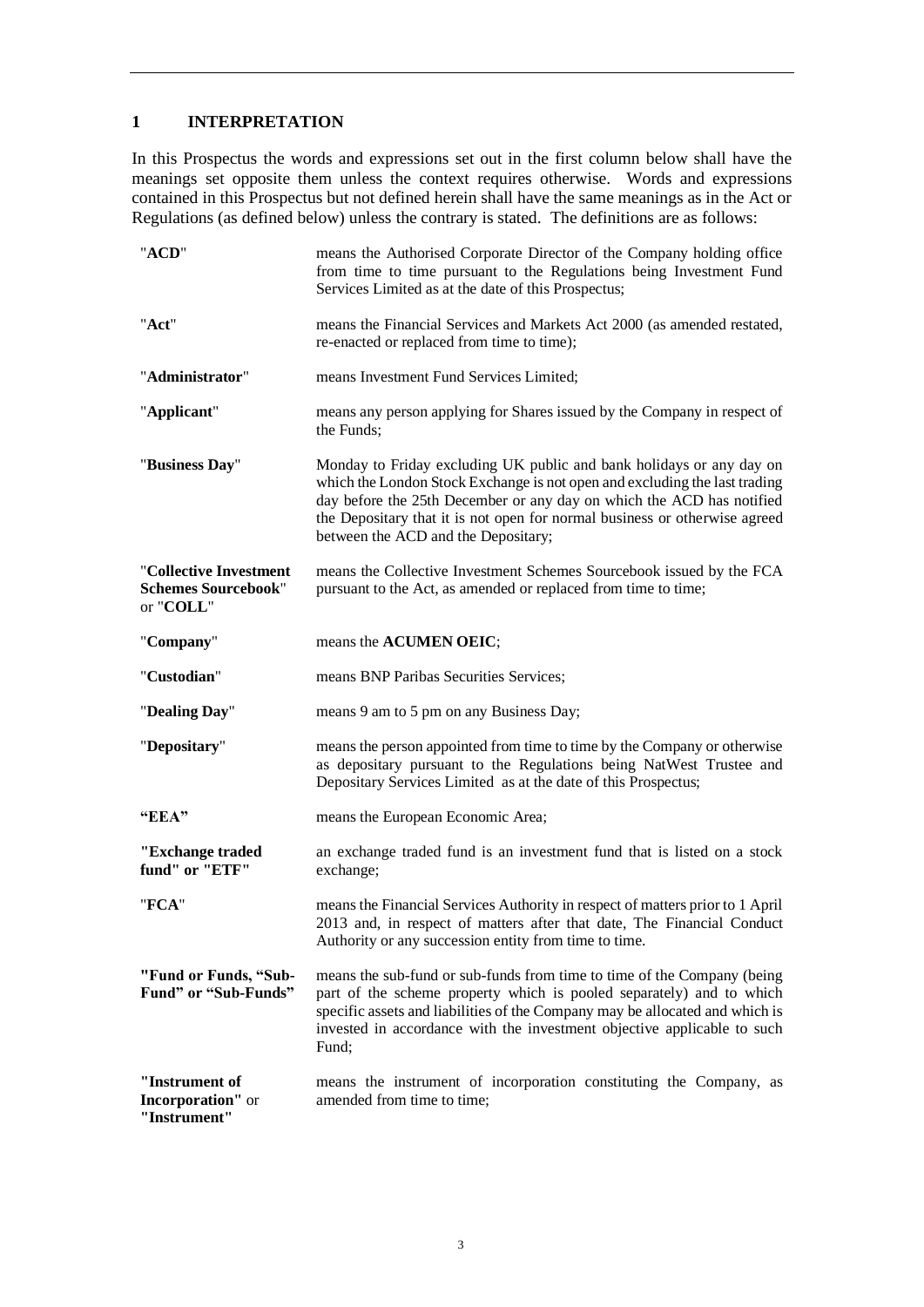| "Investment Manager"          | means Tavistock Wealth Limited;                                                                                                                                                                                                                                                                                                                                                                                                                                                                                                                                                                                                                                                                                                                                                  |
|-------------------------------|----------------------------------------------------------------------------------------------------------------------------------------------------------------------------------------------------------------------------------------------------------------------------------------------------------------------------------------------------------------------------------------------------------------------------------------------------------------------------------------------------------------------------------------------------------------------------------------------------------------------------------------------------------------------------------------------------------------------------------------------------------------------------------|
| "ISA"                         | means an individual savings account under The Individual Savings Account<br>Regulations 1998 (as amended).                                                                                                                                                                                                                                                                                                                                                                                                                                                                                                                                                                                                                                                                       |
| "NAV" or "net asset<br>value" | means the value of the scheme property less the relevant liabilities as the<br>context requires and in accordance with the Company's Instrument and the<br>Regulations;                                                                                                                                                                                                                                                                                                                                                                                                                                                                                                                                                                                                          |
| "OEIC Regulations"            | means the Open-Ended Investment Companies Regulations 2001 (as<br>amended);                                                                                                                                                                                                                                                                                                                                                                                                                                                                                                                                                                                                                                                                                                      |
| "Registrar"                   | means Investment Fund Services Limited (IFSL);                                                                                                                                                                                                                                                                                                                                                                                                                                                                                                                                                                                                                                                                                                                                   |
| "Regulations"                 | means the OEIC Regulations and the Collective Investment Schemes<br>Sourcebook;                                                                                                                                                                                                                                                                                                                                                                                                                                                                                                                                                                                                                                                                                                  |
| "scheme property"             | means those assets which comprise the property of the Company or which<br>are attributed to a Fund (as the context requires);                                                                                                                                                                                                                                                                                                                                                                                                                                                                                                                                                                                                                                                    |
| "Shares"                      | means the shares issued in respect of each Fund of the Company as specified<br>herein;                                                                                                                                                                                                                                                                                                                                                                                                                                                                                                                                                                                                                                                                                           |
| "Shareholder"                 | means a holder of Shares in the Company as evidenced by an entry in the<br>register;                                                                                                                                                                                                                                                                                                                                                                                                                                                                                                                                                                                                                                                                                             |
| "Trading Day"                 | means any day on which the London Stock Exchange is open for trading;                                                                                                                                                                                                                                                                                                                                                                                                                                                                                                                                                                                                                                                                                                            |
| "UCITS"                       | means an Undertaking for Collective Investment in Transferable Securities.<br>This will include a UCITS Scheme or an EEA UCITS scheme, as defined<br>in the Financial Conduct Authority Handbook;                                                                                                                                                                                                                                                                                                                                                                                                                                                                                                                                                                                |
| "UCITS Directive"             | means the European Parliament and Council Directive of 13 July 2009 on<br>the coordination of laws, regulations and administrative provisions relating<br>to undertakings for collective investment in transferable securities<br>("UCITS") (No.2009/65/EC) (as amended);                                                                                                                                                                                                                                                                                                                                                                                                                                                                                                        |
| "UCITS Scheme"                | means a UK UCITS, as defined in the FCA handbook;                                                                                                                                                                                                                                                                                                                                                                                                                                                                                                                                                                                                                                                                                                                                |
| "UK UCITS"                    | means, in accordance with sections 236A and 237 of the Financial Services<br>and Markets Act 2000, a collective investment scheme which may consist<br>of several sub-funds, which is either an authorised unit trust scheme, an<br>authorised contractual scheme, or an authorised open-ended investment<br>company with the sole object of collective investment of capital raised from<br>the public in transferable securities or other liquid financial assets, operating<br>on the principle of risk-spreading, with units which are, at the request of<br>holders, repurchased or redeemed, directly or indirectly, out of those<br>undertakings' assets, and which has identified itself as a UCITS in its<br>prospectus and has been authorised accordingly by the FCA; |

"**VAT**" means UK value added tax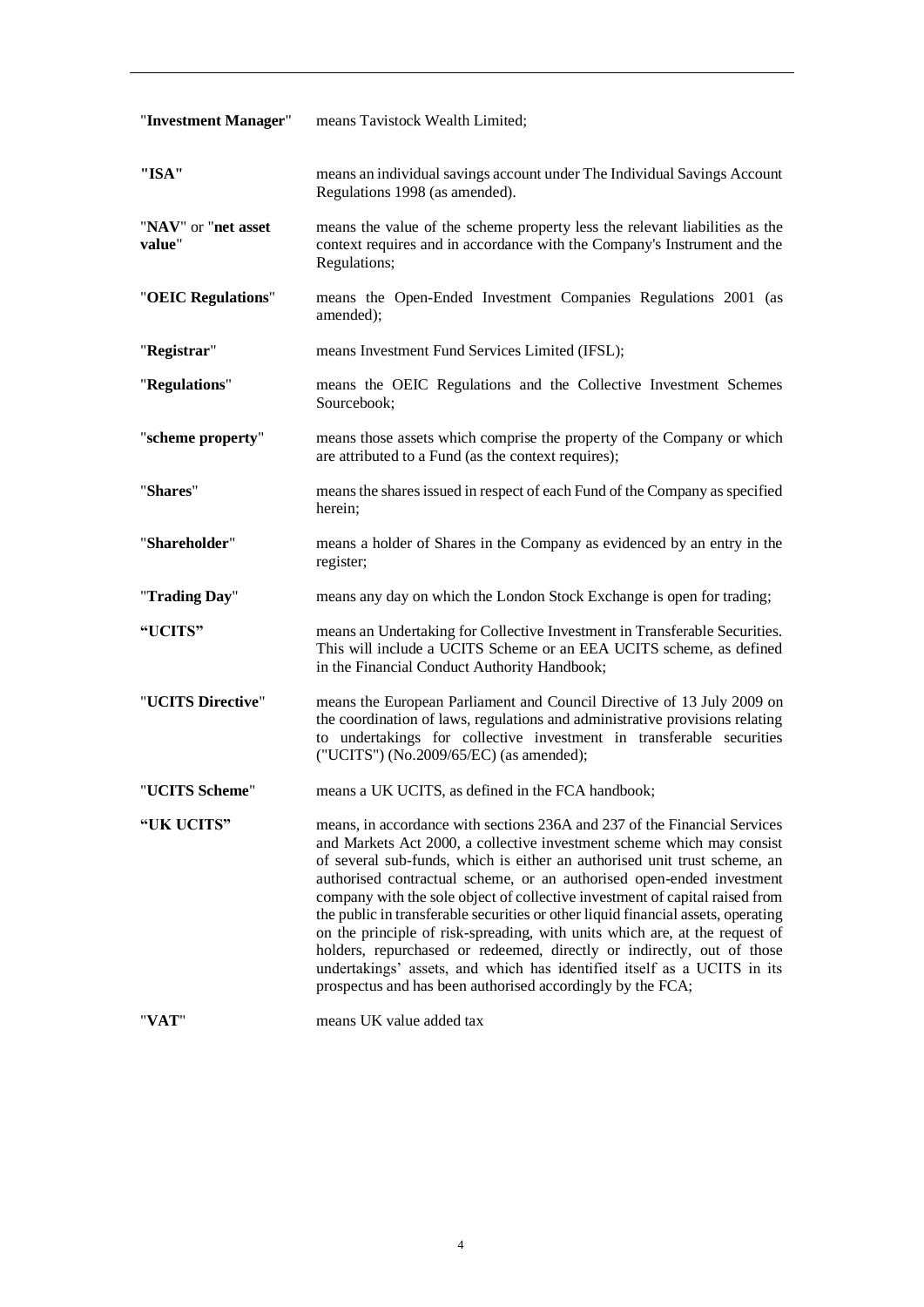# <span id="page-8-0"></span>**2 CONSTITUTION OF THE COMPANY**

## *General*

The Company is an open-ended investment company with variable capital incorporated under the OEIC Regulations. The Company is a UCITS Scheme as defined in COLL and is also an umbrella company for the purposes of the OEIC Regulations. The Company is incorporated in England and Wales with registered number IC000783. The Company was authorised by an order made by FCA with effect from 2 November 2009 with the Product Reference Number (PRN) 504576.

The head office of the Company is at Marlborough House, 59 Chorley New Road, Bolton BL1 4QP. This is also the address for the service on the Company of notices or other documents required or authorised to be served on it.

The base currency for the Company is pounds sterling. The maximum size of the Company's capital is  $£100,000,000,000$  and the minimum size is £1.

The operation of the Company is governed by the Regulations, the Company's Instrument and this Prospectus.

## **Structure of the Company**

The Company is structured as an umbrella company, in that different Funds may be established from time to time by the ACD with the approval of the FCA and the agreement of the Depositary. On the introduction of any new Fund, a revised prospectus will be prepared setting out the relevant details of each Fund.

As at the date of this Prospectus, the Company has the following Funds:

- **ACUMEN Portfolio 3** (PRN: 780587);
- **ACUMEN Portfolio 4** (PRN: 635479);
- **ACUMEN Portfolio 5** (PRN: 635480);
- **ACUMEN Portfolio 6** (PRN: 635481);
- **ACUMEN Portfolio 7** (PRN: 780588);
- **ACUMEN Portfolio 8** (PRN: 780589); and
- **ACUMEN Income Portfolio** (PRN: 734153).

The property attributable to each Fund shall be managed as if such Fund belonged to the "UCITS Scheme" category as specified in COLL. Subject to the terms set out in this Prospectus, holders of Shares in the Funds are entitled to receive the net income derived from that Fund and to redeem their Shares at a price linked to the value of the property of the relevant Fund. Shareholders do not have any proprietary interest in the undertaking assets of the Company. The Shareholders of the Company will not be liable for the debts of the Company.

Where shares in more than one Fund are available, the assets of each Fund will be treated as separate from those assets of every other Fund and will be invested in accordance with the investment objective and investment policy applicable to that Fund. Each Fund has credited to it the proceeds of all shares linked to it, together with the assets in which such proceeds are invested or reinvested and all income, earnings, profits or assets deriving from such investments.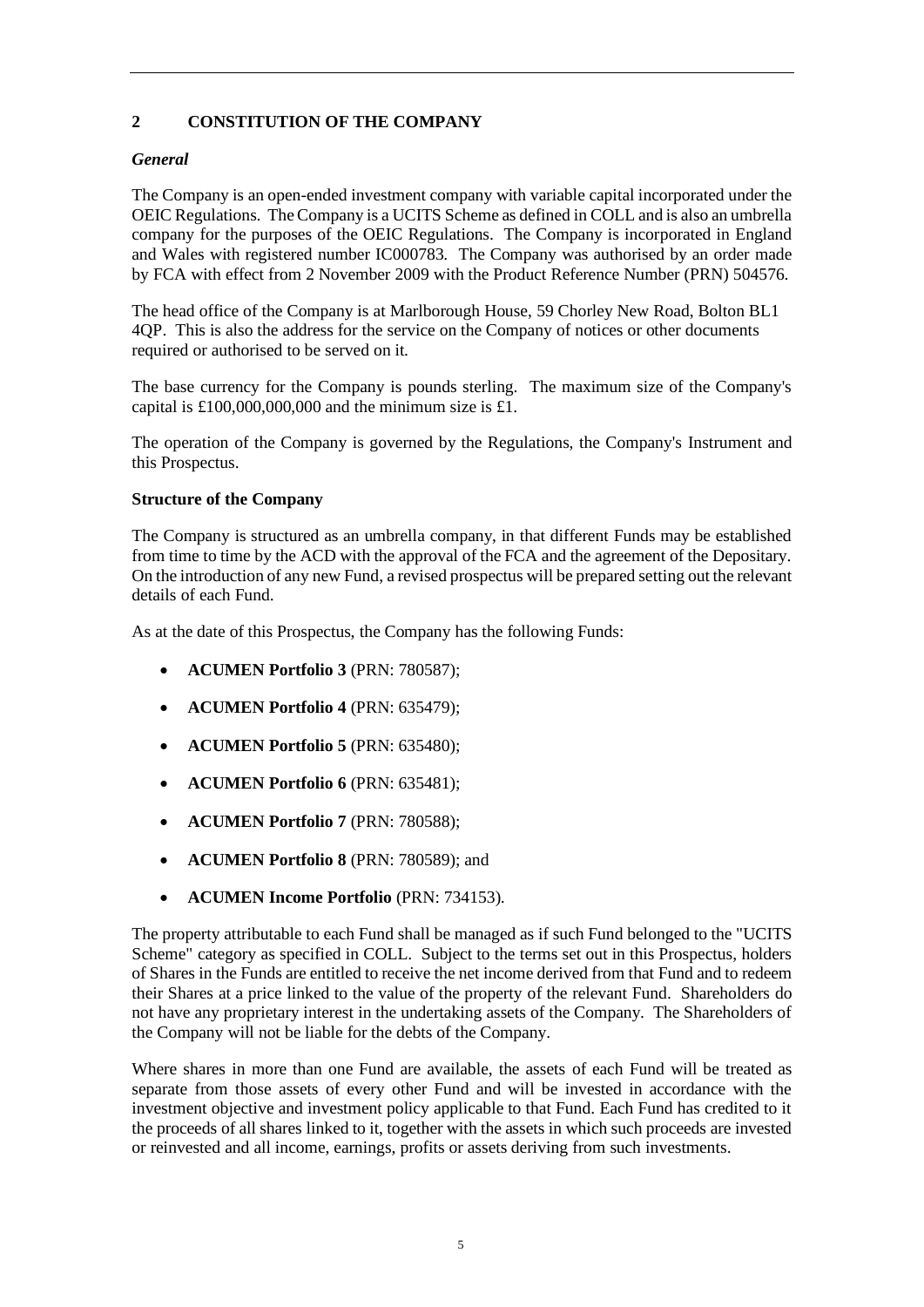Each Fund will be charged with the liabilities, expenses, costs and charges of the Company attributable to that Fund and within a Fund, the charges will be allocated between classes of shares in accordance with the terms of issue of the shares of those classes (as applicable). Any assets, liabilities, expenses, costs or charges not attributable to a particular Fund may be allocated by the ACD in a manner which is fair to the shareholders generally but they will be normally allocated by the ACD to all Funds pro rata to the value of the net assets of the relevant Funds.

Investors should note that (where Shares in more than one Fund are available), the Company's Funds are segregated portfolios of assets and, accordingly, the assets of a Fund belong exclusively to that Fund, and shall not be used to discharge, directly or indirectly, the liabilities of, or claims against, any other person or body, including the Company or any other Fund, and shall not be available for any such purpose.

While the provisions of the OEIC Regulations provide for segregated liability between the Funds, the concept of segregated liability is relatively new. Accordingly, where claims are brought by local creditors in foreign courts or under foreign law contracts, it is not yet known how those foreign courts will react to the OEIC Regulations. It is therefore not free from doubt that the assets of a Fund will always be "ring-fenced" from the liabilities of other Funds of the Company.

In certain circumstances the Company may sue and be sued in respect of a particular Fund and may exercise rights of set-off in relation to that Fund.

# <span id="page-9-0"></span>**3 INVESTMENT OBJECTIVES AND POLICIES**

Investment of the assets of each of the Funds must comply with COLL, the Company's Instrument, the terms of this Prospectus and the investment objective and policy of the relevant Fund. Details of the investment objective and policy applicable to the Funds currently available are set out below. A summary of the general investment and borrowing restrictions which are relevant to the management of the Company and its Funds from time to time are set out in Appendix 1 to this Prospectus. A list of the eligible markets is set out in Appendix 2.

# <span id="page-9-1"></span>**ACUMEN Portfolio 3**

## **Investment objective**

The aim of the Fund is to increase in value, over a minimum of 5 years, by investing in a range of asset classes and global markets. The Fund will do this through a combination of capital growth, which is profit on investments held, and income, which is money paid out of investments such as dividends from shares and interest from bonds.

## **Investment policy**

The Fund will be actively managed, which means the Investment Manager decides which investments to buy and sell, and when, on a low risk strategy.

The Fund will aim to maintain a risk rating classification of 3. This risk classification is based on a range the Investment Manager maintains from 1 (lowest risk) to 10 (highest risk).

At least 80% of the Fund will be invested in exchange traded funds (ETFs), which typically track an index. Through these ETFs the Fund will gain exposure to a range of asset classes across different industries and geographical regions including:

- Between 65% and 100% in bonds and cash.
- Up to 35% in shares of companies.
- Up to 15% in 'alternatives', such as property, commodities (for example gold and oil) and regulated funds employing a hedge fund type strategy.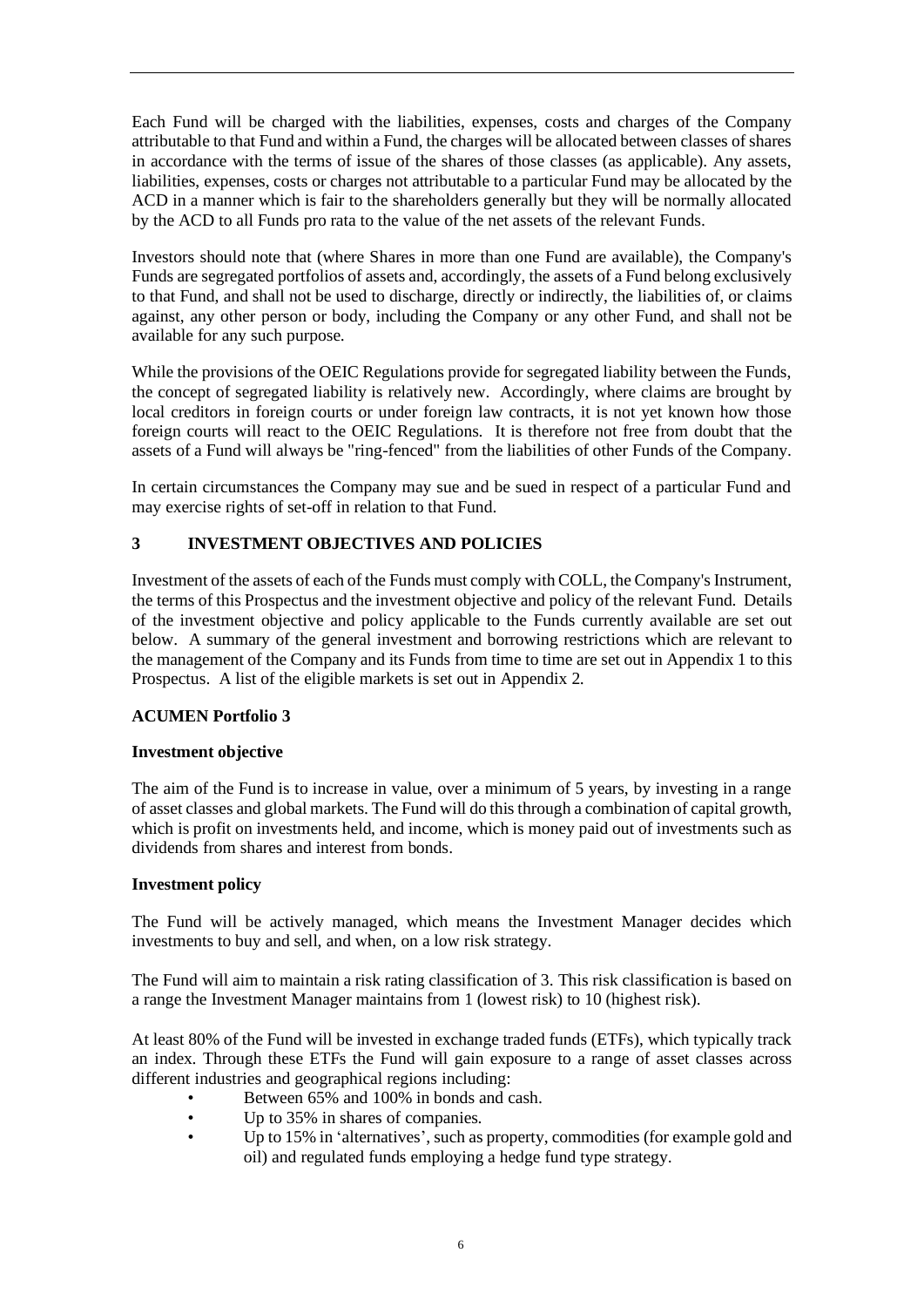• The Fund may also be exposed to other asset classes including, money market instruments (which are short term loans) and other permitted investments, although this is expected to be minimal.

Bonds, which are loans typically issued by companies, governments and other institutions, may be either investment grade, where the issuer has a high and reliable capacity to repay the debt, or sub-investment grade, which can be more vulnerable to changing market conditions but typically pay a higher rate of interest.

Up to 20% of the Fund may be held directly in cash or money market instruments, or in other types of funds. The Fund may invest in funds operated by the Investment Manager, ACD or its associates.

The Fund may use derivatives (instruments whose returns are linked to another asset, market or other variable factor) to reduce risk in the Fund (also known as hedging) and for investment purposes, in order to help the Fund meet its investment objective. The Fund will not always hold these instruments however at times they may be held for extended periods. ETFs and other funds purchased will also have the ability to use derivatives to varying degrees.

## **Assessing performance:**

The Investment Association (IA), the trade body for UK investment managers, has created a number of 'sectors', as a way of dividing funds into broad groups with similar characteristics.

The Fund's investment policy puts it in the IA Mixed Investment 0-35% shares sector. You may want to assess the Fund's performance compared to the performance of this sector.

## <span id="page-10-0"></span>**ACUMEN Portfolio 4**

## **Investment objective**

The aim of the Fund is to increase in value, over a minimum of 5 years, by investing in a range of asset classes and global markets. The Fund will do this through a combination of capital growth, which is profit on investments held, and income, which is money paid out of investments such as dividends from shares and interest from bonds.

## **Investment policy**

The Fund will be actively managed, which means the Investment Manager decides which investments to buy and sell, and when, on a lowest medium risk strategy.

The Fund will aim to maintain a risk rating classification of 4. This risk classification is based on a range the Investment Manager maintains from 1 (lowest risk) to 10 (highest risk).

At least 80% of the Fund will be invested in exchange traded funds (ETFs), which typically track an index. Through these ETFs the Fund will gain exposure to a range of asset classes across different industries and geographical regions including:

- Between 40% and 80% in bonds and cash.
- Between 20% and 60% in shares of companies.
- Up to 20% in alternatives, such as property, commodities (for example gold and oil) and regulated funds employing a hedge fund type strategy.
- The Fund may also be exposed to other asset classes including, money market instruments (which are short term loans) and other permitted investments, although this is expected to be minimal.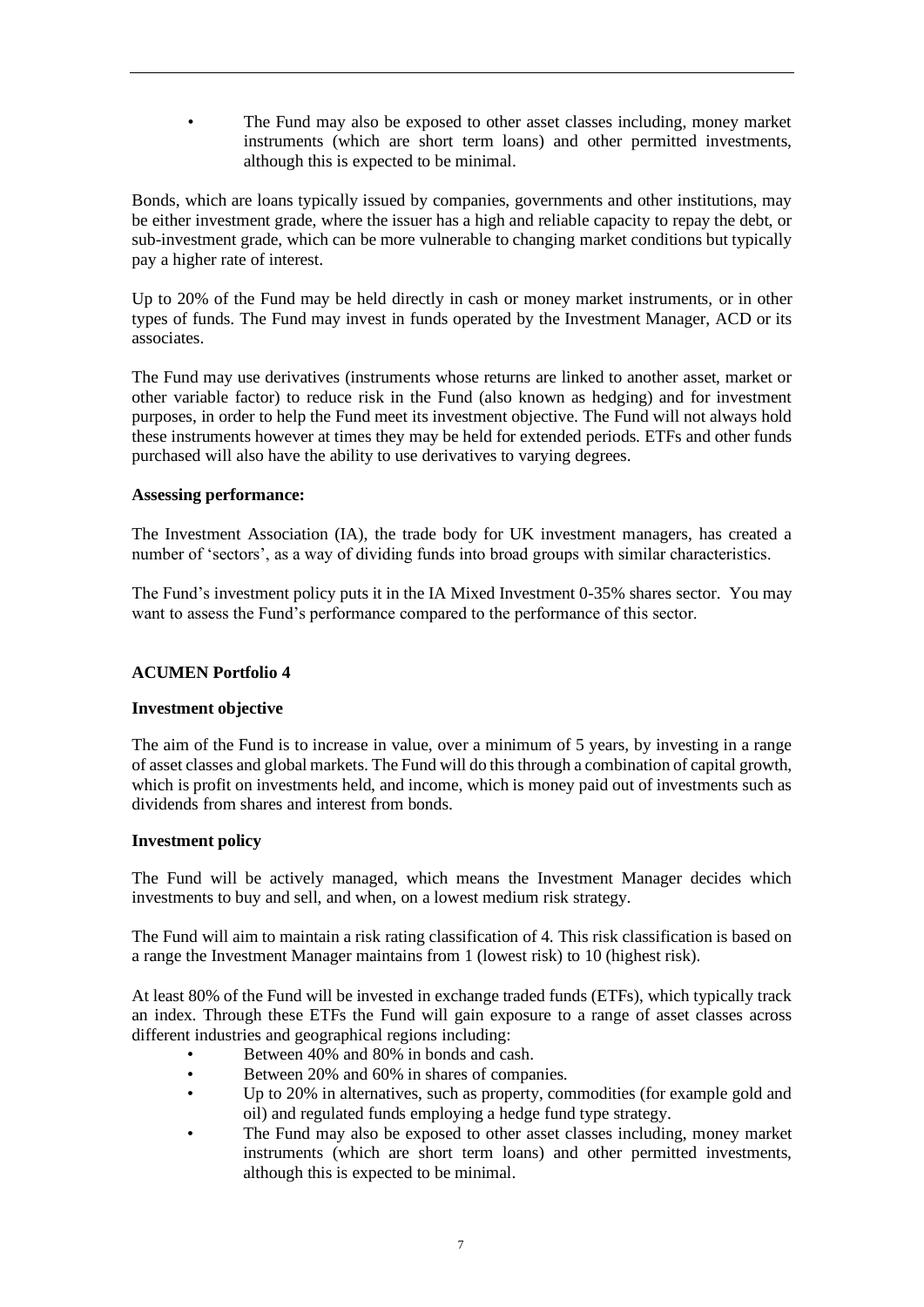Bonds, which are loans typically issued by companies, governments and other institutions, may be either investment grade, where the issuer has a high and reliable capacity to repay the debt, or sub-investment grade, which can be more vulnerable to changing market conditions but typically pay a higher rate of interest.

Up to 20% of the Fund may be held directly in cash or money market instruments, or in other types of funds. The Fund may invest in funds operated by the Investment Manager, ACD or its associates.

The Fund may use derivatives (instruments whose returns are linked to another asset, market or other variable factor) to reduce risk in the Fund (also known as hedging) and for investment purposes, in order to help the Fund meet its investment objective. The Fund will not always hold these instruments however at times they may be held for extended periods. ETFs and other funds purchased will also have the ability to use derivatives to varying degrees.

## **Assessing performance:**

The Investment Association (IA), the trade body for UK investment managers, has created a number of 'sectors', as a way of dividing funds into broad groups with similar characteristics.

The Fund's investment policy puts it in the IA Mixed Investment 20-60% shares sector. You may want to assess the Fund's performance compared to the performance of this sector.

Please note both ACUMEN 4 and ACUMEN 5 use the IA Mixed Investment 20-60% shares sector as a comparison benchmark however ACUMEN 4 is a lower risk fund. Investors should be considerate of the different risk profiles when comparing performance against the benchmark and reaching a conclusion on its return (which is the money made or lost on an investment). Over the longer-term, lower risk profile funds would be expected to be less volatile and as a result potentially deliver a reduced return versus a higher risk alternative.

## <span id="page-11-0"></span>**ACUMEN Portfolio 5**

## **Investment objective**

The aim of the Fund is to increase in value, over a minimum of 5 years, by investing in a range of asset classes and global markets. The Fund will do this through a combination of capital growth, which is profit on investments held, and income, which is money paid out of investments such as dividends from shares and interest from bonds.

## **Investment policy**

The Fund will be actively managed, which means the Investment Manager decides which investments to buy and sell, and when, on a low medium risk strategy.

The Fund will aim to maintain a risk rating classification of 5. The risk classification is based on a range the Investment Manager maintains from 1 (lowest risk) to 10 (highest risk).

At least 80% of the Fund will be invested in exchange traded funds (ETFs), which typically track an index. Through these ETFs the Fund will gain exposure to a range of asset classes across different industries and geographical regions including:

- Between 30% and 70% in bonds and cash.
- Between 20% and 60% in shares of companies.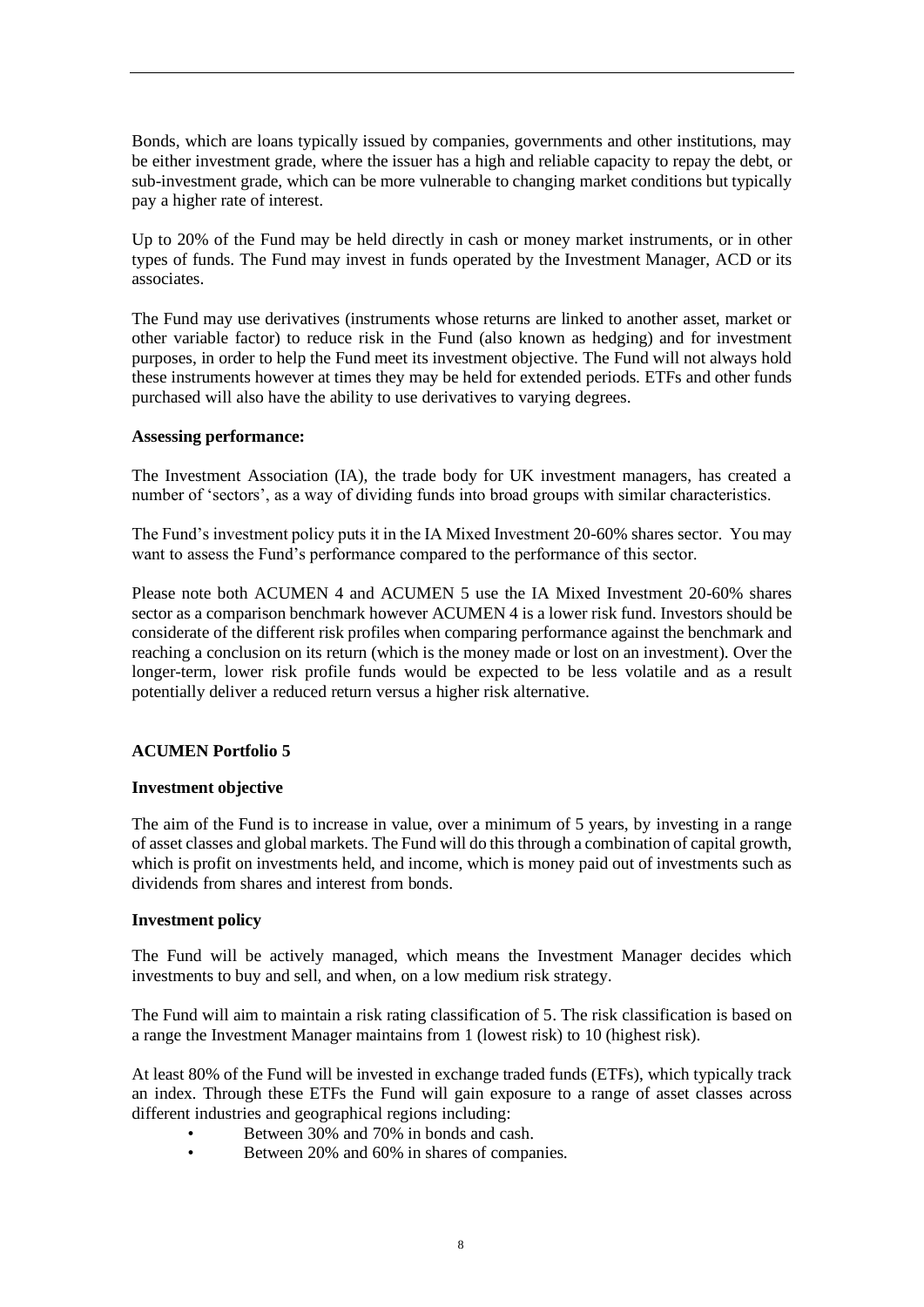- Up to 20% in alternatives, such as property, commodities (for example gold and oil) and regulated funds employing a hedge fund type strategy.
- The Fund may also be exposed to other asset classes including, money market instruments (which are short term loans) and other permitted investments, although this is expected to be minimal.

Bonds, which are loans typically issued by companies, governments and other institutions, may be either investment grade, where the issuer has a high and reliable capacity to repay the debt, or sub-investment grade, which can be more vulnerable to changing market conditions but typically pay a higher rate of interest.

Up to 20% of the Fund may be held directly in cash or money market instruments, or in other types of funds. The Fund may invest in funds operated by the Investment Manager, ACD or its associates.

The Fund may use derivatives (instruments whose returns are linked to another asset, market or other variable factor) to reduce risk in the Fund (also known as hedging) and for investment purposes, in order to help the Fund meet its investment objective. The Fund will not always hold these instruments however at times they may be held for extended periods. ETFs and other funds purchased will also have the ability to use derivatives to varying degrees.

## **Assessing performance:**

The Investment Association (IA), the trade body for UK investment managers, has created a number of 'sectors', as a way of dividing funds into broad groups with similar characteristics.

The Fund's investment policy puts it in the IA Mixed Investment 20-60% shares sector. You may want to assess the Fund's performance compared to the performance of this sector.

Please note both ACUMEN 4 and ACUMEN 5 use the IA Mixed Investment 20-60% shares sector as a comparison benchmark however ACUMEN 5 is a higher risk fund. Investors should be considerate of the different risk profiles when comparing performance against the benchmark and reaching a conclusion on its return. Over the longer-term higher risk profile funds would be expected to be more volatile and as a result potentially deliver a higher return versus a lower risk alternative.

## <span id="page-12-0"></span>**ACUMEN Portfolio 6**

## **Investment objective**

The aim of the Fund is to increase in value, over a minimum of 5 years, by investing in a range of asset classes and global markets. The Fund will do this through a combination of capital growth, which is profit on investments held, and income, which is money paid out of investments such as dividends from shares and interest from bonds.

## **Investment policy**

The Fund will be actively managed, which means the Investment Manager decides which investments to buy and sell, and when, on a high medium risk strategy.

The Fund will aim to maintain a risk rating classification of 6. This risk classification is based on a range the Investment Manager maintains from 1 (lowest risk) to 10 (highest risk).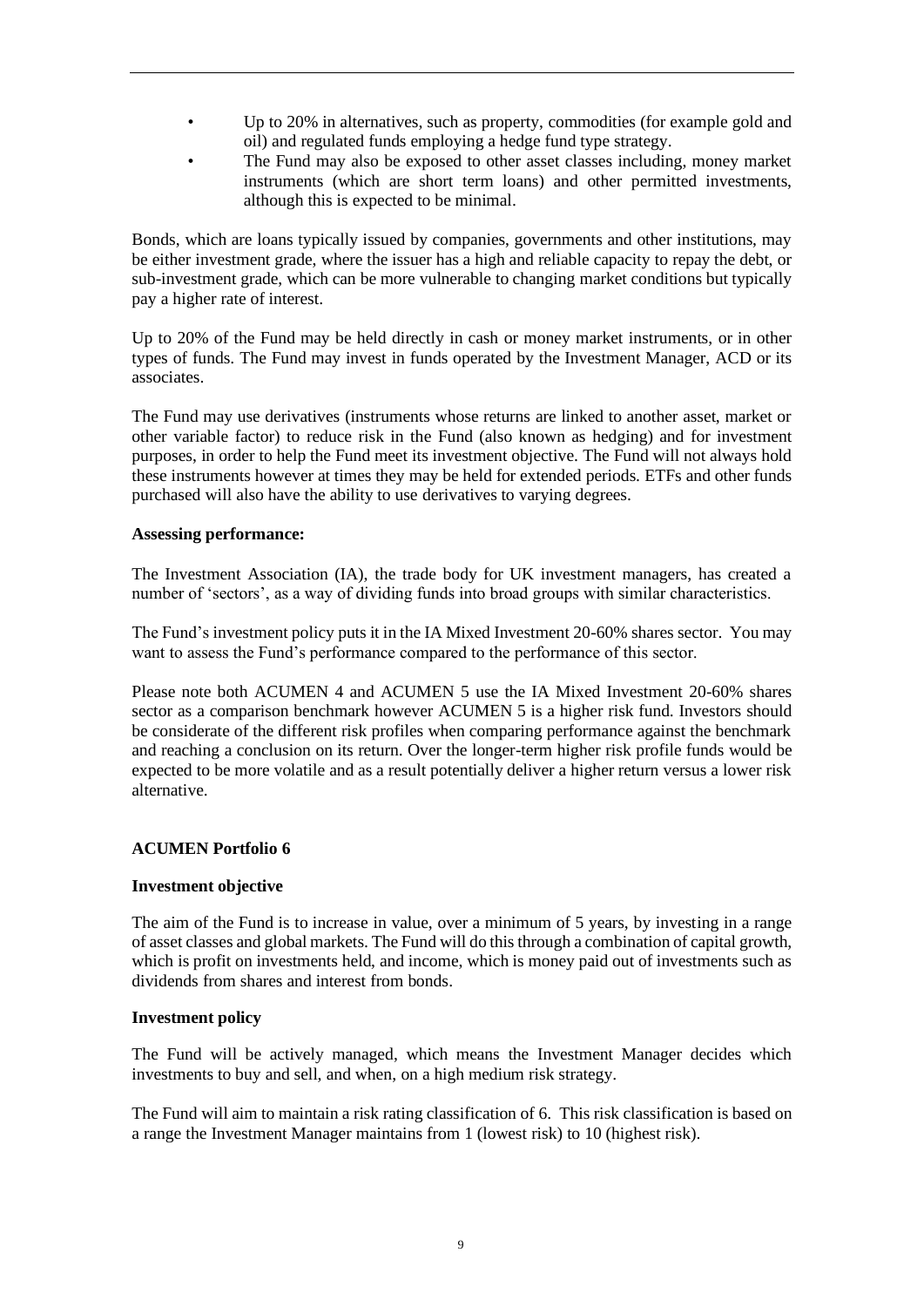At least 80% of the Fund will be invested in exchange traded funds (ETFs), which typically track an index. Through these ETFs the Fund will gain exposure to a range of asset classes across different industries and geographical regions including:

- Between 40% and 85% in shares of companies.
- Between 15% and 60% in bonds and cash.
- Up to 25% in alternatives, such as property, commodities (for example gold and oil) and regulated funds employing a hedge fund type strategy.
- The Fund may also be exposed to other asset classes including, money market instruments (which are short term loans) and other permitted investments, although this is expected to be minimal.

Bonds, which are loans typically issued by companies, governments and other institutions, may be either investment grade, where the issuer has a high and reliable capacity to repay the debt, or sub-investment grade, which can be more vulnerable to changing market conditions but typically pay a higher rate of interest.

Up to 20% of the Fund may be held directly in cash or money market instruments, or in other types of funds. The Fund may invest in funds operated by the Investment Manager, ACD or its associates.

The Fund may use derivatives (instruments whose returns are linked to another asset, market or other variable factor) to reduce risk in the Fund (also known as hedging) and for investment purposes, in order to help the Fund meet its investment objective. The Fund will not always hold these instruments however at times they may be held for extended periods. ETFs and other funds purchased will also have the ability to use derivatives to varying degrees.

## **Assessing performance**:

The Investment Association (IA), the trade body for UK investment managers, has created a number of 'sectors', as a way of dividing funds into broad groups with similar characteristics.

The Fund's investment policy puts it in the IA Mixed Investment 40-85% shares sector. You may want to assess the Fund's performance compared to the performance of this sector.

Please note both ACUMEN 6 and ACUMEN 7 use the IA Mixed Investment 40-85% shares sector as a comparison benchmark however ACUMEN 6 is a lower risk fund. Investors should be considerate of the different risk profiles when comparing performance against the benchmark and reaching a conclusion on its return. Over the longer-term, lower risk profile funds would be expected to be less volatile and as a result potentially deliver a reduced return versus a higher risk alternative.

## <span id="page-13-0"></span>**ACUMEN Portfolio 7**

## **Investment objective**

The aim of the Fund is to increase in value, over a minimum of 5 years, by investing in a range of asset classes and global markets. The Fund will do this through a combination of capital growth, which is profit on investments held, and income, which is money paid out of investments such as dividends from shares and interest from bonds.

## **Investment policy**

The Fund will be actively managed, which means the Investment Manager decides which investments to buy and sell, and when, on a highest medium risk strategy.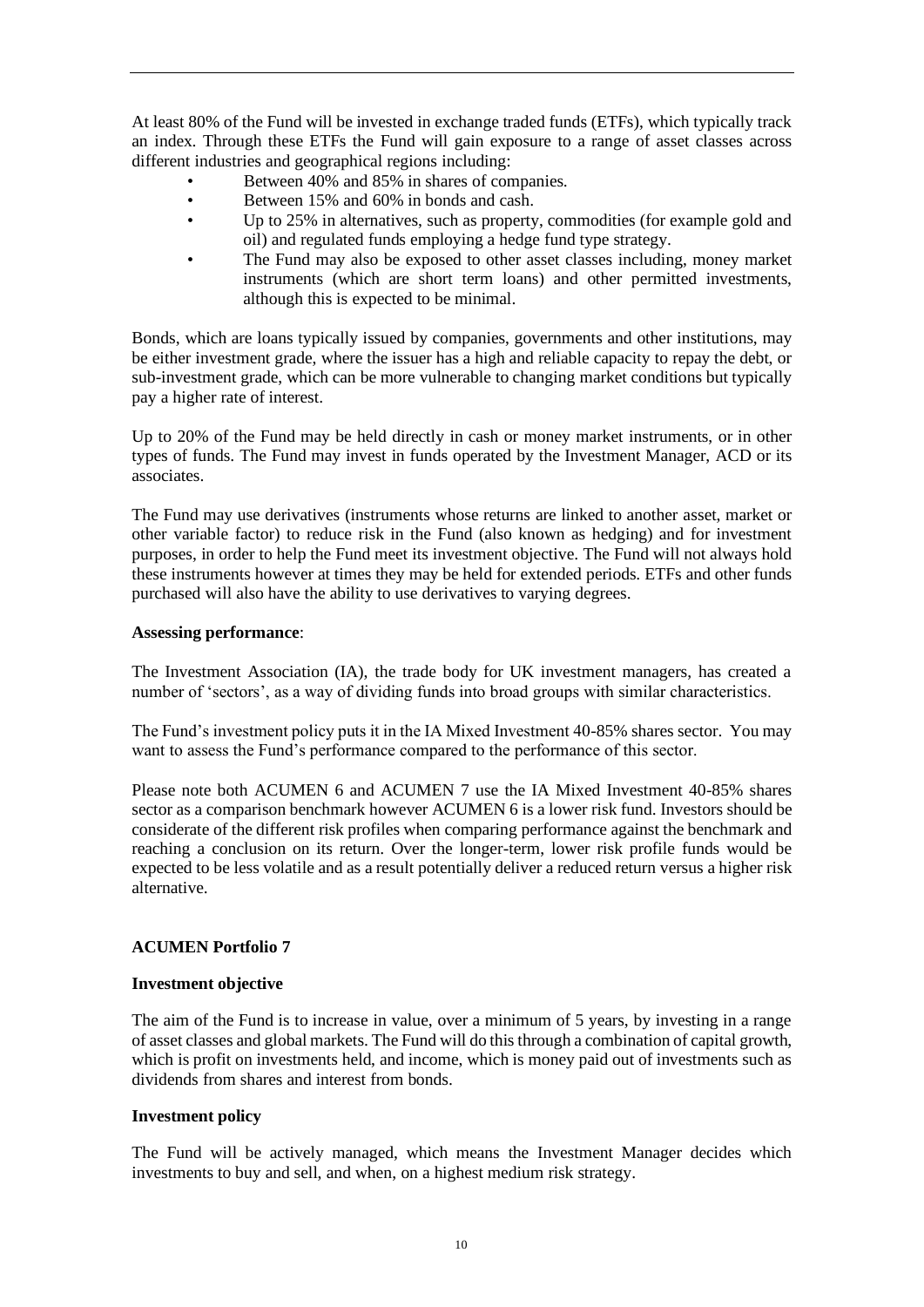The Fund will aim to maintain a risk rating classification of 7. This risk classification is based on a range the Investment Manager maintains from 1 (lowest risk) to 10 (highest risk).

At least 80% of the Fund will be invested in exchange traded funds (ETFs), which typically track an index. Through these ETFs the Fund will gain exposure to a range of asset classes across different industries and geographical regions including:

- Between 40% and 85% in shares of companies.
- Up to 50% in bonds and cash.
- Up to 25% in alternatives, such as property, commodities (for example gold and oil) and regulated funds employing a hedge fund type strategy.
- The Fund may also be exposed to other asset classes including, money market instruments (which are short term loans) and other permitted investments, although this is expected to be minimal.

Bonds, which are loans typically issued by companies, governments and other institutions, may be either investment grade, where the issuer has a high and reliable capacity to repay the debt, or sub-investment grade, which can be more vulnerable to changing market conditions but typically pay a higher rate of interest.

Up to 20% of the Fund may be held directly in cash or money market instruments, or in other types of funds. The Fund may invest in funds operated by the Investment Manager, ACD or its associates.

The Fund may use derivatives (instruments whose returns are linked to another asset, market or other variable factor) to reduce risk in the Fund (also known as hedging) and for investment purposes, in order to help the Fund meet its investment objective. The Fund will not always hold these instruments however at times they may be held for extended periods. ETFs and other funds purchased will also have the ability to use derivatives to varying degrees.

## **Assessing performance**:

The Investment Association (IA), the trade body for UK investment managers, has created a number of 'sectors', as a way of dividing funds into broad groups with similar characteristics.

The Fund's investment policy puts it in the IA Mixed Investment 40-85% shares sector. You may want to assess the Fund's performance compared to the performance of this sector.

Please note both ACUMEN 6 and ACUMEN 7 use the IA Mixed Investment 40-85% shares sector as a comparison benchmark however ACUMEN 7 is a higher risk fund. Investors should be considerate of the different risk profiles when comparing performance against the benchmark and reaching a conclusion on its return. Over the longer-term, higher risk profile funds would be expected to be more volatile and as a result potentially deliver a higher return versus a lower risk alternative.

## <span id="page-14-0"></span>**ACUMEN Portfolio 8**

## **Investment objective**

The aim of the Fund is to increase in value, over a minimum of 5 years, by investing in a range of asset classes and global markets. The Fund will do this through a combination of capital growth, which is profit on investments held, and income, which is money paid out of investments such as dividends from shares and interest from bonds.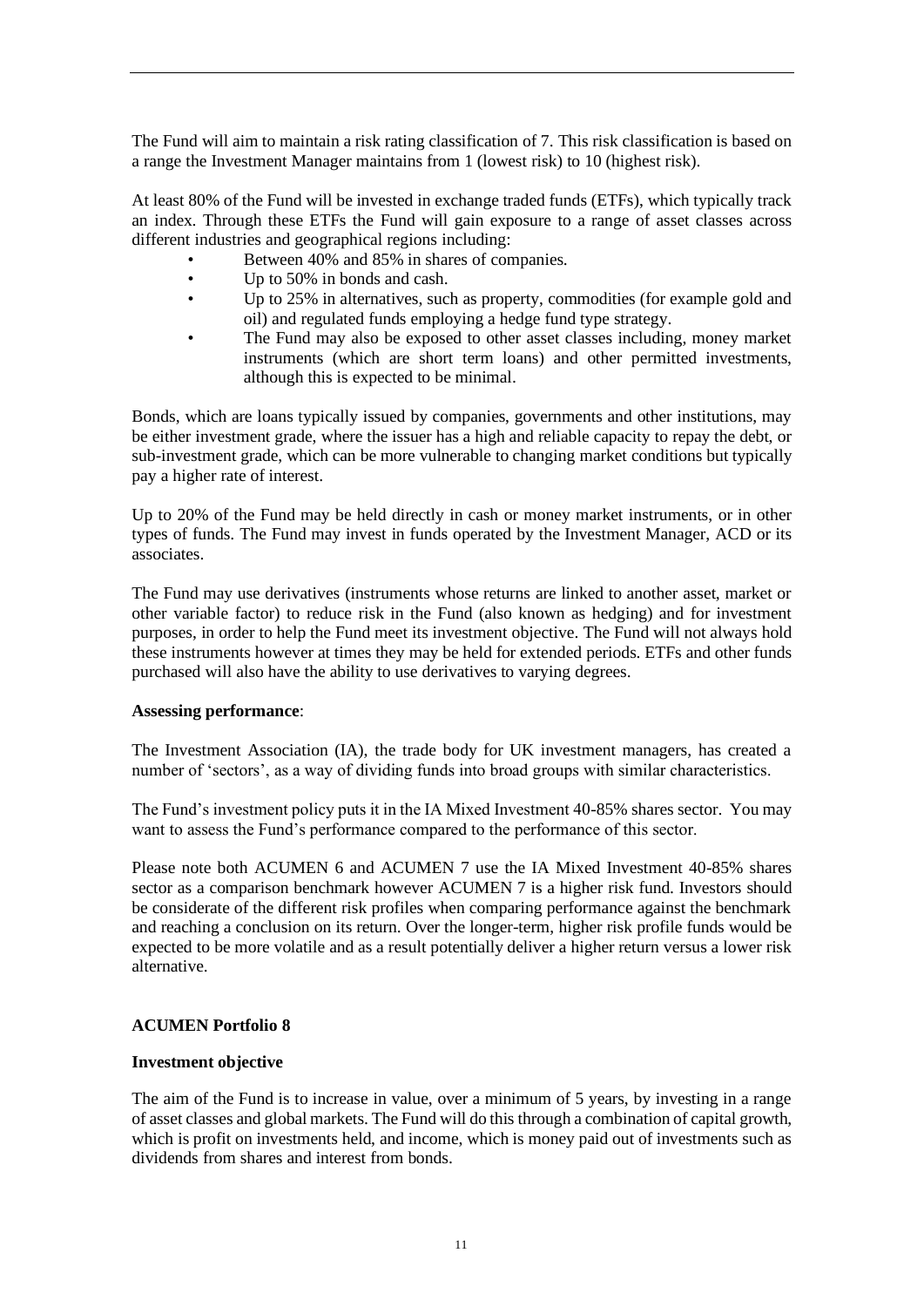## **Investment policy**

The Fund will be actively managed, which means the Investment Manager decides which investments to buy and sell, and when, on a high risk strategy.

The Fund will aim to maintain a risk rating classification of 8. This classification is based on a range the Investment Manager maintains from 1 (lowest risk) to 10 (highest risk).

At least 80% of the Fund will be invested in exchange traded funds (ETFs), which typically track an index. Through these ETFs the Fund will gain exposure to a range of asset classes across different industries and geographical regions including:

- Between 60% and 100% in shares of companies.
- Up to 40% in bonds and cash.
- Up to 30% in alternatives, such as property, commodities (for example gold and oil) and regulated funds employing a hedge fund type strategy.
- The Fund may also be exposed to other asset classes including, money market instruments (which are short term loans) and other permitted investments, although this is expected to be minimal.

Bonds, which are loans typically issued by companies, governments and other institutions, may be either investment grade, where the issuer has a high and reliable capacity to repay the debt, or sub-investment grade, which can be more vulnerable to changing market conditions but typically pay a higher rate of interest.

Up to 20% of the Fund may be held directly in cash or money market instruments, or in other types of funds. The Fund may invest in funds operated by the Investment Manager, ACD or its associates.

The Fund may use derivatives (instruments whose returns are linked to another asset, market or other variable factor) to reduce risk in the Fund (also known as hedging) and for investment purposes, in order to help the Fund meet its investment objective. The Fund will not always hold these instruments however at times they may be held for extended periods. ETFs and other funds purchased will also have the ability to use derivatives to varying degrees.

## **Assessing performance**:

The Investment Association (IA), the trade body for UK investment managers, has created a number of 'sectors', as a way of dividing funds into broad groups with similar characteristics.

The Fund's investment policy puts it in the IA Flexible sector. You may want to assess the Fund's performance compared to the performance of this sector.

## <span id="page-15-0"></span>**ACUMEN Income Portfolio**

#### **Investment objective**

The aim of the Fund is to provide income, that is money paid out from investments such as dividends from shares and interest from bonds, with the potential for some increase, over a minimum of 5 years, in the value of an investment.

The Fund aims to provide an average annual income in excess of inflation (as determined by the UK Consumer Price Index) by 1%, over any 5-year period on a rolling basis. However, there is no guarantee this will be achieved.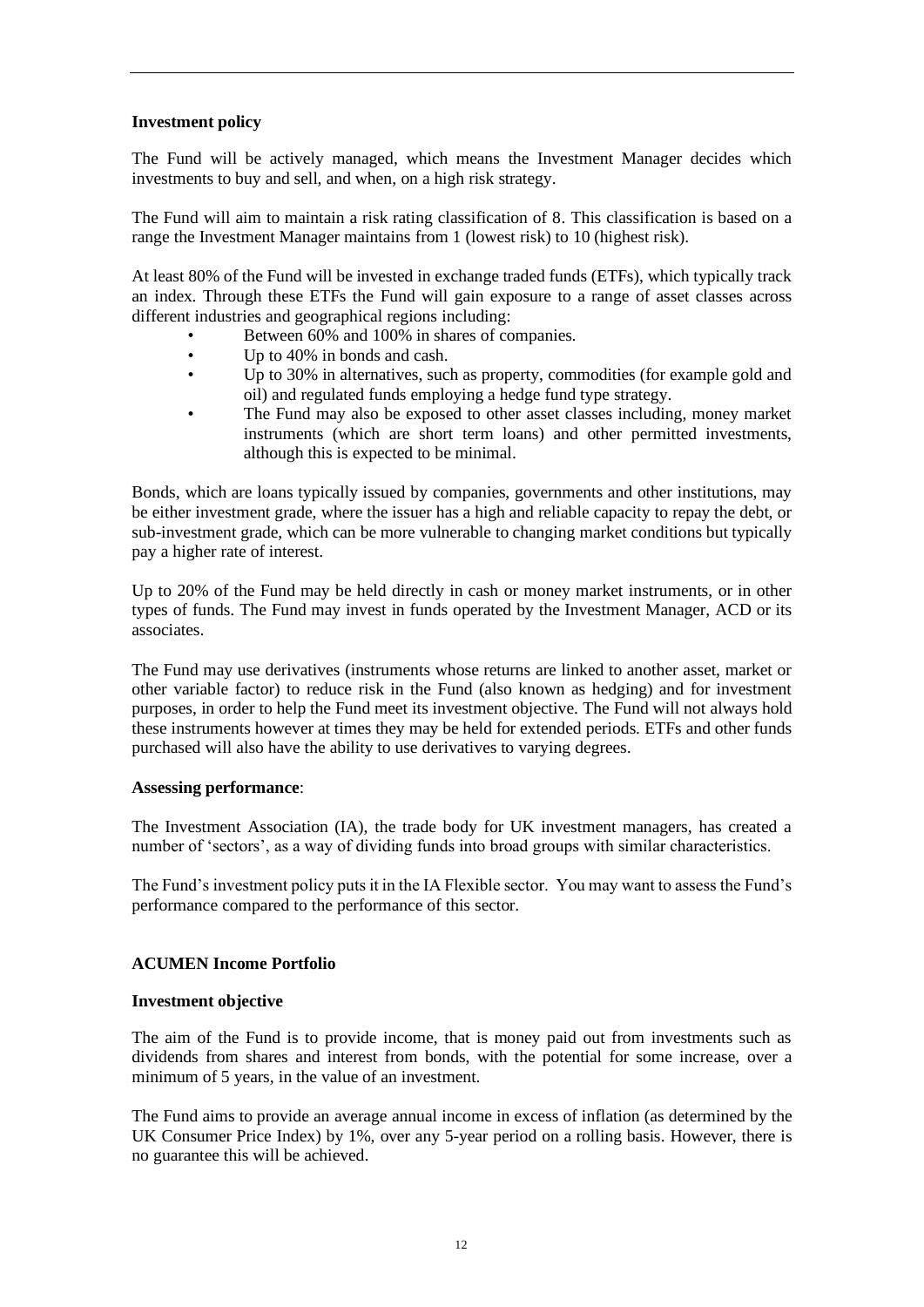## **Investment policy**

The Fund will be actively managed, which means the Investment Manager decides which investments to buy and sell, and when, on a low medium risk strategy.

The Fund will aim to maintain a risk rating classification of 5. This risk classification is based on a range the Investment Manager maintains from 1 (lowest risk) to 10 (highest risk).

At least 80% of the Fund will be invested in exchange traded funds (ETFs), which typically track an index. Through these ETFs the Fund will gain exposure to a range of asset classes across different industries and geographical regions including:

- Between 30% and 70% in bonds and cash.
- Between 20% and 60% in shares of companies.
- Up to 20% in alternatives, such as property, commodities (for example gold and oil) and regulated funds employing a hedge fund type strategy.
- The Fund may also be exposed to other asset classes including, money market instruments (which are short term loans) and other permitted investments, although this is expected to be minimal.

Bonds, which are loans typically issued by companies, governments and other institutions, may be either investment grade, where the issuer has a high and reliable capacity to repay the debt, or sub-investment grade, which can be more vulnerable to changing market conditions but typically pay a higher rate of interest.

Up to 20% of the Fund may be held directly in cash or money market instruments, or in other types of funds. The Fund may invest in funds operated by the Investment Manager, ACD or its associates.

The Fund may use derivatives (instruments whose returns are linked to another asset, market or other variable factor) to reduce risk in the Fund (also known as hedging) and for investment purposes, in order to help the Fund meet its investment objective. The Fund will not always hold these instruments however at times they may be held for extended periods. ETFs and other funds purchased will also have the ability to use derivatives to varying degrees.

## **Performance Target**

The performance target is the level of performance the Fund aims to deliver however there is no certainty this will be achieved. The Fund targets an average annual income in excess of inflation (as determined by the UK Consumer Price Index) by 1%, over any 5-year period on a rolling basis, net of fees. The UK Consumer Price Index is one of the most widely used measures of inflation.

## **Assessing performance**:

In addition, the Investment Association (IA), the trade body for UK investment managers, has created a number of 'sectors', as a way of dividing funds into broad groups with similar characteristics.

The Fund's investment policy puts it in the IA Mixed Investment 20-60% shares sector. You may wish to assess the Fund's performance compared to the performance of this sector. However, unlike the Fund, investors should note that not all funds in this IA sector have an income mandate, (where the fund prioritises income over an increase in capital), as detailed above. As such, the Fund's focus on maintaining income may lead to deviation from the benchmark from a performance perspective.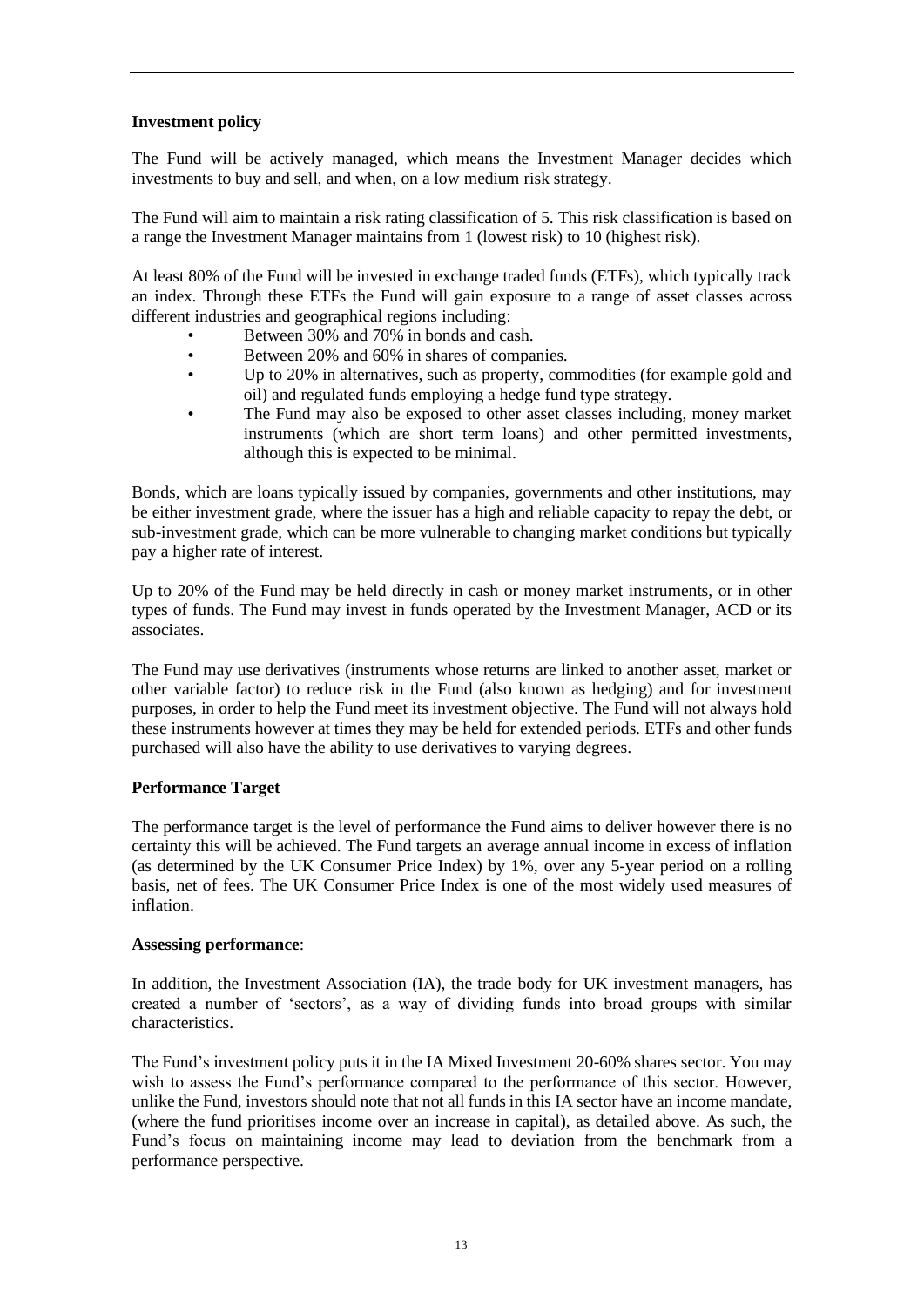## **Typical Investor**

The Funds are suitable for retail investors, professional investors and eligible counterparties whose investment requirements are aligned with the objectives, policies and risk profiles of the Funds. The Funds will be distributed primarily via fund platforms, wealth managers, discretionary fund managers and financial institutions. The Funds have no complex features or guarantees and investors do not necessarily need to have investment experience however a basic understanding of investment markets, the kind of underlying investments of the Funds and the risks involved in investment is important.

This Prospectus contains detail on the Funds' objectives, investment strategies, risks, performance, distribution policy and fees and expenses. All investors are expected to have also read the Key Investor Information Document (KIID) which is intended to help investors understand the nature and risks of investing in the Funds.

The Funds may not be suitable for certain investors, including but not limited to those whose objectives and needs are not consistent with the nature of the Funds, those who are unable to commit capital for a sufficient term or do not have sufficient resources to bear any loss which may result from an investment in the Funds. The Funds are also not committed to meeting any specific ethical, social, religious or environmental restrictions which some investors may be seeking.

Further information on the intended target market for the Funds is available from the ACD upon request. If you are in any doubt as to the suitability of the Funds, you should consult an appropriately qualified financial adviser prior to making an investment.

The Funds are intended to be suitable for investors who can remain invested in the Fund(s) for the medium to long term, in this case 3 to 7 years or more.

## <span id="page-17-0"></span>**4 RISK FACTORS**

Investors should bear in mind that all investment carries risk and the level of risk may vary between Funds. In particular investors should be aware of the following:

## **General risk warnings**

- (a) Past performance is not a guide to future performance. There can be no assurance that any appreciation in the value of the investments will occur. The value of Shares and the income derived from them can go down as well as up and as a result the investor may not get back the amount originally invested. This can be as a result of market movements and also of variations in the exchange rates between currencies.
- (b) Investment in a Fund is not guaranteed and your investment is at risk. You may lose some or all of your investment.
- (c) The ACD's initial charge (as set out in section 24 under the heading "**The Authorised Corporate Director's Charges**") is deducted from an investment at the outset such that an equivalent rise in the value of the Shares is required before the original investment can be recovered. The Shares should therefore be viewed as a medium to long term investment in line with the investment term as applicable.
- (d) The summary of the UK tax treatment in section 27 of this Prospectus is based on current law and practice which may change. It does not take into account particular circumstances which may affect the UK tax treatment. In particular the levels of relief from taxation will depend upon individual circumstances and may change.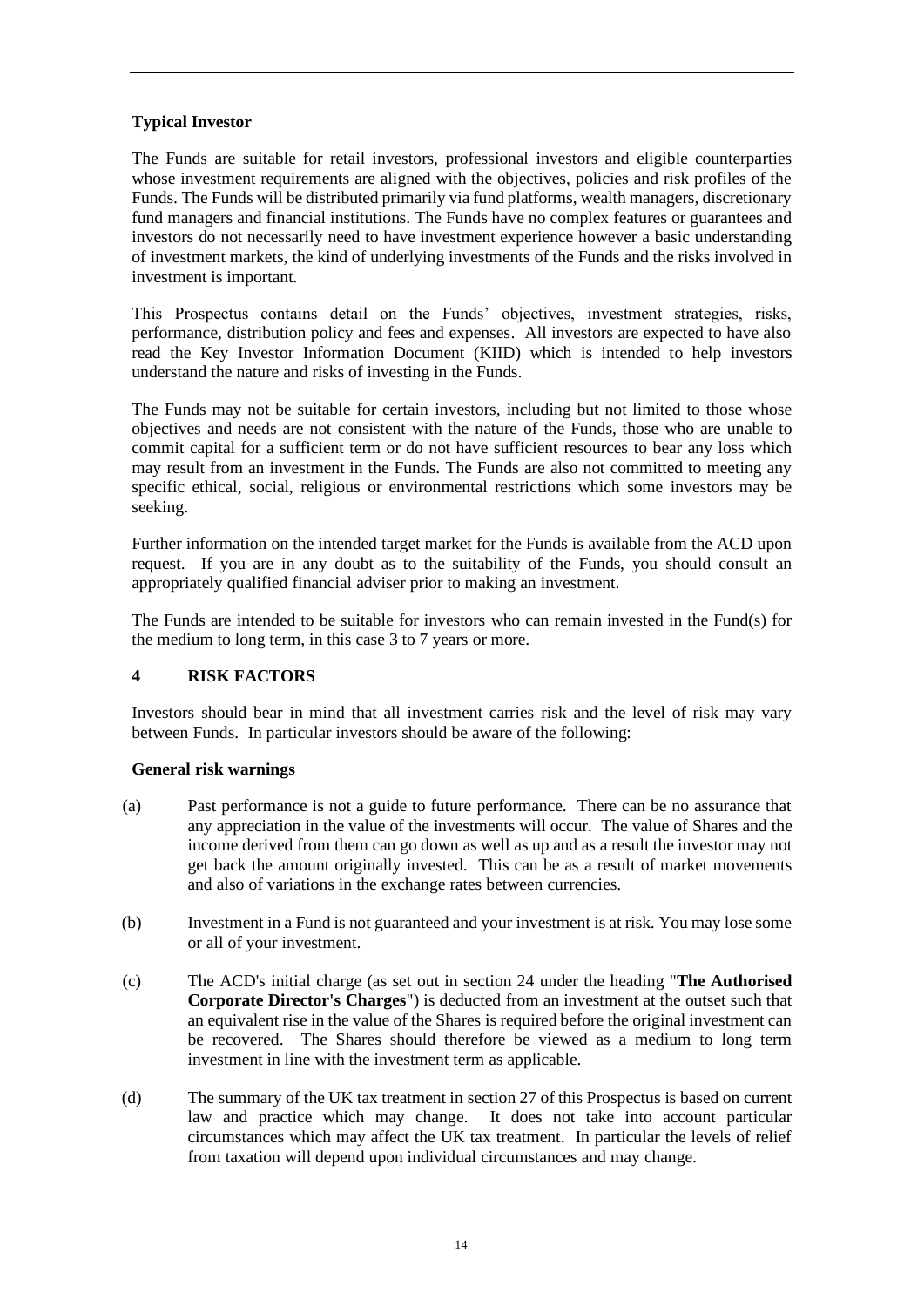- (e) Legal and regulatory changes could occur that may affect the ability of the Funds to pursue their investment strategies.
- (f) Investors are reminded that in certain circumstances their right to redeem Shares (including redemption by way of switching) may be suspended.
- (g) The Funds may be subject to the risk that a settlement in a transfer system does not take place as expected because a counterparty does not pay or deliver on time as expected.
- (h) Inflation can affect the value of your investment.
- (i) **The Company is permitted to use derivatives for both efficient portfolio management (including hedging) as well as for investment purposes in order to achieve the investment objective of the relevant Fund. The use of derivatives may mean that the net asset value of a particular Fund could be subject to volatility from time to time, however it is the ACD's intention that, owing to the portfolio composition or the management techniques used, the Funds will not have volatility over and above the general market volatility of their underlying investments, and therefore it is not anticipated that the use of derivative techniques will change the risk profile of the Funds.**
- (j) The Funds will invest in other collective investment schemes in accordance with their investment objectives and policies. The Funds are therefore dependent on the underlying schemes performing in accordance with their own objectives, this is not something the ACD or the Investment Manager are in a position to control.
- (k) There is no guarantee that the Funds will achieve their investment objectives.
- (l) Where the investment objective of a Fund is to treat the generation of income as a higher priority than capital growth, or where the generation of income and capital growth have equal priority, all or part of the ACD's fee may be charged against capital rather than income. This will enhance income returns but may constrain future capital growth.
- (m) Where a Fund invests in other collective investment schemes, the charges and expenses policies of these underlying schemes may indirectly affect the performance of each Fund.
- (n) Where a Fund invests in other collective investment schemes, these underlying schemes may suspend the issue, cancellation, sale, redemption and exchange of shares in those schemes. This would prevent these underlying schemes being sold during the period of the suspension and may have liquidity implications for the Fund.
- (o) The Funds' investments may be subject to liquidity constraints, which means that investments may trade infrequently and in small volumes, or that a particular instrument is difficult to buy or sell. Normally liquid investment may also be subject to periods of disruption in difficult market conditions. As a result, changes in the value of investments may be unpredictable and, in certain circumstances, it may be difficult to deal an investment at the latest market price quoted or at a value considered by the ACD to be fair.
- (p) The underlying funds into which a Fund invests may invest in bonds, the return on which depends on the issuer's ability to make its payments. There is a risk that the issuer will fail to do so. Although these bonds generally have a high rating, these ratings are subjective and a high rating does not guarantee an issuer's ability to pay.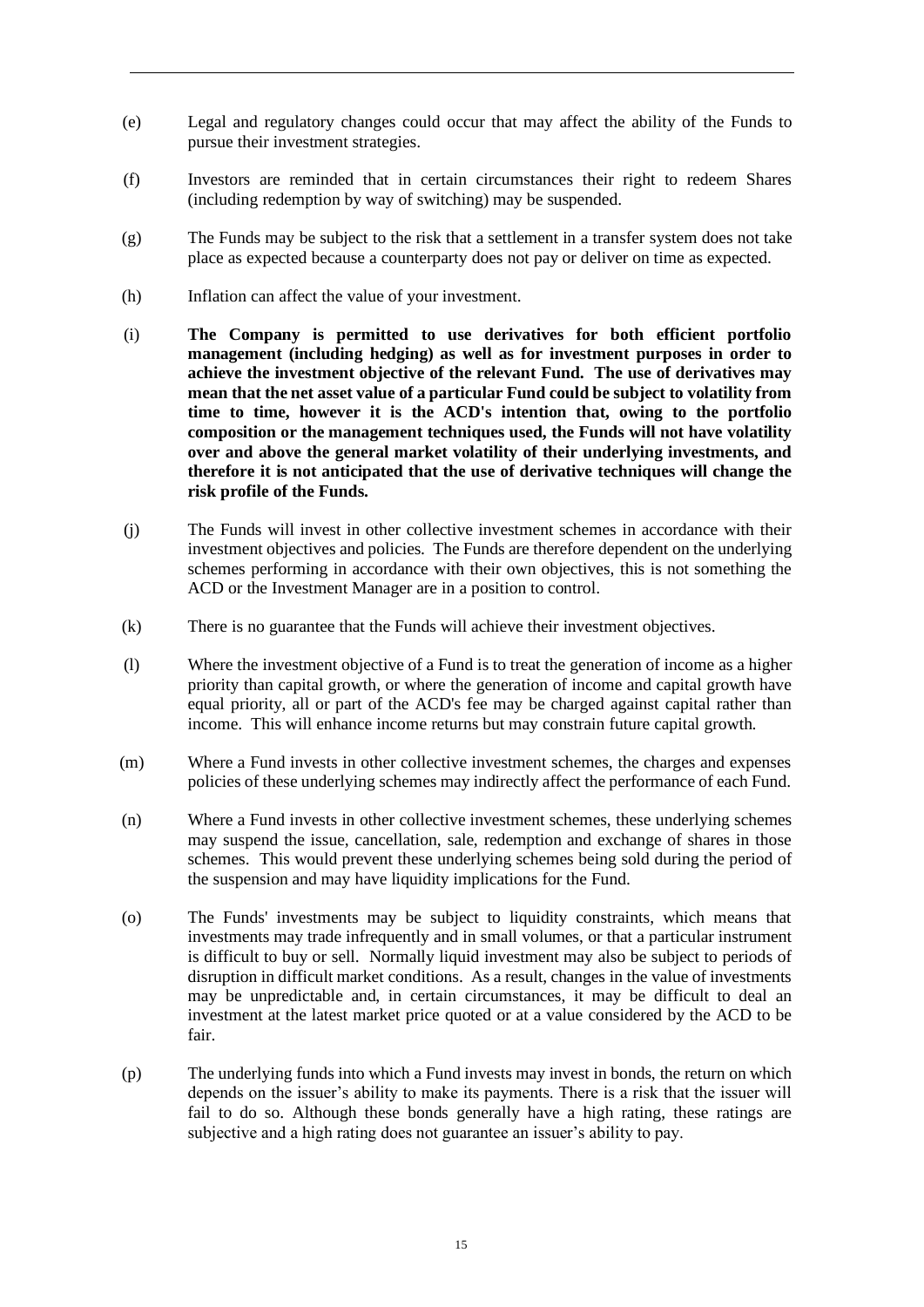- (q) The underlying funds into which a Fund invests may invest in less economically developed (known as emerging) markets which can involve greater risks than well developed economies. Amongst other issues, the level of government supervision and market regulation may be less than in more developed economies and could affect the value of your investment. Investment in emerging markets also increases the risk of settlement default.
- (r) Investments in shares are subject to market risks that may cause their prices to fluctuate over time. This can affect the value of your investment.
- (s) The underlying funds into which a Fund invests may provide exposure to physical goods (known as commodities). Commodity prices react, among other things, to economic factors such as changing supply and demand relationships, weather conditions and other natural events, the agricultural, trade, fiscal, monetary, and other policies of governments and other unforeseeable events all of which may affect your investment.
- (t) All investors should note that, as there is no segregation of liabilities between the different share classes of a Fund, there is a risk that the settlement of currency hedging transactions or the requirement for collateral (if relevant) in relation to a hedged share class could have an adverse impact on the net asset value of the other share classes in issue.

#### **Risks associated with hedged share classes**

- (a) Gains or losses arising from currency hedging transactions are borne by the shareholders of the relevant hedged share class.
- (b) The ACD will undertake certain hedging transactions specifically to reduce the exposure of the hedged share classes to movements in the base currency of the Company, however these strategies will not completely eliminate the exposure of these share classes and no assurance can be given that the hedging objective will be achieved. Shareholders in hedged share classes may still be exposed to an element of currency exchange risk.
- (c) Currency exchange rate fluctuations will impact the value of a Fund which holds currencies or assets denominated in currencies that differ from the Base Currency of the Fund. The hedged share classes do not look to remove that currency exposure.
- (d) Investors should be aware that there is a risk that the hedging strategy used by the ACD may limit holders of the hedged share classes from benefitting if the relevant hedged share class currency falls against the reference currency.

## <span id="page-19-0"></span>**5 THE AUTHORISED CORPORATE DIRECTOR**

The authorised corporate director ("**ACD**") of the Company is Investment Fund Services Limited, a wholly owned subsidiary of Marlborough Group Holdings Limited and the ultimate holding company of Investment Fund Services Limited is UFC Fund Management plc. The ACD is a private company limited by shares, incorporated in England and Wales on 16 February 2007 under the Companies Act 1985. The registered and head office of the ACD is at Marlborough House, 59 Chorley New Road, Bolton BL1 4QP. This is the address at which notices or other documents may be served on the Company. The amount of the ACD's issued and fully paid share capital is £10,000.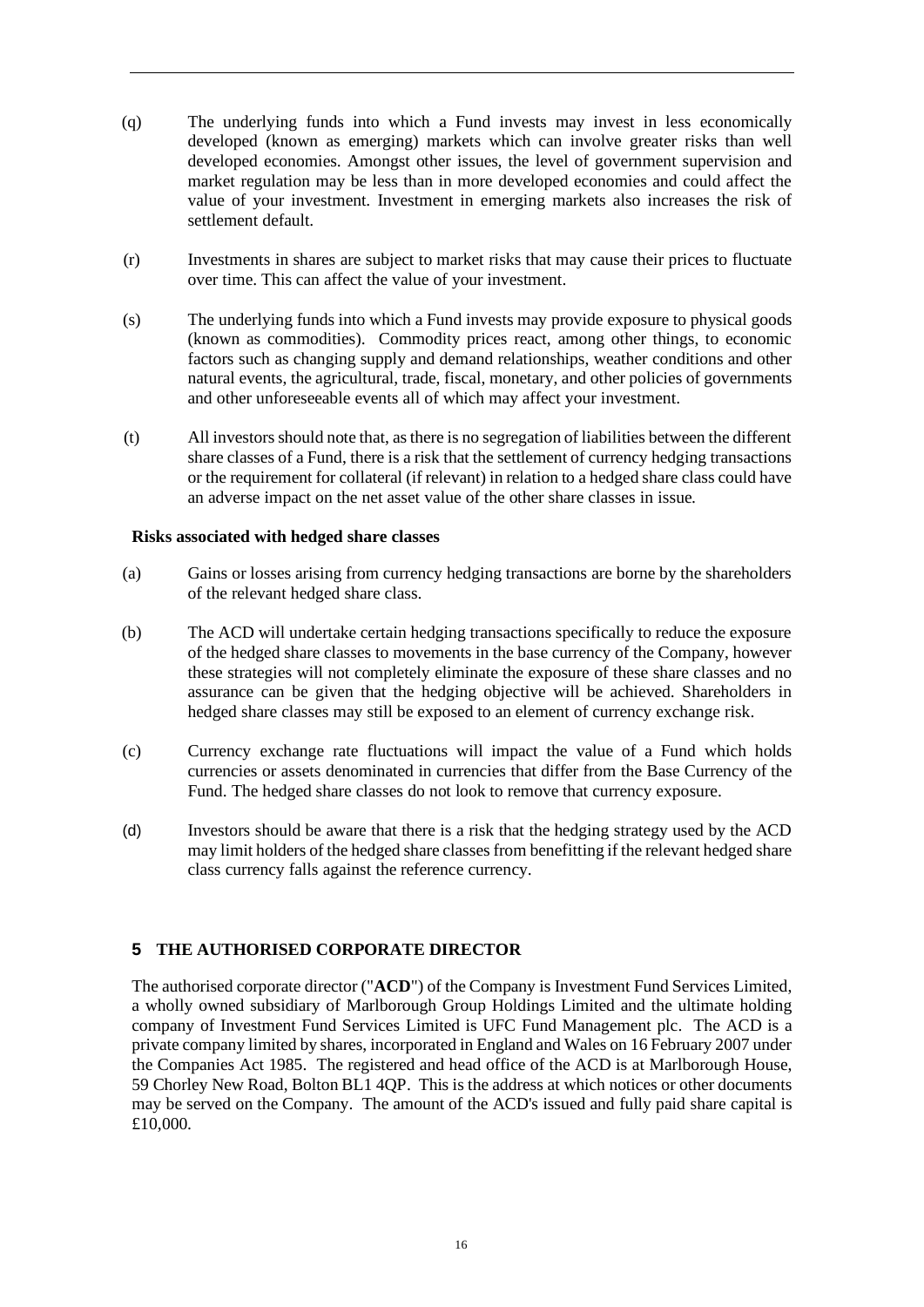The ACD is authorised and regulated by the FCA. The ACD may provide investment services to other clients and Funds and to companies in which the Company may invest in accordance with the Regulations.

The directors of the ACD are listed in Appendix 3.

The ACD provides its services to the Company under the terms of a service agreement (the "**ACD Agreement**"). The ACD Agreement will terminate with immediate effect if the ACD ceases to hold office as such. The ACD's appointment may be terminated by the Company in a general meeting at any time. Otherwise, save by reason of certain events of default as specified in the ACD Agreement, the Company may terminate the ACD's appointment on 3 months' notice. No such notice shall take effect until the appointment of a successor ACD. The ACD Agreement contains an indemnity from the Company to the ACD in respect of losses, claims and similar liabilities incurred by the ACD as such, save where such losses, claims and similar liabilities arise from the negligence, default, breach of duty or breach of trust of the ACD.

The ACD is responsible for managing and administering the Company's affairs in compliance with COLL. The ACD may delegate its management and administration functions, but not responsibility for such functions, to third parties, including its associates subject to COLL. The ACD has delegated the investment management function to Tavistock Wealth Limited.

Further details in respect of the ACD's delegated functions are set out in sections 6 to 9 below.

When managing investments of the Company, the ACD will not be obliged to make use of information which in doing so would be a breach of duty or confidence to any other person or which comes to the notice of an employee or agent of the ACD but properly does not come to the notice of an individual managing the assets of the Company.

In accordance with the Regulations, the ACD has in place a number of policies which set out how it operates and manages the Funds in a number of key areas. Further information is available on request from the ACD.

## **Remuneration Policy**

The ACD has put in place a remuneration policy (the "Remuneration Policy") that is in accordance with the requirements of SYSC 19 E of the FCA. The Remuneration Policy is designed to ensure that the ACD's remuneration practices are consistent with and promote sound and effective risk management, do not encourage risk taking and are consistent with the risk profile of the Funds. The ACD considers the Remuneration Policy to be appropriate to the size, internal operations, nature scale and complexity of the Funds and in line with the risk profile, risk appetite and the strategy of the Funds.

The matters covered by the Remuneration Policy include:

- An assessment of the individual member of staff's performance;
- restrictions on the awarding of guaranteed variable remuneration;
- the balance between fixed and variable remuneration;
- any payment of remuneration in the form of units or shares in the Funds;
- any mandatory deferral periods for the payment of some or all of the variable remuneration component;
- the reduction or cancellation of remuneration in the case of under performance.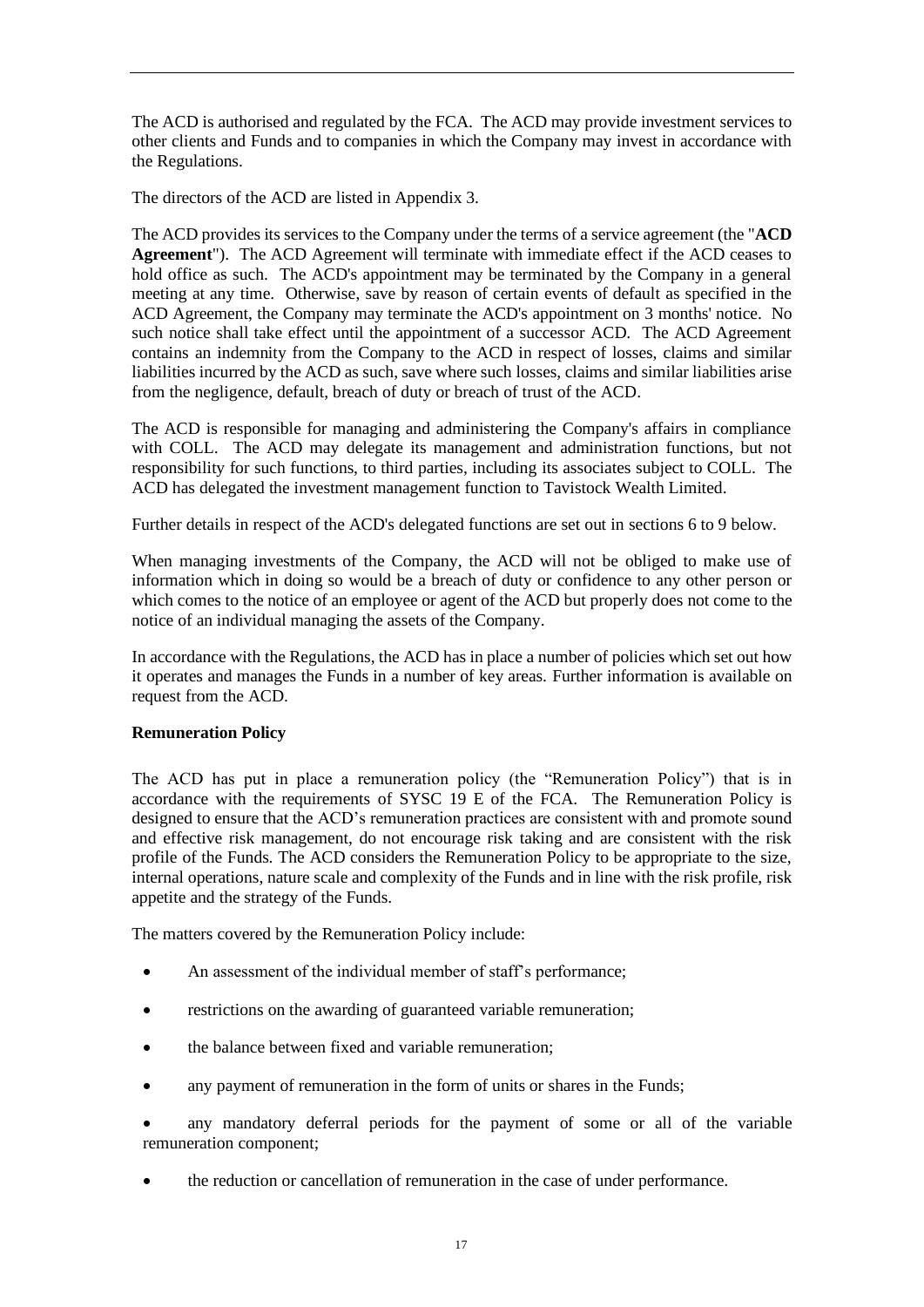The Remuneration Policy will apply to the fixed and variable (if any) remuneration received by the identified staff.

The ACD will make details of its latest Remuneration Policy available on its website, www.ifslfunds.com, including a description of how remuneration and benefits are calculated and the identity of the persons responsible for awarding the remuneration and benefits. The ACD will provide paper copies free of charge upon written request to its operating address.

In respect of any investment management delegates, the ACD requires that: $(i)$  the entities to which such activities have been delegated are subject to regulatory requirements on remuneration that are equally as effective as those applicable under the European Securities and Market's (ESMA's) Guidelines on Sound Remuneration Policies under the UCITS Directive and AIFMD / Article 14 of the UCITS Directive; or (ii) appropriate contractual arrangements are put in place with entities to which such activities have been delegated in order to ensure that there is no circumvention of the remuneration rules set out in the ESMA Guidelines or the FCA Handbook.

## <span id="page-21-0"></span>**6 THE DEPOSITARY**

NatWest Trustee and Depositary Services Limited is the Depositary of the Company. The Depositary is a private limited company incorporated in England. The ultimate holding company of the Depositary is NatWest Group plc, which is incorporated in Scotland.

The Depositary's duties include the following:-

- (a) Safekeeping the assets of the Company, which includes (i) holding in custody all financial instruments that can be physically delivered to the Depositary; and (ii) verifying the ownership of other assets and maintaining records accordingly;
- (b) Ensuring that the Company's cash flows are properly monitored and verified;
- (c) Ensuring that issues and cancellations of the shares of the Company are carried out in accordance with the Instrument of the Company, this Prospectus and the applicable laws and regulations;
- (d) Ensuring that in transactions involving the Company's assets any consideration is remitted to the Company within the usual time limits;
- (e) Ensuring that the value of the shares of the Company are calculated in accordance with the Instrument of the Company, this Prospectus and the applicable laws and regulations;
- (f) Ensuring that the Company's income is applied in accordance with the Instrument of the Company, this Prospectus and the applicable laws and regulations; and
- (g) Carrying out the instructions of the ACD, unless they conflict with the Instrument of the Company, this Prospectus or the applicable laws and regulations.

## **Registered Office and Head Office**

The registered office and head office of the Depositary is 250 Bishopsgate, London, EC2M 4AA.

#### **Principal Business Activity**

The principal business activity of the Depositary is the provision of trustee and depositary services. The Depositary is authorised and regulated by the Financial Conduct Authority.

#### **Terms of Appointment**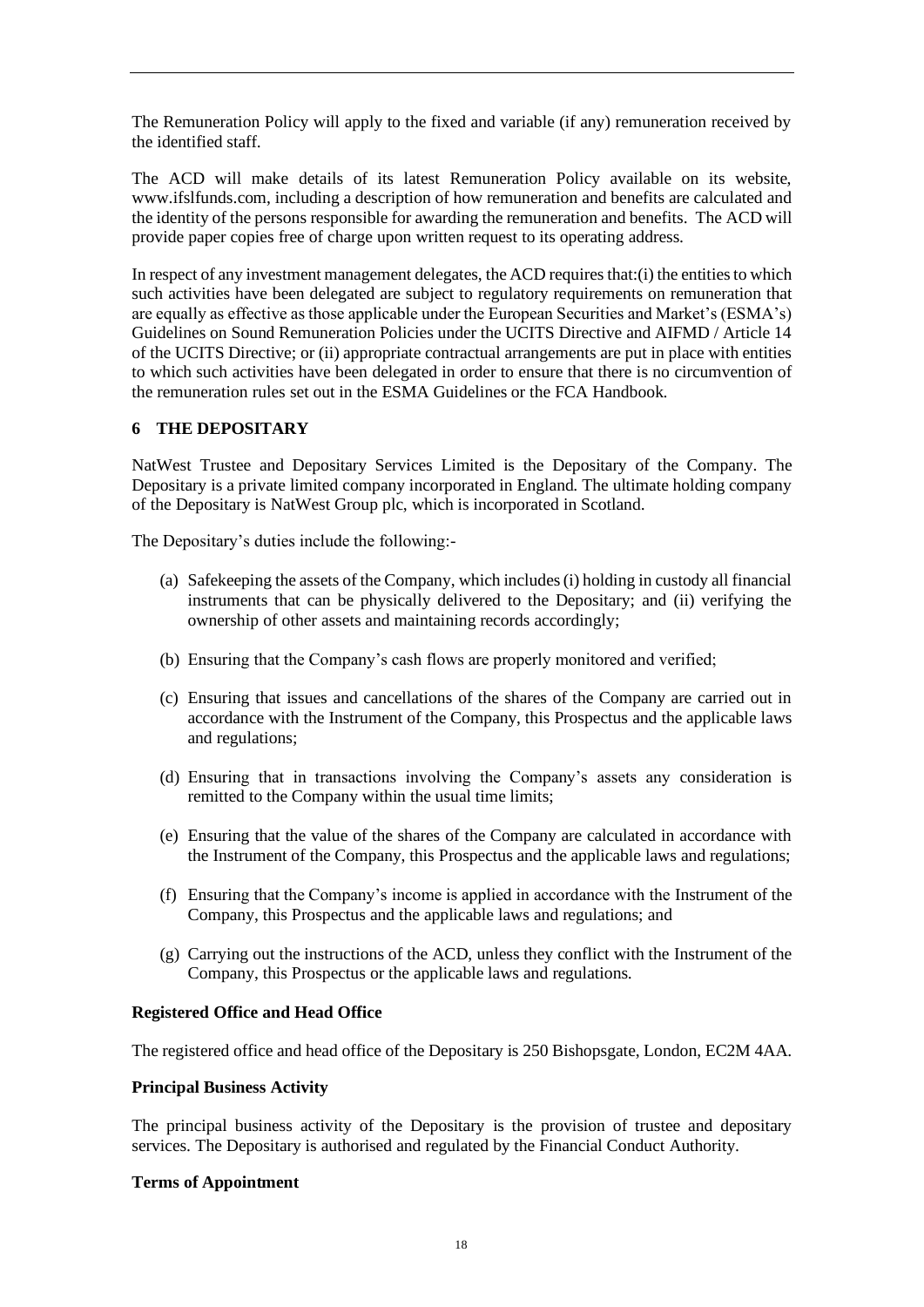The Depositary was appointed under a Depositary Agreement between the ACD, the Company and the Depositary (the "Depositary Agreement").

Under the Depositary Agreement, the Depositary will be liable to the Company for any loss of Financial Instruments held in Custody or for any liabilities incurred by the Company as a result of the Depositary's negligent or intentional failure to fulfil its obligations.

However, the Depositary Agreement excludes the Depositary from any liability except in the case of fraud, wilful default, negligence or failure to exercise due care and diligence in the performance or non-performance of its obligations. It also provides that the Company will indemnify the Depositary for any loss suffered in the performance or non-performance of its obligations except in the case of fraud, wilful default, negligence or failure to exercise due care and diligence on its part.

The Depositary Agreement may be terminated on three months' notice by the Company or the Depositary or earlier on certain breaches or the insolvency of a party. However, termination of the Depositary Agreement will not take effect, nor may the Depositary retire voluntarily, until the appointment of a new Depositary.

The powers, duties, rights and obligations of the Depositary, the Company and the ACD under the Depositary Agreement shall, to the extent of any conflict, be overridden by the FCA Rules.

The fees to which the Depositary is entitled are set out below under the heading "The Fees, Charges and Expenses of the Depository".

## **Delegation of Safekeeping Functions**

The Depositary is permitted to delegate (and authorise its delegate to sub-delegate) the safekeeping of Scheme Property.

The Depositary has delegated safekeeping of the Scheme Property to BNP Paribas Securities Services, London Branch ("the Custodian"). In turn, the Custodian has delegated the custody of assets in certain markets in which the Scheme may invest to various sub-delegates ("Sub-Custodians").

A list of Sub-Custodians is set out in Appendix 5. Investors should note that the list of Sub-Custodian is updated only at each Prospectus review.

## **Conflicts of Interest**

- (a) The Depositary may act as the depositary of other open-ended investment companies and as trustee or custodian of other collective investment schemes.
- (b) It is possible that the Depositary and/or its delegates and sub-delegates may in the course of its or their business be involved in other financial and professional activities which may on occasion have potential conflicts of interest with the Scheme or a particular Sub-Fund and/or other funds managed by the ACD or other funds for which the Depositary acts as the depositary, trustee or custodian. The Depositary will, however, have regard in such event to its obligations under the Depositary Agreement and the Regulations and, in particular, will use reasonable endeavours to ensure that the performance of its duties will not be impaired by any such involvement it may have and that any conflicts which may arise will be resolved fairly and in the best interests of Shareholders collectively so far as practicable, having regard to its obligations to other clients.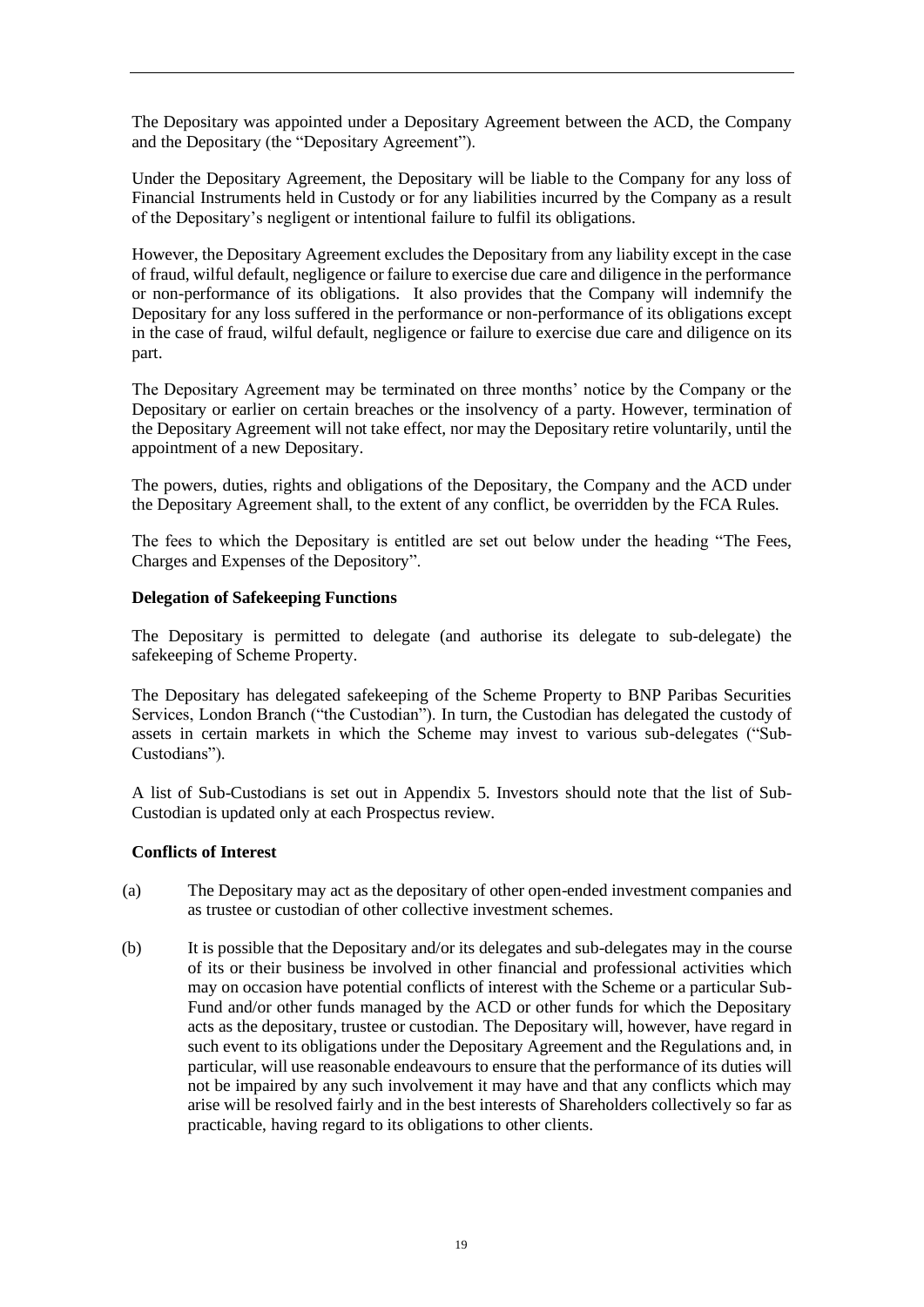Nevertheless, as the Depositary operates independently from the Company, Shareholders, the ACD and its associated suppliers and the Custodian, the Depositary does not anticipate any conflicts of interest with any of the aforementioned parties.

# **Updated Information**

The ACD will supply a Shareholder with up-to-date details of the above information, including an up-to-date list of Sub-Custodians, on written request to its operating address.

# <span id="page-23-0"></span>**7 THE CUSTODIAN**

The Depositary has delegated custody of the Company's property to BNP Paribas Securities Services (the London branch).

# <span id="page-23-1"></span>**8 INVESTMENT MANAGER**

Tavistock Wealth Limited is the investment manager (the "**Investment Manager**") appointed by the ACD to the Company. The Investment Manager's principal activity is the provision of investment advisory services. The Investment Manager is authorised and regulated by the Financial Conduct Authority.

Pursuant to an agreement between the Investment Manager and the ACD, the Investment Manager provides general discretionary investment management services in respect of the Funds. The Investment Manager has the authority to make decisions on behalf of the ACD in relation to the management, purchase, sale, retention, exchange or other dealings with assets, and has full discretion to make such investments on such markets at such times as the Investment Manager sees fit and otherwise to act as it shall deem appropriate, subject always to the provisions of the Instrument of the Company, this Prospectus and the Regulations and the investment objectives and policies of the Funds.

The investment management agreement may be terminated by the Investment Manager in part or in whole after an initial 5 year term from the effective date of the agreement by the Investment Manager giving to the ACD not less than 12 months' notice in writing to expire at any time. The Investment Manager may terminate the investment management agreement on 6 (six) months' written notice to the ACD in the event that the ACD novates or assigns the agreement pursuant to a Change of Control of the ACD ("Change of Control" means a change of control where "Control" has the meaning given to it by section 416 of the Income and Corporation Taxes Act 1988). The investment management agreement may also be terminated by the ACD with immediate effect where it is in the interests of the Shareholders to do so.

# <span id="page-23-2"></span>**9 ADMINISTRATOR, REGISTRAR AND THE HEDGING AGENT**

## **Administrator and Registrar**

The ACD is the Administrator and Registrar of the Company and has not delegated the performance of these functions.

## **Hedging Agent**

The ACD has delegated the performance of certain services in relation to hedging to BNP Paribas Securities Services, London Branch (the "Hedging Agent"). The Hedging Agent is responsible for providing services in relation to the hedged share classes of the Company.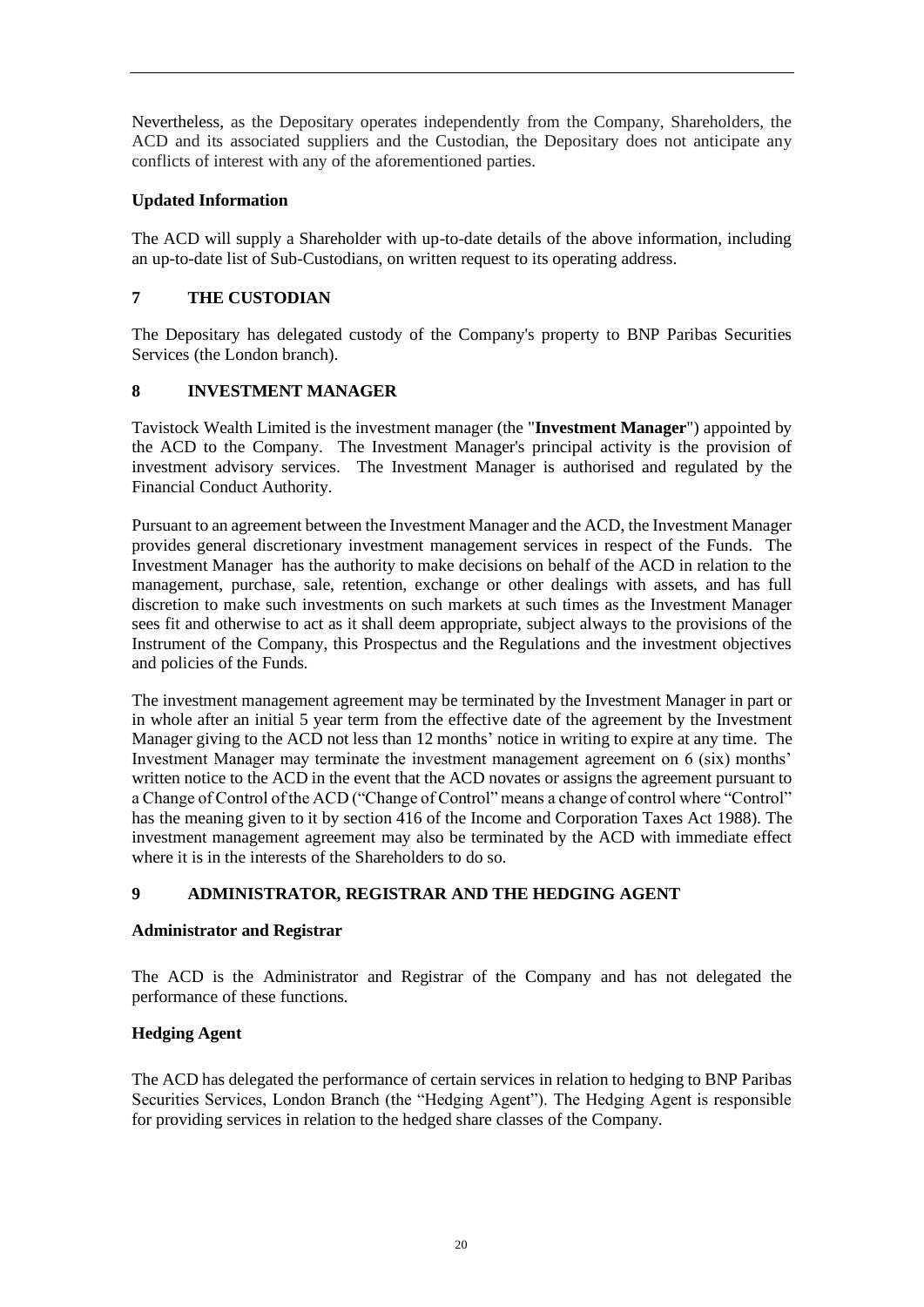## <span id="page-24-0"></span>**10 THE AUDITORS**

The auditors of the Company are Ernst & Young LLP whose address is at Atria One, 144 Morrison Street, Edinburgh, EH3 8EX.

## <span id="page-24-1"></span>**11 REGISTER**

The register of Shareholders is maintained at Marlborough House, 59 Chorley New Road, Bolton BL1 4QP where it can be inspected by Shareholders during normal office hours. The Company has the power to close the register for any period or periods not exceeding thirty days in any one year.

# <span id="page-24-2"></span>**12 NO LIABILITY TO ACCOUNT**

Neither the ACD, Depositary nor any other person involved with the establishment and/or operation of the Company are liable to account to each other nor to the Shareholders or former Shareholders of the Company for any profits or benefits they may make or receive which are made, derived from or in connection with:

- (a) dealings in the Shares of the Company;
- (b) any transaction in the underlying property of the Company; or
- (c) the supply of services to the Company.

## <span id="page-24-3"></span>**13 SHARES IN THE COMPANY**

Under the Company's Instrument, the Company is currently permitted to issue the following share classes:

Income Shares (Net and Gross);

Accumulation Shares (Net and Gross);

Limited Issue Accumulation Share; and

Limited Issue Income Shares

Each of the above classes of Shares may be further classified as "Retail", "Institutional" or "Hedged" using one or more of the letters "A" to "Z" (inclusive), the numbers "0" to "9" (inclusive) or under such other designation as the ACD may by resolution from time to time decide.

As at the date of this Prospectus, only Class X Accumulation Shares (Net), Class X USD Hedged Accumulation Shares (Net) and Class X Income Shares (Net) are available as follows:

| <b>Fund</b>               | <b>Share Class</b>              |
|---------------------------|---------------------------------|
| <b>ACUMEN Portfolio 3</b> | <b>X</b> (Net Accumulation)     |
|                           | X USD Hedged (Net Accumulation) |
| <b>ACUMEN Portfolio 4</b> | <b>X</b> (Net Accumulation)     |
|                           | X USD Hedged (Net Accumulation) |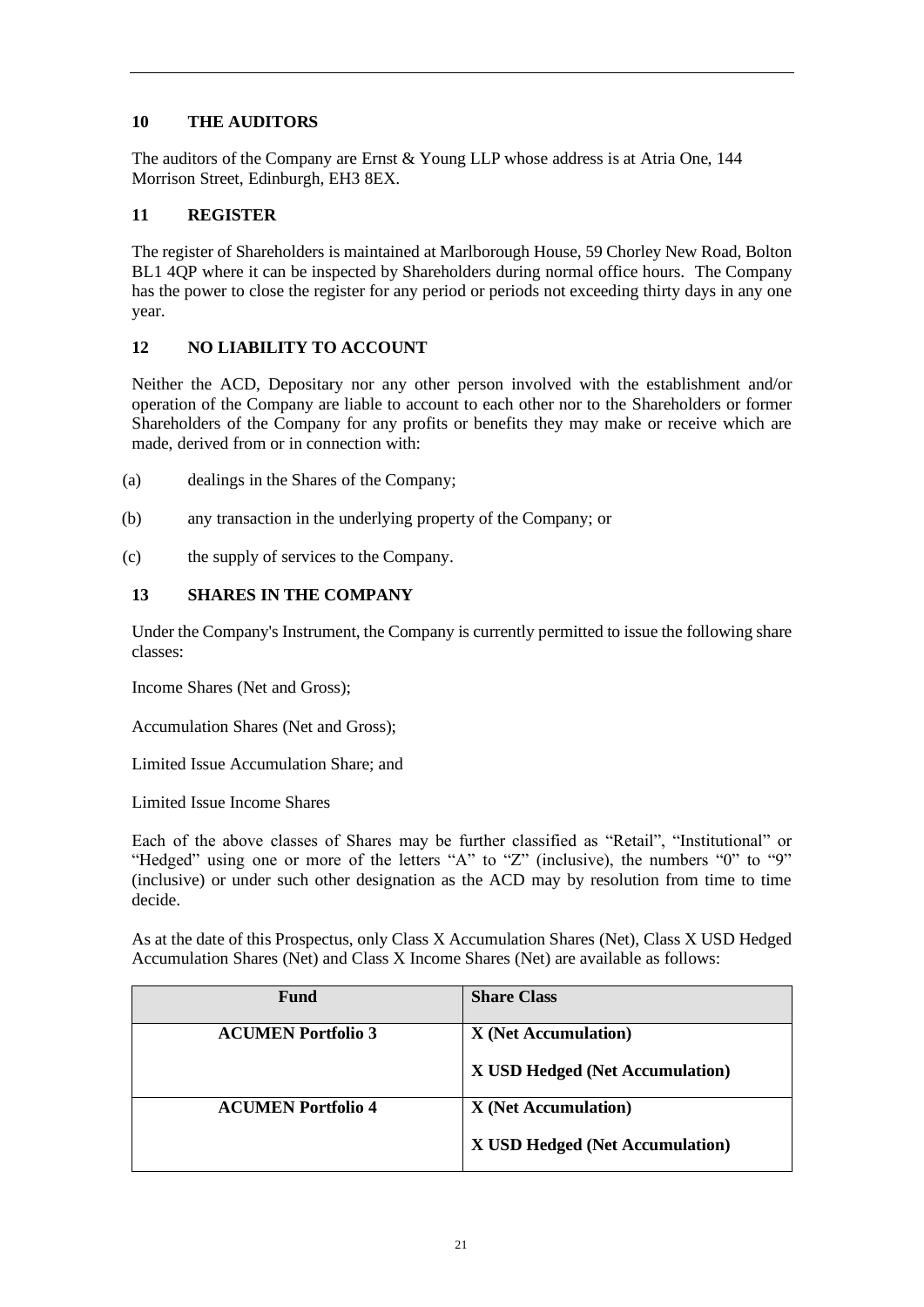| <b>ACUMEN Portfolio 5</b>      | <b>X</b> (Net Accumulation)     |
|--------------------------------|---------------------------------|
|                                | X USD Hedged (Net Accumulation) |
|                                |                                 |
| <b>ACUMEN Portfolio 6</b>      | <b>X</b> (Net Accumulation)     |
|                                | X USD Hedged (Net Accumulation) |
| <b>ACUMEN Portfolio 7</b>      | <b>X</b> (Net Accumulation)     |
|                                | X USD Hedged (Net Accumulation) |
| <b>ACUMEN Portfolio 8</b>      | <b>X</b> (Net Accumulation)     |
|                                | X USD Hedged (Net Accumulation) |
| <b>ACUMEN Income Portfolio</b> | X (Net Income and Accumulation) |
|                                | X USD Hedged (Net Accumulation) |

Class X USD Hedged Income Shares (Net) are not currently available, should these become available the method set out below will be applied.

Further classes of Shares may be established from time to time by the ACD in accordance with the Company's Instrument and the applicable Regulations. On the introduction of a new share class a revised prospectus will be prepared setting out the details of the share class.

Each Share is deemed to represent one undivided unit of entitlement in the property of a Fund. If both income and accumulation Shares are in existence, the number of undivided units of entitlement in the scheme property of the Fund represented by each accumulation Share increases as income is accumulated.

No bearer Shares are issued.

Holders of accumulation Shares are not entitled to be paid the income attributed to such Shares, but rather that income is automatically transferred to (and retained as part of) the capital assets of the Company on the relevant interim and/or annual accounting dates. This is reflected in the price of an accumulation share.

The Instrument allows the Company to issue gross income and gross accumulation Shares as well as net income and net accumulation Shares. Net Shares are Shares in respect of which income allocated to them is distributed periodically to the relevant Shareholder (in the case of income Shares) or credited periodically to capital (in the case of accumulation Shares), in either case in accordance with relevant tax law, net of any tax deducted or accounted for by the Company. Gross Shares are income or accumulation Shares where, in accordance with relevant tax law, distribution or allocation of income is made without any tax being deducted or accounted for by the Company.

Where the Company has different share classes, each class may attract different charges and so monies may be deducted from the scheme property attributable to such classes in unequal proportions.

The rights attaching to the Shares of all classes may be expressed in two denominations and, in each of these classes, the proportion of a larger denomination share represented by a smaller denomination share shall be ten thousandths of the larger denomination.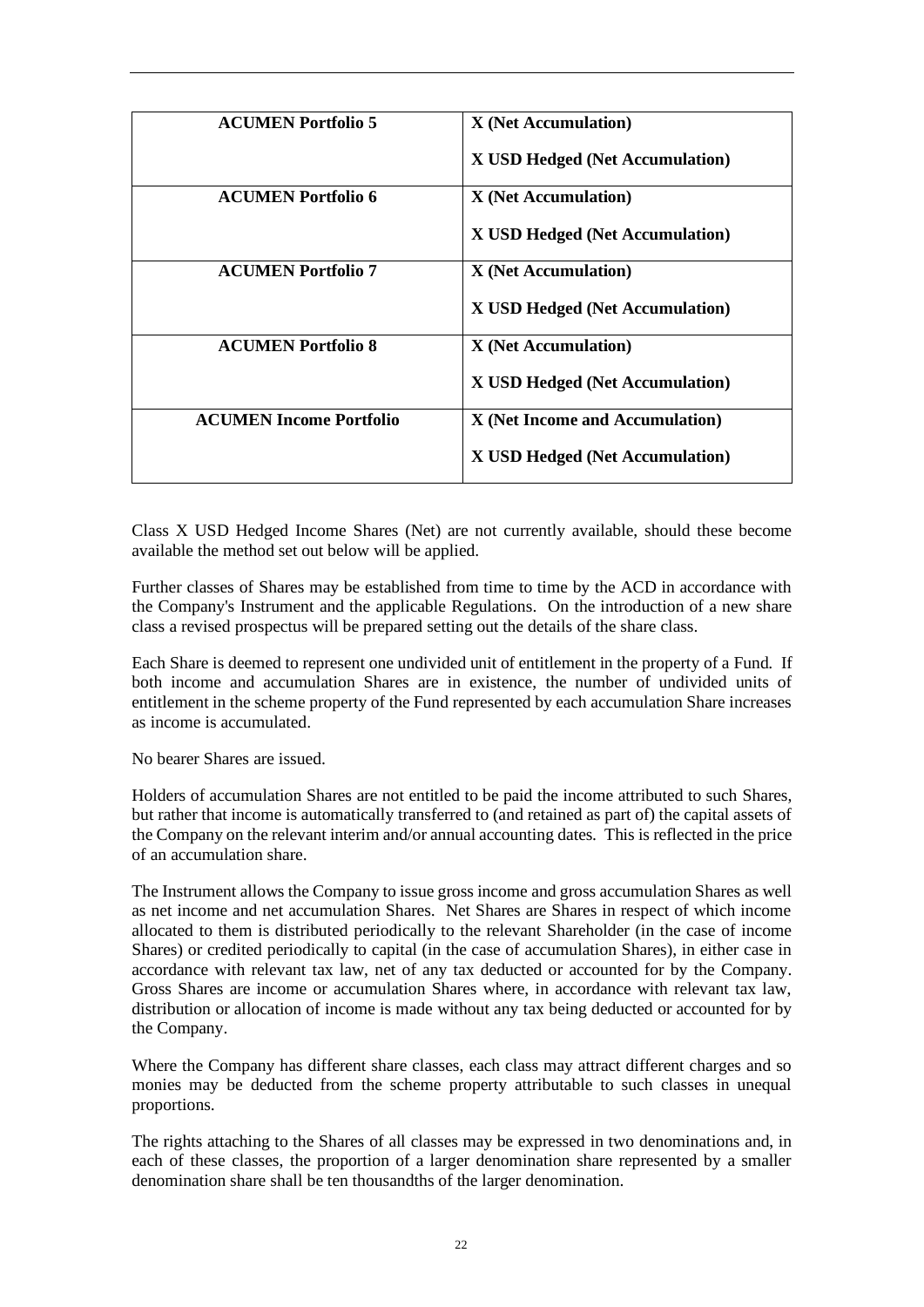No certificates will be issued in respect of a holding of Shares. Ownership of Shares will be evidenced by an entry in the Company's register of Shareholders. Should any Shareholder require evidence of title to Shares the ACD will, upon such proof of identity and the payment of such fee  $(i)$  any) as the ACD may reasonably require, supply the Shareholder with a certified copy of the relevant entry in the register relating to the Shareholder's holding of Shares.

Shareholders should notify the Registrar in writing of any change to their name or address.

## **Currency Hedged Share Classes**

As indicated above, the Company issues currency hedged share classes in order to offer investors the convenience of dealing in currencies other than the Fund's Base Currency. The hedged share classes aim to provide the holders of such shares with a return correlated to the Base Currency performance of the Funds, by attempting to reduce the effect of exchange rate fluctuations between the Base Currency and the relevant hedged currency.

All costs (including any gains and losses) associated with operating hedging transactions for these share classes will be borne by the shareholders in these share classes.

Share class hedging activity does not form part of the investment strategy of the Funds but is designed to reduce exchange rate fluctuations between the currency of the hedged share class and either the material currency exposures within the Fund's portfolio or the Base Currency.

## **How does the hedge work?**

The ACD employs a currency overlay to hedge the Net Asset Value of the relevant share class, which is intended to reduce (but not eliminate) currency exposure between the Base Currency and the currency of the relevant share class. The ACD's strategy is for the Fund to purchase hedging instruments that are intended to offset the effect of exchange rate movements, typically forward currency exchange contracts. In summary:

• new purchases of hedged shares are converted into the Fund's Base Currency using the spot rate as close to the valuation point of the relevant Dealing Day as possible;

• the Base Currency exposure is then hedged back to the currency of the relevant hedged share class using forward currency contracts;

• the gains (or losses) of each currency hedge are included in the calculation of the NAV for the share class on the relevant Dealing Day and attributed to the capital account, however these gains/losses shall be unrealised (so effectively un-invested) until the contract is rolled (i.e. renewed);

• the hedging contracts should be rolled at least quarterly in order to crystallise any gains or losses. However, during periods of high market volatility, the hedging contracts might be rolled more often, hence crystallising any gains or losses more rapidly than would otherwise have been the case. This is intended to reduce (but not eliminate) a variation in returns between the Fund's hedged share classes and those share classes denominated in the Base Currency.

The hedging position will be reviewed on each Dealing Day (or on any other day on which a valuation of the scheme property of a Fund is carried out) and adjusted when there is a material change to the dealing volume of a Fund. Each hedged share class has a target hedge ratio of 100% of the relevant share class and a tolerance limit of +/- 2%. If, on any Dealing Day, the value of the relevant Fund moves outside of the tolerance limit, then the hedge position will be rebalanced to bring the hedge back within the target ratio (either by putting on an additional hedge position or closing-out part of the existing position). Investors should note that, although the ACD will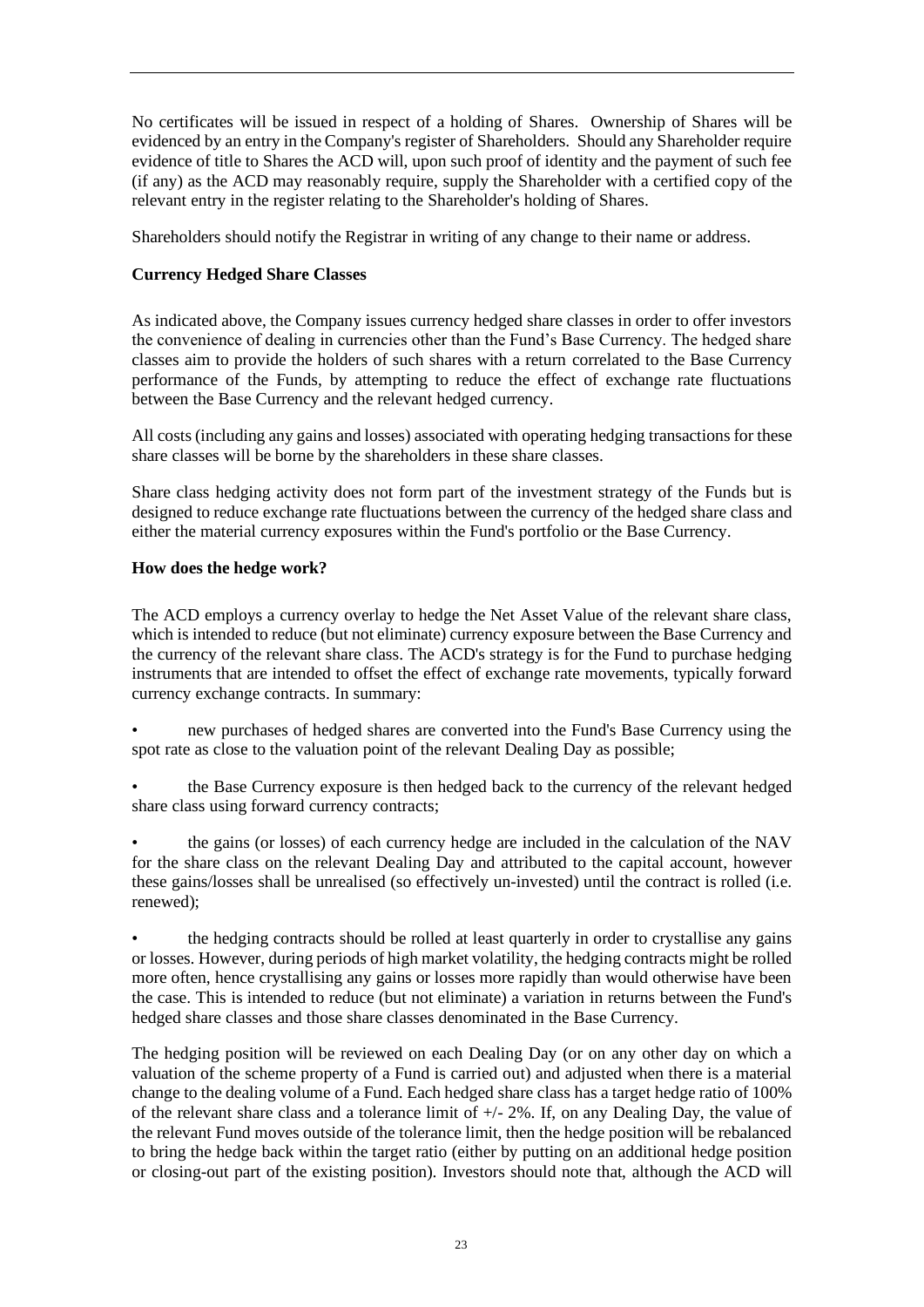typically look to hedge 100% of the NAV of the relevant hedged share class, the hedge may not always be 100% to avoid transaction costs for small deals.

As noted above, forward currency contracts (or other instruments that are intended to achieve a comparable result) will be used to hedge the total NAV (capital and revenue) of each hedged share class.

All gains and losses associated with forward currency contracts (or other instruments that are intended to achieve a comparable result) in respect of each hedged share class are allocated to capital only.

## **Limited Issue**

Limited Issue Shares are only available for purchase during a limited period of time. The ACD may limit the issue of Shares in certain circumstances. If Limited Issue arrangements are put in place, the circumstances and conditions of the Limited Issue will be set out in the Prospectus.

Where Limited Issue arrangements are in place, the ACD may not provide for the further issue of Shares unless at the time of the issue, the ACD is satisfied on reasonable grounds that the proceeds of that subsequent issue can be invested without compromising the Company's investment objective or materially prejudicing existing Shareholders.

Currently, no Limited Issue arrangements are in place in respect of the Shares.

## <span id="page-27-0"></span>**14 VALUATIONS**

Valuations of the scheme property of the Company for the purpose of the calculation of share prices will be carried out in accordance with the rules for single-priced funds in COLL.

Each Share linked to a Fund represents a proportional share of the overall property attributable to that Fund. Broadly the price of a Share is calculated by reference to the net asset value of the Fund, and dividing that value (or that part of that value attributed to Shares of the class in question) by the number of Shares (of that class in question) in issue.

Valuations are normally carried out on each Dealing Day. The valuation point for the purposes of determining the price of Shares in the Company is 12.00 noon (UK time) on each Business Day.

The ACD may carry out additional valuations if it considers desirable to do so and may use the price obtained at such additional valuations as the price for the relevant day. Valuations will not be made during a period of suspension of dealings (see "**Suspension of Dealings**" below). The ACD is required to notify the Depositary if it carries out an additional valuation.

The value of the scheme property attributable of the Company or a Fund (as the case may be) is, for all purposes, valued on the following basis (which is set out in full in the Instrument):

- 14.1 All the scheme property (including receivables) is to be included, subject to the following provisions.
- 14.2 Scheme Property which is not cash (or other assets dealt with in sections 14.3 and 14.4 below) shall be valued as follows and the prices used shall (subject as follows) be the most recent prices which it is practicable to obtain:
	- (a) units or shares in a collective investment scheme: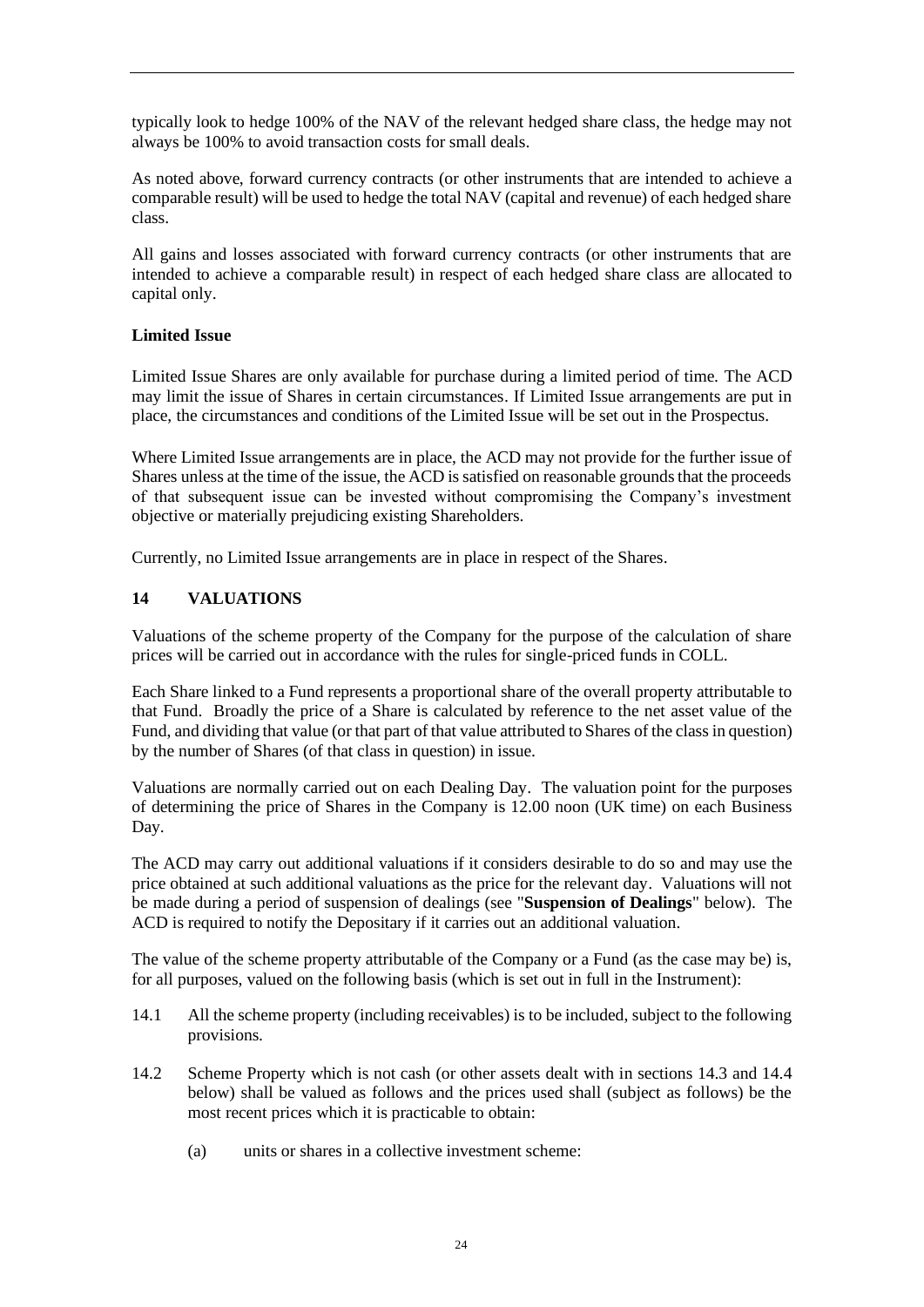- (i) if a single price for buying and selling units or shares is quoted, at that price; or
- (ii) if separate buying and selling prices are quoted, at the average of the two prices provided the buying price has been reduced by an initial charge included therein and the selling price has been increased by any exit or redemption charge attributable thereto; or
- (iii) if, in the opinion of the ACD, the price obtained is unreliable or no recent traded price is available or if no recent price exists, at a value which, in the opinion of the ACD, is fair and reasonable;
- (b) exchange-traded derivative contracts:
	- (i) if a single price for buying and selling the exchange-traded derivative contract is quoted, at that price; or
	- (ii) if separate buying and selling prices are quoted, at the average of the two prices;
- (c) over-the-counter derivative contracts shall be valued in accordance with the method of valuation as shall have been agreed between the ACD and the Depositary;
- (d) any other investment:
	- (i) if a single price for buying and selling the security is quoted, at that price; or
	- (ii) if separate buying and selling prices are quoted, at the average of the two prices; or
	- (iii) if, in the opinion of the ACD, the price obtained is unreliable or no recent traded price is available or if the most recent price available does not reflect the ACD's best estimate of the value, at a value which, in the opinion of the ACD, is fair and reasonable; and
- (e) property other than that described in (a), (b), (c) and (d) above: at a value which, in the opinion of the ACD, represents a fair and reasonable mid-market price.
- 14.3 Cash and amounts held in current and deposit accounts and in other time-related deposits shall be valued at their nominal values.
- 14.4 In determining the value of the scheme property, all instructions given to issue or cancel shares shall be assumed (unless the contrary is shown) to have been carried out and any cash payment made or received and all consequential action required by the Regulations or this Instrument shall be assumed (unless the contrary has been shown) to have taken place.
- <span id="page-28-0"></span>14.5 Subject to paragraphs [14.6](#page-29-0) and [14.7](#page-29-1) below, agreements for the unconditional sale or purchase of property which are in existence but uncompleted shall be assumed to have been completed and all consequential action required to have been taken. Such unconditional agreements need not be taken into account if made shortly before the valuation takes place and, in the opinion of the ACD, their omission shall not materially affect the final net asset amount.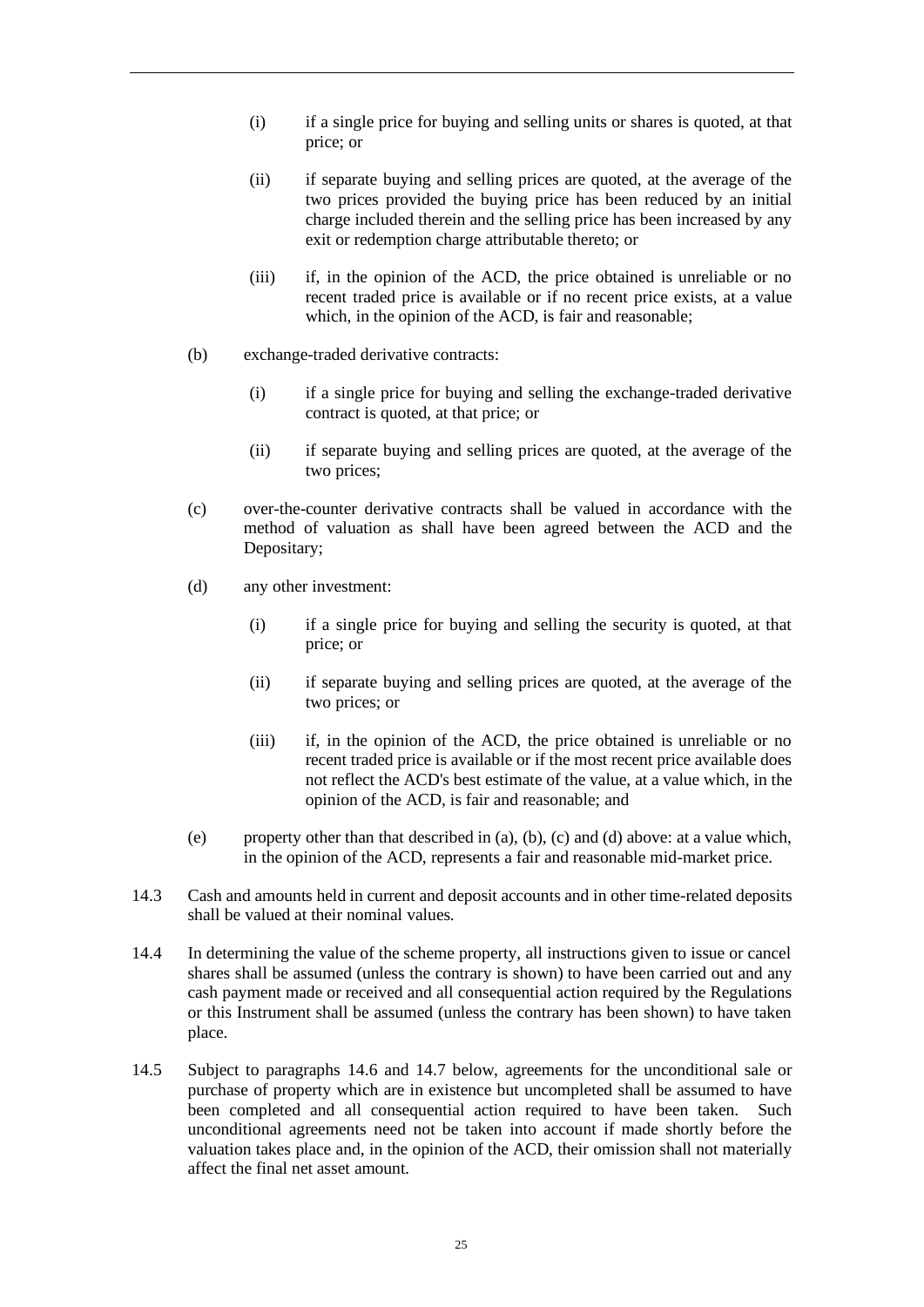- <span id="page-29-0"></span>14.6 Futures or contracts for differences which are not yet due to be performed and unexpired and unexercised written or purchased options shall not be included under paragraph [14.5.](#page-28-0)
- <span id="page-29-1"></span>14.7 All agreements are to be included under paragraph [14.5](#page-28-0) which are, or ought reasonably to have been, known to the person valuing the property assuming that all other persons in the ACD's employment take all reasonable steps to inform it immediately of the making of any agreement.
- 14.8 An estimated amount for anticipated tax liabilities (on unrealised capital gains where the liabilities have accrued and are payable out of the property of the scheme; on realised capital gains in respect of previously completed and current accounting periods; and on income where liabilities have accrued) including (as applicable and without limitation) capital gains tax, income tax, corporation tax, value added tax, stamp duty and stamp duty reserve tax will be deducted.
- 14.9 An estimated amount for any liabilities payable out of the scheme property and any tax thereon treating periodic items as accruing from day to day will be deducted.
- 14.10 The principal amount of any outstanding borrowings whenever payable and any accrued but unpaid interest on borrowings will be deducted.
- 14.11 An estimated amount for accrued claims for tax of whatever nature which may be recoverable will be added.
- 14.12 Any other credits or amounts due to be paid into the scheme property will be added.
- 14.13 A sum representing any interest or any income accrued due or deemed to have accrued but not received and any stamp duty reserve tax provision anticipated to be received will be added.
- 14.14 Currencies or values in currencies other than base currency or (as the case may be) the designated currency of a Fund shall be converted at the relevant valuation point at a rate of exchange that is not likely to result in any material prejudice to the interests of shareholders or potential shareholders.

The Funds have credited to them proceeds of all shares attributed to it, together with the assets in which such proceeds are invested or reinvested and all income, earnings, profits or assets deriving from such investments. All liabilities and expenses attributable to the Funds are charged to the particular Fund.

In the event shares are available in two or more Funds, the Company is required to allocate (and the ACD may from time to time reallocate) any assets, costs, charges or expenses which are not attributable to a particular Fund against all the Funds in a manner which is fair to the shareholders of the Company generally.

## *Fair Value Pricing*

Where the ACD has reasonable grounds to believe that:

- (a) no reasonable price exists for a security at a valuation point; or
- (b) the most recent price available does not reflect the ACD's best estimate of the value of a security at a valuation point,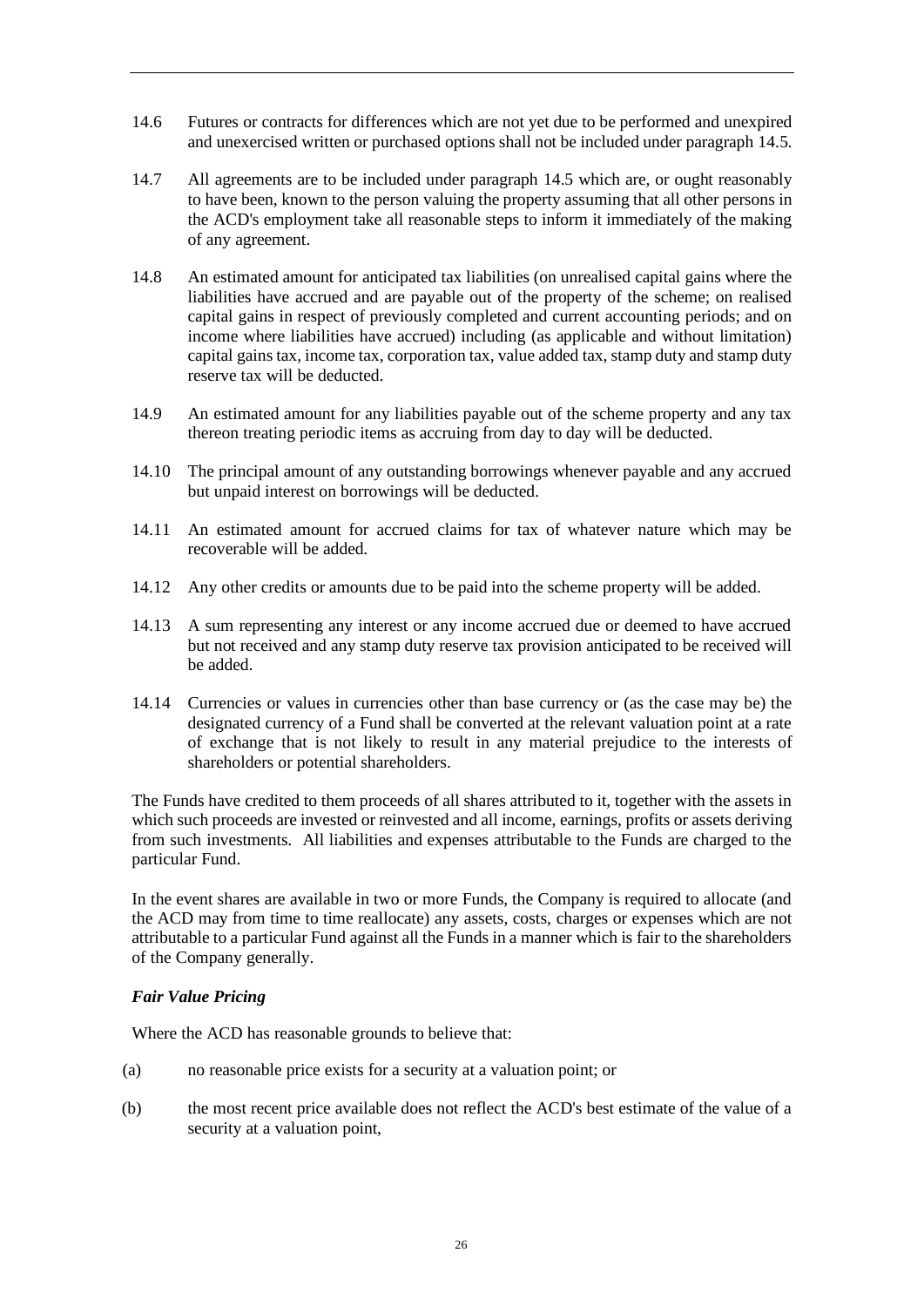it will value an investment at a price which, in its opinion, reflects a fair and reasonable price for that investment (the fair value price).

The circumstances which may give rise to a fair value price being used includes:

- (a) where there has been no recent trade in the security concerned; or
- (b) or due to the suspension of dealings in an underlying collective investment scheme;
- (c) where there has been the occurrence of a significant event since the most recent closure of the market where the price of the security is taken.

## <span id="page-30-0"></span>**15 PRICES OF SHARES**

The Company deals on a forward pricing basis. A forward price is the price calculated at the next valuation point after the purchase, redemption or switch of Shares is agreed. As noted above, Shares in the Company are "single priced". Shareholders should bear in mind that on purchase, the ACD's initial charge will be deducted from the Shareholders proceeds at the outset. In addition, for both purchases and sales by Shareholders, there may be a dilution levy as described below.

The price of a Share is calculated at or about the valuation point each Dealing Day (to at least four significant figures) by:

- taking the value of the property attributable to a Fund and therefore all Shares (or a relevant class) in issue (on the basis of the units of entitlement in the scheme property of the Fund attributable to that class at the most recent valuation of that Fund); and
- dividing the result by the number of Shares of the relevant class in issue immediately before the valuation concerned.

## *Publication of Prices*

The most recent share prices are published on the following websites:

www.tavistockwealth.com;

www.ifslfunds.com; and

www.fundlistings.com

Shareholders may also obtain share prices on the following number: **0808 178 9321**.

The ACD is not responsible for any errors in publication or non-publication. As the ACD deals on a forward pricing basis the price that appears in these sources will not necessarily be the same as the one at which investors can currently deal.

## <span id="page-30-1"></span>**16 STAMP DUTY RESERVE TAX**

There is generally no stamp duty reserve tax (SDRT) charge on the acquisition or surrender of shares but SDRT can arise on:

## • **Third party transfers of Shares without reregistration**

Where a third party buys Shares from a Shareholder and the transaction is not handled by the ACD (i.e. a third party purchase where only beneficial ownership of the Shares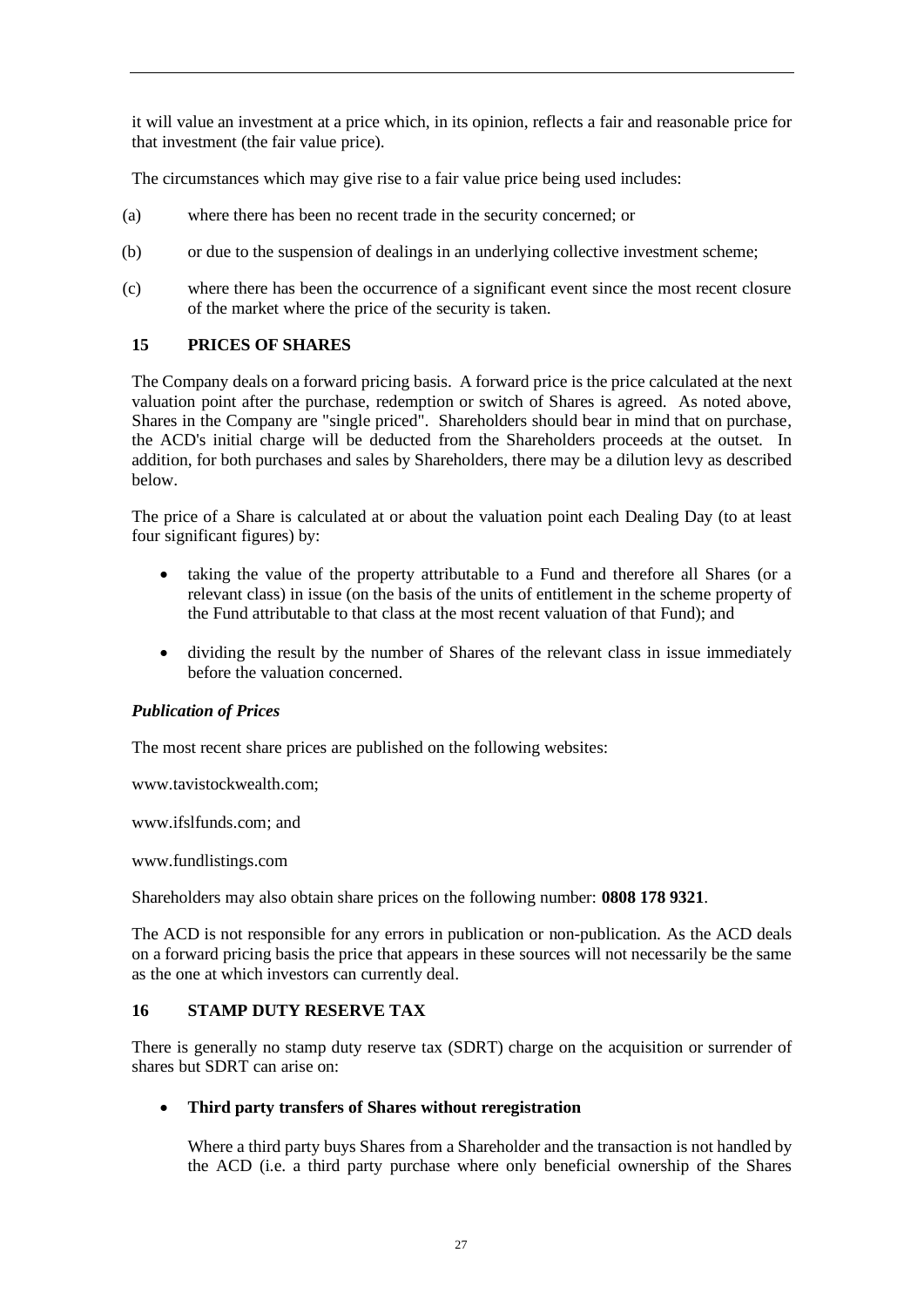change) then the principal SDRT charge on agreements to transfer for consideration will still apply at 0.5%.

## • **Non-pro rata in specie redemptions**

Non-pro rata in specie redemptions are subject to the principal SDRT charge at 0.5% on any chargeable securities acquired by the redeeming Shareholder.

# <span id="page-31-0"></span>**17 DILUTION LEVY**

*What is 'dilution'?* – where a Fund buys or sells underlying investments in response to a request for the issue or redemption of Shares, it will generally incur a cost, made up of dealing costs and any spread between the bid and offer prices of the investments concerned, which is not reflected in the issue or redemption price paid by or to the Shareholder and which is referred to as "dilution".

To mitigate the effects of dilution the ACD has discretion to charge a dilution levy based on historical data on the purchase or redemption of shares in a Fund. A dilution levy is a separate charge of such amount or rate as determined by the ACD. Any dilution levy must be fair to all Shareholders and potential Shareholders.

*The ACD's policy regarding the dilution levy* – at its absolute discretion, the ACD may charge a dilution levy on the price of shares in the following circumstances:

- where a Fund experiences a large level of net sales or redemptions on any Business Day, relative to its size (i.e. net sales or redemptions equivalent to greater than 5% of the net asset value of the relevant Fund);
- where a Fund is in continuing decline, in terms of net asset value, as a result of poor market conditions or continual net redemptions;
- on "large deals", which for this purpose is defined as a single purchase or redemption of shares equivalent to more than 5% of the net asset value of the relevant Fund.

The amount is not retained by the ACD but is paid into the affected Fund.

*How will it affect investors?* – on the occasions when the dilution levy is not applied there may be an adverse impact on the total assets of the Fund. As dilution is directly related to the inflows and outflows of monies from the relevant Fund it is not possible to accurately predict whether dilution will occur at any point in time. Consequently it is also not possible to accurately predict how frequently the ACD will need to make such a dilution levy. However, the ACD believes that the likely effect of not charging a dilution levy, excluding such cases referred to in "*The ACD's policy regarding the Dilution Levy*" above, will be negligible.

Based on the number of Shareholders in each Fund and their average shareholding, as well as historic subscription and redemption volumes, the ACD does not currently envisage that a dilution levy will be applied to any "large redemption deals" in the Funds, as it is unlikely that any single holder will have control of greater than 5% of any single Fund. However, where it is applied, the ACD believes that the amount will not normally exceed 1% of the net asset value of shares being bought or sold.

## <span id="page-31-1"></span>**18 PURCHASE, REDEMPTION AND EXCHANGE OF SHARES**

## **ACD's own dealing**

Requests for the purchase, redemption and exchange of Shares are normally dealt with by the issue or cancellation of such Shares by the Company. However, in certain circumstances, the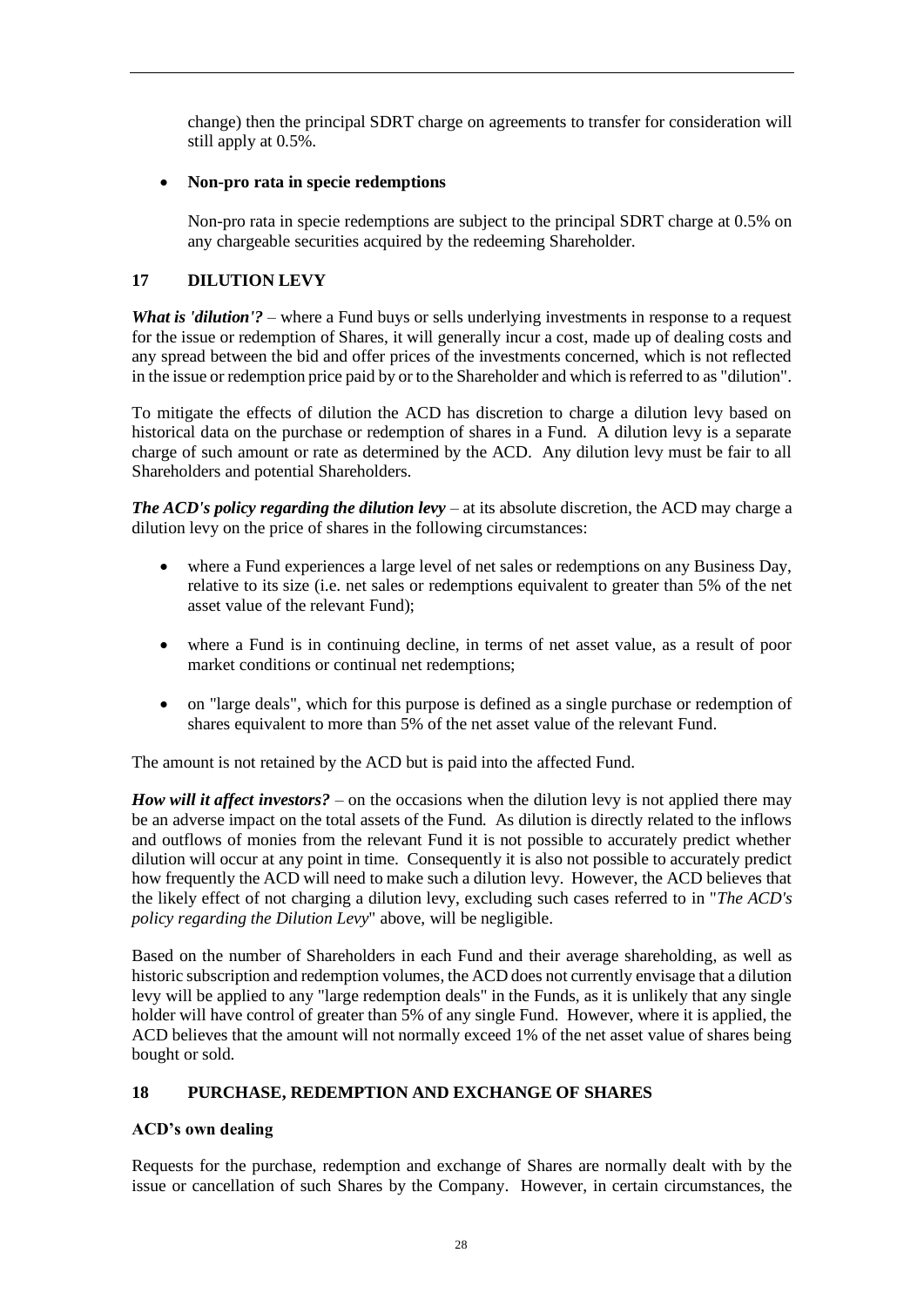ACD may deal with such requests by selling Shares to and/or repurchasing them from the Applicant as appropriate. In other words, the ACD is entitled to hold Shares for its own account and to satisfy requests for the sale and purchase of Shares from its own holding (this is generally referred to as the ACD dealing from its "**box**"). The ACD is required to procure the issue or cancellation of Shares by the Company where necessary to meet any obligations to sell or redeem Shares. Shares will be issued, cancelled, sold or repurchased at the price calculated by reference to the Valuation Point following receipt of the request (on a forward basis).

The ACD may not sell a share at a higher price, or redeem a share at a lower price from its box (in both cases before application of any initial charge or deduction of SDRT as applicable) than the price notified to the Depositary in respect of the Valuation Point concerned.

The ACD is under no obligation to account to the Company or to shareholders or any of them for any profit it makes on the issue of Shares or on the reissue or cancellation of Shares which it has redeemed from its box and will not do so.

## **Purchase**

## *Applications*

Subject to restrictions applicable to certain classes of Shares, applications for Shares linked to the Funds may be made by any person. Shares to satisfy an application received before the valuation point of the Funds (see "Valuations" above for details of the valuation points) on a Dealing Day will be sold at a price based on that day's valuation and Shares to satisfy an application received after the valuation point or on a day which is not a Dealing Day, will be sold at a price based on the valuation point on the next Dealing Day.

Applications may be made by completing an application form and delivering it to the ACD , marked for the attention of Investment Fund Services Ltd, Marlborough House, 59 Chorley New Road, Bolton BL1 4QP, by facsimile on 01204 533045, or by email to dealing@ifslfunds.com. The ACD may also, at its sole discretion, accept instructions by telephone on 0808 164 5458 between 9.00am and 5.00pm on any Business Day on such terms as it may specify. Application forms are available from the ACD at its website at [www.ifslfunds.com](http://www.ifslfunds.com/) or by telephone on 0808 178 9321 (overseas +44 1204 803 932). The ACD may require telephone or electronic requests to be confirmed in writing.

Applications, however made, are irrevocable (except in cases where cancellation rights are applied – see below). Subject to its obligations under COLL, the ACD reserves the right to reject any application in whole or in part. In that event application monies or any balance will be returned to the Applicant by post at the Applicant's risk.

Applications will not be acknowledged but a contract note will be sent on or before the next Business Day following the Valuation Point. Certificates will not be issued. Where the total price payable for all Shares for which the application is made would include a fraction of one penny it will be rounded up or down to the nearest penny.

Payment in respect of applications must be received no later than the fourth Business Day after the relevant Dealing Day. However, the ACD reserves the right to request that payment in respect of applications be received prior to the relevant Dealing Day.

If an Applicant defaults in making any payment in money or transfer of property due to the ACD in respect of the sale or issue of Shares, the Applicant shall indemnify the ACD and/or the Company (as the case may be) in respect of any loss or cost incurred by either of them as a result of such default and the Company is entitled to make any necessary amendment to the register and the ACD will become entitled to the Shares in place of the Applicant (subject, in case of an issue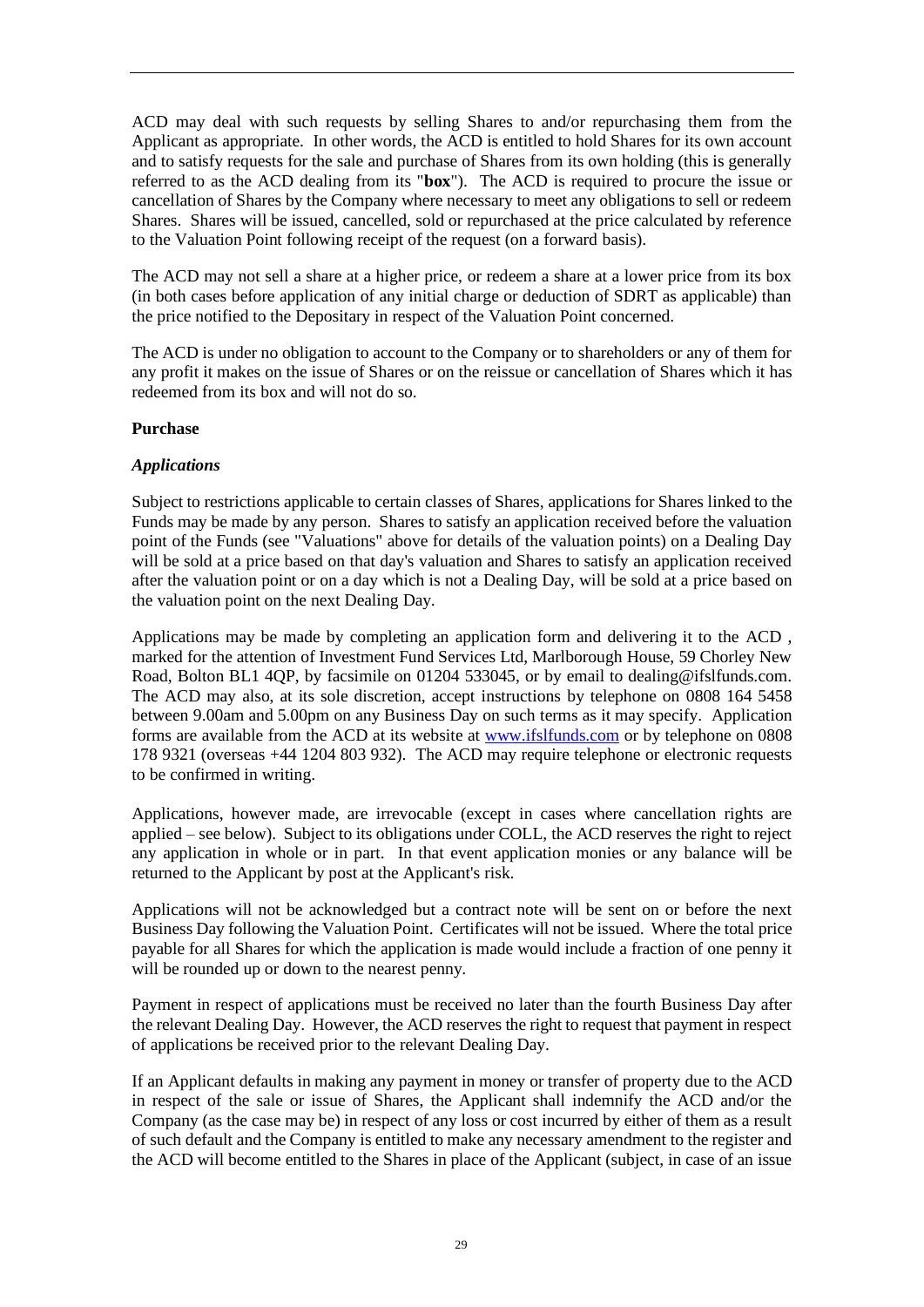of Shares, to the ACD's payment of the purchase price to the Company). The ACD may in its discretion delay arranging for the issue of the Shares until payment has been received.

Applicants who have received advice may have the right to cancel their application to buy Shares at any time during the 14 days after the date on which they receive a cancellation notice from the ACD. If an applicant decides to cancel the contract, and the value of the investment has fallen at the time the ACD receives the completed cancellation notice, they will not receive a full refund as an amount equal to any fall in value will be deducted from the sum originally invested.

## *Money laundering prevention*

The Company is subject to the United Kingdom's anti-money laundering regulations and the ACD may in its absolute discretion require verification of identity from any Applicant including, without limitation, any Applicant who:

- (a) tenders payment by way of cheque or banker's draft on an account in the name of a person or persons other than the Applicant; or
- (b) appears to the ACD to be acting on behalf of some other person.

In the former case verification of the identity of the Applicant may be required. In the latter case, verification of the identity of any person on whose behalf the Applicant appears to be acting may be required.

Until satisfactory proof of identity is provided, the ACD reserves the right to refuse to issue Shares, pay the proceeds of redemption of Shares, or pay income on Shares to investors. In the case of a purchase of Shares where the Applicant is not willing or is unable to provide the information requested within a reasonable period, the ACD also reserves the right to sell the Shares purchased and return the proceeds to the account from which the subscription was made. These proceeds may be less than the original investment. The ACD will not be liable for any share price movements occurring during delays while money laundering checks are carried out.

The ACD or registrar may use external credit reference agencies to verify your identity and/or bank details. This will not have any effect on your credit history.

## *In Specie Application*

The ACD may, by special arrangement and at its discretion, agree to arrange for the issue of Shares in exchange for assets other than cash but only if the Depositary is satisfied that acquisition of the assets in exchange for the Shares to be issued is not likely to result in any material prejudice to the interests of Shareholders or potential shareholders of the Fund concerned.

## *Minimum Purchase*

In respect of Shares in the Funds, the minimum value which any one person may purchase initially is £1,000 in respect of Class X Shares and \$1,000 in respect of Class X USD Hedged. The minimum value which may be the subject of any subsequent purchase in respect of the Funds is £500 in respect of Class X Shares and \$500 in respect of Class X USD Hedged. However, the ACD may, by special arrangement and at its discretion, either agree on an individual basis a lower amount in relation to the minimum value requirements, or waive such requirements at its discretion. The ACD may also offer a "Regular Savings Plan" in respect of certain classes of shares, whereby shares can be purchased monthly, the settlement for which is collected via direct debit. The minimum value of shares purchased in one single transaction under a Regular Savings Plan is: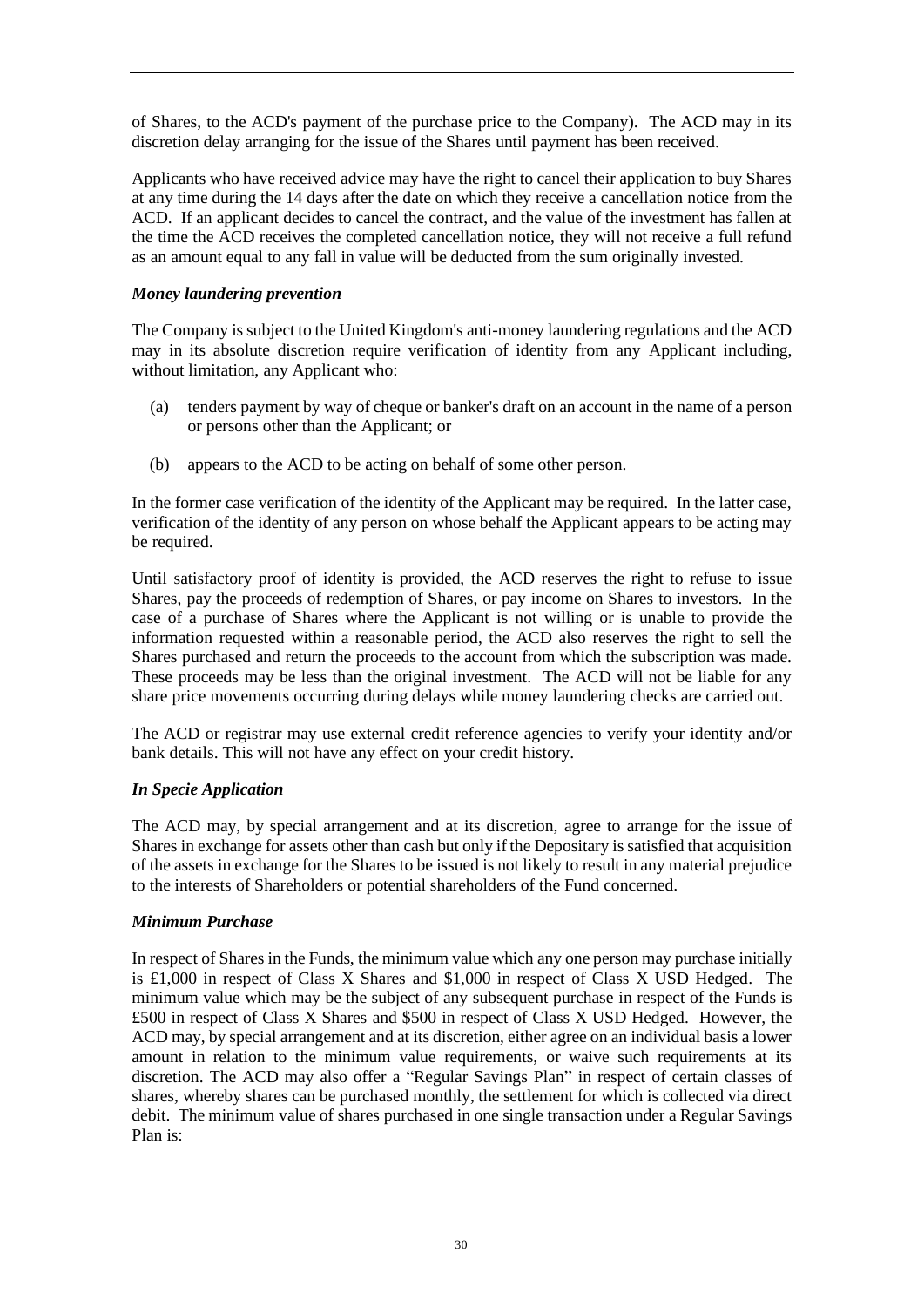| <b>Share Class</b> | <b>Minimum Regular Savings Amount per</b><br><b>Transaction</b> |
|--------------------|-----------------------------------------------------------------|
| Class X            | £100                                                            |
| Class X USD Hedged | Not available                                                   |

## *Redemption*

Shares in the Funds may be redeemed on any Dealing Day. Shares to be redeemed pursuant to a redemption request received before the valuation point of the relevant Fund on a Dealing Day will be redeemed at a price based on that day's valuation and Shares to be redeemed pursuant to a redemption request received after that time, or on a day which is not a Dealing Day, will be redeemed at a price based on the valuation made on the next Dealing Day.

Dealings are on a forward price basis as explained in the paragraph headed "**Prices of Shares**" above. Redemption instructions may be given by delivery to the ACD of written instructions for redemption (by letter to the ACD marked for the attention of Investment Fund Services Ltd, Marlborough House, 59 Chorley New Road, Bolton BL1 4QP, by fax on 01204 533045) or by email to dealings@ifslfunds.com. Redemption instructions may be given by telephone on 0808 164 5458 between 9.00am and 5.00pm on any Business Day. Redemption instructions are irrevocable. Redemption instructions sent by fax or by email must be followed up with the original signed instructions before any proceeds can be remitted, except in instances where a coverall agreement is already in place for the account.

A redemption contract note will generally be sent on or before the next Business Day following the relevant valuation point. Where the total consideration for the transaction would include a fraction of one penny it will be rounded up or down to the nearest penny. There may also be deducted, if the consideration is to be remitted abroad, the cost of remitting the proceeds (if any). If a redeeming Shareholder wishes to be paid other than by cheque, the ACD will endeavour to arrange this but at the cost of the Shareholder. The redemption proceeds will be paid not later than the close of business on the fourth Business Day after the later of the following times:

- (a) the valuation point immediately following the receipt by the ACD of the request to redeem the Shares; or
- (b) the time when the ACD has received all duly executed instruments and authorisations which effect (or enable the ACD to effect) transfer of title to the Shares,

However, neither the Company nor the ACD is required to make payment in respect of a redemption of Shares where the money due on the earlier issue of those Shares has not yet been received or where the ACD considers it necessary to carry out or complete identification procedures in relation to the holder or another person pursuant to the United Kingdom's antimoney laundering regulations.

## *In Specie Redemption*

If a Shareholder requests the redemption of Shares, the ACD may, if it considers the deal is substantial in relation to the total size of the Fund, arrange for the Fund to cancel the Shares and transfer Scheme Property to the Shareholder instead of paying the price of the Shares in cash, or, if required by the Shareholder, pay the net proceeds of sale of the relevant Scheme Property to the Shareholder.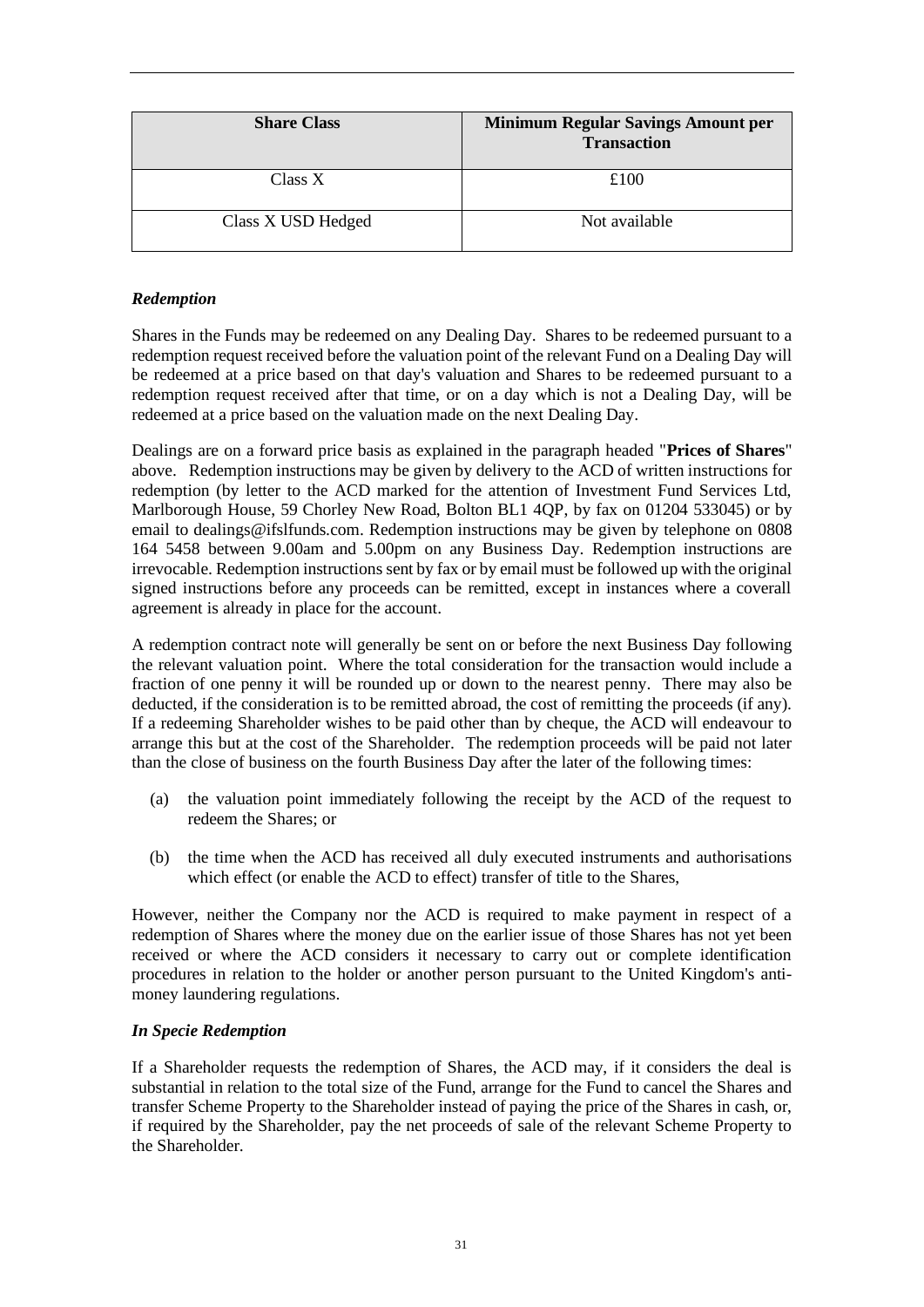A deal involving Shares representing 5% or more in value of the Fund will normally be considered substantial. However, the ACD may at its discretion agree an in specie redemption with a Shareholder whose Shares represent less than 5% in value of the Fund.

In such cases, the ACD will serve a notice on the Shareholder within two Business Days of receipt of the redemption instruction that it proposes to make an in specie redemption and setting out the Scheme Property to be transferred to the Shareholder. The Shareholder may within four Business Days of receiving the notice serve a notice on the ACD requiring the ACD to sell the selected Scheme Property and pay the proceeds to the Shareholder.

The ACD will select the property to be transferred (or sold) in consultation with the Company's Depositary. The ACD must ensure that the property selection is made with a view to achieving no greater advantage or disadvantage to the redeeming Shareholder than to continuing Shareholders.

## *Minimum Redemption and Holding*

If a redemption request is in respect of only some of the Shares held, the minimum value of Shares which may be the subject of redemption is £500 in respect of Class X Shares and \$500 in respect of Class X USD Hedged. Where the value of an individual holding of Shares would, in consequence of a request for redemption/cancellation, fall below £1,000 in respect Class X Shares in any Fund and \$1,000 in respect of Class X USD Hedged, such request may be treated as a request for redemption/cancellation of all the Shares held by such shareholder.

The value of Shares for this purpose is calculated by reference to the current price. However the ACD may, by special arrangement on a case by case basis and at its discretion, agree a lower amount in relation to the minimum redemption size.

With regard to regular savings plans the minimum values shown above will only apply where regular monthly contributions (where applicable) have been discontinued.

## **Deferred Redemption**

If redemptions in the Fund on a particular Dealing Day exceed 10% of the Fund's value, the ACD may, with the prior agreement of the Company's Depositary, or if the Depositary so requires, defer redemptions to the next valuation point in accordance with the FCA's COLL rules.

Any such deferral is undertaken in such a manner as to ensure the consistent treatment of all Shareholders who have sought to redeem Shares at the valuation point at which redemptions are deferred. All deals relating to the earlier valuation point are completed before these relating to a later valuation point are considered.

The intention of a deferred redemption is to reduce the impact of dilution on the Fund. In times of high levels of redemption, deferred redemption enables the ACD to protect the interests of continuing Shareholders and potential Shareholders, by allowing the ACD to match the sale of the Fund's property to the level of redemptions of Shares in that Fund.

## <span id="page-35-0"></span>**19 SWITCHING AND CONVERSIONS**

## **Conversions**

Subject to any restrictions on the eligibility of investors for a particular share class, a shareholder may convert shares of the same currency in one class in a Sub-Fund for shares of the same currency in a different class in the same Sub-Fund, subject to the investment minima set out in this prospectus.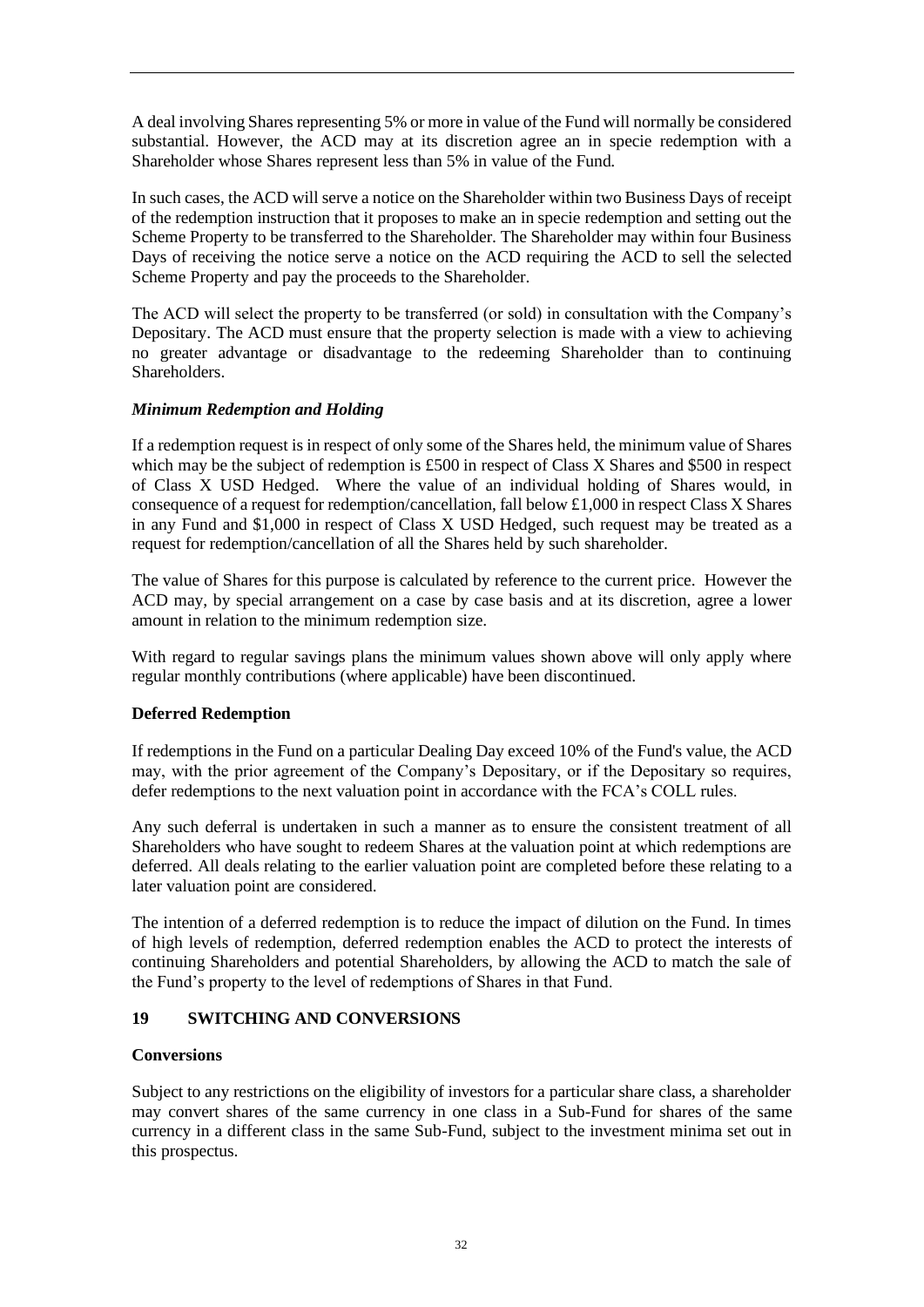Share class conversions are not possible between different currency share classes.

Conversions will be effected by the ACD recording the change of share class on the register of the Company.

If a shareholder wishes to convert shares he should apply to the ACD in the same manner as for a sale as set out in section 18 above.

Conversions will be effected at the next valuation point. The number of Shares to be issued in the new class will be calculated relative to the price of shares being converted from. The ACD or registrar will notify shareholders once the conversion has been effected.

In certain circumstances the ACD may mandatorily convert a Shareholder's investment from one share class into another share class. The ACD will only undertake such a conversion where the proposed share class has identical or preferential terms and the ACD will provide Shareholders with no less than 60 days' notice.

Depending on the circumstances, Share class conversions within the same Sub-Fund may be treated as a disposal for capital gains tax purposes. Share class conversions within the same Sub-Fund (where no other consideration is given or received) will generally not be treated as a disposal for capital gains tax purposes provided the property subject to the scheme and the rights of participants to share in the capital and income in relation to that property are the same immediately before and after the event (ignoring any changes as a result of a variation in management charges). In particular, where the classes do not have the same rights to income and capital, for example, where a class is hedged, a conversion may give rise to a liable to capital gains tax or corporation tax on chargeable gains. Shareholders who are in any doubt as to their tax treatment should seek their own professional advice.

There is no fee on a conversion between classes of the same Sub-Fund.

#### **Switches**

Where shares in more than one Sub-Fund are available, Shareholders may (subject to the qualifications below) exchange shares in one Sub-Fund for shares in a different Sub-Fund.

The right to exchange is subject to the following:

- the ACD and the Depositary are not obliged to give effect to a request for exchange of Shares if the value of the Shares to be exchanged is less than the minimum permitted transaction (see above) or if it would result in the Shareholder holding Shares of any class of less than the minimum holding for that class of Share (see above);
- the ACD may decline to permit an exchange into a Fund in respect of which there are no Shares in issue, or in any case in which they would be entitled under COLL to refuse to give effect to a request by the shareholder for the redemption of Shares of the old class or the issue of Shares of the new class.
- the ACD does not allow switches between different currency share classes.

Exchanges between classes of shares linked to different Funds may be subject to a charge (see "Switching Charge") below.

In no circumstances will a Shareholder who exchanges Shares in one Fund for Shares in another Fund (or who converts between classes of Shares) be given a right by law to withdraw from or cancel the transaction.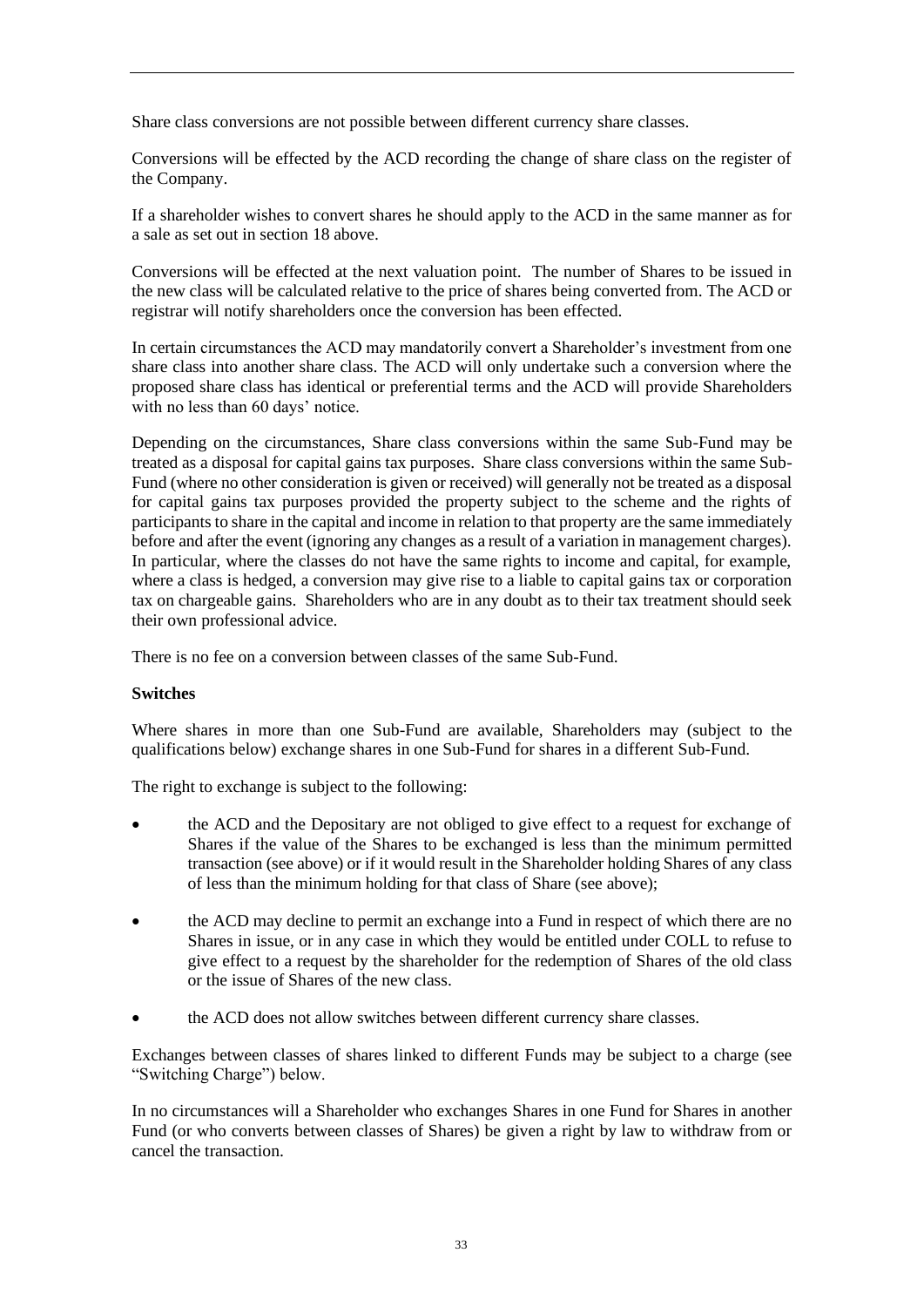It should be noted that an exchange of Shares in a Fund for Shares in any other Fund is treated as a redemption and sale and will, for persons subject to UK taxation, be regarded as a realisation for the purposes of capital gains taxation.

Instructions for switching Shares may be given to the ACD in writing marked for the attention of Investment Fund Services Ltd, Marlborough House, 59 Chorley New Road, Bolton BL1 4QP, by fax on 01204 533045 or by email to dealing@ifslfunds.com at the ACD's discretion.

## *Application*

A Shareholder wishing to exchange Shares should apply in the same way as for a redemption (see above). An exchange to be made pursuant to a request received before the valuation point of the Fund concerned on a day which is a Dealing Day for that Fund (or, if the valuation points on that day differ, before the first to occur) will be effected at prices based on that day's valuation; where a request is received after that time, or on a day which is not a Dealing Day for the Fund, the exchange will be effected at a price based on the valuation made on the next such Dealing Day.

A contract note giving details of the exchange will be sent on or before the Business Day next following the relevant Dealing Day.

# **20 SUSPENSION AND RESTART OF DEALINGS**

The ACD may, with the prior agreement of the Company's Depositary, or must if the Depositary so requires, temporarily suspend, without prior notice to Shareholders, the issue, cancellation, sale and redemption of Shares in one or more Funds of the Company, if the ACD or the Depositary is of the opinion that due to exceptional circumstances there is good and sufficient reason to do so, having due regard to the interests of Shareholders. For example, but without limitation, on the closure or suspension of dealing on a relevant stock exchange, or the inability of the ACD to ascertain properly the value of any or all of the assets or realise any material part of the assets of the Fund or Funds.

The ACD will notify Shareholders as soon as it is practicable of any decision to suspend dealings and the exceptional circumstances which have led to the decision to do so. The ACD and Depositary will keep the suspension under ongoing review and will conduct a formal review of the reasons for the suspension at least every 28 days. Shareholders will be kept informed in writing of updates concerning any suspension. The FCA will be notified immediately of any suspension of dealing in Shares and will be kept informed of the results of the formal reviews conducted by the ACD and Depositary.

Re-calculation of the Share price for the purpose of dealings in Shares will commence on the next valuation point following the ending of the suspension.

During any suspension, the ACD will permit a Shareholder to withdraw any redemption request provided that this withdrawal is in writing and is received before the period of suspension ends. Any redemption request not withdrawn will be dealt with on the first Dealing Day following the end of the suspension.

## **21 MANDATORY REDEMPTION OF SHARES**

If the ACD reasonably believes that any Shares are owned directly or beneficially in circumstances which:

(a) constitute a breach of the law or governmental regulation (or any interpretation of a law or regulation by a competent authority) of any country or territory;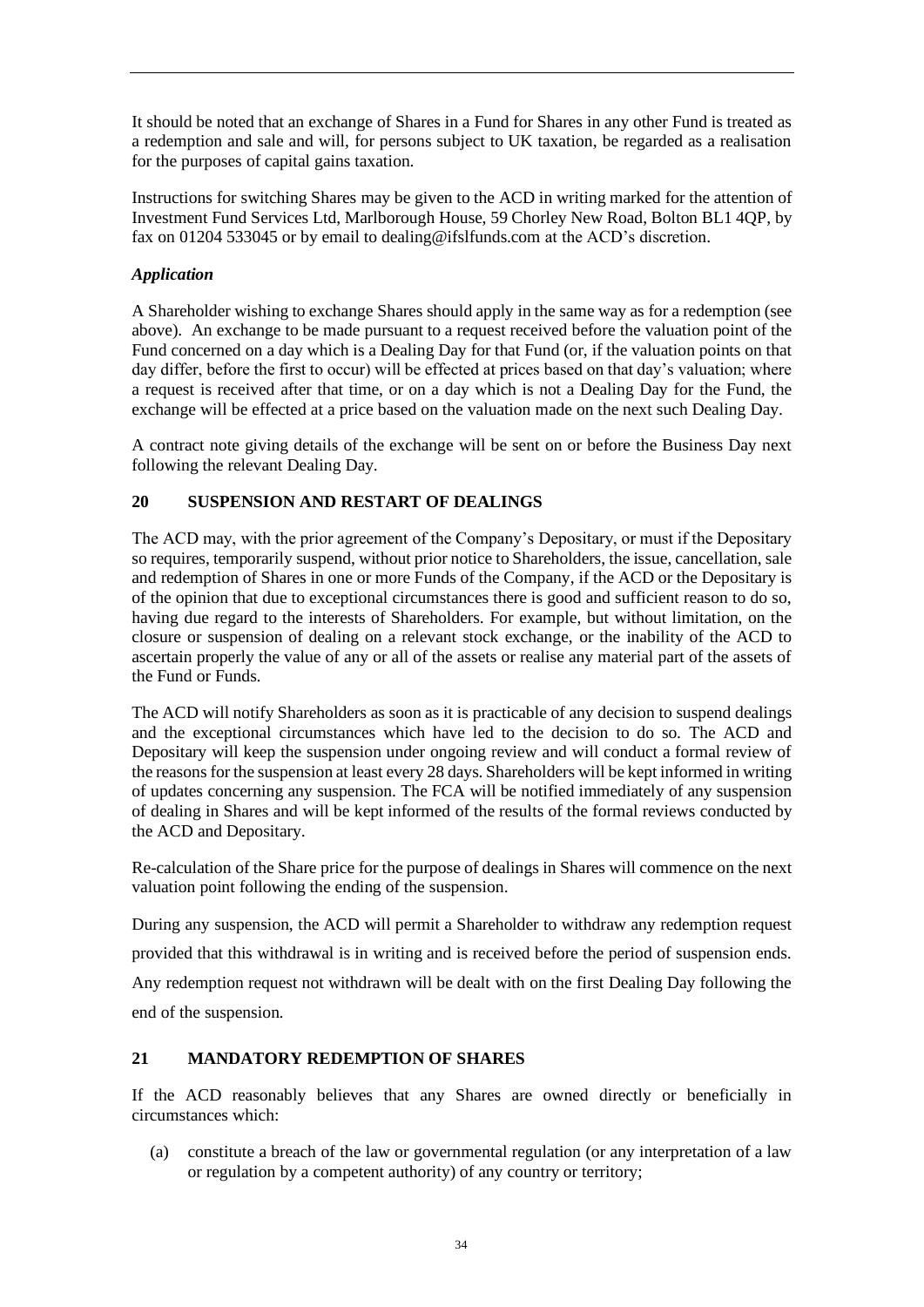- (b) may (or may if other Shares are acquired or held in like circumstances) result in the Company incurring any liability to taxation including withholding tax or suffering any other adverse consequence (including a requirement to register under any securities or investment or similar laws or governmental regulation of any country or territory); or
- (c) are held in any manner by virtue of which the shareholder or shareholders in question is/are not qualified to hold such shares; or
- (d) are owned by a Shareholder who is registered in a jurisdiction (where the Fund is not registered or recognised by the relevant competent authority) whereby communication with that shareholder by the ACD, on behalf of the Fund, might constitute a breach of the regulations in that jurisdiction (unless specific action is taken by the ACD to prevent such a communication constituting a breach),

it may give notice to the holder of such Shares requiring him or her to transfer them to a person who is qualified or entitled to own them, or to request the redemption of the Shares by the Company. If the holder does not either transfer the Shares to a qualified person or establish to the ACD's satisfaction that he or she and any person on whose behalf he or she holds the Shares are qualified and entitled to hold and own them, he or she will be deemed on the expiry of a thirtyday period to have requested their redemption.

Where the ACD decides to close a share class in any of the Funds, the ACD may mandatorily redeem a Shareholder's investment in that share class. The ACD will provide such Shareholders with no less than 30 days' notice prior to the redemption being effected.

## **22 DISTRIBUTION**

The annual accounting period for the Company and the Funds ends on 31 October (the "**accounting reference date**"). The half-yearly accounting period ends on 30 April (the "**interim accounting reference date**").

Allocations and, if relevant, distributions of income will be made in respect of the Funds as follows:

| <b>Fund</b>                    | <b>Annual allocation of</b><br>income | Interim allocation of<br>income    |
|--------------------------------|---------------------------------------|------------------------------------|
| <b>ACUMEN</b> Portfolio 3      | 31 December                           | 30 June                            |
| <b>ACUMEN</b> Portfolio 4      | 31 December                           | 30 June                            |
| <b>ACUMEN</b> Portfolio 5      | 31 December                           | 30 June                            |
| <b>ACUMEN</b> Portfolio 6      | 31 December                           | 30 June                            |
| <b>ACUMEN Portfolio 7</b>      | 31 December                           | 30 June                            |
| <b>ACUMEN Portfolio 8</b>      | 31 December                           | 30 June                            |
| <b>ACUMEN</b> Income Portfolio | 31 December                           | 31 March, 30 June,<br>30 September |

Distribution statements and tax certificates will be sent to Shareholders (if applicable). Payments will be made by bank automated credit system. Cheques will not be sent. Where an investor's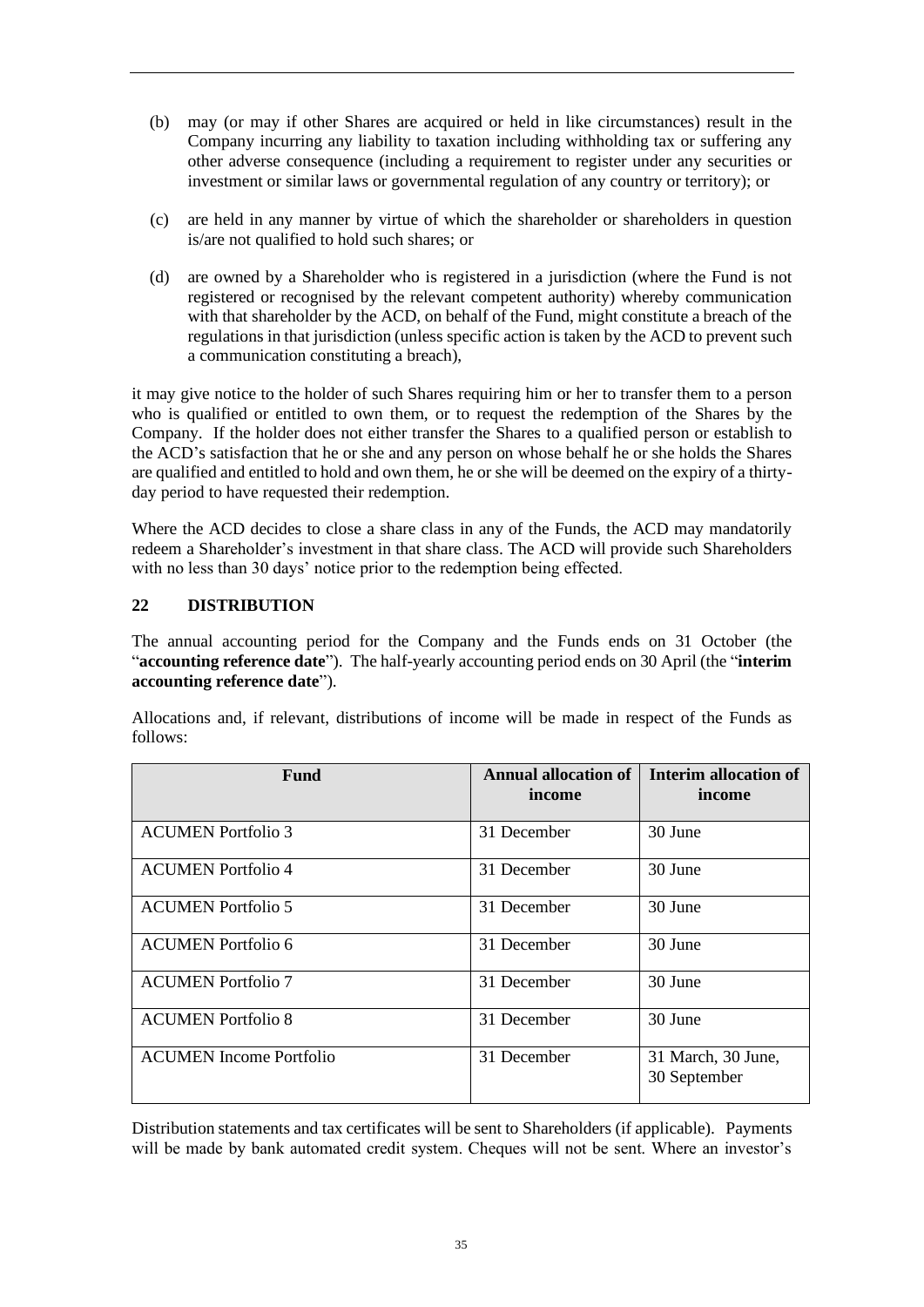bank details are not known or are inaccurate, accumulation shares will be purchased, where available, otherwise any income from income shares will be reinvested.

Where relevant, any distributions unclaimed for a period of six years after having become due for payment shall be forfeited and shall become part of the capital property of the Fund for the benefit of all Shareholders. The payment of any unclaimed distribution, interest or other sum payable by the Company on or in respect of a share into a separate account shall not constitute the Company a trustee thereof.

### *Determination of Distributable Income*

As at the end of each annual accounting period, the ACD must arrange for the Depositary to transfer the income available for allocation attributable to the Fund to the appropriate account.

In this context, income available for allocation generally means all sums considered by the ACD, in each case after consultation with the Company's auditors, to be in the nature of income received or receivable for the account of and in respect of the property attributable to the Fund, but excluding any amount (if any) for the time being standing to the credit of the distribution account.

The ACD need not comply with the above provisions if the average of the allocations of income to the Shareholders of the Fund would be less than £10 or such other amount agreed between the ACD and the Depositary. In that case, such amounts may be carried forward to the next accounting period and will be regarded as received at the start of that period. Otherwise, such sums may be credited to capital as determined by the ACD.

On or before each annual income allocation date, the ACD must calculate the amount available for income allocation for the immediately preceding annual accounting period and must inform the Depositary of such amount.

The amount available for income allocation is calculated by taking the aggregate of the income property received or receivable for the account of the Fund in respect of the relevant period, deducting the charges and expenses of the Company paid or payable out of the income property in respect of that period and adding the ACD's best estimate of any relief from tax on those charges and expenses. Further adjustments may be made as the ACD considers appropriate (after consultation with the auditors) in relation to taxation and the proportion of the prices received or paid for Shares that relate to income (taking account of any provisions in the Instrument constituting the Company relating to income equalisation), potential income which is unlikely to be received until 12 months after the relevant allocation date, income which should not be accounted for on an accrual basis because of lack of information about how it accrues, any transfer between the income and the capital account (regarding payments from capital or income) and making any other adjustments which the ACD considers appropriate (after consultation with the auditors).

In relation to income shares, on or before each relevant income distribution date, the ACD will instruct the Depositary to enable it to distribute the income allocated to income shares among the holders of such shares and the ACD in proportion to the number of such shares held, or treated as held, by them respectively at the end of the relevant period.

The amount of income allocated to accumulation Shares becomes part of the capital property and to the extent that Shares of any other class (such as income Shares) were in issue in relation to the relevant period, the interests of holders of accumulation Shares in that amount must be satisfied by an adjustment at the end of the relevant period in the proportion of the scheme property to which the price of an accumulation share is related. This ensures that the price of an accumulation share remains unchanged despite the transfer of income to capital property.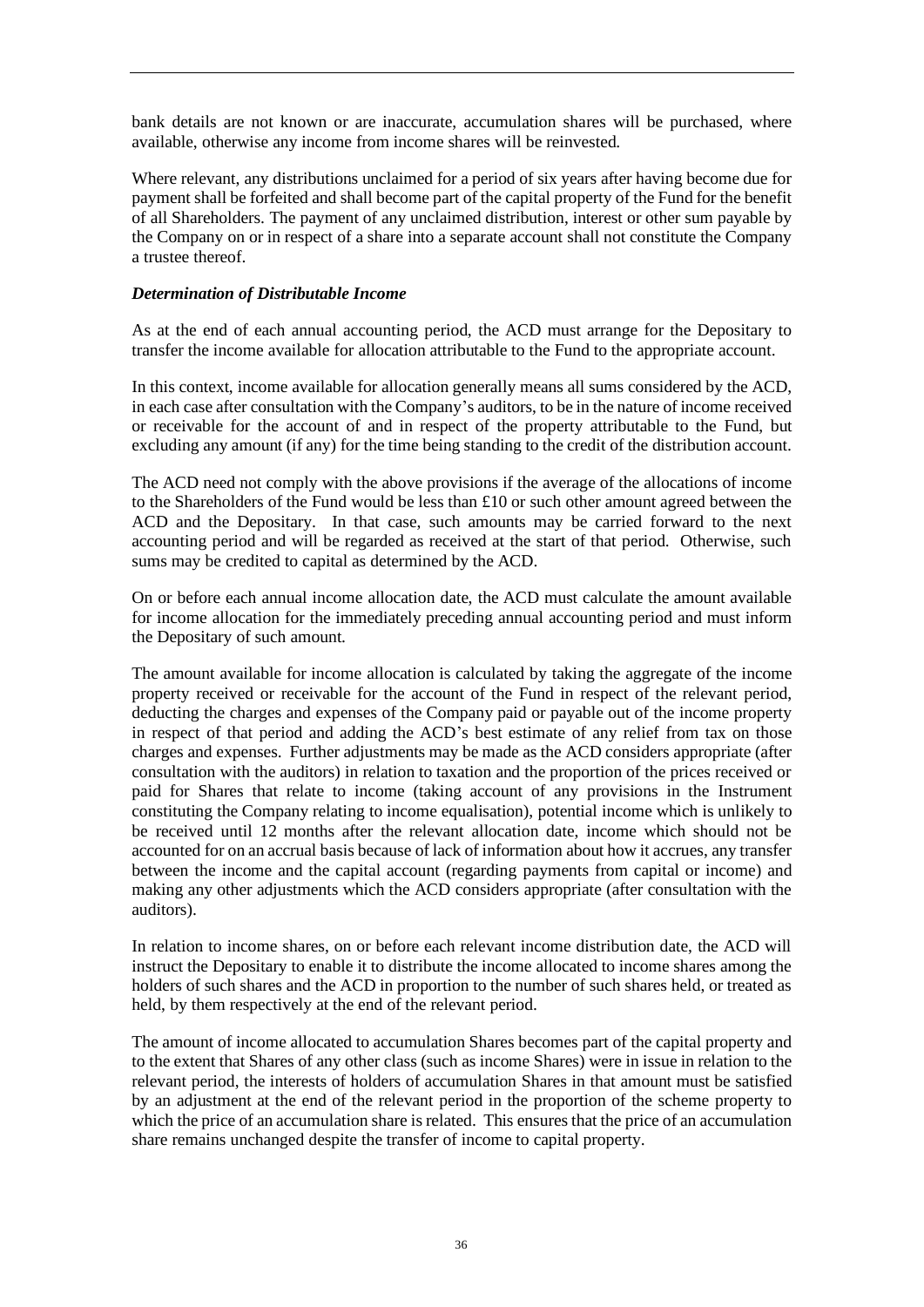In calculating the amount to be allocated, the ACD must deduct and carry forward in the income account such amount as is necessary to adjust the allocation of income to the nearest one hundredth of a penny per share or such lesser fraction as the ACD may determine.

# **23 INCOME EQUALISATION**

An allocation of income (whether annual or interim) to be made in respect of each Share issued or sold by the ACD during an accounting period in respect of which that income allocation is made may include a capital sum ("**income equalisation**") representing the ACD's best estimate of the amount of income included in the price of that Share.

The amount of income equalisation in respect of any Share may be the actual amount of income included in the issue price of the Share in question or it may be an amount arrived at by taking the aggregate of the ACD's best estimate of the amounts of income included in the share price of Shares of that class issued or sold in the annual or interim accounting period in question and dividing that aggregate by the number of those Shares and applying the resultant average to each of the Shares in question.

Equalisation applies only to Shares purchased during the relevant accounting period.

# **24 THE AUTHORISED CORPORATE DIRECTOR'S CHARGES**

The price per share at which Shares are bought, redeemed or switched is calculated in accordance with the Regulations. Any initial charge is payable in addition to the price or deducted from the proceeds and is taken from the gross subscription or redemption monies.

### *Initial Charge*

The ACD may impose a charge payable by the Shareholder on the issue of Shares (the "**initial charge**") in the Fund. If an initial charge is applied, it will be deducted from the investment proceeds at the outset and is calculated as a percentage of the price of a Share. The current initial charge applicable to the share classes are:

| <b>Share Class</b>        | <b>Current Initial Charge</b> |
|---------------------------|-------------------------------|
| <b>Class X Shares</b>     | $0\%$                         |
| <b>Class X USD Hedged</b> | $0\%$                         |

The ACD may waive or discount the initial charge at its discretion.

If at any time the current initial charge applicable to Shares of the relevant Fund is increased, the ACD is required to give not less than 60 days' prior notice in writing to all Shareholders before such increase may take effect. The ACD is also required to revise the Prospectus to reflect the new current rate and the date of its commencement.

The initial charge (if any) is exclusive of VAT which shall, if applicable, be payable in addition.

## *Annual Charge*

The ACD is entitled to an annual charge which accrues daily and is payable monthly. The accrued charge for each day is calculated by reference to the value of the relevant Fund on the preceding day and is payable out of the property attributable to the Fund. It is paid within seven days of the month end. The annual charge is payable by the Company from the scheme property attributable to the Fund and is paid to the ACD by way of remuneration for its duties and responsibilities to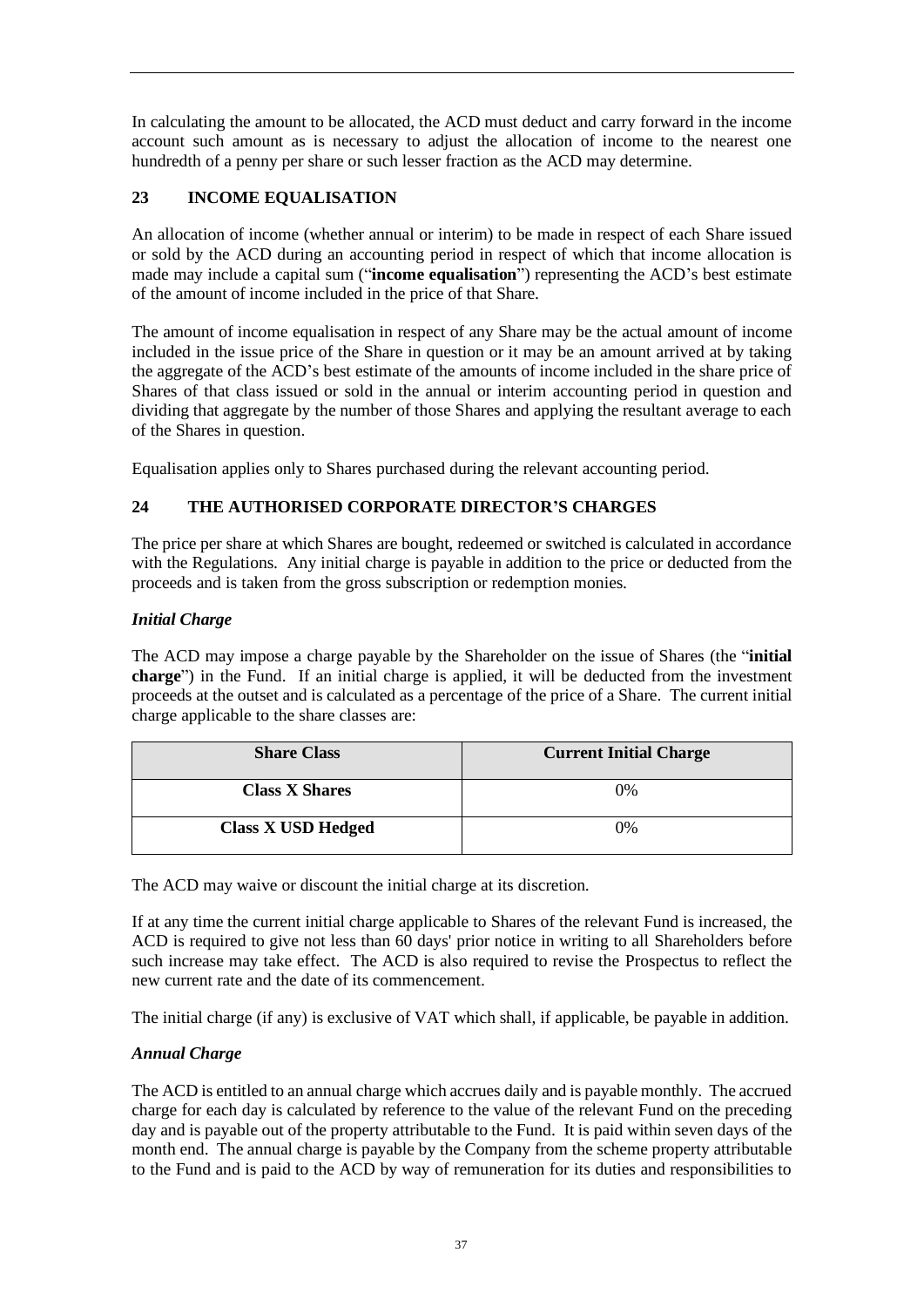the Company as ACD. The charge is calculated separately in relation to each share linked to the Fund as a percentage rate per annum of the total value of the units of entitlement in the property of the Fund on the relevant valuation date.

The current annual management charge in respect of the Share classes is as follows:

| <b>Share Class</b>        | <b>Current Annual Management Charge</b> |
|---------------------------|-----------------------------------------|
| <b>Class X Shares</b>     | 0.75%                                   |
| <b>Class X USD Hedged</b> | 0.75%                                   |

The annual management charge is exclusive of VAT which shall, if applicable, be payable in addition. The ACD may waive or discount the annual management charge at its discretion. Any increase in the above rates requires not less than 60 days' prior notice in writing to the shareholders before such increase may take effect. Also, the ACD is required to revise the Prospectus to reflect the new current rate and the date of its commencement.

The first accrual will be in respect of the period from the day on which the first valuation is made of the relevant Fund to the end of that month and is based on the first valuation point. The annual charge will cease to be payable (in relation to a Fund) on the date of commencement of its termination, and (in relation to the Company as a whole) on the date of the commencement of its winding up or, if earlier, the date of the termination of the ACD's appointment as such. The amount(s) accruing due on the last relevant valuation date before the event concerned will be adjusted accordingly.

# *Redemption Charge*

The ACD currently makes no charge on the redemption of Shares although the ACD is permitted to charge a dilution levy and/or SDRT provision (as explained above). The ACD has the right to introduce a charge on redemption of Shares in the future (subject to COLL), but this will not affect Shares issued prior to its introduction.

## *Switching Fee*

The ACD does not currently impose a charge on conversions or switches between Funds.

## **25 THE FEES, CHARGES AND EXPENSES OF THE DEPOSITARY**

The Depositary receives for its own account a periodic fee which will accrue daily based on the value of the Funds on the immediately preceding day and is payable as soon as practicable after the month end (and in any event within seven days after the month end). The first accrual is calculated by reference to the first valuation point of the Funds. The fee is payable out of the property attributable to the Funds.

The rate of the periodic fee is agreed between the ACD and the Depositary and in relation to each Fund is subject to a minimum fixed amount of £7,500 per annum. Subject to this minimum, the charge is otherwise calculated on a sliding scale for each Fund on the following basis:

- 0.0275% per annum of the first £50 million of the scheme property;
- 0.025% per annum of the next £150 million of the scheme property;
- 0.02% per annum of the next £50 million of the scheme property;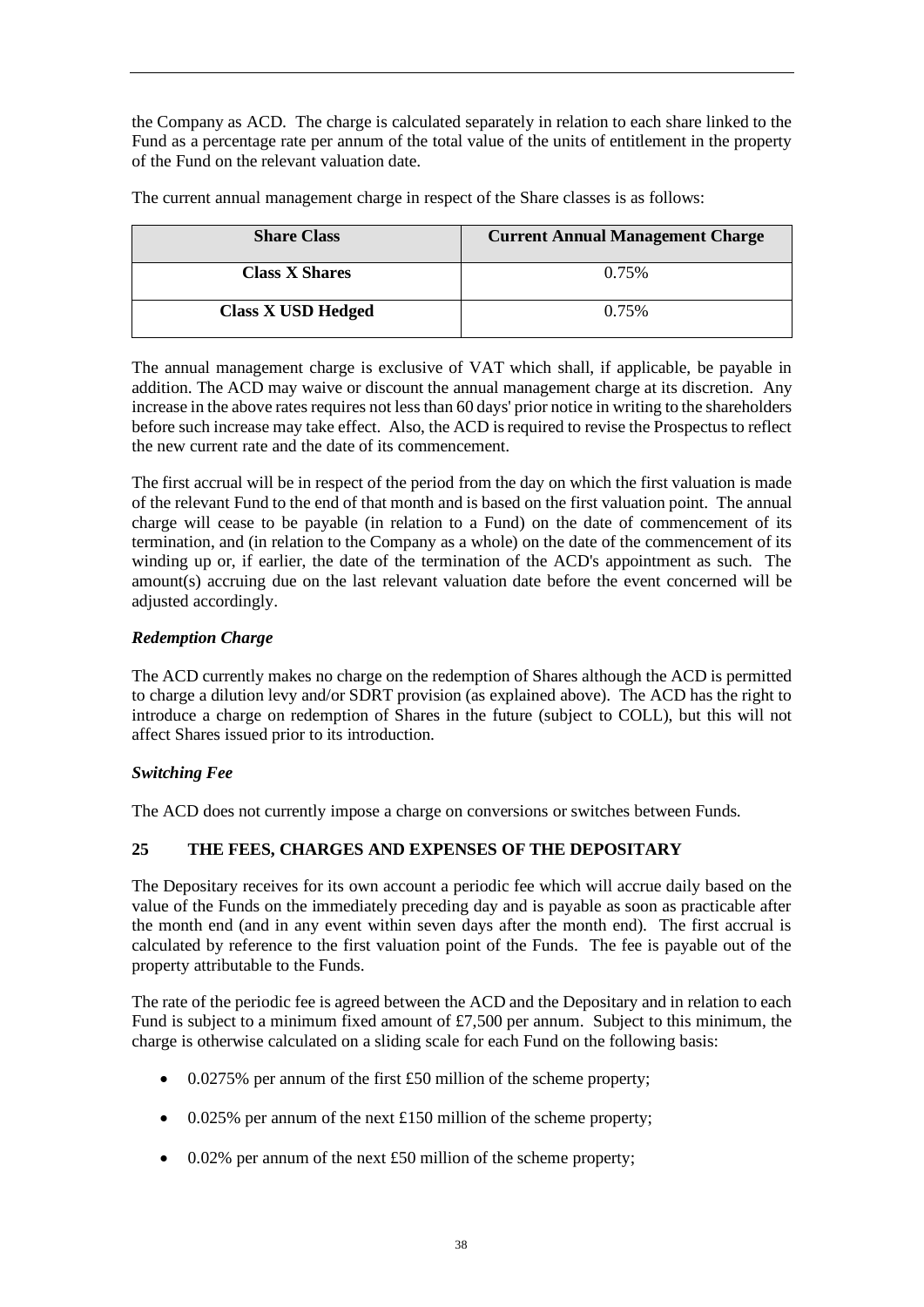• 0.0175% per annum of the balance.

These rates can be varied from time to time in accordance with COLL.

The first accrual in relation to any Fund will take place in respect of the period beginning on the day on which the first valuation of that Fund is made and ending on the last Business Day on which that day falls.

In addition to the periodic fee referred to above, the Depositary shall also be entitled to be paid (out of the scheme property) transaction and custody charges in relation to transaction handling and safekeeping of the scheme property as follows:

| <b>Item</b>                | Range                 |
|----------------------------|-----------------------|
| <b>Transaction Charges</b> | £8 to £175            |
| <b>Custody Charges</b>     | $0.005\%$ to $0.04\%$ |

These charges vary from country to country depending on the markets and the type of transaction involved. Transaction charges accrue at the time the transactions are effected and are payable as soon as is reasonably practicable, and in any event not later than the last business day of the month when such charges arose or as otherwise agreed between the Depositary and the ACD. Custody charges are expressed as a percentage of the net asset value of the Funds and accrue and are payable as agreed from time to time by the ACD and the Depositary.

Where relevant, the Depositary may make a charge for its services in relation to: distributions, the provision of banking services, holding money on deposit, lending money, or engaging in stock lending transactions, in relation to the Funds and may purchase or sell or deal in the purchase or sale of scheme property, provided always that the services concerned and any such dealing are in accordance with the provisions in COLL.

The Depositary will also be entitled to payment and reimbursement of all costs, liabilities and expenses properly incurred in the performance of, or arranging the performance of, functions conferred on it by the Instrument, COLL or by the general law.

### **Ranges of Charges**

The amount or rate of any of the Depositary's fees and charges referred to above shall (unless otherwise stated) be determined by reference to the scale or tariff or other basis from time to time agreed between the ACD and the Depositary and notified to the ACD by the Depositary.

The Depositary shall be entitled to recover its fees, charges and expenses when the relevant transaction or other dealing is effected or relevant service is provided or as may otherwise be agreed between the Depositary and the Company or the ACD.

On a winding up of the Company, the termination of a Fund or the redemption of a class of shares, the Depositary will be entitled to its pro rata fees, charges and expenses to the date of the commencement of the winding up the termination or the redemption (as appropriate) and any additional expenses necessarily realised in settling or receiving any outstanding obligations. No compensation for loss of office is provided for in the Depositary Agreement.

Any VAT on any fees, charges or expenses payable to the Depositary will be added to such fees, charges or expenses.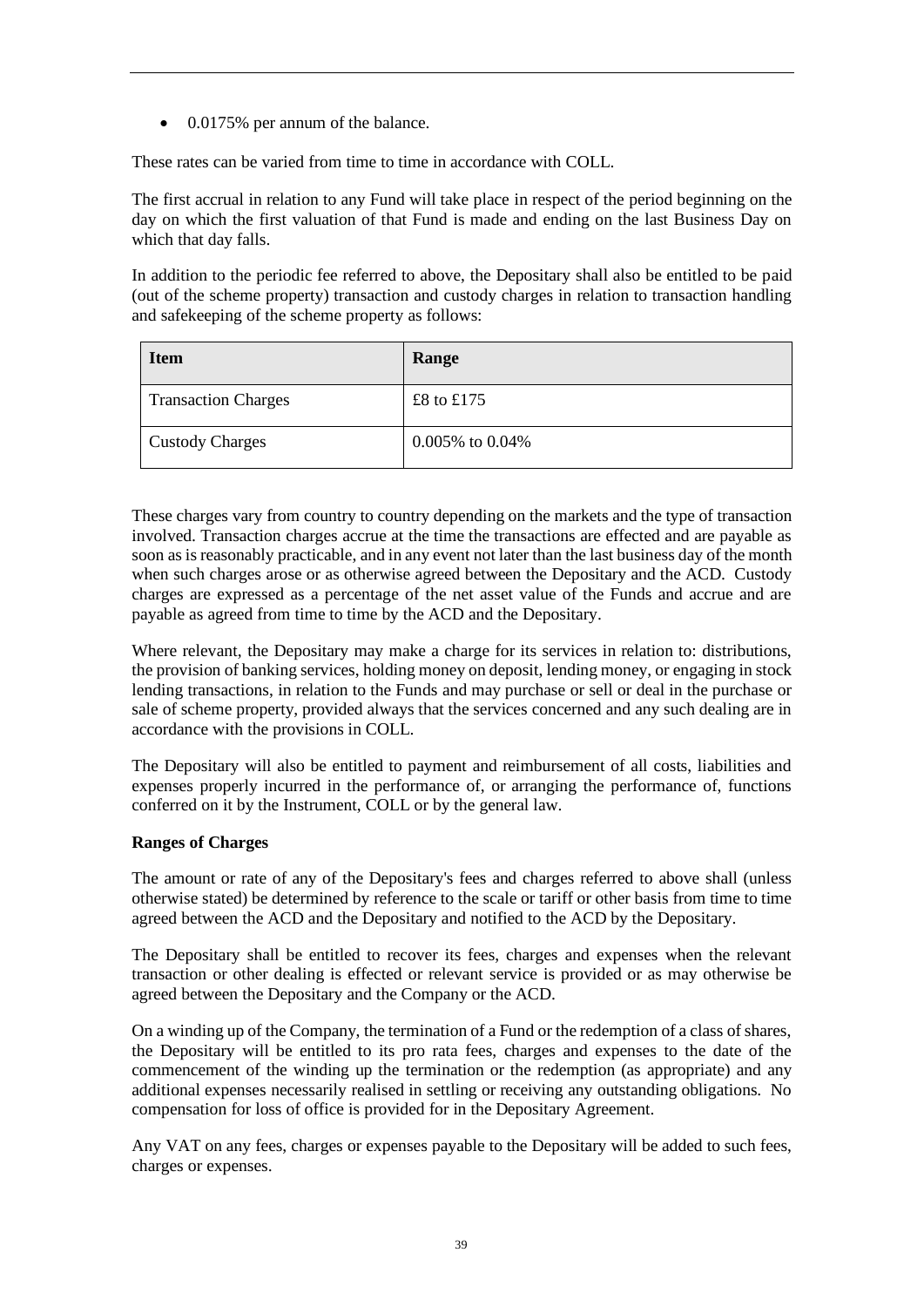## **26 OTHER PAYMENTS IN RESPECT OF THE FUNDS**

The following expenses (being the actual amounts incurred together with any VAT payable thereon) may be payable by the Company or a Fund (as applicable) out of its assets at the discretion of the ACD:

- transaction costs, including (without limitation) the fees and/or expenses incurred in acquiring, registering and disposing of investments, such as (for example) brokers' commissions (where permitted under the FCA Handbook), fiscal charges and other disbursements which are necessarily incurred in effecting transactions for the Fund and normally shown on contract notes, confirmation notes and difference accounts as appropriate;
- the bank charges and any other fees incurred by transacting in foreign currencies as a result of purchases, redemption and any other payments or transactions linked to the foreign currency share classes;
- the direct and indirect transaction and operational costs and/or fees arising from time to time as a result of the ACD's use of efficient portfolio management techniques (as described in Appendix 1);
- any costs incurred in producing or dispatching a payment made by the Funds:
- any costs incurred in taking out and maintaining an insurance policy in relation to the Funds;
- any expenses incurred in relation to any secretarial duties, such as maintaining any necessary documentation;
- any costs in relation to the publication of share prices or the NAV of the Funds;
- any amount payable by the Funds under any indemnity provisions;
- interest on borrowings permitted under the Instrument and this Prospectus and all charges incurred in negotiating, entering into, varying, carrying into effect with or without variation, maintaining and terminating the borrowing arrangements;
- taxation and other duties payable in respect of the Company and its Funds, the Instrument or in respect of the issue or sale of shares;
- any costs incurred in respect of convening and holding any meetings of Shareholders, including meetings convened on a requisition by holders not including the ACD or an associate of the ACD;
- any costs in modifying the Instrument, Prospectus and Key Investor Information Document, including costs incurred in respect of meetings of shareholders convened for the purpose, where the modification is:
	- necessary to implement any change in the law including changes to the Regulations; or
	- necessary as a direct consequence of any change in the law including changes to the Regulations; or
	- − expedient having regard to any fiscal enactment and which the ACD and the Depositary agree is in the interest of Shareholders; or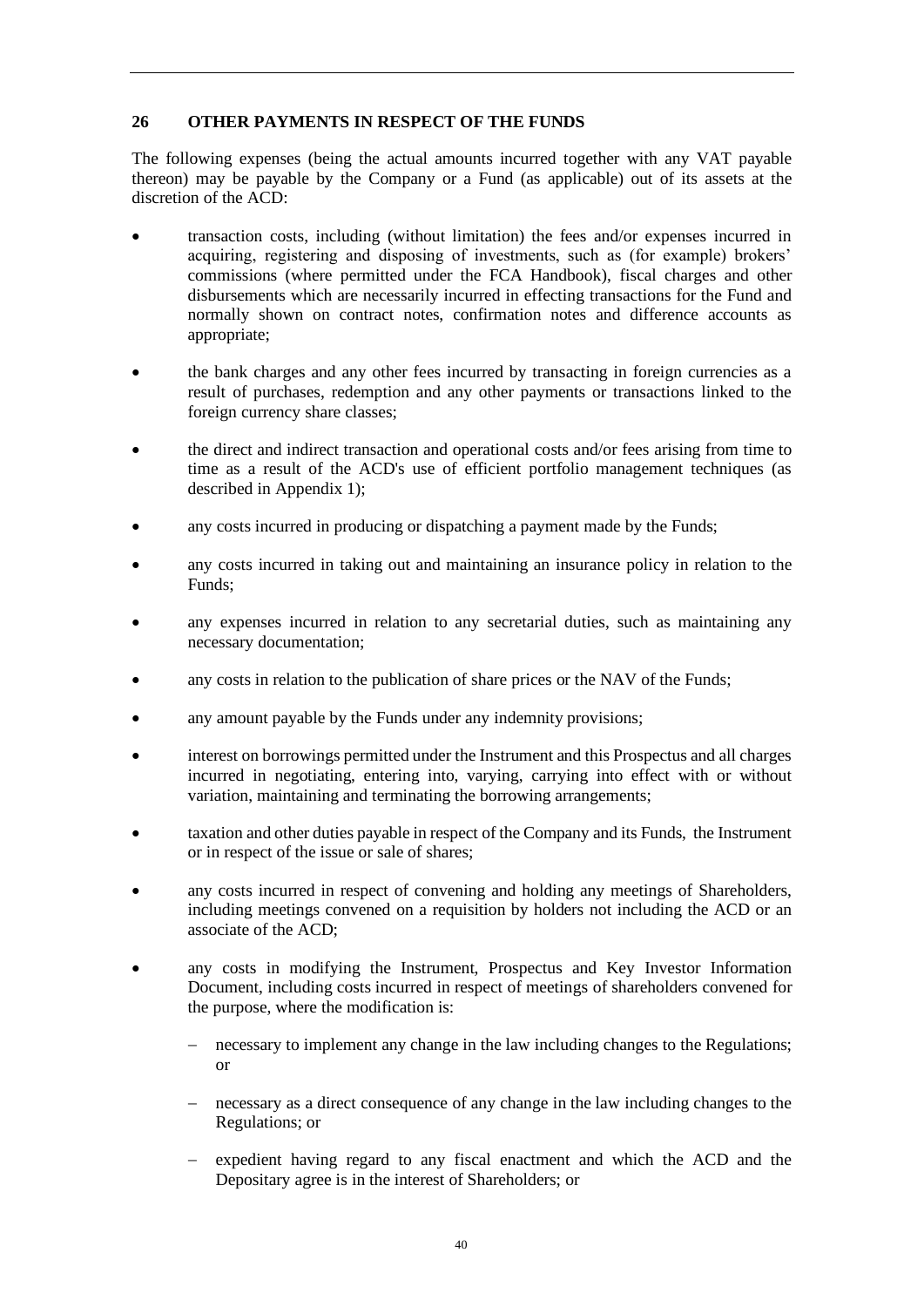- − to remove obsolete provisions from the Instrument, the Prospectus and the Key Investor Information Document.
- any costs incurred in respect of any other meeting of Shareholders convened on a requisition by holders not including the ACD or an associate of the ACD in relation to a scheme of arrangement where the property of a body corporate (such as an investment company) or of another collective investment scheme is transferred to the Funds in consideration of the issue of shares in the Fund to Shareholders in that body corporate or to participants in that other scheme, and any liability arising after the transfer which, had it arisen before the transfer, could properly have been paid out of that other property provided the ACD is of the opinion that proper provision was made for meeting such liabilities as were known or could reasonably have been anticipated at the time of the transfer;
- the expenses of the Depositary in the convening a meeting of Shareholders convened by the Depositary alone;
- any audit fees of the Auditor and any proper expenses of the Auditor;
- any fees and any proper expenses of any professional advisers retained by the Company or by the Company in relation to the ACD;
- the cost of printing and distributing literature required or necessary for the purpose of complying with COLL, the OEIC Regulations, the FCA's Conduct of Business Rules or any other law or regulation, (excluding the cost of dissemination of the Key Investor Information Document);
- the costs of printing and distributing annual, half yearly and quarterly reports and any other reports or information provided for Shareholders;
- any costs of listing the prices of the Funds in publications and information services selected by the ACD;
- the fees and any proper expenses of any professional advisers incurred by the ACD and the Depositary in relation to the establishment of the Company and its Funds;
- the fees of the FCA under Schedule 1, Part III of the Act or the corresponding periodic fees of any regulatory authority in a country or territory outside the United Kingdom in which shares in the Funds are or may be marketed;
- any sum due by virtue of any provision of COLL such as cancellation proceeds and reasonable stock lending expenses;
- any other charges/expenses that may be taken out of the Fund's property in accordance with COLL; and
- value added tax in respect of any of the costs, expenses, fees and charges payable by the Funds.

### **Registrar's reimbursement of Fees - foreign currency share classes**

In respect of foreign currency share classes in a Sub-Fund, the Registrar is entitled to reimbursement of transaction fees (including but not limited to banking charges) that it incurs in the processing and handling of payments for deals placed by investors in the Sub-Funds. These fees cover payments to and from the Sub-Funds in respect of creation/liquidation payments,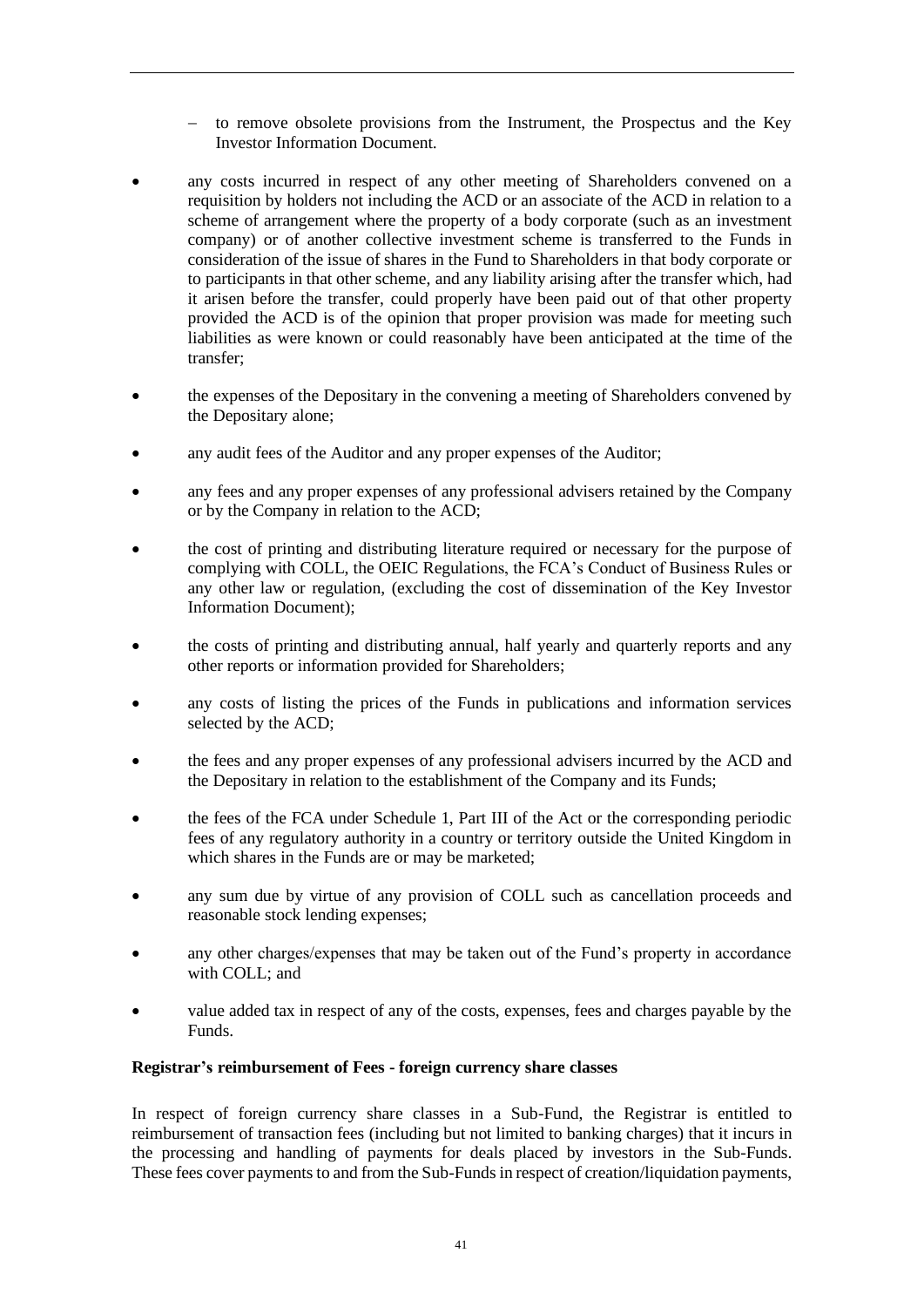in addition to fees incurred in the receipt and / or onward payment of foreign currency from / to individual investors.

The fees are levied against the relevant foreign share class as set out below and where applicable exclude VAT:

• £5-£30 per foreign currency payment received / paid.

## **Hedging Agent's Charge**

The fees, charges and expenses of the Hedging Agent may be payable by the Company out of the assets associated with the hedged share classes at the discretion of the ACD on a monthly basis.

The Fees as detailed below of the Hedging Agent will be calculated on the basis of the average net monthly currency value ("Amount at Risk") of outstanding FX market transactions for each of the hedged share classes. The invoices will be billed in GBP and based on the month end exchange rate based on the W M Reuters closing spot rate at 4pm UK time.

• A fee equal to five basis points (0.05%) of the Amount at Risk:

Subject to a minimum annual fee of three thousand pounds (GBP) or equivalent per share class.

The annual charge is exclusive of VAT which shall, if applicable, be payable in addition.

The ACD will give not less than 60 days' prior written notice to the Shareholders in respect of any increase in the above rates. Also, the ACD is required to revise the Prospectus to reflect the new current rate and the date of its commencement.

### *Set up costs*

Subject to COLL, the ACD and the Depositary are permitted to be reimbursed for the set-up costs incurred in relation to the authorisation and establishment of the Company, the Funds and any new Funds.

### *Treatment of Charges*

Expenses and charges may be payable out of the capital property or the income property of the Funds at the discretion of the ACD in accordance with the Regulations. Charges made to the capital property of the Fund may constrain capital growth.

In relation to the Funds all or part of the remuneration of the ACD may be treated as a capital charge, which may result in the constraint of capital growth. The maximum amount of the charge which may be so treated for the Funds is the periodic charge payable to the ACD. The current allocation of the ACD's annual charge in respect of each Fund is set out below:

| <b>Fund</b>               | <b>Treatment of ACD's</b><br>annual charge |
|---------------------------|--------------------------------------------|
| <b>ACUMEN Portfolio 3</b> | Income                                     |
| <b>ACUMEN</b> Portfolio 4 | Income                                     |
| <b>ACUMEN</b> Portfolio 5 | Income                                     |
| ACUMEN Portfolio 6        | Income                                     |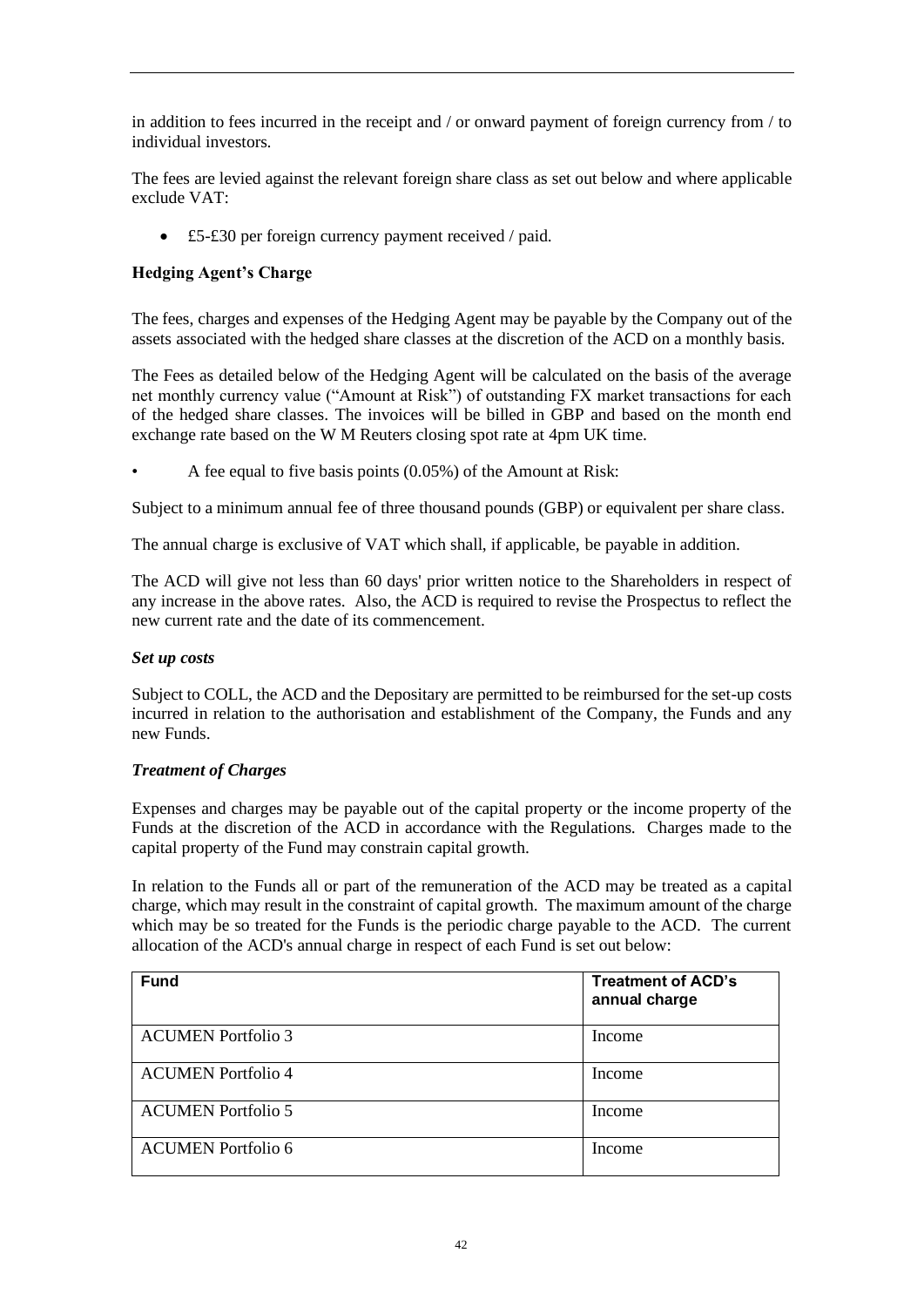| <b>ACUMEN</b> Portfolio 7 | Income  |
|---------------------------|---------|
| <b>ACUMEN Portfolio 8</b> | Income  |
| ACUMEN Income Portfolio   | Capital |

In relation to the Funds, subject to and in accordance with COLL, all or part of the charges and expenses of the Company may be treated as a capital charge if agreed by the ACD and the Depositary.

### **Allocation of Expenses**

Where shares in two or more Funds are issued, any fees, liabilities, costs, charges or expenses not attributable to a particular Fund will generally be allocated between the Funds pro rata to net asset value of the Funds. However, the ACD has the discretion to allocate these fees and expenses in a manner which it considers is fair to the Shareholders generally. In each such case such expenses and disbursements may also be payable if incurred by any person (including the ACD or an associate or nominee of the Depositary or of the ACD) who has had the relevant duty delegated to it pursuant to COLL by the Depositary.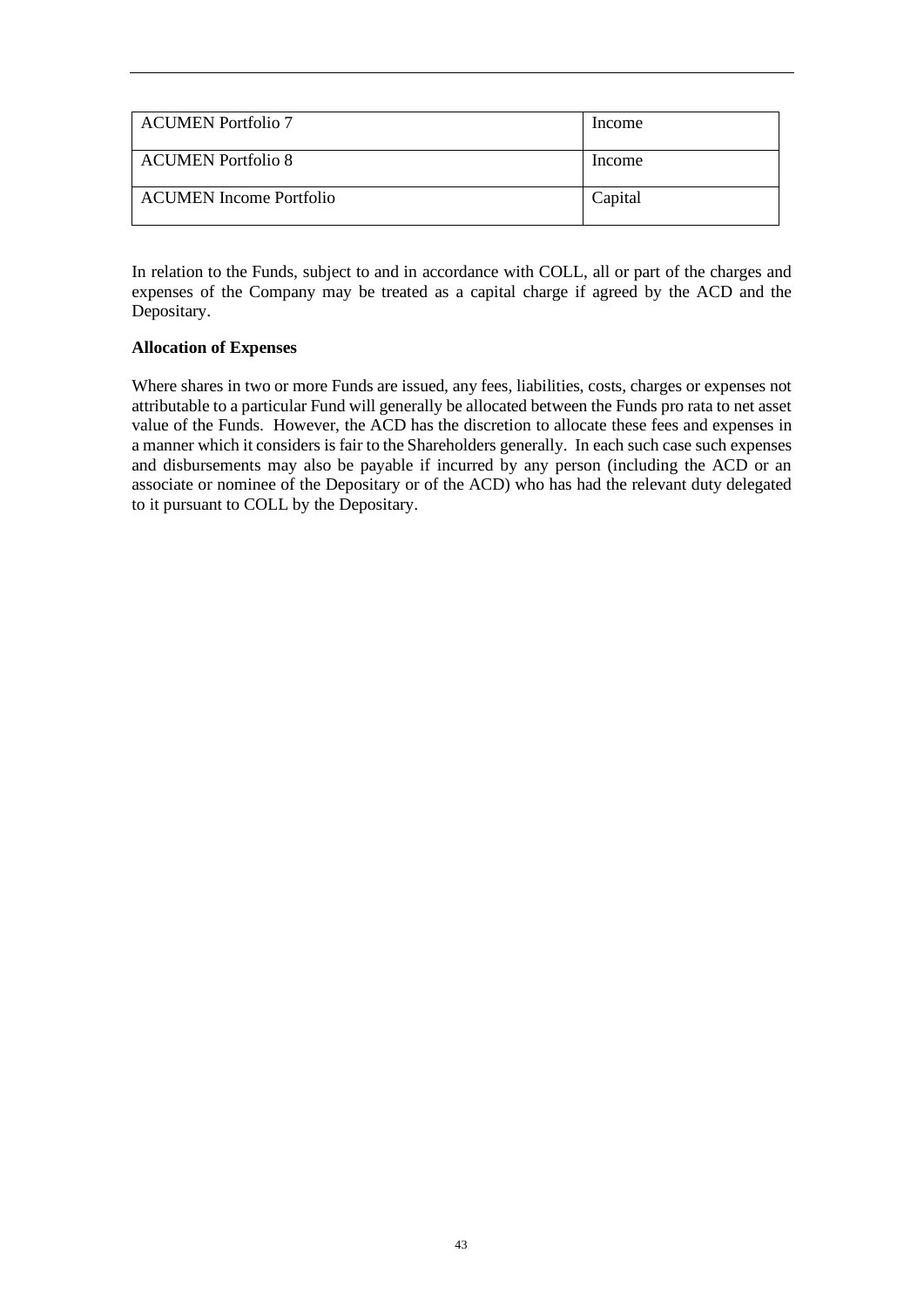## **27 TAXATION**

THE FOLLOWING SUMMARY IS BASED ON CURRENT UK LAW AND HM REVENUE & CUSTOMS ('HMRC') PUBLISHED PRACTICE. THE RELEVANT TAXATION RULES, INCLUDING LEVELS AND BASES OF, AND RELIEFS FROM TAXATION, THEIR INTERPRETATION AND HMRC PRACTICE, MAY BE SUBJECT TO CHANGE IN THE FUTURE.

IT IS INTENDED TO OFFER SOME GENERAL GUIDANCE ON THE UK TAXATION OF THE COMPANY AND ITS SHAREHOLDERS. IT DOES NOT TAKE ACCOUNT OF PARTICULAR INVESTORS' INDIVIDUAL CIRCUMSTANCES AND DOES NOT ADDRESS THE POSITION OF INVESTORS WHO ARE NON-UK RESIDENT, DEALERS IN SECURITIES OR COMPANIES. THIS SUMMARY SHOULD NOT BE REGARDED AS DEFINITIVE OR EXHAUSTIVE LEGAL OR TAX ADVICE AND PROSPECTIVE INVESTORS SHOULD SEEK THEIR OWN PROFESSIONAL ADVICE ON THE TAXATION CONSEQUENCES OF INVESTING IN THE COMPANY IF THEY ARE IN ANY DOUBT ABOUT IT.

### **Taxation of the Company**

Each Fund is regarded as a separate taxable corporate entity in its own right and is subject to the special corporation tax rules that apply to authorised investment funds. The applicable rate of corporation tax is the basic rate of income tax in force for the financial year (currently 20%). Insofar as a Fund invests in foreign investments it may, in addition, be subject to tax in overseas jurisdictions at varying rates, generally by way of the foreign tax being withheld from income payments.

### *Income*

Each Fund will be liable to corporation tax on any excess of taxable income over allowable expenses of management.

### *Chargeable gains*

The Funds will be exempt from UK corporation tax on chargeable gains arising on the disposal of their investments. An exception to this are gains arising from non-reporting offshore funds which are chargeable as income to corporation tax.

### *Stamp taxes*

The Funds are liable to pay SDRT (or stamp duty) when they purchase underlying investments subject to SDRT (or stamp duty). The position of incoming and outgoing investors is covered at 16 'Stamp duty reserve tax'.

### **Taxation of the Shareholder**

The amounts available for distribution by a Fund may be designated for distribution either as dividends or as interest, but only a Fund holding more than 60% of its investments in interestbearing securities can designate distributions as interest.

### **ACUMEN Portfolio 4, ACUMEN Portfolio 5, ACUMEN Portfolio 6, ACUMEN Portfolio 7, ACUMEN Portfolio 8, ACUMEN Income Portfolio**

It is expected that each of the Funds listed above will show amounts available for distribution as dividends, in which case the following will apply:

### *Individual Shareholders*

### *Income*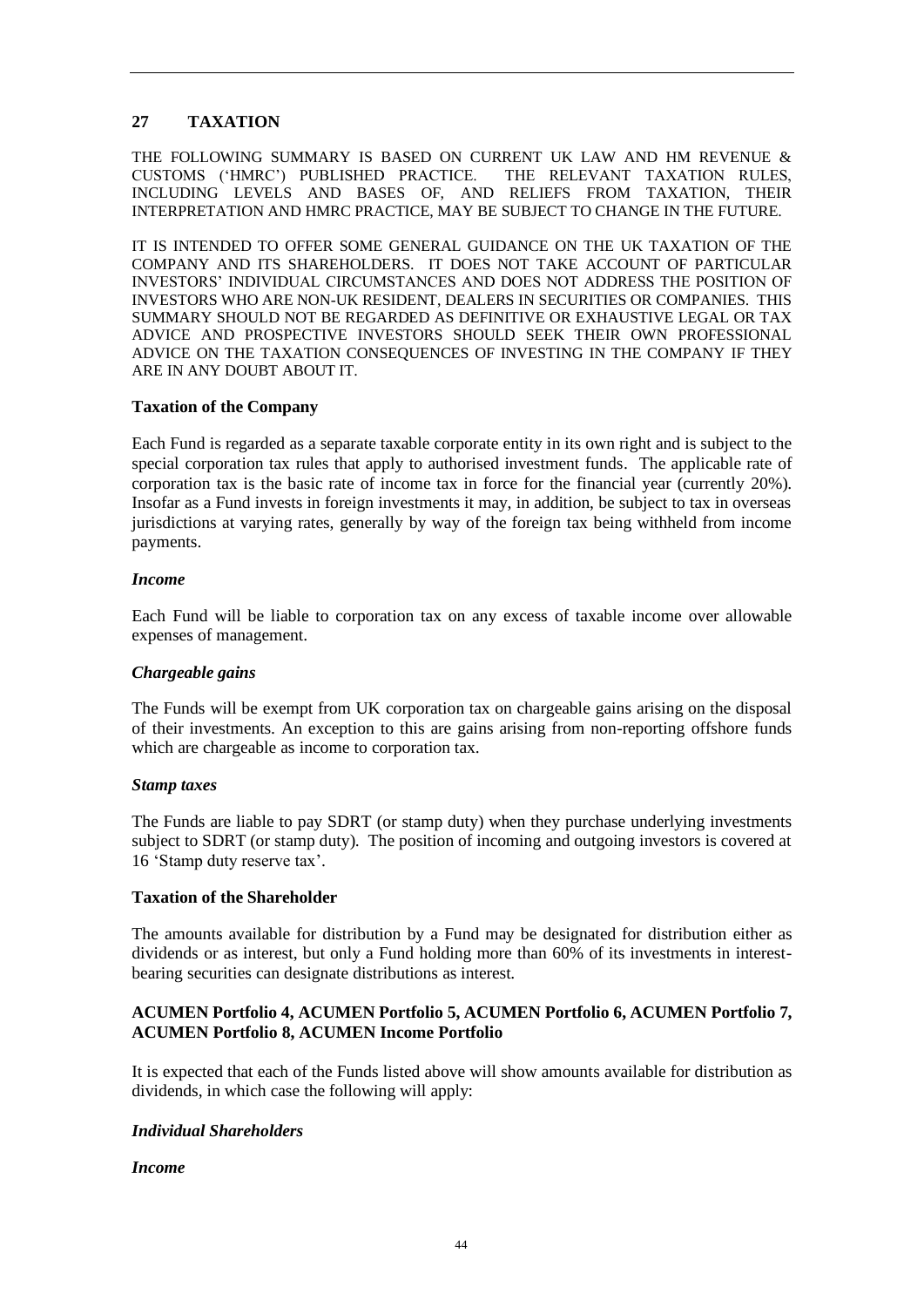The Funds will make dividend distributions without deduction of income tax. The first £2,000 dividend income including of dividend distributions received by individual investors in any tax year is covered by the dividend allowance and is exempt from UK income tax. Amounts received in excess of this should be reported on the individual investor's UK Self-Assessment Tax Return and individual investors liable to income tax at the basic rate will have an additional liability to income tax equal to 7.5% of the dividends to the extent that such sum, when treated as the top slice of the individual's income, falls above the threshold for basic rate tax. Higher rate taxpayers will have a further liability to income tax equal to 32.5% of the dividends to the extent that such sum, when treated as the top slice of the individual's income, falls above the threshold for higher rate tax. Additional rate taxpayers will have a further liability to income tax equal to 38.1% of the dividends to the extent that such sum, when treated as the top slice of the individual's income, falls above the threshold for the additional rate of tax.

Dividend distributions will be made gross to shareholders who are not UK resident. Non resident shareholders who are individuals are not liable to UK income tax on the dividend distribution. Non-UK resident shareholders are recommended to seek professional advice as to the tax consequences of receiving a dividend distribution under the law of the jurisdiction of their residence.

Non resident trusts may be chargeable to UK income tax on distributions made by the Company and are recommended to seek professional advice.

### *Capital gains*

Capital gains made by individual Shareholders who are resident in the UK for tax purposes on the sale, disposal or as a result of any other chargeable event will be tax free if they fall within an individual's annual capital gains exemption. For the tax year 2020/2021, the first £12,300 of an individual's chargeable gains (that is after deduction of allowable losses) from all sources will, therefore, be exempt from capital gains tax. Subject to their personal circumstances, gains in excess of this amount are taxed at 10% for basic rate taxpayers and 20% for higher and additional rate taxpayers.

Shareholders who are non UK resident will not normally be liable to UK tax on capital gains arising on a sale, disposal or other chargeable event unless the shareholding is connected with a trade carried on by the Shareholder through a UK branch or agency or certain anti-avoidance provisions relating to temporary non-UK residence apply.

### *Corporate shareholders*

### *Dividend distributions*

Dividend distributions received by corporate shareholders chargeable to UK corporation tax will need to be streamed into 'franked' and 'unfranked' income according to the underlying gross income of the Company.

In broad terms, the portion treated as being 'franked' will be such proportion of the Company's total income (brought into account when determining the distribution for the period in question) which consists of dividend income received which is treated as exempt under Part 9A of CTA 2009. The 'franked' portion will be treated as exempt dividend income when received by a UK resident corporate shareholder (unless the shareholder is treated as a dealer in securities for tax purposes). The 'unfranked' portion will be treated as an annual payment from which income tax at a rate of 20% has been deducted. A UK resident corporate Shareholder will, therefore, be liable to corporation tax at the rate applicable to that corporate Shareholder but with credit for the income tax deducted. Such Shareholders may, therefore, be liable to further tax or entitle to reclaim the deemed tax credit from HMRC. And any ability to claim repayment of the income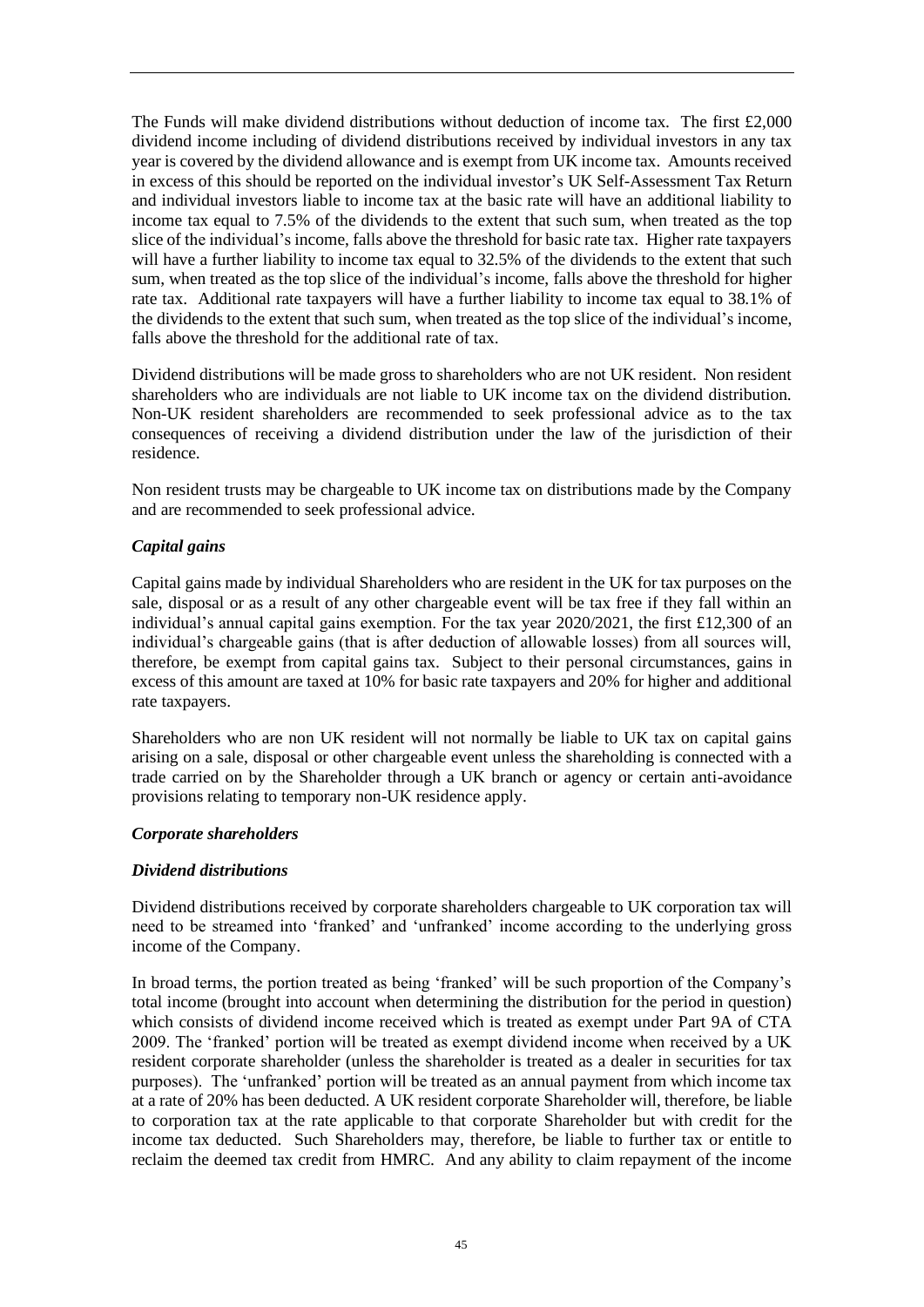tax credit will be limited to the corporate shareholder's share of the Fund's liability to corporation tax for the distribution period in question.

## *Chargeable gains*

Chargeable gains made by Shareholders liable to UK corporation tax will be taxable at the corporation tax rate applicable to that corporate Shareholder after taking account the availability of any historic indexation relief. The main rate of corporation tax is currently 19%.

### **ACUMEN Portfolio 3**

It is expected that the Fund listed above will make investments such that more than 60% of the market value of those investments is invested in "qualifying investments" (which, broadly means interest-bearing investments). On this basis, the Fund is expected to show amounts available for distribution as interest and the following will apply:

### *Income*

The Funds will make all interest distributions gross, that is without the deduction of income tax.

For Shareholders who are individuals resident in the UK and other Shareholders within the charge to UK income tax, the distribution is treated as savings income in the hands of individuals, however, no tax will be deducted from the interest distributions at source. Income is taxable at the basic rate (20%), higher rate (40%) or additional rate (45%) depending on the individual's personal tax circumstances. The first £1,000 of total savings income from all sources for basic rate taxpayers (£500 for higher rate taxpayers) is not subject to UK tax, although it forms part of the individual's total income for the purpose of calculating their income tax liability.

For Shareholders who are resident in countries other than the UK for tax purposes (and who do not fall within the categories of Shareholders described in the previous paragraphs), no tax will be deducted from the interest distribution at source.

For Shareholders within the charge to UK corporation tax (which includes non-resident Shareholders who are carrying on a trade in the UK through a permanent establishment) and Shareholders who are resident in countries other than the UK for tax purposes, no tax will be deducted from the interest distribution at source. The tax regime relating to corporate loan relationships contained in Part 5 of the Corporation Tax Act 2009 is generally applied to interest distributions to such Shareholders as if the interest distribution were interest on a loan by the Shareholder to the Fund in question.

The proceeds represented by the interest distribution may be classed as "savings income" for the purposes of the UK's implementation of the European Union Directive on the Taxation of Savings Income (2003/48/EC) (the "Savings Tax Directive"). Broadly, this means that where individual Shareholders resident in an EU member state (other than the UK) or a territory which is prescribed for the purposes of the Savings Tax Directive receive an interest distribution, the Fund (or the ACD) may be under an obligation to meet certain disclosure requirements in the UK.

### *Capital gains*

On the disposal of Shares, Shareholders who are UK resident or ordinarily resident individuals should be treated for UK tax purposes in the same way as on a disposal of Shares in Funds that pay a dividend distribution. That is to say, they may, depending on their personal circumstances, be charged to UK capital gains tax on any chargeable gains arising from the disposal. Disposal for these purposes includes a sale or redemption of such Shares. No UK capital gains tax would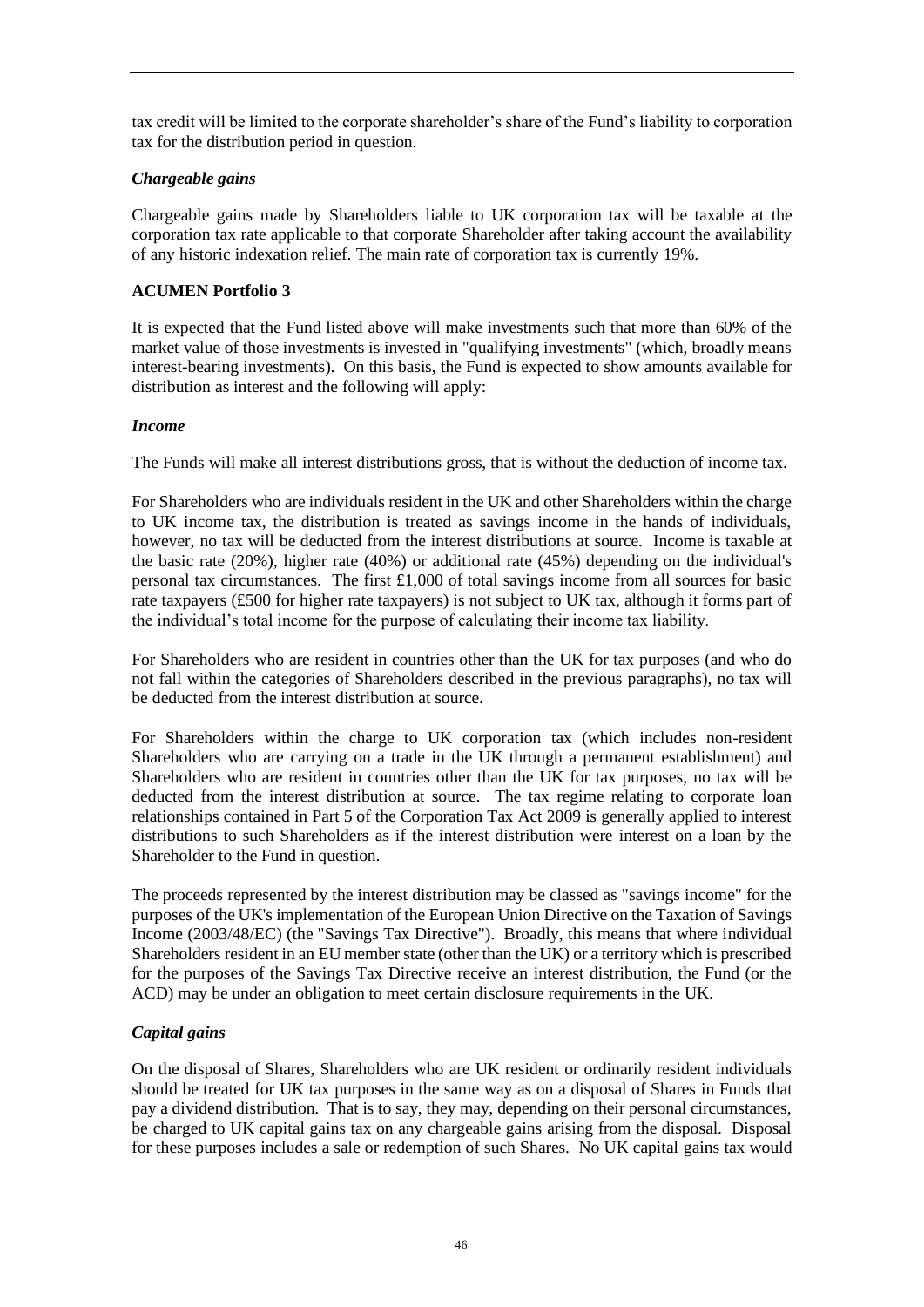be chargeable to the extent that an individual's total chargeable gains for the year falls within his or her annual exemption.

Chargeable gains arising from the disposal of Shares in any of the Funds to Shareholders within the charge to UK corporation tax (which includes non-resident Shareholders who are carrying on a trade in the UK through a permanent establishment) are subject to different UK tax treatment than gains arising to such Shareholders on a disposal of Shares in Funds that pay a dividend distribution. In relation to a disposal of Shares in any of the Funds by such a Shareholder, the tax regime relating to corporate loan relationships contained in Part 5 of the Corporation Tax Act 2009 should apply. As such, any gain on that disposal (provided, in the case of a non-resident Shareholder carrying on a trade in the UK through a permanent establishment, the Shares disposed of were used by or held for the purposes of such trade or such permanent establishment) will generally be treated as a profit or gain from that loan relationship and should be brought into account accordingly.

For accumulation Shares, income accumulated and on which income tax or corporation tax on income has been paid can be added to the cost of those accumulation Shares when computing the amount of any chargeable gain.

Proceeds on the redemption of Shares are paid without deduction of tax.

The proceeds of a sale, refund or redemption of Shares in any of the Funds may be classed as "savings income" for the purposes of the UK's implementation of the Savings Tax Directive. Broadly, this means that where individual Shareholders resident in an EU member state (other than the UK) or a territory which is prescribed for the purposes of the Savings Tax Directive receive such proceeds, the Fund (or the ACD) may be under an obligation to meet certain disclosure requirements in the UK.

## *Automatic Information Exchange*

Shareholders should be aware that pursuant to various laws and regulations, including to implement agreements for the automatic exchange of information between tax authorities, information about certain Shareholders and their investments may be required to be reported and exchanged with the tax authorities in the jurisdiction in which the Shareholder is resident.

In order to comply with such laws and regulations, Shareholders may be required to certify relevant information to the Company and/or ACD, including as regards their status and the jurisdiction in which they are resident for tax purposes.

In particular, Shareholders may wish to note that pursuant to pursuant to applicable UK regulations (including The International Tax Compliance Regulations 2015 SI 2015/878 as amended), the Company or the ACD may be required to undertake due diligence and/or obtain information on Shareholders, including as regards their name, address, tax identification number, tax residency and status, details (if applicable in the case of certain types of Shareholders) in relation to persons that directly or indirectly have an interest in the Shareholders, and to report certain information about Shareholders and their investments to HM Revenue  $\&$  Customs on an annual basis.

Shareholders are, therefore, notified that information relating to Shareholders which is required to be reported under applicable UK regulations will be reported to HM Revenue & Customs and may be transferred to the government of another territory in accordance with a relevant agreement.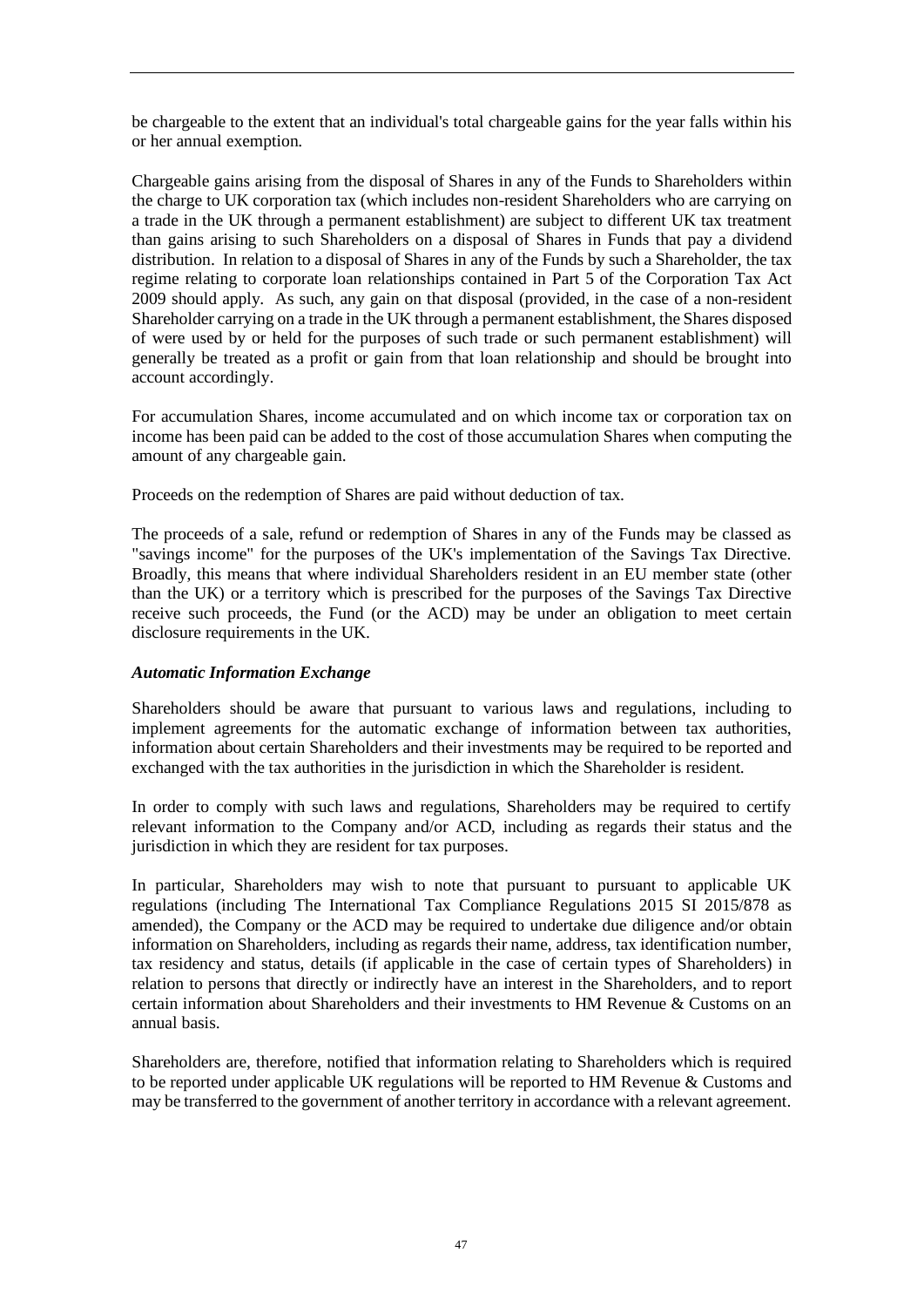# *ISAs*

It is intended that Shares in the Company will satisfy the eligibility requirement to be qualifying investments for a stocks and shares ISA.

## **28 REPORTS AND ACCOUNTS**

The annual accounting period of the Company ends on 31 October. The half-yearly accounting period ends on 30 April.

The annual report of the Company (the "**long report**") will be published on or before the end of February and the half-yearly long report on or before the end of June in each year. Copies of these long reports may be inspected at, and copies obtained free of charge from the ACD at its operating address or from www.ifslfunds.com. These reports may also be inspected at the Depositary's office during normal office hours.

## **29 ANNUAL GENERAL MEETING**

The OEIC Regulations allow for the Company to dispense with the requirement to hold Annual General Meetings. The ACD has therefore decided that the Company will not hold Annual General Meetings. Shareholders will therefore only be entitled to exercise their voting rights at Extraordinary General Meetings of the Company.

## **30 VOTING**

The convening and conduct of Shareholder's meetings and the voting rights of Shareholders at those meetings are governed by the Company's Instrument and COLL, which are summarised below.

## *Notice and Quorum*

Entitlement to receive notice of a particular meeting or adjourned meeting and to vote at such a meeting is determined by reference to those persons who are holders of Shares in the Company on the date seven days before the notice is sent ("**the cut-off date**"), but excluding any persons who are known not to be holders at the date of the meeting or other relevant date. Shareholders will be given at least 14 days' prior notice of a general meeting.

The quorum for a meeting is two Shareholders present in person or by proxy. If a quorum is not present within half an hour of the time appointed the meeting will (if requisitioned by shareholders) be dissolved and in any other case will be adjourned. If at such adjourned meeting a quorum is not present within 15 minutes from the appointed time, one person entitled to count in a quorum will be a quorum.

## *Voting Rights*

At a meeting of Shareholders, on a show of hands every holder who (being an individual) is present in person or by proxy or, if a corporation, is present by a properly authorised representative, has one vote. On a poll votes may be given either personally or by proxy and the voting rights attached to a share are such proportion of the total voting rights attached to all Shares in issue as the price of the share bears to the aggregate price of Shares in issue on the cut-off date. A Shareholder entitled to more than one vote need not, if he votes, use all his votes or cast all the votes he uses in the same way. A vote will be decided on a show of hands unless a poll is (before or on the declaration of the result of the show of hands) demanded by the chairman, by the Depositary or by two shareholders present or by proxy.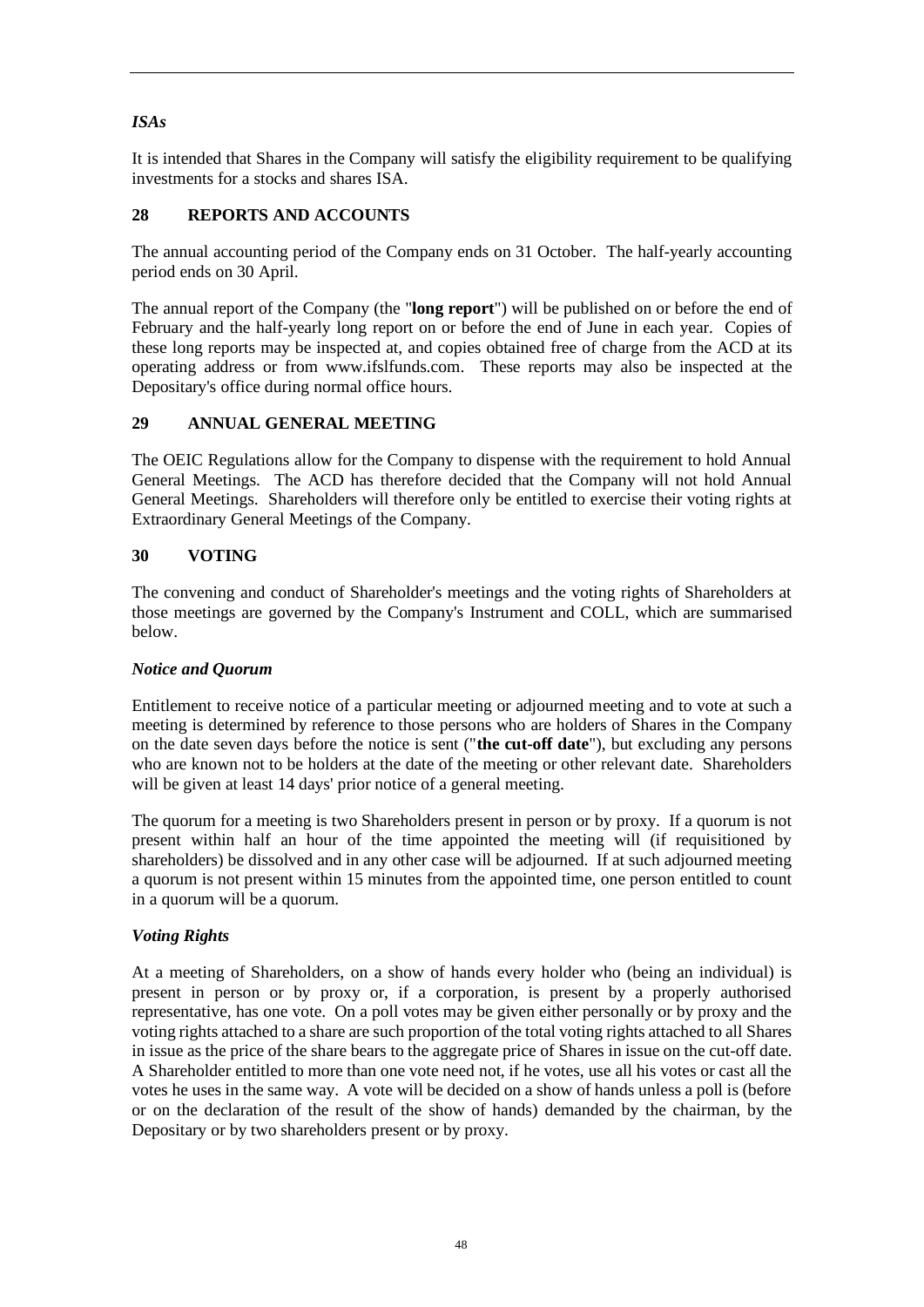An instrument appointing a proxy may be in any usual or common form or in any other form approved by the ACD. It should be in writing under the hand of the appointor or his attorney or, if the appointor is a corporation, either under the common seal, executed as a Deed or under the hand of a duly authorised officer or attorney. A person appointed to act as a proxy need not be a Shareholder.

A corporation, being a Shareholder, may by resolution of its directors or other governing body, authorise such person as it thinks fit to act as its representative at any meeting of Shareholders and the person so authorised is entitled to exercise the same powers on behalf of the corporation which he represents as the corporation could exercise if it were an individual holder.

In the case of joint holders the vote of the senior who tenders a vote, whether in person or by proxy, will be accepted to the exclusion of the votes of the other joint holders and for this purpose seniority is determined by the order in which the names stand in the register of Shareholders.

Except where COLL or the Instrument of the Company require an extraordinary resolution (which needs 75% of the votes cast at the meeting to be in favour if the resolution is to be passed), any resolution required by COLL will be passed by a simple majority of the votes validly cast for and against the resolution (an ordinary resolution).

The ACD is entitled to attend any meeting but, except in relation to third party Shares, is not entitled to vote or be counted in the quorum and any Shares it holds are treated as not being in issue for the purpose of such meeting. An associate of the ACD is entitled to attend any meeting and may be counted in the quorum, but may not vote except in relation to third party Shares. For this purpose third party Shares are Shares held on behalf of or jointly with a person who, if himself the registered Shareholder, would be entitled to vote, and from whom the ACD or the associate (as relevant) has received voting instructions.

## *Powers of a Shareholders' Meeting*

The ACD must, by way of an extraordinary resolution (i.e. a resolution notified and proposed as such and passed by a majority of not less than three-quarters of the votes validly cast), obtain prior approval from the Shareholders (or, where applicable, class of Shareholders) for any proposed change to the Company or its Funds which, in accordance with COLL, is a fundamental change. Such a fundamental change is likely to include:

- certain changes to the investment objective and policy of the Funds;
- the removal of the ACD;
- any proposal for a scheme of arrangement.

Other provisions of the Company's Instrument and the Prospectus may be changed by the ACD without the sanction of a shareholders' meeting in accordance with the COLL.

## **31 INVESTMENT AND BORROWING POWERS**

A description of the types of property the Company may invest in and a summary of the applicable limits is set out in Appendix 1. A list of the eligible securities market is set out in Appendix 2.

## **32 TRANSFER OF SHARES**

A Shareholder is entitled (subject to as mentioned below) to transfer Shares by an instrument of transfer in any usual or common form or in any other form approved by the ACD. The ACD is not obliged to accept a transfer if it would result in the Shareholder, or the transferee, holding less than the minimum holding of Shares of the class in question. The instrument of transfer, duly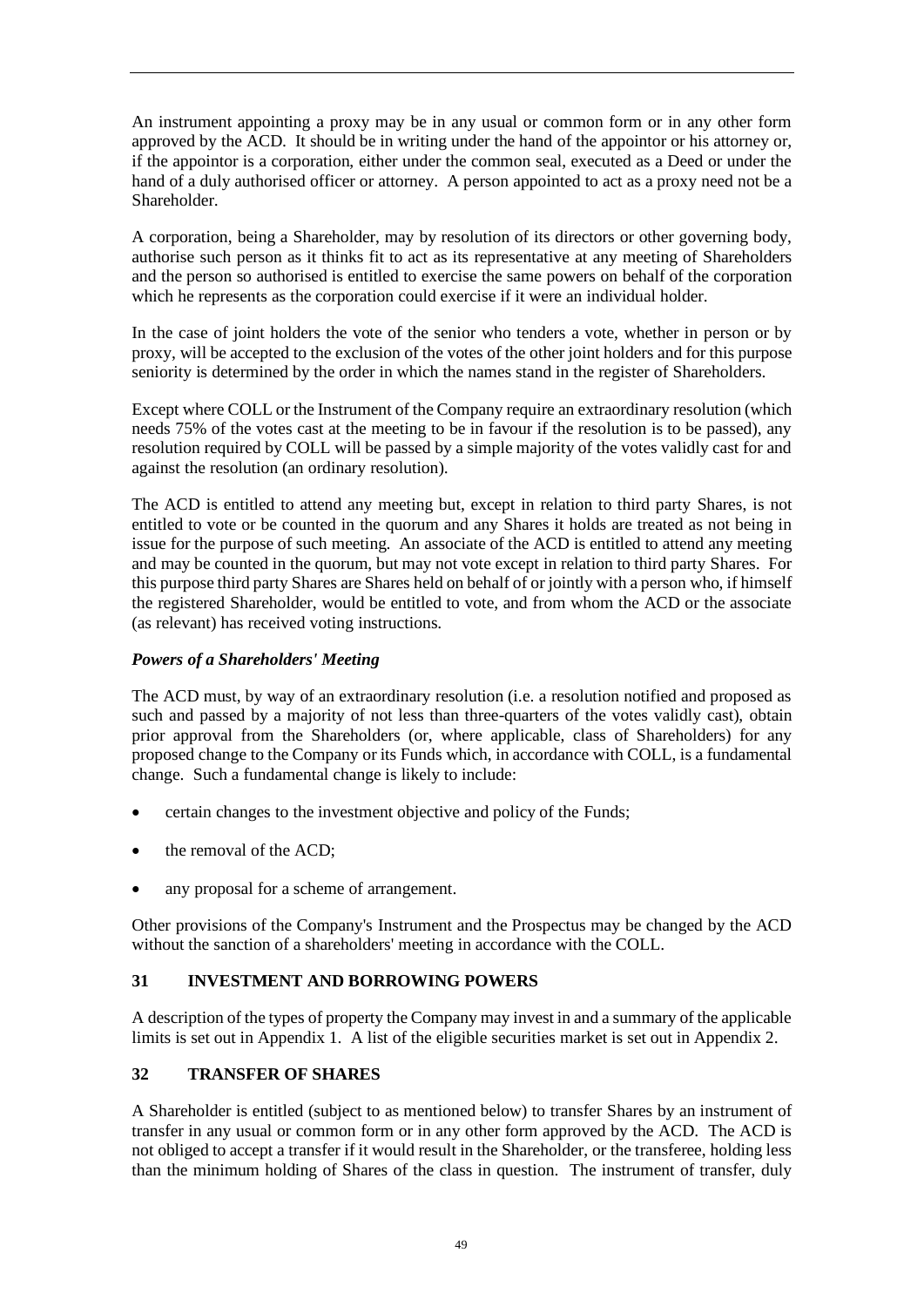stamped if it is required to be stamped, must be lodged with the ACD for registration. The transferor remains the holder until the name of the transferee has been entered in the register.

The Company or the ACD may require the payment of such reasonable fee as the ACD and the Company may agree for the registration of any grant of probate, letters of administration or any other documents relating to or affecting the title to any Share.

## **33 WINDING UP OF THE COMPANY AND TERMINATION OF THE FUNDS**

The Company may be wound up under chapter 7.3 of COLL or as an unregistered company under Part V of the Insolvency Act 1986. Save as otherwise provided in the Instrument as explained in this Prospectus, winding up of the Company or termination of a Fund under COLL is only permitted with the approval of the FCA and if a statement has been lodged with the FCA by the ACD confirming that the Company or a Fund will be able to meet all its liabilities within twelve months of the date of the statement (a "**solvency statement**").

Subject to the foregoing, the Company or a Fund will be wound up or terminated (as appropriate) under COLL:

- if an extraordinary resolution of shareholders of either the Company or a Fund (as appropriate) to that effect is passed; or
- on the date stated in any agreement by the FCA in response to a request from the ACD for the winding up of the Company or a request for the termination of that Fund.

The ACD may request that a Fund be terminated in certain situations such as if, at any time after the first anniversary of the issue of the first Shares linked to a Fund the net value of the assets of the Company attributable to such Fund is less than £1 million.

The winding up of the Company or termination of a Fund under COLL is carried out by the ACD which will, as soon as practicable, cause the property of the Company or that property attributable to a Fund to be realised and the liabilities to be met out of the proceeds. Provided that there are sufficient liquid funds available after making provision for the expenses of winding up and the discharge of the liabilities of the Company or a Fund (as the case may be) the ACD may arrange for interim distribution(s) to be made to Shareholders. When all liabilities have been met, the balance (net of a provision for any further expenses) will be distributed to Shareholders. The distribution made in respect of a Fund will be made to the holders of Shares linked to the Fund, in proportion to the units of entitlement in the property of the Fund which their Shares represent.

Shareholders will be notified of any proposal to wind up the Company or terminate a Fund. On commencement of such winding up or termination the Company will cease to issue and cancel Shares and transfers of such Shares shall cease to be registered.

On completion of the winding up, the Company will be dissolved and any money (including unclaimed distributions) standing to the account of the Company will be paid into court within one month of dissolution.

## **34 OTHER INFORMATION**

## *Delegation*

The ACD and the Depositary, subject to exceptions specified in the COLL, may retain (or arrange for the Company to retain) the services of other persons to assist them in the performance of their respective functions and, in relation to certain functions, the ACD or the Depositary (as applicable) will not be liable for the actions of the persons so appointed provided certain provisions of the COLL apply.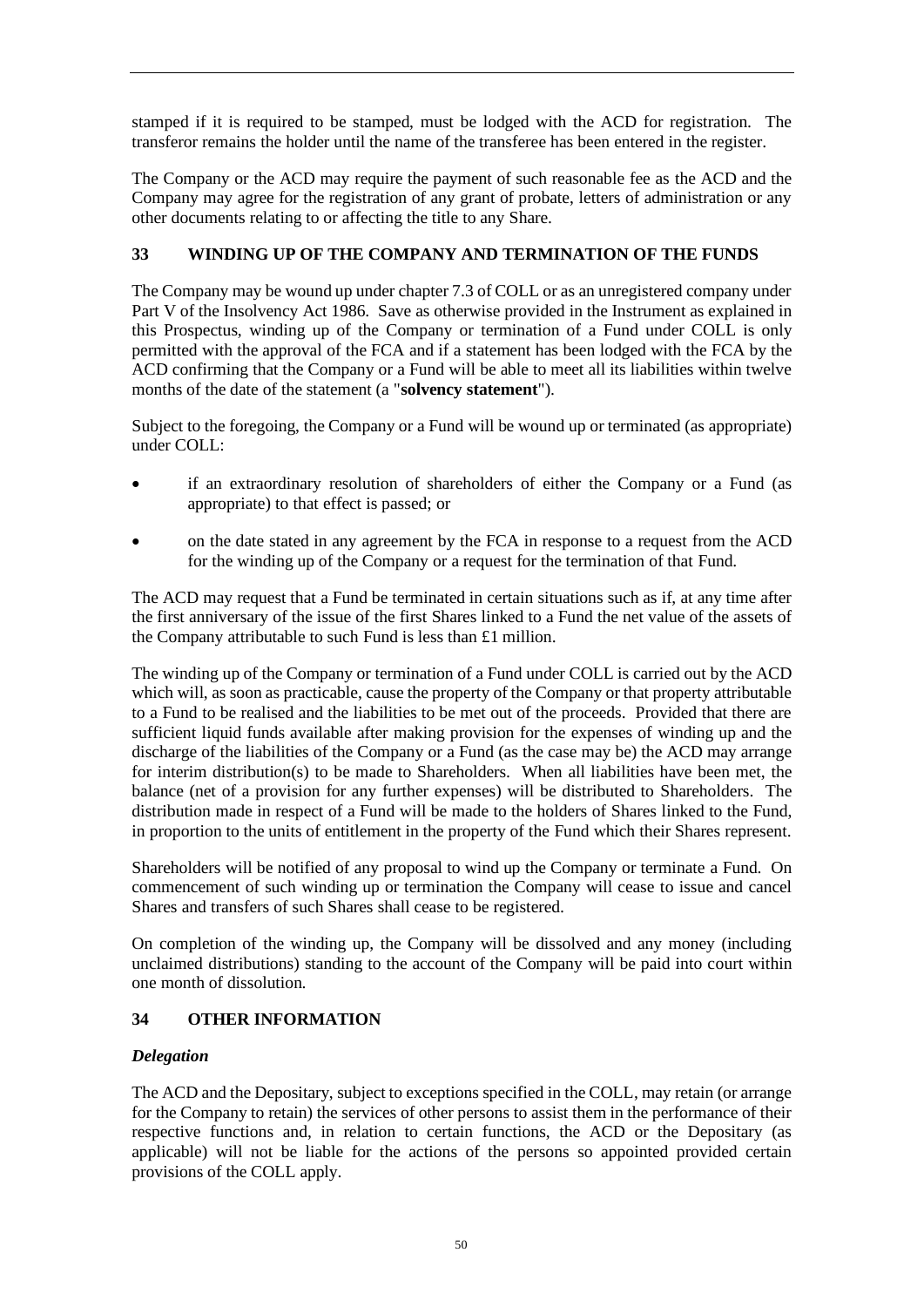## *Conflicts of Interest*

The ACD has in place a conflicts policy which identifies potential conflicts which constitute or may give rise to a conflict of interest that may have an adverse impact upon the interests of the Company, and the procedures which will be followed in order to manage such conflicts.

The Depositary or any associate of the Depositary, may (subject to COLL) hold money on deposit from, lend money to, or engage in stock lending transactions in relation to the Company, so long as the services concerned are provided on arm's length terms.

The Depositary, the ACD, or the Investment Manager or any associate of any of them may sell or deal in the sale of property to the Company or purchase property from the Company provided the applicable provisions of the COLL apply and are observed.

Subject to compliance with COLL the ACD and any of its associates may be party to or interested in any contract, arrangement or transaction to which the Company is a party or in which it is interested.

The ACD and the Investment Adviser (and other companies within their respective groups) may, from time to time, act as managers to other funds or Sub-Funds which follow similar investment objectives to that of the Fund. It is therefore possible that the ACD and/or Investment Adviser may in the course of their business have potential conflicts of interest with the Company or the Fund. The Depositary may act as the depositary of other open-ended investment companies and as trustee or custodian of other collective investment schemes.

The Depositary, the ACD, or the Investment Manager or any associate of any of them will not be liable to account to the Company or any other person, including the holders of Shares or any of them, for any profit or benefit made or derived from or in connection with:

- (a) their acting as agent for the Company in the sale or purchase of property to or from a Fund; or
- (b) their part in any transaction or the supply of services permitted by COLL; or
- (c) their dealing in property equivalent to any owned by (or dealt in for the account of) the Company.

### *Liability and Indemnity*

With the exception mentioned below:

- The ACD, the Depositary and the Auditors are each entitled under the Instrument of the Company to be indemnified against any loss, damage or liability incurred by them in or about the execution of their respective powers and duties in relation to the Company; and
- the ACD and the Depositary are, under the terms of their respective agreements with the Company, exempted from any liability for any loss or damage suffered by the Company.

The above provisions will not, however, apply in the case of:

- any liability which would otherwise attach to the ACD or the Auditors in respect of any negligence, default, breach of duty or breach of trust in relation to the Company;
- any liability on the part of the Depositary for any failure to exercise due care and diligence in the discharge of its functions.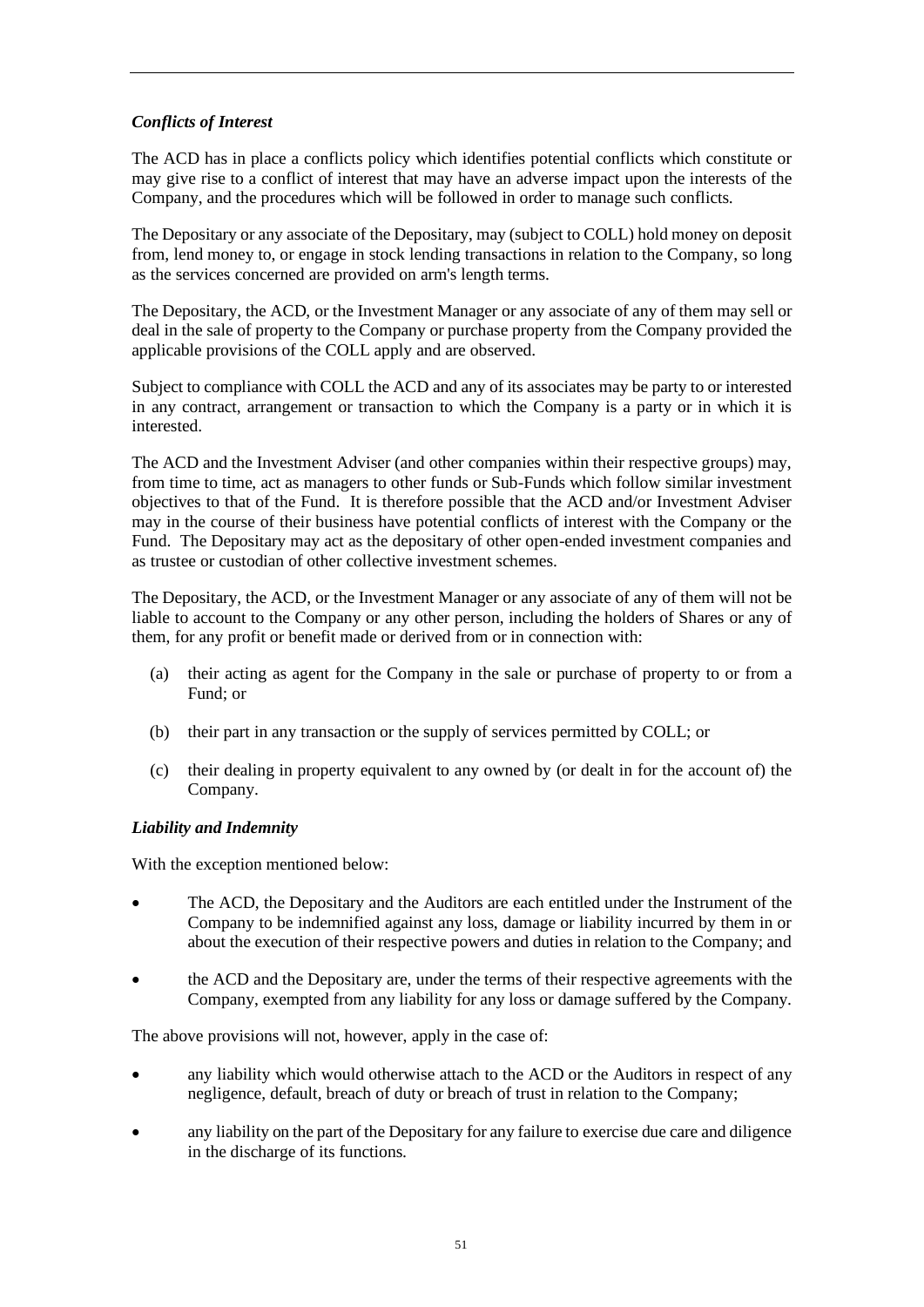## *Rebate of Fees*

The ACD may at its sole discretion rebate its initial or periodic charges in respect of any application for, or holding of, Shares. Similarly the Company may rebate or waive its charges in relation to any exchange of Shares.

### **35 GENERAL**

### *Market Timing*

The ACD does not permit a Fund to be used for the purposes of 'market timing'. For this purpose market timing is defined as a trading strategy with the intention of taking advantage of short term changes in market prices. The ACD will undertake monitoring activities to ensure that market timing is not taking place in a Fund.

### *Complaints*

Any complaint should in the first instance be referred to the ACD at its registered office. If a complaint cannot be resolved satisfactorily with the ACD it may be referred to the Financial Ombudsman Service, Exchange Tower, London, E14 9SR. More details about the Financial Ombudsman Service and the ACD's internal complaints handling procedure are available free of charge from the ACD.

### *Cancellation Rights*

A notice of an Applicant's right to cancel the agreement to purchase Shares will be forwarded, where this is required by rules made under the Act.

When the investment is a lump sum investment an Applicant who is entitled to cancel and does so will not get a full refund of the money paid by him if the purchase price of the Shares falls before the cancellation notice is received by the ACD, because an amount equal to such fall (the "**shortfall**") will be deducted from the refund he would otherwise receive. Where the purchase price has not yet been paid the Applicant will be required to pay the amount of the shortfall to the ACD. The deduction does not apply where the service of the notice of the right to cancel precedes the entering into of the agreement. Cancellation rights must be exercised by posting a notice to the ACD on or before the 14th day after the date of receipt of the notice of the right to cancel.

### *Service of Notices or Other Documents to the Company*

The address for service on the Company of notices or other documents required or authorised to be served on it is Marlborough House, 59 Chorley New Road, Bolton BL1 4QP.

All documents and remittances are sent at the risk of the Shareholder.

All notices or documents required to be served on Shareholders shall be served by post to the address of such shareholder as evidenced on the register.

### *Data Protection*

The data controller in respect of the personal data you provide on your application form (or you otherwise submit to the ACD in connection with your application for the services generally) is the ACD, who you can contact using the contact details below.

The ACD will process the personal data that you provide as set out below:

| Purpose   |            | Type of data | <b>Basis for processing</b>                                            |
|-----------|------------|--------------|------------------------------------------------------------------------|
| Providing | investment |              | and   Identity, contact and financial   Performance of a contract with |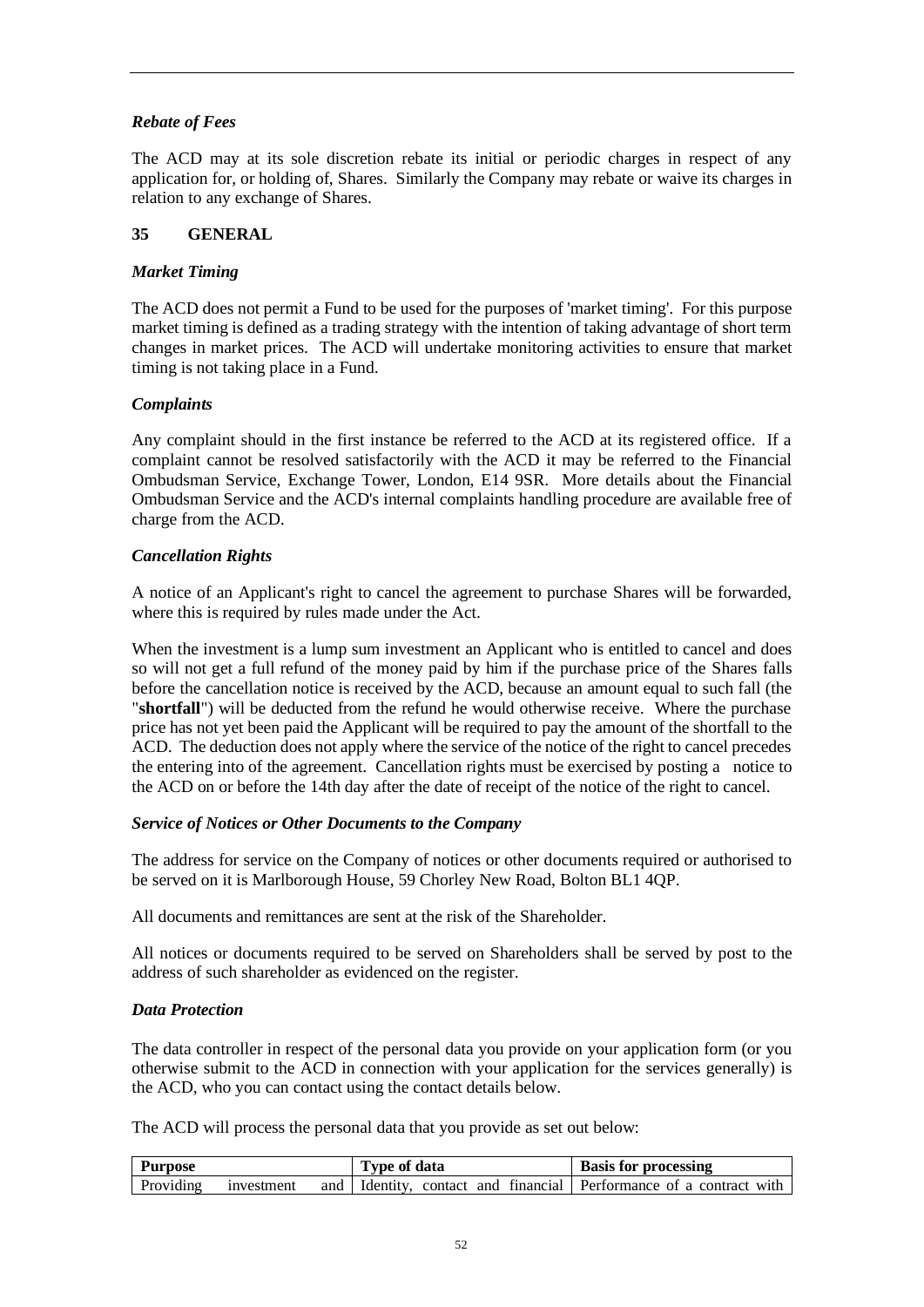| administration services to you                                                                                                                                         | data                                                                                                          | you                                                                                                                                                                                                                                                                                      |
|------------------------------------------------------------------------------------------------------------------------------------------------------------------------|---------------------------------------------------------------------------------------------------------------|------------------------------------------------------------------------------------------------------------------------------------------------------------------------------------------------------------------------------------------------------------------------------------------|
| Carrying out identity checks,<br>anti-money laundering checks<br>and checks with fraud prevention                                                                      | Identity, contact and financial<br>data                                                                       | Necessary to comply with a legal<br>obligation                                                                                                                                                                                                                                           |
| agencies                                                                                                                                                               |                                                                                                               |                                                                                                                                                                                                                                                                                          |
| Statistical analysis to understand<br>how you use the ACD's services                                                                                                   | Identity,<br>contact, financial,<br>transaction, technical, usage and<br>marketing and communications<br>data | Necessary for<br>the<br>ACD's<br>legitimate interests (to improve<br>its services and develop its<br>business)                                                                                                                                                                           |
| To inform you about updates to<br>the service and to notify you<br>other products<br>about<br>and<br>services offered by the ACD that<br>may be of relevance to you.   | Identity, contact, usage and<br>marketing and communications<br>data                                          | Necessary for the ACD's<br>legitimate interests (to market its<br>and<br>develop<br>services<br>its<br>business) or, if the ACD cannot<br>rely on legitimate interest for<br>direct electronic marketing,<br>where you have given us your<br>to receive<br>such<br>consent<br>marketing. |
| To ask you to participate in<br>surveys for market research<br>purposes, and to analyse those<br>and<br>research<br>surveys<br>$\mathsf{f}$<br>benchmark our services. | Identity, contact and marketing<br>and communications data                                                    | Necessary for our legitimate<br>interests (to improve our services<br>and develop our business)                                                                                                                                                                                          |

The ACD strives to provide you with choices regarding certain personal data uses particularly around marketing and advertising. It is possible to opt in to receiving marketing communications by contacting the ACD using the details below. If you do not provide the ACD with the personal data that the ACD specifies is required for the supply and administration of the services, then the ACD may not be able to provide the services to you.

To the extent that it is necessary for the supply and administration of the services, the ACD may disclose your information: (a) to credit reference agencies to assess your eligibility for the product or service applied for and to verify your identity; (b) to third parties who the ACD uses to assist it in administering the Company; (c) another division or part of the ACD's group (if there is a restructuring of the ACD's business) or to the buyer of the business (if the business is sold); or (d) where the ACD is under a duty to disclose your personal data in order to comply with a legal obligation or to protect the rights, property or safety of the ACD, its associates, or others. Where an authorised financial adviser acts on your behalf, the ACD will disclose information concerning your investment to that financial adviser.

Your personal data may be processed outside the United Kingdom where it is necessary in order to provide the services to you. In each instance, the ACD will ensure that the transfer is in compliance with the requirements of applicable data protection law (such as the transfer being to a country approved as providing adequate protection; there being appropriate safeguards in place; or one of the derogations for specific situations applying to the transfer).

The ACD will keep your personal data stored on its systems for as long as it takes the ACD to provide the services to you. The ACD will retain and use your information as necessary to comply with its legal obligations, resolve disputes and enforce its rights. The ACD reviews its data retention policies regularly and will retain your personal data only as long as necessary for the purpose for which it processes that data.

Data protection legislation gives you the right to access information held about you. In the event that an access request is unfounded, excessive or especially repetitive, the ACD may charge a 'reasonable fee' for meeting that request. Similarly, the ACD may charge a reasonable fee to comply with requests for further copies of the same information (that fee will be based upon the administrative costs of providing the information).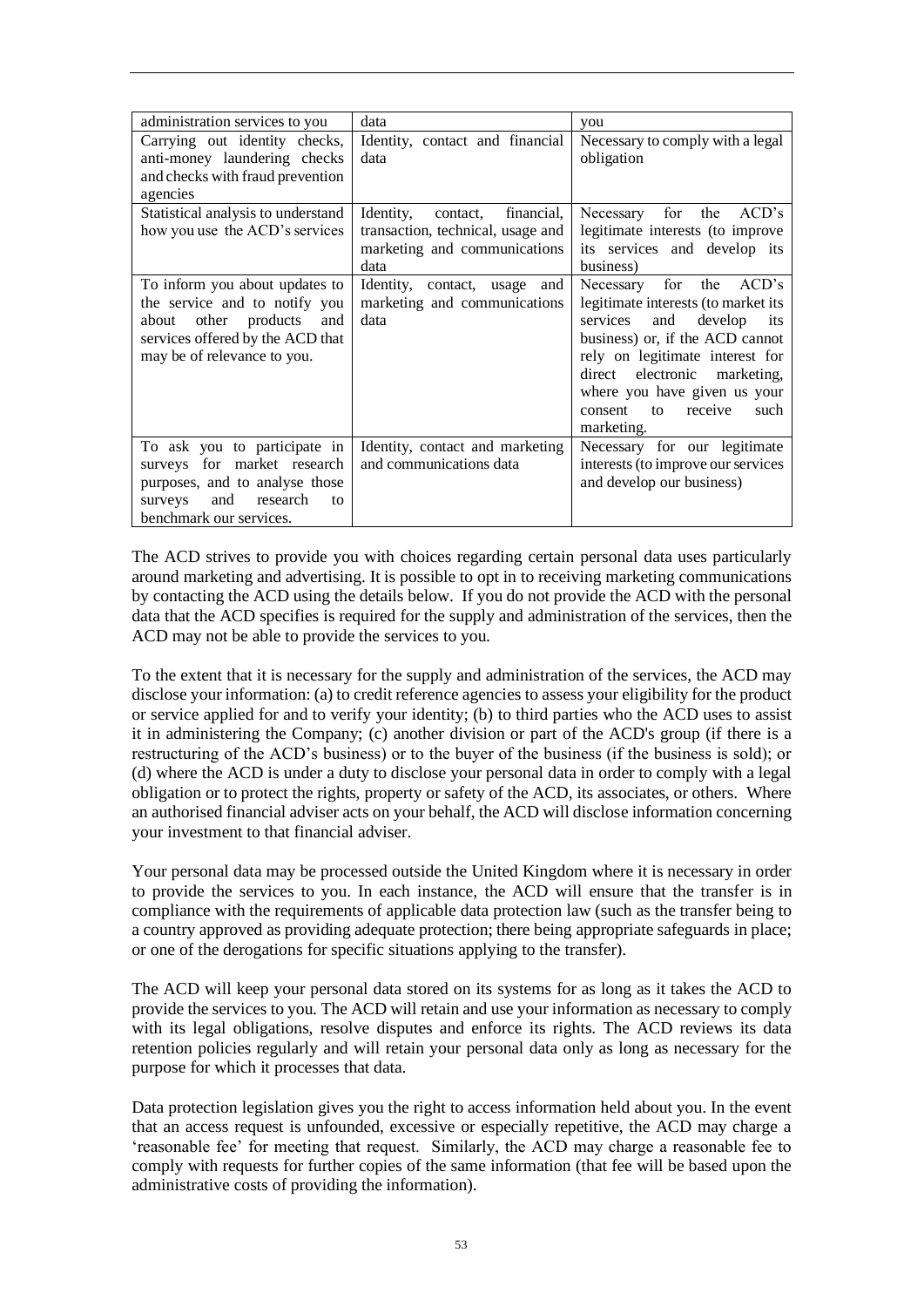You are entitled to receive the personal data that you have provided to the ACD in a structured, commonly used and machine-readable format, and to transmit that data to another data controller. You can exercise your data protection rights, including your rights to access, restrict, object to the processing of, rectify and erase your personal data by writing to the ACD at: Marlborough House, 59 Chorley New Road, Bolton, BL1 4QP. If you are unhappy with the way in which your personal data is being processed you have a right to lodge a complaint with the Information Commissioner's Office. You can report your concerns by telephoning their helpline on 0303 123 1113 or through their website at https://ico.org.uk/concerns.

### *The Financial Services Compensation Scheme*

The Financial Services Compensation Scheme Limited has been established under the rules of the FCA as a "rescue fund" for certain clients of firms authorised and regulated by the FCA which have gone out of business. The ACD will supply you with further details of the scheme on written request to its operating address. Alternatively, you can visit the scheme's website at www.fscs.org.uk or by writing to the Financial Services Compensation Scheme, PO Box 300, Mitcheldean, GL17 1DY.

### *Documents and information available*

Copies of the following documents are available for all purchasers of Shares on request, free of charge from the ACD at Marlborough House, 59 Chorley New Road, Bolton BL1 4QP

- Latest version of the Prospectus;
- Latest version of the Key Investor Information Document;
- Latest version of the Instrument which constitutes the Company and the Funds;
- Latest annual and half-yearly long reports applying to the Funds;
- Supplementary information relating to the quantitative limits which apply to the risk management of the Company and the Funds, the methods used for the purposes of such risk management and any recent developments which relate to the risk and yields of the main categories of investment which apply to the Company and the Funds;
- The ACD Agreement.

The above documents are also available for inspection on any Business Day during normal business hours at the offices of the ACD.

### *Governing Law*

The Company, the Instrument, this Prospectus and any matters arising out of or in connection with a shareholder's investment in the Company and the establishment, management and administration of the Company shall be governed by and construed in accordance with the laws of England and Wales. The rights of the shareholders and the construction and effect of the provisions of the Instrument and this Prospectus shall be subject to the exclusive jurisdiction of the courts of England and Wales.

### *Historical Information*

Past performance is not an indicator of future performance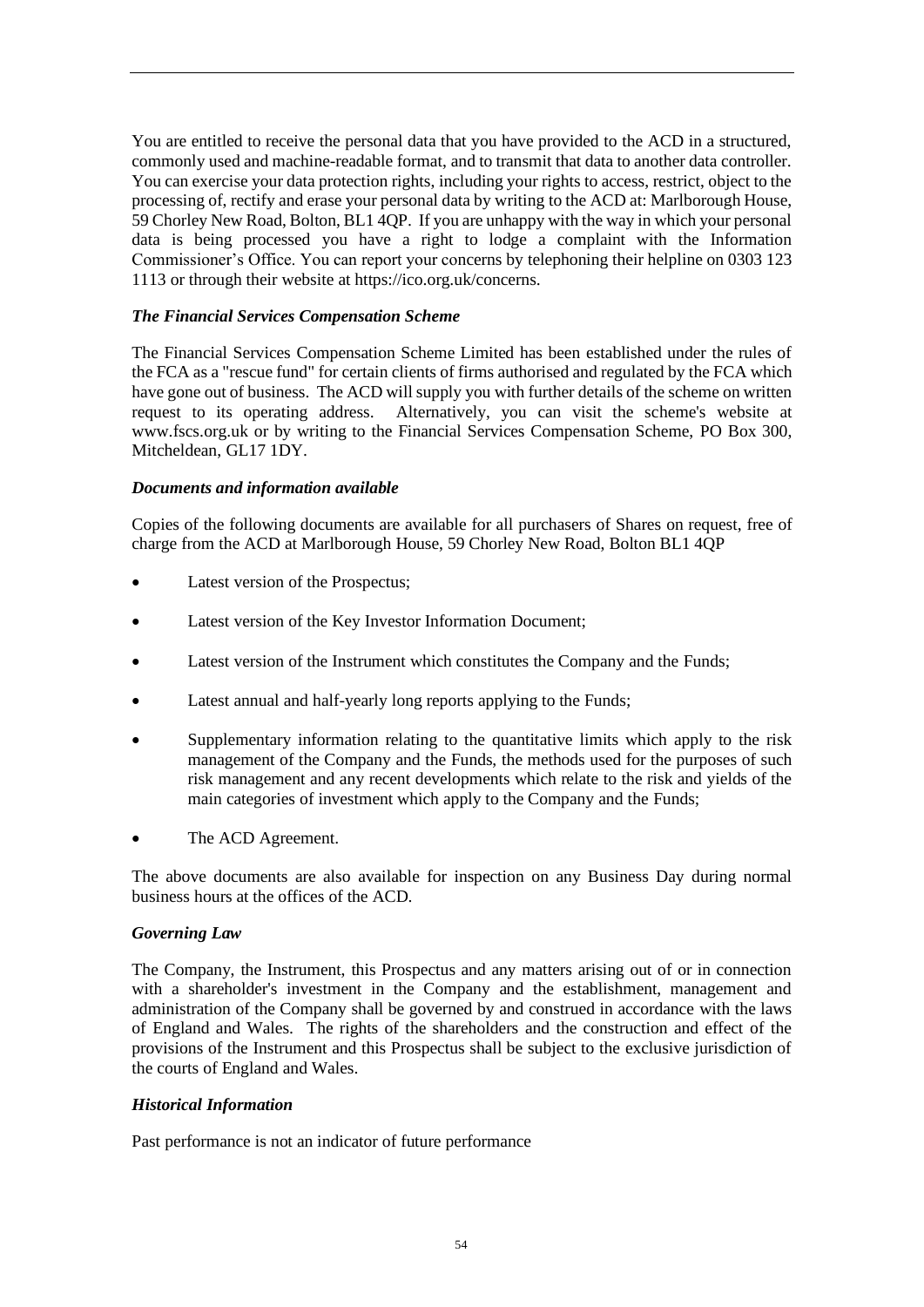Past performance data for the ACUMEN Portfolio 4 and the ACUMEN Portfolio 5, which launched on 12<sup>th</sup> September 2014 and the ACUMEN Income Portfolio and ACUMEN Portfolio 6, which launched on 25<sup>th</sup> January 2016 and the ACUMEN Portfolio 3, ACUMEN Portfolio 7 and ACUMEN Portfolio 8, which launched on  $1<sup>st</sup>$  June 2017 is set out in Appendix 4.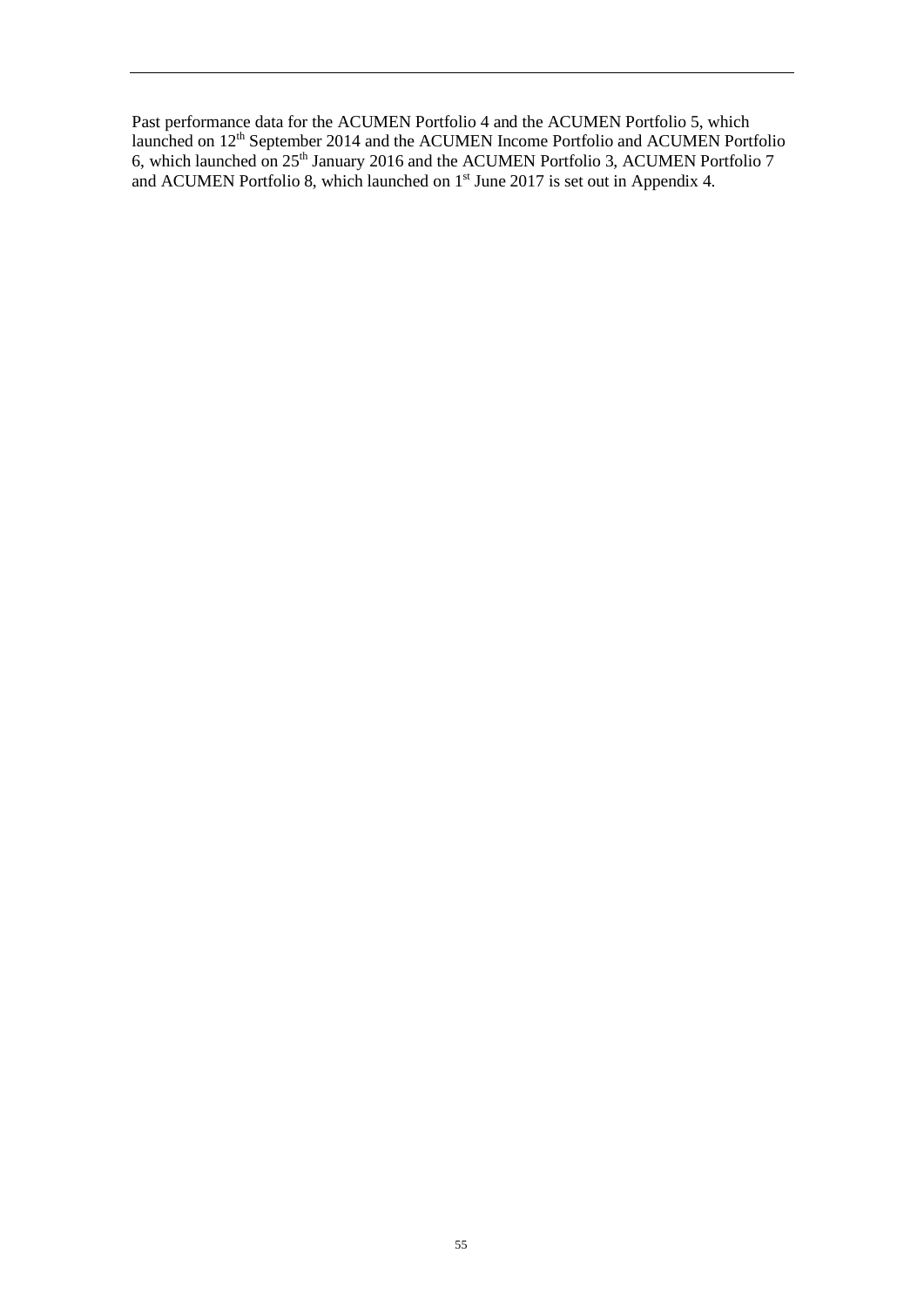## **Appendix 1**

### **Summary of Investment and Borrowing Powers**

The Company may exercise, in respect of the Funds, the full authority and powers permitted by COLL applicable to a UCITS Scheme. However this is subject to the applicable investment limits and restrictions set out in COLL, the Instrument, this Prospectus (including this Appendix) and the relevant Fund's investment objective and policy.

The ACD shall ensure that, taking into account the relevant Fund's investment objectives, the scheme property of the Company aims to provide a prudent spread of risk.

### *Collective investment schemes*

Up to 100% of the scheme property attributable to the Funds may consist of units or shares in collective investment schemes. Not more than 20% in value of the property of a Fund may consist of units or shares in any one collective investment scheme.

For the purposes of investment in units or shares in collective investment schemes, each Fund of the Company is to be treated as if it were a separate scheme, but no Fund may invest in another Fund of the Company.

A Fund must not invest in units or shares of a collective investment scheme (the "**second scheme**") unless the second scheme satisfies the conditions referred to below and provided that no more than 30% of the value of the scheme property attributed to the relevant Fund is invested in second schemes within categories (b) to (e) below:

- (i) The second scheme must fall within one of the following categories:
	- (a) a scheme which satisfies the conditions necessary for it to enjoy the rights conferred by the UCITS Directive; or
	- (b) a scheme which is recognised under the provisions of section 270 of the Financial Services and Markets Act 2000 (schemes authorised in designated countries or territories); or
	- (c) a scheme which is authorised as a Non-UCITS Retail Scheme (as defined in COLL) and in respect of which the requirements of article 19(1)(e) of the UCITS Directive are met; or
	- (d) a scheme which is authorised in another EEA State (and in respect of which the requirements of article 19(1)(e) of the UCITS Directive are met); or
	- (e) a scheme which is authorised by the competent authority of an OECD member country (other than another EEA State) which has:
		- (i) signed the IOSCO Multilateral Memorandum of Understanding; and
		- (ii) approved the scheme's management company, rules and depositary/custody arrangements (and in respect of which the requirements of article 19(1)(e) of the UCITS Directive are met).
- (ii) The second scheme must comply, where relevant, with those COLL provisions regarding investment in other group schemes and associated schemes (referred to below).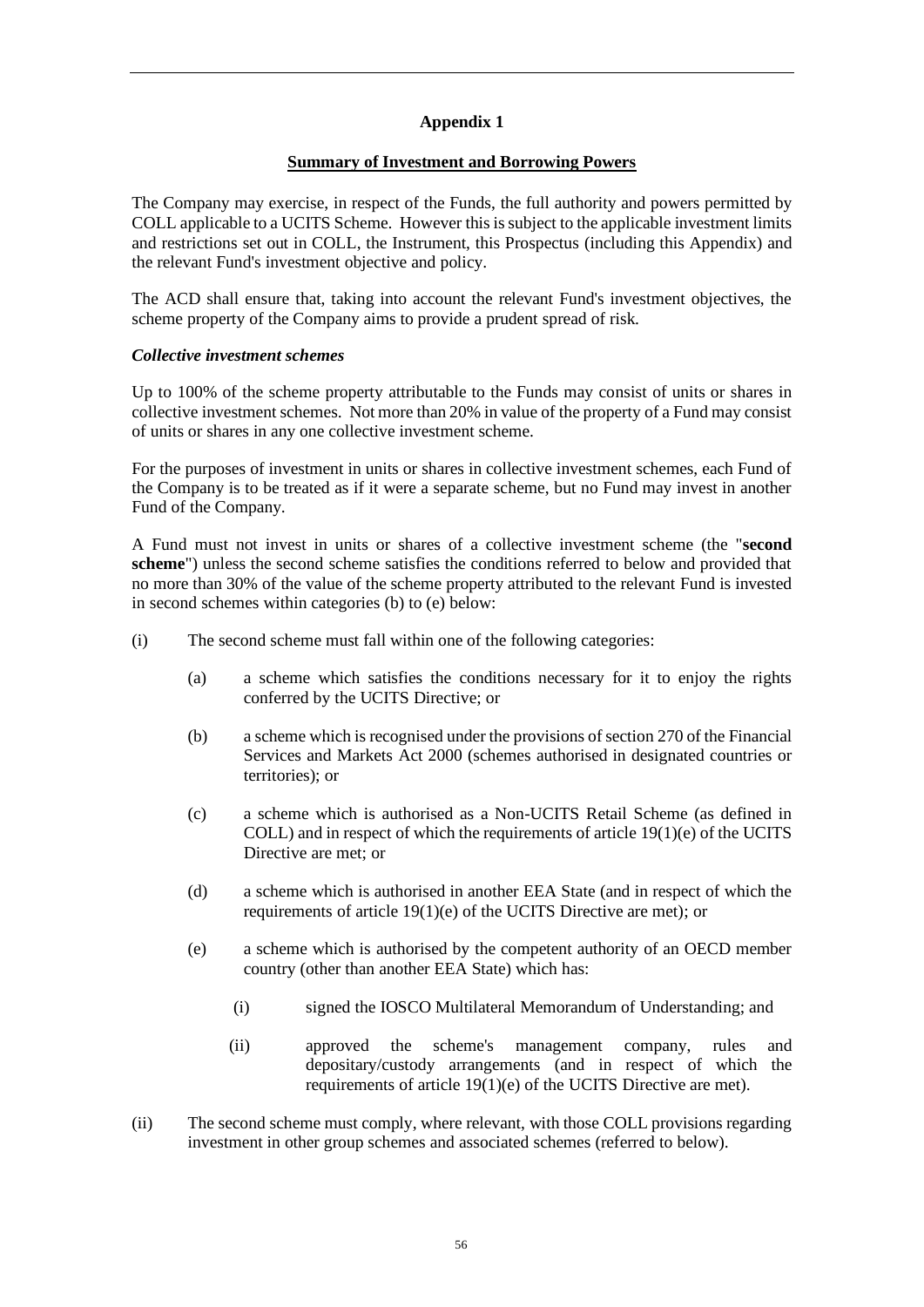- (iii) The second scheme must have terms which prohibit more than 10% in value of the scheme property consisting of units in collective investment schemes.
- (iv) Where the second scheme is an umbrella scheme, the provisions in (ii) and (iii) above and in the paragraph headed "Spread – General" below apply to each Sub-Fund of the second scheme as if it were a separate scheme.

Where shares in more than one Fund are available, the scheme property attributable to a Fund may include shares in another Fund (a "Second Fund"), provided that:

- (a) the Second Fund does not hold Shares in any other Fund of the Company; and
- (b) the investing or disposing Fund must not be a feeder UCITS to the Second Fund.

The Funds may invest in shares or units of collective investment schemes which are managed or operated by (or, in the case of companies incorporated under the OEIC Regulations, have as their authorised corporate director) the ACD or an associate of the ACD (including a Second Fund). However, if the Funds invests in units in another collective investment scheme managed or operated by the ACD or by an associate of the ACD, the ACD must pay into the property of the Funds before the close of the business on the fourth Business Day after the agreement to invest or dispose of units:

- (a) on investment if the ACD pays more for the units issued to it than the then prevailing creation price, the full amount of the difference or, if this is not known, the maximum permitted amount of any charge which may be made by the issuer on the issue of the units; and
- (b) on a disposal any amount charged by the issuer on the redemption of such units.

Where a Fund invests in another collective investment scheme, the maximum annual management charge that may be charged to that collective investment scheme is 2%.

## *Transferable securities and Money Market Instruments*

The Funds may invest up to 100% of the scheme property in transferable securities and money market instruments which are:

- 1. admitted to or dealt in on an eligible market (as defined in COLL);
- 2. recently issued transferable securities provided that the terms of issue include an undertaking that application will be made to be admitted to an eligible market and such admission is secured within a year of issue; or
- 3. approved money-market instruments not admitted to or dealt in on an eligible market provided the issue or issuer is regulated for the purposes of protecting investors and savings and the instrument is issued or guaranteed by any one of the following in accordance with the requirements in COLL:
	- (a) a central authority of an EEA state or, if the EEA State is a federal state, one of the members making up the federation;
	- (b) a regional or local authority of an EEA State;
	- (c) the European Central Bank or a central bank of an EEA State;
	- (d) the European Union or the European Investment Bank;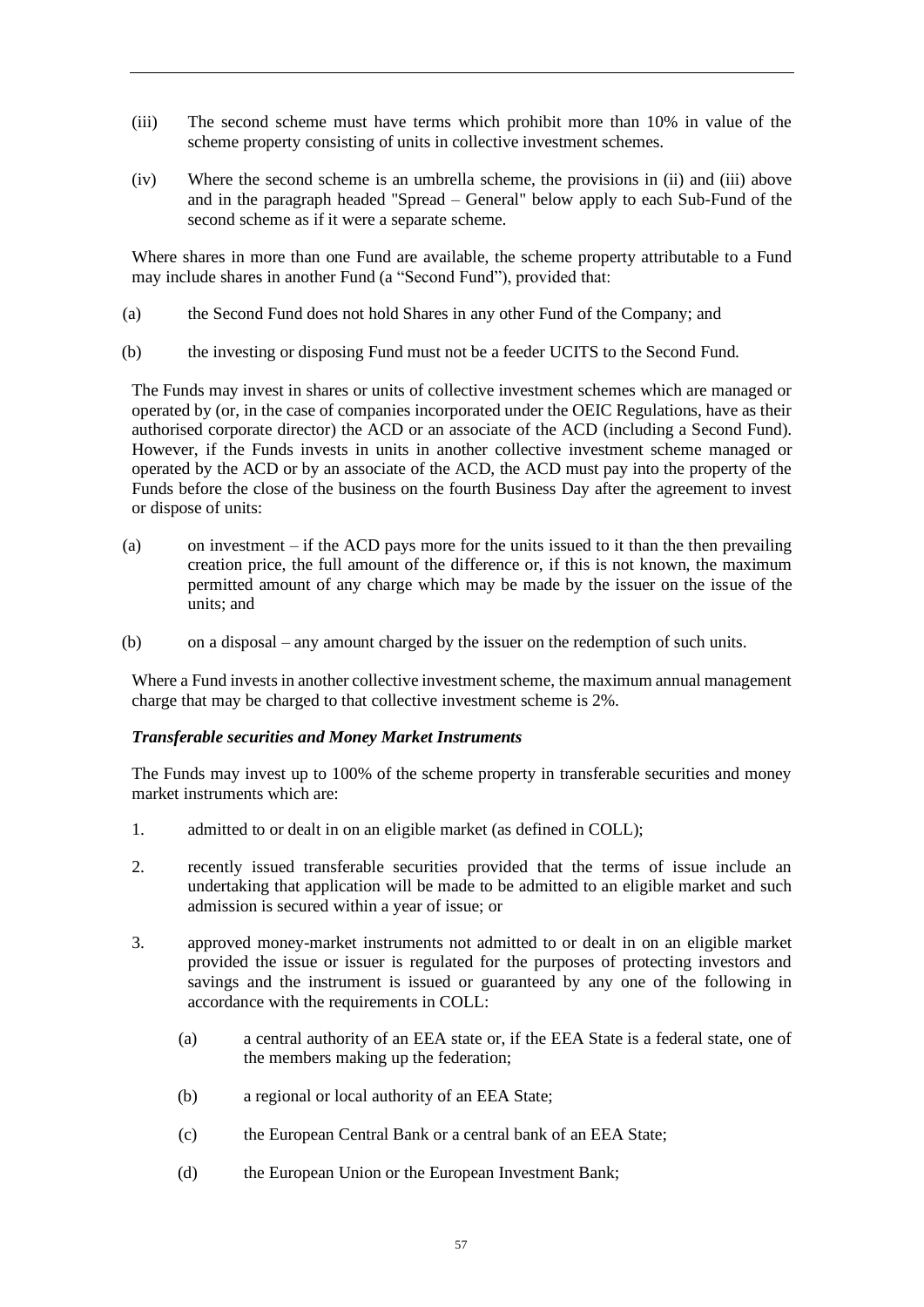- (e) a non-EEA State or, in the case of a federal state, one of the members making up the federation;
- (f) a public international body to which one or more EEA States belong;
- (g) issued by a body, any securities of which are dealt in or an eligible market; or
- (h) issued or guaranteed by an establishment which is subject to prudential supervision in accordance with criteria defined by Community law, or subject to and complies with prudential rules considered by the FCA to be at least as stringent as those laid down by Community law.

The Funds may invest no more than 10% of the scheme property in transferable securities and approved money market instruments other than those referred to in (1), (2) or (3) above.

Not more than 5% in value of the scheme property attributable to the Funds may consist of transferable securities or approved money market instrument issued by any single body. This limit may be raised to 10% in respect of up to 40% in value of the scheme property attributable to a Fund. Covered bonds need not be taken into account for the purpose of applying the limit of 40%. The limit of 5% is raised to 25% in value of the scheme property in respect of covered bonds, provided that when a Fund invests more than 5% in covered bonds issued by a single body, the total value of covered bonds held must not exceed 80% in value of the scheme property.

Not more than 20% in value of the scheme property attributable to the Funds is to consist of transferable securities and approved money market instruments issued by the same group.

An approved money market instrument is a money market instrument which is normally dealt in on the money market, is liquid and has a value which can be accurately determined at any time.

### *Transferable securities*

The Funds may invest in transferable securities. For the purposes of COLL a transferable security is an investment which is either a share, debenture, alternative debenture, a government and public security, a warrant or a certificate representing certain securities.

- (a) The Funds may invest in transferable securities only to the extent that the relevant transferable security fulfils the following criteria:
- (b) the potential loss which the Funds may incur with respect to holding the transferable security is limited to the amount paid for it;
- (c) its liquidity does not compromise the ability of the ACD to comply with its obligation to redeem units at the request of any qualifying Shareholder;
- (d) reliable valuation is available for the transferable securities as follows:
	- in the case of a transferable security admitted to or dealt in on an eligible market, where there are accurate, reliable and regular prices which are either market prices or prices made available by valuation systems independent from issuers;
	- in the case of a transferable security not admitted to or dealt in on an eligible market, where there is a valuation on a periodic basis which is derived from information from the issuer of the transferable security or from competent investment research;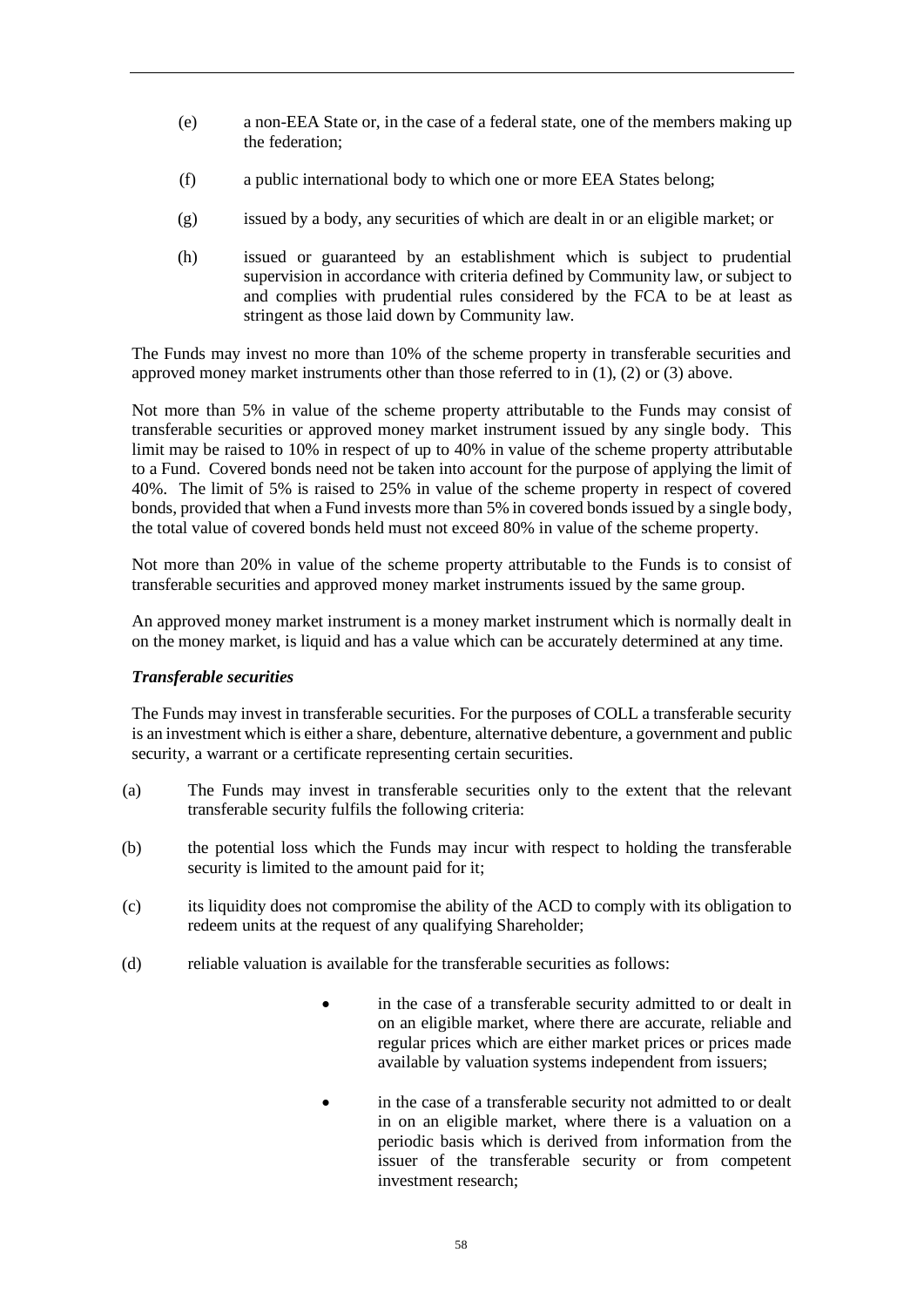- (e) appropriate information is available for the transferable security as follows:
	- in the case of a transferable security admitted to or dealt in on an eligible market, where there is regular, accurate and comprehensive information available to the market on the transferable security or, where relevant, on the portfolio of the transferable security;
	- in the case of a transferable security not admitted to or dealt in on an eligible market, where there is regular and accurate information available to the ACD on the transferable security or, where relevant, on the portfolio of the transferable security;
- (f) it is negotiable; and
- (g) its risks are adequately captured by the risk management process of the ACD.

Unless there is information available to the ACD that would lead to a different determination, a transferable security which is admitted to or dealt in on an eligible market shall be presumed not to compromise the ability of the ACD to comply with its obligation to redeem Shares at the request of any qualifying Shareholder, and to be negotiable.

### *Closed end funds constituting transferable securities*

A unit in a closed end fund shall be taken to be a transferable security for the purposes of investment by the Funds, provided it fulfils the criteria for transferable securities set out above, and either:

- (a) where the closed end fund is constituted as an investment company or a unit trust:
	- it is subject to corporate governance mechanisms applied to companies; and
	- where another person carries out asset management activity on its behalf, that person is subject to national regulation for the purpose of investor protection; or
- (b) where the closed end fund is constituted under the law of contract:
	- it is subject to corporate governance mechanisms equivalent to those applied to companies; and
	- it is managed by a person who is subject to national regulation for the purpose of investor protection.

### *Transferable securities linked to other assets*

The Company and the Funds may invest in any other investment which shall be taken to be a transferable security for the purposes of investment by a UCITS scheme provided the investment:

- fulfils the criteria for transferable securities set out in COLL 5.2.7A R; and
- is backed by or linked to the performance of other assets, which may differ from those in which a UCITS scheme can invest.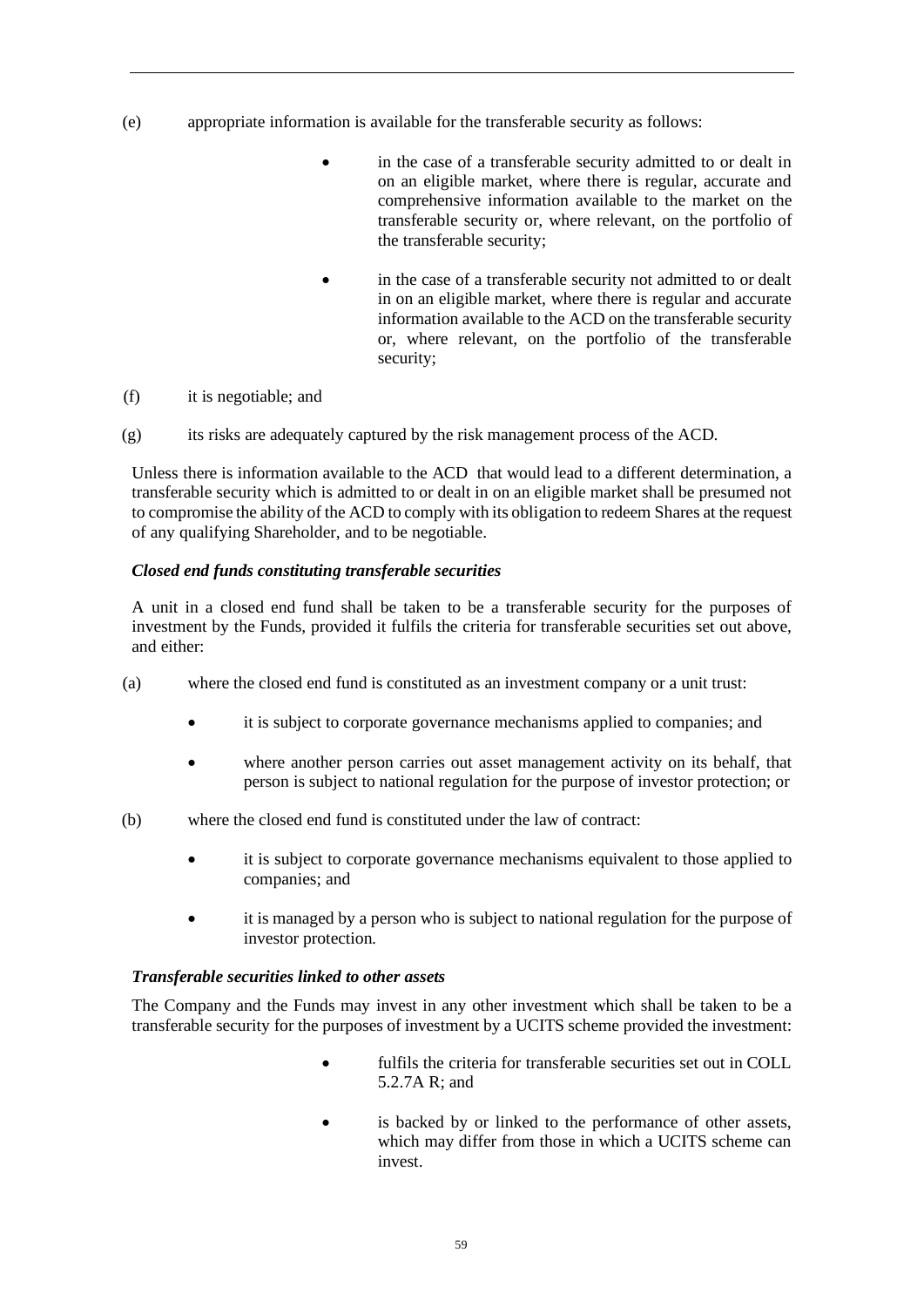Where an investment (as described above) contains an embedded derivative component (in accordance with COLL 5.2.19 R (3A)), the requirements of COLL with respect to derivatives and forwards will apply to that component.

### *Warrants*

Not more than 5% in value of the scheme property attributable to the Funds may consist of warrants.

### *Investment in nil and partly paid securities*

A transferable security or an approved money market instrument on which any sum is unpaid may be held provided that it is reasonably foreseeable that the amount of any existing and potential call for any sum unpaid could be paid by the relevant Fund at any time when the payment is required without contravening COLL.

### *Government and public securities*

The Funds may invest in government and public securities provided no more than 35% in value of the scheme property attributable to the relevant Fund is invested in such securities issued by any one body. There is no limit on the amount which may be invested in such securities or in any one issue. Subject to COLL 5.2.12R(3), no more than 35% in the value of the scheme property may consist of any combination of government and public securities issued by any one body and other investments issued by or made with the same single body.

### *Covered bonds*

In general a covered bond is a bond that is issued by a credit institution which has its registered office in an EEA State and is subject by law to special public supervision designed to protect bondholders and in particular protection under which sums deriving from the issue of the bond must be invested in conformity with the law in assets which, during the whole period of validity of the bond, are capable of covering claims attaching to the bond and which, in the event of failure of the issuer, would be used on a priority basis for the reimbursement of the principal and payment of the accrued interest, and which may be collateralised.

### *Cash and near cash*

In accordance with COLL, the scheme property attributable to the Funds may consist of cash or near cash to enable:

- (a) the pursuit of a Fund's investment objectives;
- (b) the redemption of shares;
- (c) the efficient management of a Fund in accordance with its objectives; or
- (d) for other purposes which may reasonably be regarded as ancillary to the objectives of the relevant Fund.

Cash forming part of the property of a Fund may be placed in any current or deposit account with the Depositary, the ACD or any investment manager or any associate of any of them provided it is an eligible institution or approved bank and the arrangements are at least as favourable to the Fund concerned as would be those of any comparable arrangements effected on normal commercial terms negotiated at arm's length between two independent parties.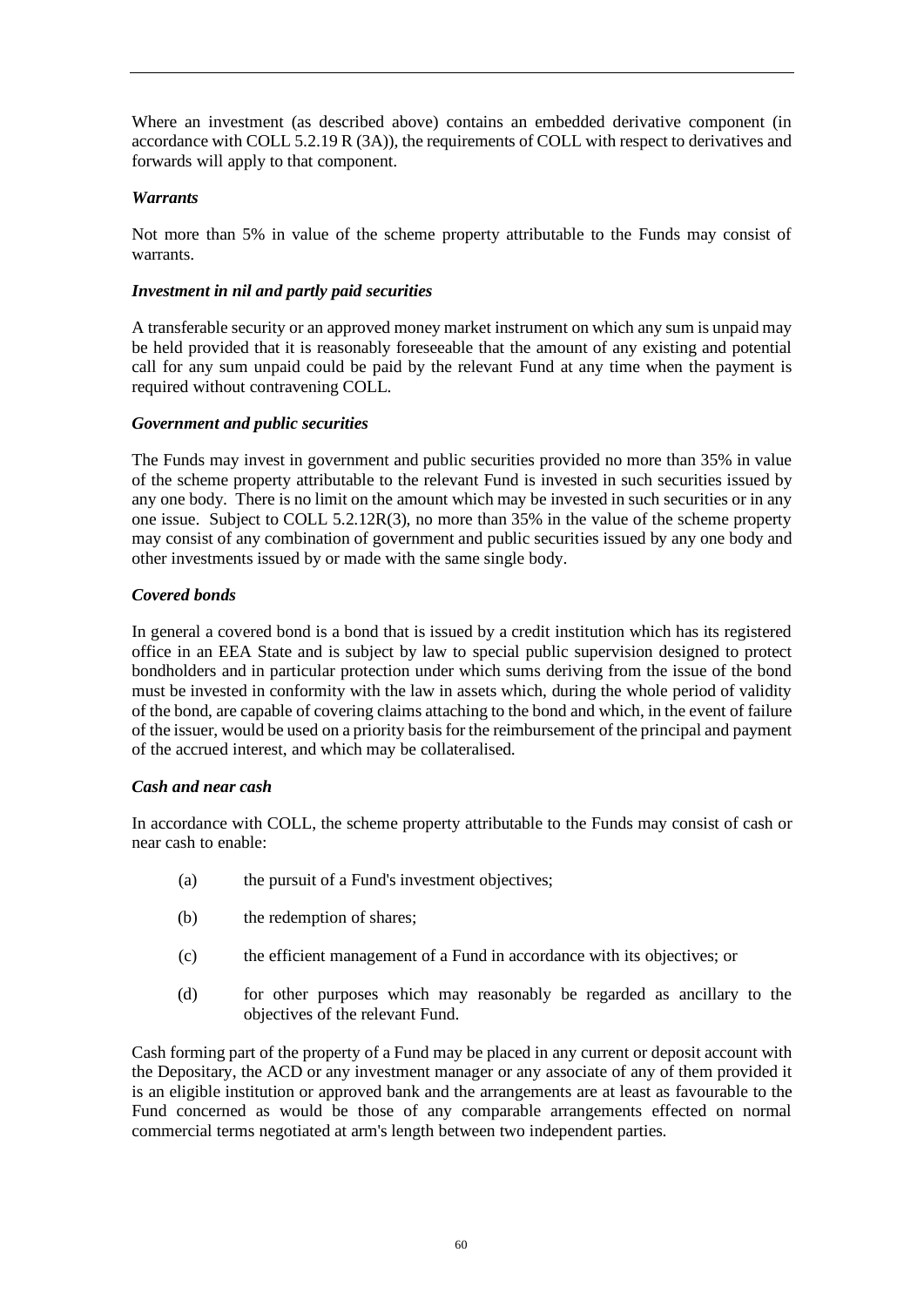During the initial offer period of a Fund the scheme property of a Fund may consist of cash or near cash without limitation.

### *Derivatives – General*

**The Company and the Funds are permitted to invest directly in derivatives for investment purposes, as well as for efficient portfolio management purposes (including hedging)**.

**The ACD does not anticipate that the use of derivatives for investment purposes or for efficient portfolio management (including hedging) will increase the risk profile of the Company.**

### *Efficient Portfolio Management (including hedging)***.**

The Funds may invest in derivatives or forward transactions for the purposes of efficient portfolio management (including hedging) and the Investment Manager may make use of a variety of derivative instruments in accordance with COLL. **Where derivatives are used for efficient portfolio management (including hedging) this will not compromise the risk profile of the Funds.** Use of derivatives will not contravene any relevant investment objectives or limits.

Efficient portfolio management enables the Funds to invest in derivatives and forward transactions (including futures and options) in accordance with COLL using techniques which relate to transferable securities and approved money market instruments (as defined in COLL) and which fulfil the following criteria:

- (a) they are economically appropriate in that they are realised in a cost effective way;
- (b) they are entered into for one or more of the following specific aims;
	- (i) reduction of risk;
	- (ii) reduction of cost;
	- (iii) generation of additional capital or income for the Funds with a risk level which is consistent with the risk profile of the relevant Fund and the risk diversification rules in COLL (as summarised in this Appendix.).

In relation to the generation of additional capital or income, there is an acceptably low level of risk in any case where the ACD reasonably believes that the Funds are certain (or certain barring events which are not reasonably foreseeable) to derive a benefit:

- (a) by taking advantage of pricing imperfections in relation to the acquisition and disposal (or disposal and acquisition) of rights in relation to the same or equivalent property, being property which the Fund holds or may properly hold;
- (b) by receiving a premium for the writing of a covered call option, even if that benefit is obtained at the expense of surrendering the chance of yet greater benefit;

To be economically appropriate to the Funds, the ACD must reasonably believe that:

(a) for transactions undertaken to reduce risk or cost (or both), the transaction (alone or in combination) will diminish a risk or cost of a kind or level which it is sensible to reduce; and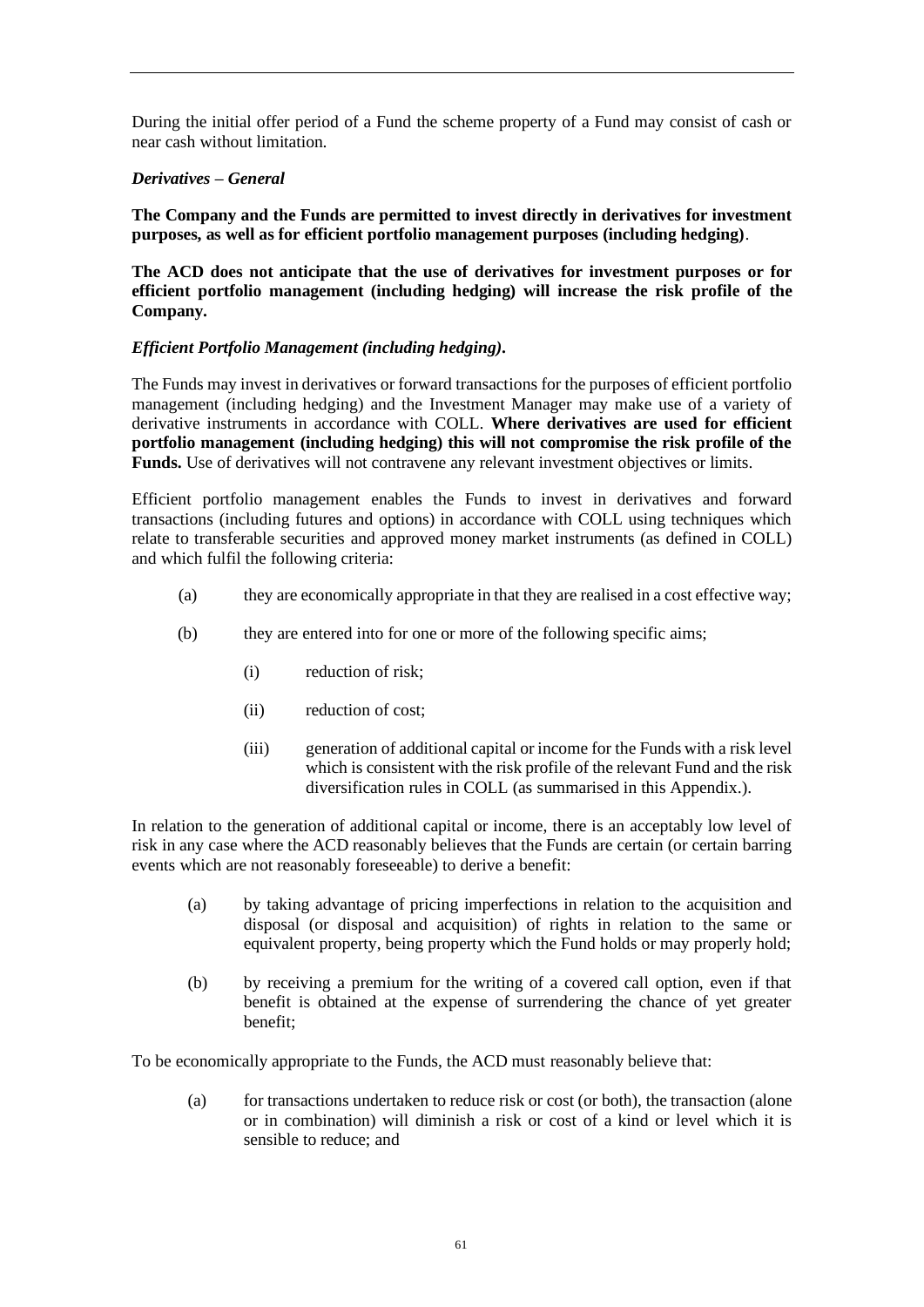(b) for transactions undertaken to generate additional capital or income, the Funds are certain (or certain barring events which are not reasonably foreseeable) to derive a benefit from the transaction.

No transaction may be entered into unless the maximum potential exposure created by the transaction, in terms of the principal or notional principal of the forward contract, is covered by cash or near cash sufficient to match the exposure.

### *Derivatives – Investment Purposes*

The Funds are permitted to invest in derivatives for investment purposes (as well as for efficient portfolio management – including hedging).

### **The ACD does not anticipate that the use of derivatives for investment purposes will increase the risk profile of the Company.**

A transaction in derivatives or a forward transaction must not be effected for the Funds unless the transaction is of a kind specified below and the transaction is covered.

Where a Fund invests in derivatives, the exposure to the underlying assets must not exceed the general limits on spread as set out in the paragraphs headed "Spread – General" and "Government and Public Securities" above except for index-based derivatives where the following rules apply.

Where the Funds invest in an index-based derivative, provided the relevant index falls within COLL 5.2.33R (Schemes replicating an index) the underlying constituents of the index do not have to be taken into account for the purposes of monitoring the spread requirements. The relaxation is subject to the ACD continuing to ensure that the property provides a prudent spread of risk.

Where a transferable security or money market instrument embeds a derivative must be taken into account for the purposes of complying with this section.

### *Permitted Transactions (derivatives and forwards)*

Derivatives transactions must either be in approved derivatives (being a derivative which is traded or dealt in on an eligible derivatives market as set out in Appendix 2) or an over the counter derivative with an approved counterparty in accordance with COLL.

A transaction in a derivative must not cause the relevant Fund to diverge from its investment objectives as stated in the Instrument and the most recently published version of this prospectus.

The underlying assets of a transaction in a derivative may only consist of any one or more of the following:

- transferable securities:
- approved money market instruments;
- deposits;
- derivatives:
- collective investment schemes;
- financial indices: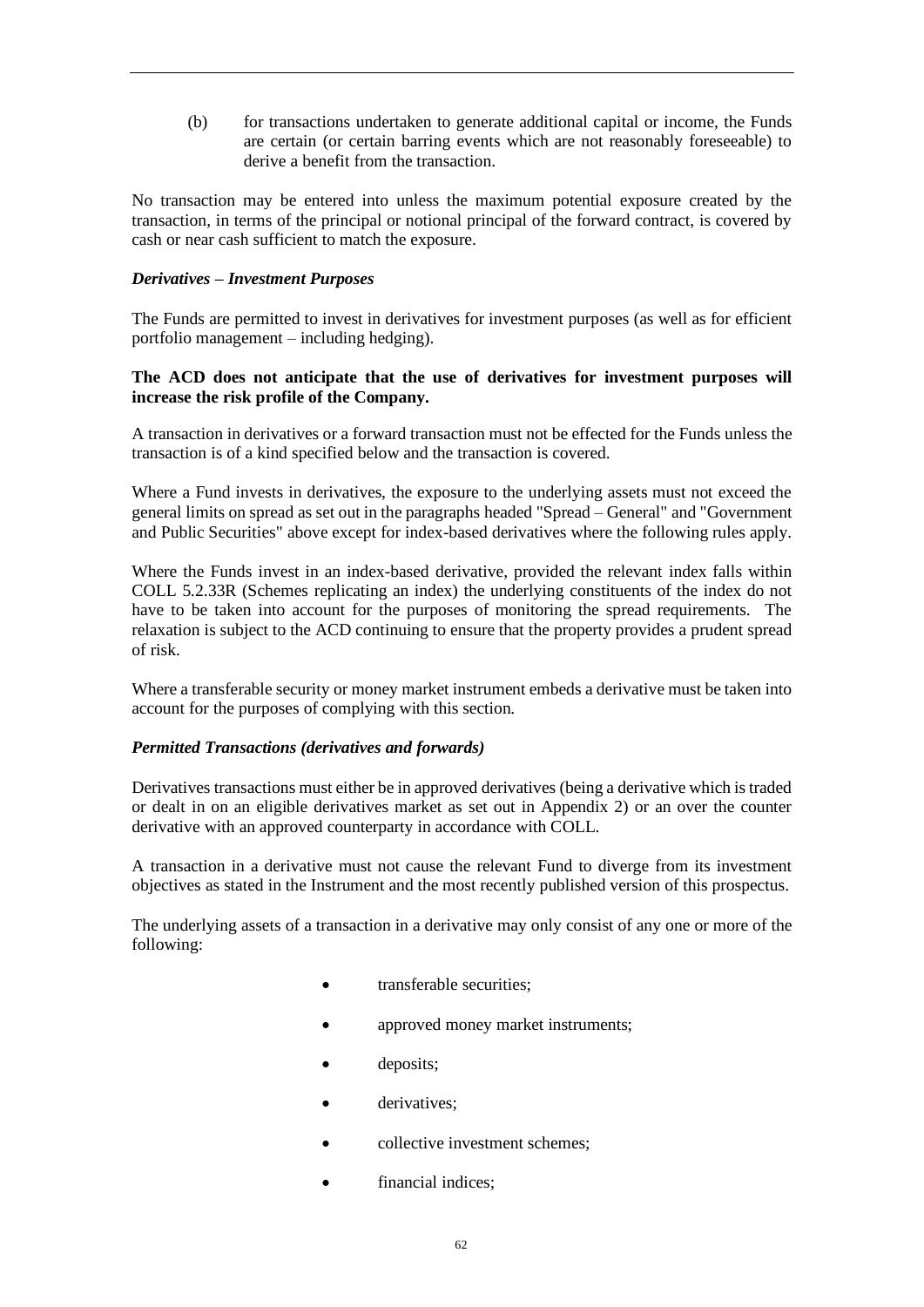- interest rates;
- foreign exchange rates; and
- currencies.

A transaction in a derivative must not be entered into if the intended effect is to create the potential for an uncovered sale of one or more transferable securities, approved money market instruments, units in collective investment schemes or derivatives provided that a sale is not to be considered as uncovered if the conditions in COLL 5.2.22(3)R (Requirement to cover sales) are satisfied.

Any forwards transaction must be made with an eligible institution or an approved bank in accordance with COLL.

A derivative or forward transaction which will or could lead to the delivery of property for the account of the Funds may be entered into only if:

- (a) that property can be held for the account of the Funds; and
- (b) the ACD having taken reasonable care determines that delivery of the property under the transaction will not occur or will not lead to a breach of COLL.

### *Requirement to cover sales*

No agreement by or on behalf of the Funds to dispose of property or rights may be made unless:

- (a) the obligation to make the disposal and any other similar obligations could immediately be honoured by the Funds by delivery of property or the assignment of rights (or, in Scotland, assignation);
- (b) and the property and rights above are owned by the Funds at the time of the agreement.

This requirement does not apply to a deposit. FCA guidance states that the requirements at (a) above can be met where:

- (a) the risks of the underlying financial instrument of a derivative can be appropriately represented by another financial instrument which is highly liquid;
- (b) the ACD or the Depositary has the right to settle the derivative in cash, and cover exits within the scheme property which falls within one of the following asset classes:
	- (i) cash;
	- (ii) liquid debt instruments (eg government bonds of first credit rating)with appropriate safeguards (in particular, haircuts); or
	- (iii) other highly liquid assets having regard to their correlation with the underlying of the financial derivative instruments, subject to appropriate safeguards (haircuts where relevant).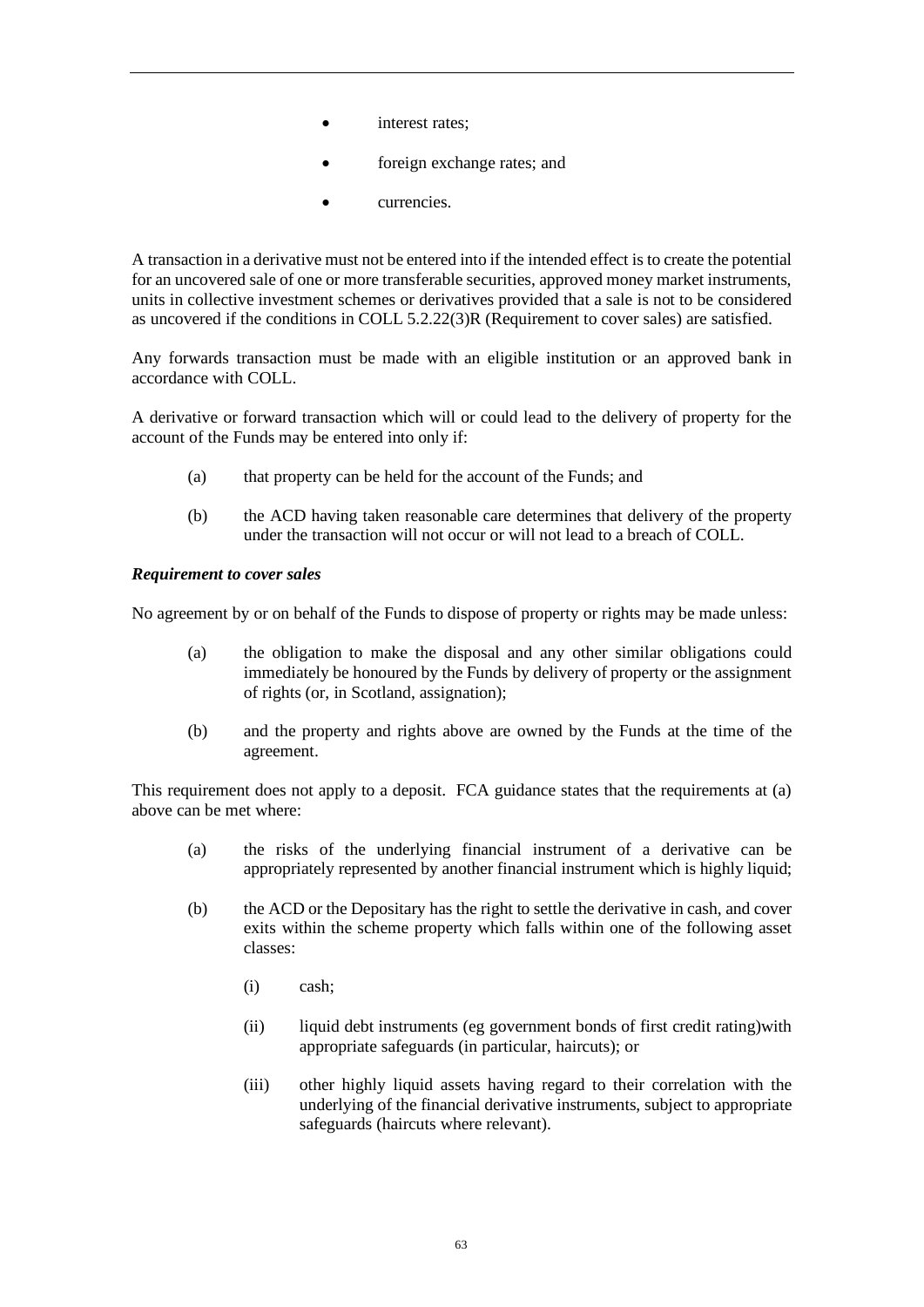In the asset classes referred to above, an asset may be considered as liquid where the instrument can be converted into cash in no more than seven business days at a price closely corresponding to the current valuation of the financial instrument on its own market.

### *Over-the-counter ("OTC") transactions in derivatives*

Any transaction in an OTC derivative must be:

- (a) with an approved counterparty. A counterparty to a transaction in derivatives is approved only if the counterparty is an eligible institution or an approved bank or a person whose permission (including any requirements or limitations) as published in the FCA register, or whose home state authorisation, permits it to enter into such transactions as principal off exchange;
- (b) on approved terms. The terms of a transaction in derivatives are approved only if the ACD:
	- (i) carries out at least daily a reliable and verifiable valuation in respect of that transaction corresponding to its fair value and which does not rely on market quotations by the counterparty; and can
	- (ii) enter into one or more further transactions to sell, liquidate or close out that transaction at any time, at its fair value;
- (c) capable of reliable valuation. A transaction in derivatives is capable of reliable valuation only if the ACD having taken reasonable care determines that, throughout the life of the derivative (if the transaction is entered into), it will be able to value the investment concerned with reasonable accuracy:
	- (i) on the basis of an up-to-date market value which the ACD and the Depositary have agreed is reliable; or
	- (ii) if the value referred to in (i) is not available, on the basis of a pricing model which the ACD and the Depositary have agreed uses an adequate recognised methodology; and
- (d) subject to verifiable valuation. A transaction in derivatives is subject to verifiable valuation only if, throughout the life of the derivative (if the transaction is entered into) verification of the valuation is carried out by:
	- (i) an appropriate third party which is independent from the counterparty of the derivative, at an adequate frequency and in such a way that the ACD is able to check it; or
	- (ii) a department within the ACD which is independent from the department in charge of managing the scheme property and which is adequately equipped for such a purpose.

For the purposes of paragraph (b) above, "fair value" is the amount for which an asset could be exchanged, or a liability settled, between knowledgeable, willing parties in an arms' length transaction.

The Depositary must take reasonable care to ensure that the ACD has systems and controls that are adequate to ensure compliance with paragraphs (a) to (d) above.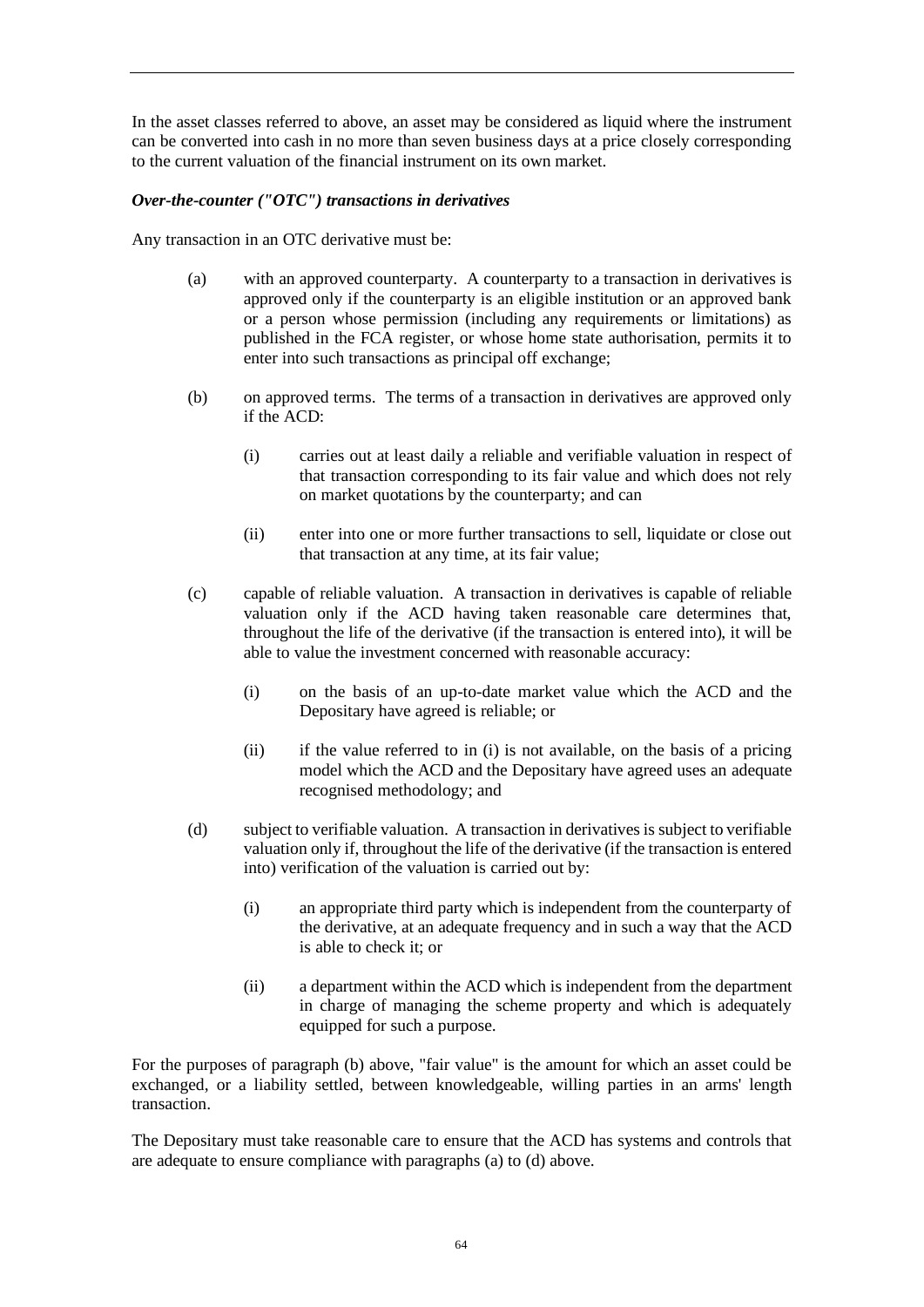For the purposes of paragraph (b) above the ACD must:

- (a) establish, implement and maintain arrangements and procedures which ensure appropriate, transparent and fair valuation of the exposure of the Company to OTC derivatives; and
- (b) ensure that the fair value of OTC derivatives is subject to adequate, accurate and independent assessment. Such arrangements and procedures must be adequate and proportionate to the nature and complexity of the OTC derivative concerned and adequately documented.

### *Derivative exposure*

The Funds may invest in derivatives and forward transactions only where the exposure to which a Fund is committed by that transaction itself is suitably covered from within the scheme property. Exposure will include any initial outlay in respect of that transaction.

Cover ensures that the Funds are not exposed to the risk of loss of property, including money, to an extent greater than the net value of the Funds' property. Therefore, a Fund must hold property sufficient in value or amount to match the exposure arising from a derivative obligation to which a Fund is committed. The detailed requirements for cover of a Fund are set out below.

Cover used in respect of one transaction in derivatives or forwards transactions should not be used for cover in respect of another transaction in derivatives or a forward transaction.

### *Cover for transaction in derivatives and forward transactions*

Global exposure relating to derivatives and forward transactions held in the Company must not exceed the net value of the scheme property. Global exposure must be calculated on at least a daily basis, and must take into account the current value of the underlying assets, the counterparty risk, future market movements, and the time available to liquidate any positions and includes underwriting commitments.

Property the subject of a transaction under COLL 5.4 (stock lending) is only available for cover if the ACD has taken reasonable care to determine that it is obtainable (by return or re-acquisition) in time to meet the obligations for which cover is required.

The global exposure of the Company must be calculated either as:

- (i) the incremental exposure and leverage generated through the use of derivatives and forward transactions (including embedded derivatives) which may not exceed 100% of the net value of the scheme property; or
- (ii) the market risk of the scheme property (being the risk of loss to the Company resulting from the fluctuation in the market value of positions in the Company's portfolio attributable to market variables, such as interest rates, foreign exchange rates, equity and commodity prices or an issuer's credit worthiness).

The ACD must calculate the exposure of the Company by using the commitment approach or the value at risk approach (meaning the measure of the maximum expected loss at a given confidence level over a specific time period) as appropriate in accordance with COLL.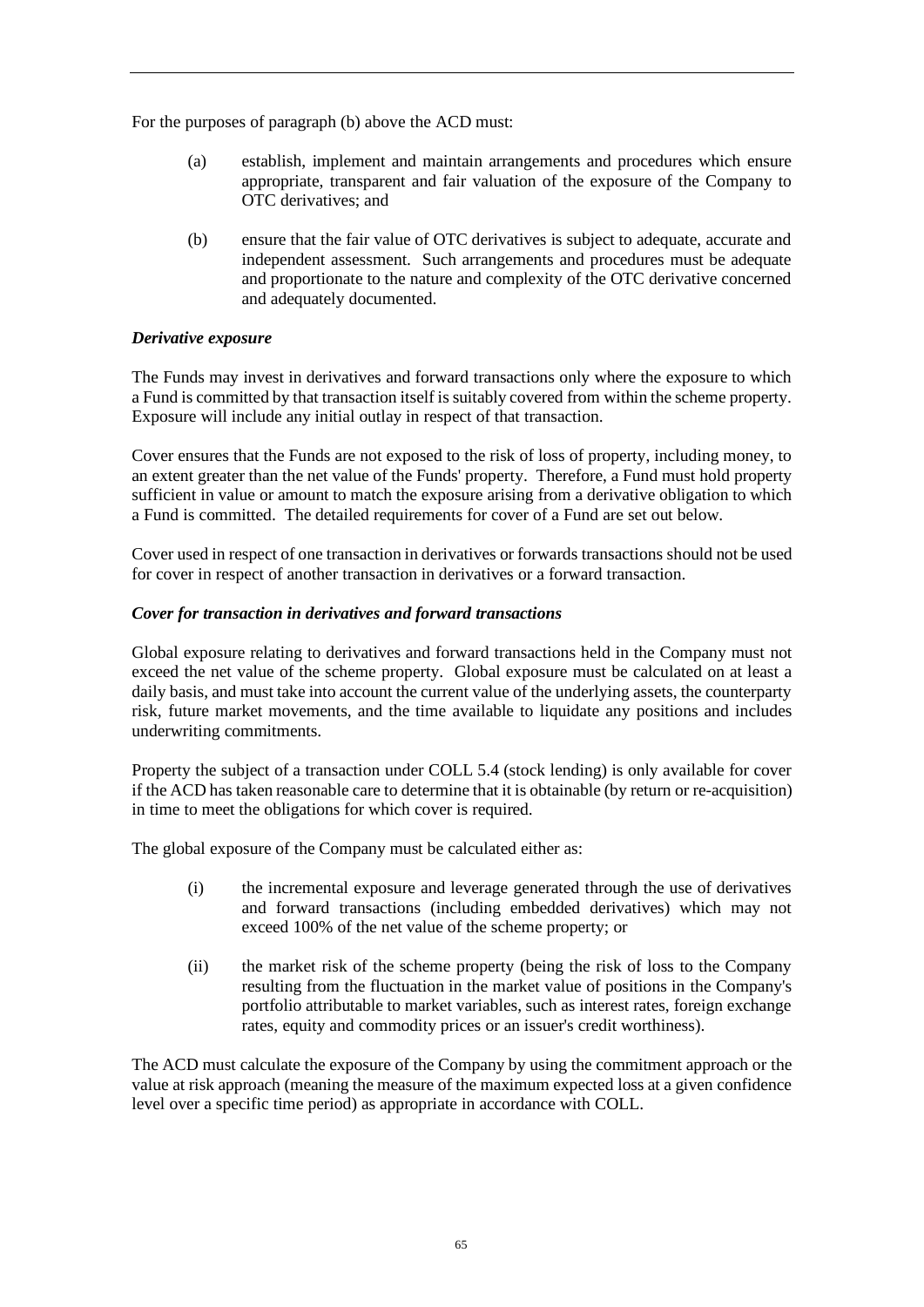## *Deposits*

The property attributable of the Funds may consist of deposits (as defined in COLL) but only if it:

- is with an approved bank;
- is repayable on demand or has the right to be withdrawn; and
- matures in no more than 12 months.

Not more than 20% in value of the scheme property may consist of deposits with a single body

### *Immovable and movable property*

It is not intended that the Company or its Funds should have any interest in any immovable property or tangible movable property.

## *Spread – general*

In applying any of the restrictions referred to above, not more than 20% in the value of the scheme property is to consist of any combination of two or more of the following:

- transferable securities (including covered bonds) or approved money market instruments issued by; or
- deposits made with; or
- exposures from over the counter derivatives transactions made with,

a single body.

In applying any limit to transferable securities or money market instruments, any certificates representing certain securities are to be treated as equivalent to the underlying security.

The exposure to any one counterparty in an over the counter derivative transaction must not exceed 5% in value of the scheme property, this limit being raised to 10% where the counter-party is an approved bank.

### *Counterparty risk and issuer concentration*

Counterparty risk for these purposes is the risk of loss for the Company resulting from the fact that the counterparty to a transaction may default on its obligations prior to the final settlement on the transaction's cash flow.

Counterparty risk arising from OTC derivative transactions entered into by the Funds is subject to the limits described above. When calculating the exposure of a Fund to a counterparty, the ACD is required to use the positive mark-to-market value of the OTC derivative with the relevant counterparty.

The OTC derivative positions with the same counterparty may be netted provided: (i) it is able legally to enforce the netting arrangements with the counterparty on behalf of the Company, and (ii) the netting arrangements do not apply to any other exposure the Company may have with that same counterparty.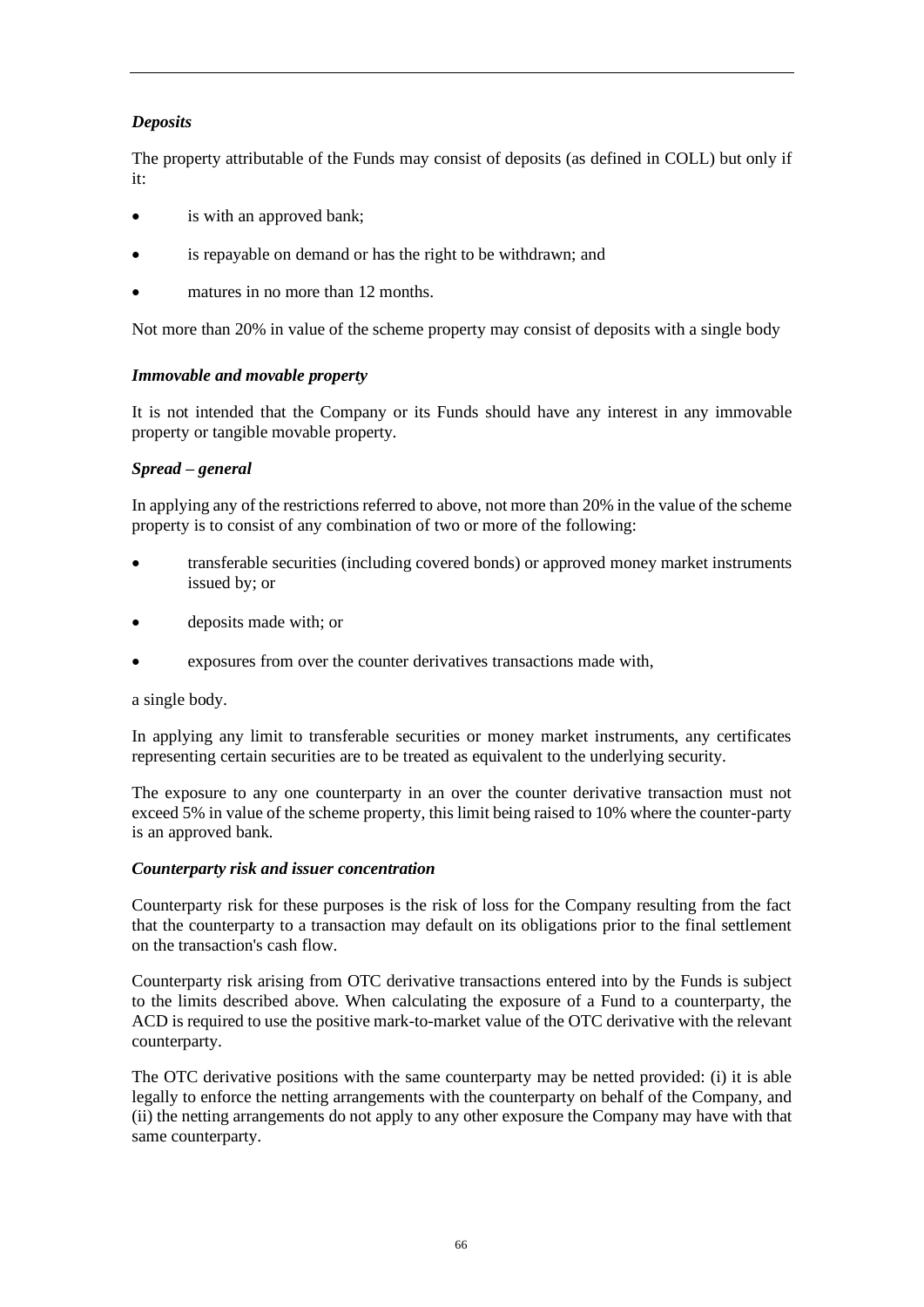Exposure to a counterparty to an OTC derivative transaction may be reduced through the receipt of collateral. Collateral received must be sufficiently liquid so that it can be sold quickly at a price that is close to its pre-sale value. The ACD must take collateral into account when calculating exposure to counterparty risk in accordance with paragraph (d) above when it passes collateral to the counterparty on behalf of the Company. Collateral may only be taken into account on a net basis if the ACD is able legally to enforce netting arrangements with the relevant counterparty on behalf of the Company.

The calculation of issuer concentration limits in COLL 5.2.R11 (as described above) must be based on the underlying exposure created through the use of OTC derivatives in accordance with the commitment approach. In relation to the exposure arising from OTC derivative transactions as referred to under paragraph (f) above, any counterparty risk relating to the OTC derivative transactions must be included in the calculation.

### *Concentration*

The Funds must not at any time hold:

- (a) more than 10% of the transferable securities (other than debt securities) issued by a body corporate which do not carry rights to vote on any matter at a general meeting of that body;
- (b) more than 10% of the debt securities issued by one issuer;
- (c) more than 25% of the shares/units in a collective investment scheme;
- (d) more than 10% of the money market instrument issued by a single body.

However the Funds need not comply with the limits in (b) to (d) above if, at the time of acquisition, the net amount in issue of the relevant investment cannot be calculated.

### *Significant Influence*

The Company may only acquire transferable securities issued by a body corporate carrying rights to vote (whether or not a substantially all matters) at a general meeting of that body corporate provided that immediately before the acquisition the aggregate number of such securities held by the Company does not allow it to exercise 20% or more of the votes cast at a general meeting of that body and the acquisition will not give the Company such power.

### *Borrowing*

Subject to the Company's Instrument and COLL (as it relates to UCITS Schemes), the Company may borrow money for the purposes of achieving the objectives of a particular Fund on terms that such borrowings are to be repaid out of the scheme property of the Fund. The ACD does not anticipate significant use of this borrowing power. Such borrowing may only be made from an eligible institution or approved bank (as defined in COLL) and must be on a temporary basis only.

No period of borrowing may exceed 90 days without the prior consent of the Depositary (which may give such consent only on conditions as appear to the Depositary appropriate to ensure that the borrowing does not cease to be on a temporary basis). The borrowing of a Fund must not, on any Business Day, exceed 10% of the value of the property of that Fund. As well as applying to borrowing in a conventional manner, the 10% limit applies to any other arrangement designed to achieve a temporary injection of money into the property of the relevant Fund in the expectation that such will be repaid. For example, by way of a combination of derivatives that produces an effect similar to borrowing.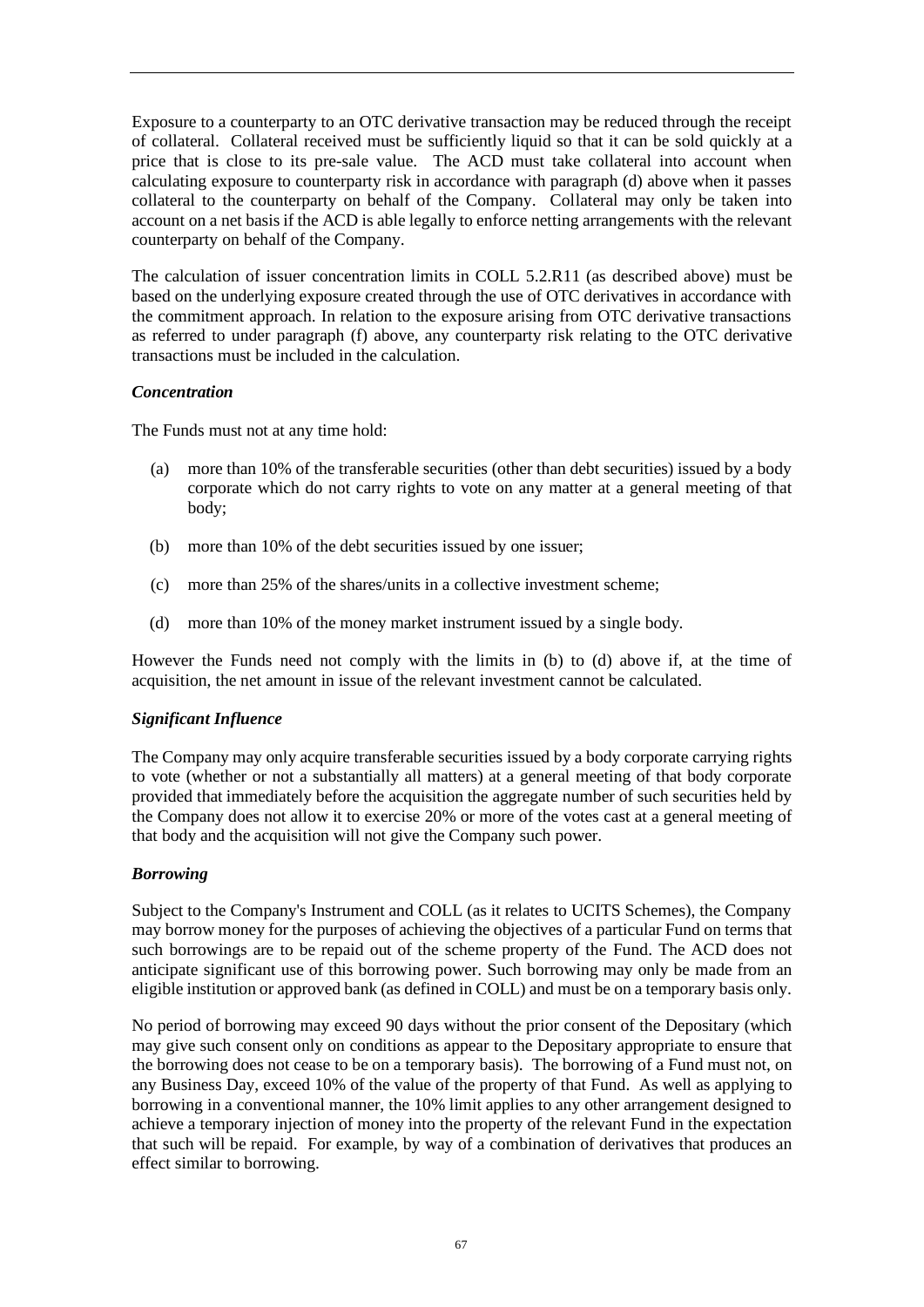The above provisions on borrowing do not apply to "back to back" borrowing for hedging purposes, being an arrangement under which an amount of currency is borrowed from an eligible institution and an amount in another currency at least equal to the amount of currency borrowed is kept on deposit with the lender (or his agent or nominee).

Borrowings may be made from the Depositary, the ACD, the Directors or any investment manager or any associate of any of them provided that such lender is an eligible institution or approved bank and the arrangements are at least as favourable to the Fund concerned as would be those of any comparable arrangements effected on normal commercial terms negotiated at arm's length between two independent parties.

### *Stock lending*

The Company or the Depositary may enter into a repo contract, or a stock lending arrangement of the kind described in section 263B of the Taxation of Chargeable Gains Act 1992 but only if:

- (a) all the terms of the agreement under which securities are to be reacquired by the Depositary for the account of the Company are in a form which is acceptable to the Depositary and are in accordance with good market practice;
- (b) the counterparty is an authorised person, a person authorised by a home state regulator or otherwise acceptable in accordance with COLL; and
- (c) collateral is obtained to secure the obligation of the counterparty under the terms referred to in (a) above, and is acceptable to the Depositary and must also be adequate and sufficiently immediate as set out in COLL. These requirements do not apply to a stock lending transaction made through Euroclear Bank SA/NV's Securities Lending and Borrowing Programme.

### *Risk Management*

The ACD uses a risk management process enabling it to monitor and measure at any time the risks of the Company's positions and their contribution to the overall risk profile of the Company and the Funds.

The details of the risk management process must be regularly notified to the FCA (and at least on an annual basis) including the methods of estimating risks in derivative and forwards transactions and a true and fair view of the types of derivatives and forwards that will be used within the Funds together with their underlying risks and any relevant quantitative limits.

In addition, the ACD maintains a written risk management policy which identifies the risks which the Company is, or might be, exposed to, and contains procedures which are intended to enable the ACD to assess and manage the exposure of the Company to material risks.

### *Restrictions on lending of money*

None of the money in the scheme property of the Funds may be lent and, for the purposes of this prohibition, money is lent by a Fund if it is paid to a person (a "payee") on the basis that it should be repaid, whether or not by the payee. Acquiring a debenture is not lending for these purposes, nor is the placing of money on deposit or in a current account.

The restrictions on lending of money does not prevent the Company from providing an officer of the Company with funds to meet expenditure to be incurred by him for the purposes of the Company (or for the purposes of enabling him properly to perform his duties as an officer of the Company) or from doing anything to enable an officer to avoid incurring such expenditure.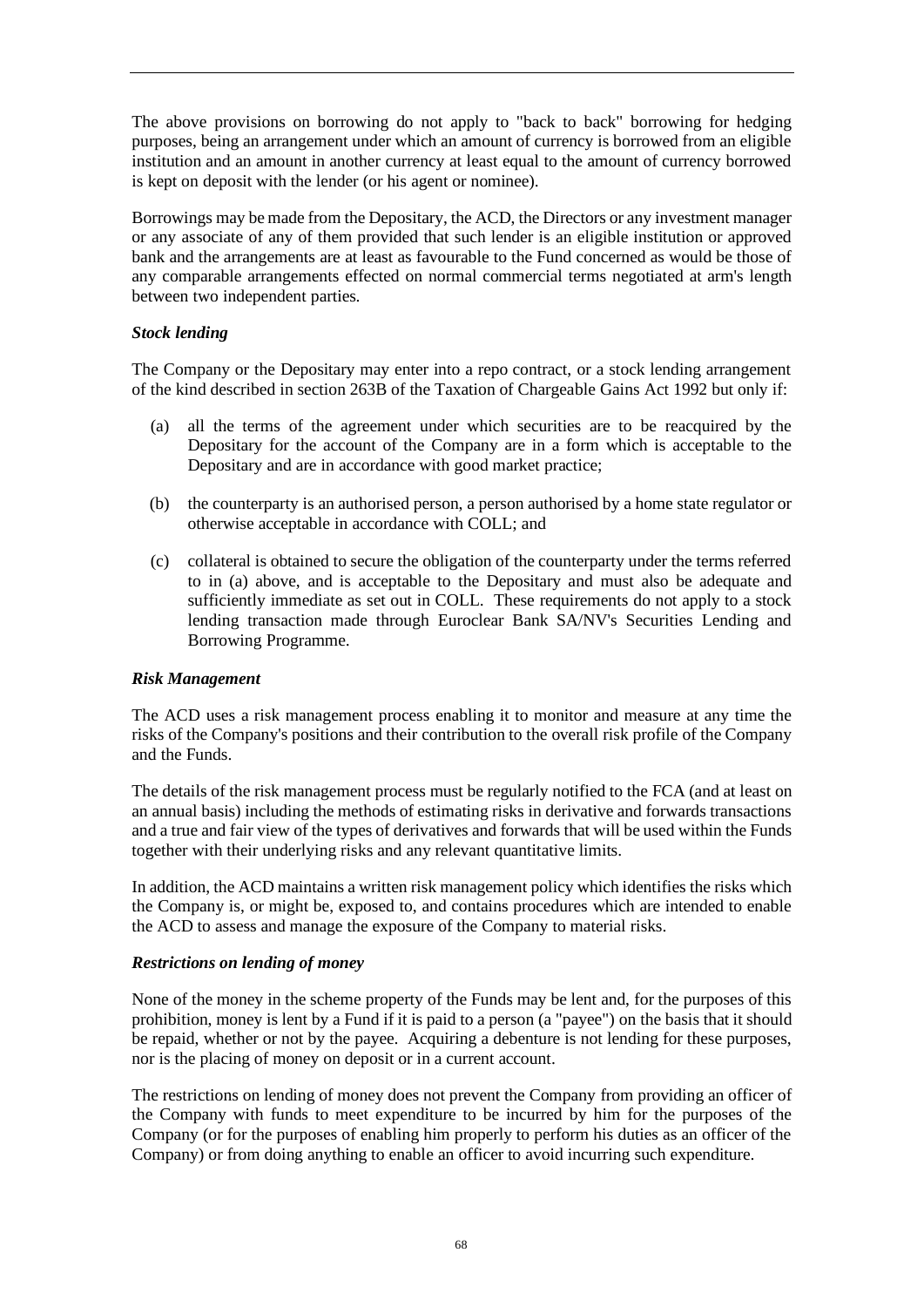### *Restrictions on the lending of property other than money*

The scheme property of the Company other than money must not be lent by way of deposit or otherwise. Stock lending transactions permitted by COLL are not to be regarded as lending for these purposes. The scheme property of the Company is not permitted to be mortgaged.

Where transactions in derivatives or forward transactions are used for the account of the Company in accordance with COLL, the Company or the Depositary at the request of the Company may however, lend, deposit, pledge or charge scheme property for margin requirements or transfer scheme property under the terms of an agreement in relation to margin requirements, provided the ACD reasonably considers that both the agreement and the margin arrangements made under it (including in relation to the level of margin) provide appropriate protection to shareholders.

An agreement providing appropriate protection to shareholders for these purposes includes one made in accordance with the 1995 International Swaps and Derivatives Association Credit Support Annex (English Law) to the International Swaps and Derivatives Association Master Agreement.

### *General power to accept or underwrite placings*

The Company's ability to invest in transferable securities may be used for the purposes of entering into underwriting transactions in accordance with COLL, subject to any restriction in the Instrument. The exposure of the Company to such arrangements must be covered, such that if all possible obligations arising under them had immediately to be met in full, there would be no breach of any limit in COLL.

### *Guarantees and indemnities*

In accordance with COLL the Company or the Depositary are not permitted to provide any guarantee or indemnity in respect to of the obligation of any person, in addition the scheme property of the Company may not be used to discharge any obligation arising under a guarantee or indemnity with respect to the obligation of any person. The above restrictions do not apply in respect of any indemnity or guarantee for margin requirements in the event the Funds enter into derivative or forward transactions in accordance with COLL, and in respect of certain indemnities permitted under COLL.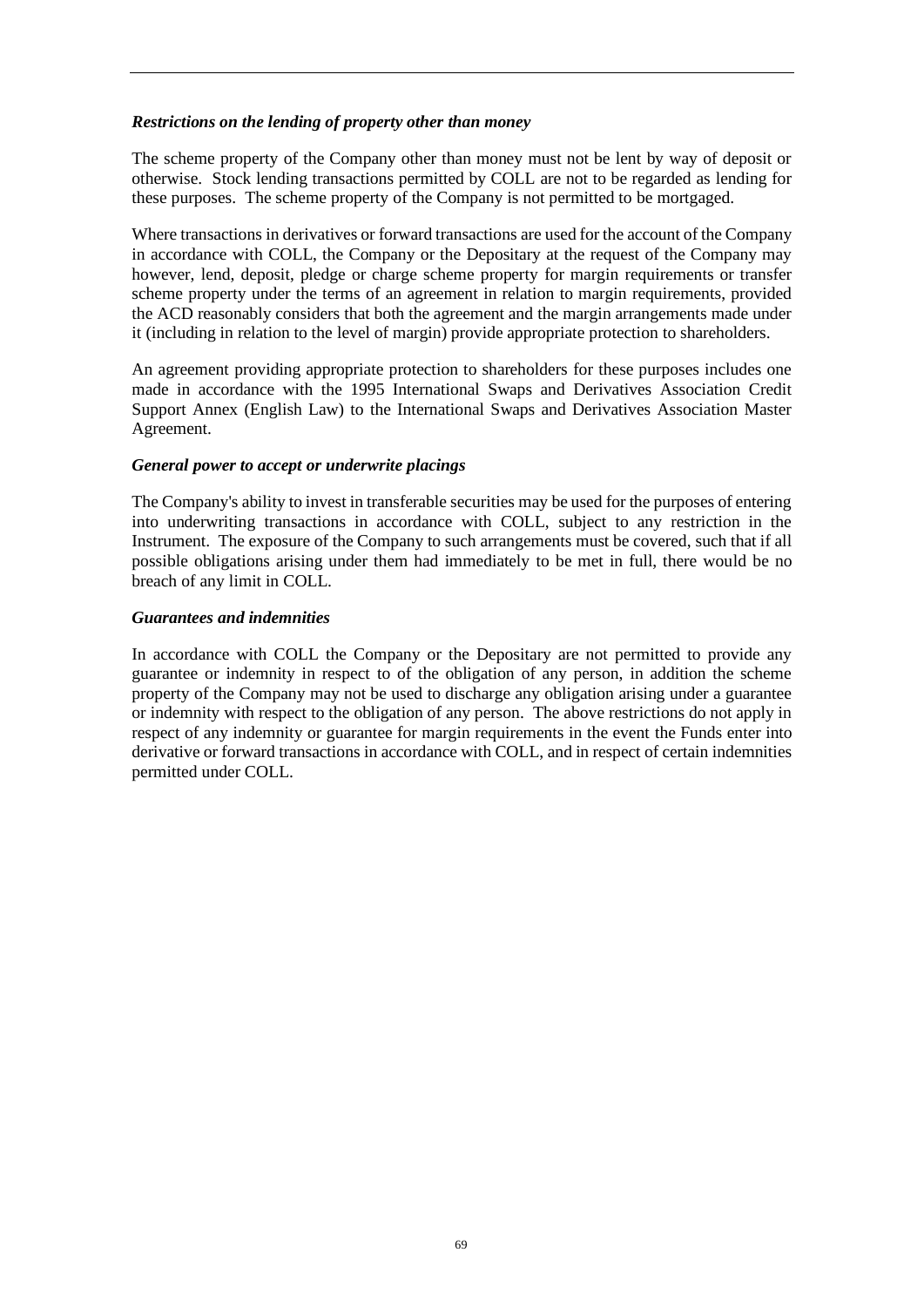### **Eligible Markets**

Set out below are the securities markets through which the Company may invest or deal in approved securities on account of the Funds (subject to the investment objective and policy of each Fund):

- (a) a "regulated market" as defined in COLL;
- (b) a securities market established in any EEA State (which as at the date of this Prospectus includes Austria, Belgium, Bulgaria, Croatia, Czech Republic, Denmark, Estonia, Finland, France, Germany, Greece, Hungary, Iceland, Ireland, Italy, Latvia, Liechtenstein, Lithuania, Luxembourg, Malta, Netherlands, Norway, Poland, Portugal, Republic of Cyprus, Romania, Slovakia, Slovenia, Spain and Sweden) which is regulated, operates regularly and is open to the public; and
- (c) the principal or only market established under the rules of any of the following investment exchanges:

| Country        | Market                                                              |
|----------------|---------------------------------------------------------------------|
| United Kingdom | London Stock Exchange<br>The alternative investment market<br>(AIM) |

## **Eligible Derivatives Markets**

Set out below are the derivatives markets through which the Company may deal on account of the Funds (subject to the investment objective and policy of each Fund):

| Country              | <b>Market</b>                    |
|----------------------|----------------------------------|
| Australia            | Australian Securities Exchange   |
| Canada               | <b>Montreal Exchange</b>         |
| Japan                | <b>Osaka Securities Exchange</b> |
| Singapore            | Singapore Exchange               |
| South Africa         | Johannesburg Stock Exchange      |
|                      | South African Futures Exchange   |
| United Kingdom       | <b>ICE Futures Europe</b>        |
| <b>United States</b> | Chicago Board Options Exchange   |
|                      | Chicago Mercantile Exchange      |
|                      | New York Mercantile Exchange     |
|                      | <b>ICE Futures US</b>            |
|                      | <b>NYSE AMEX Options</b>         |
|                      | <b>NYSE ARCA Options</b>         |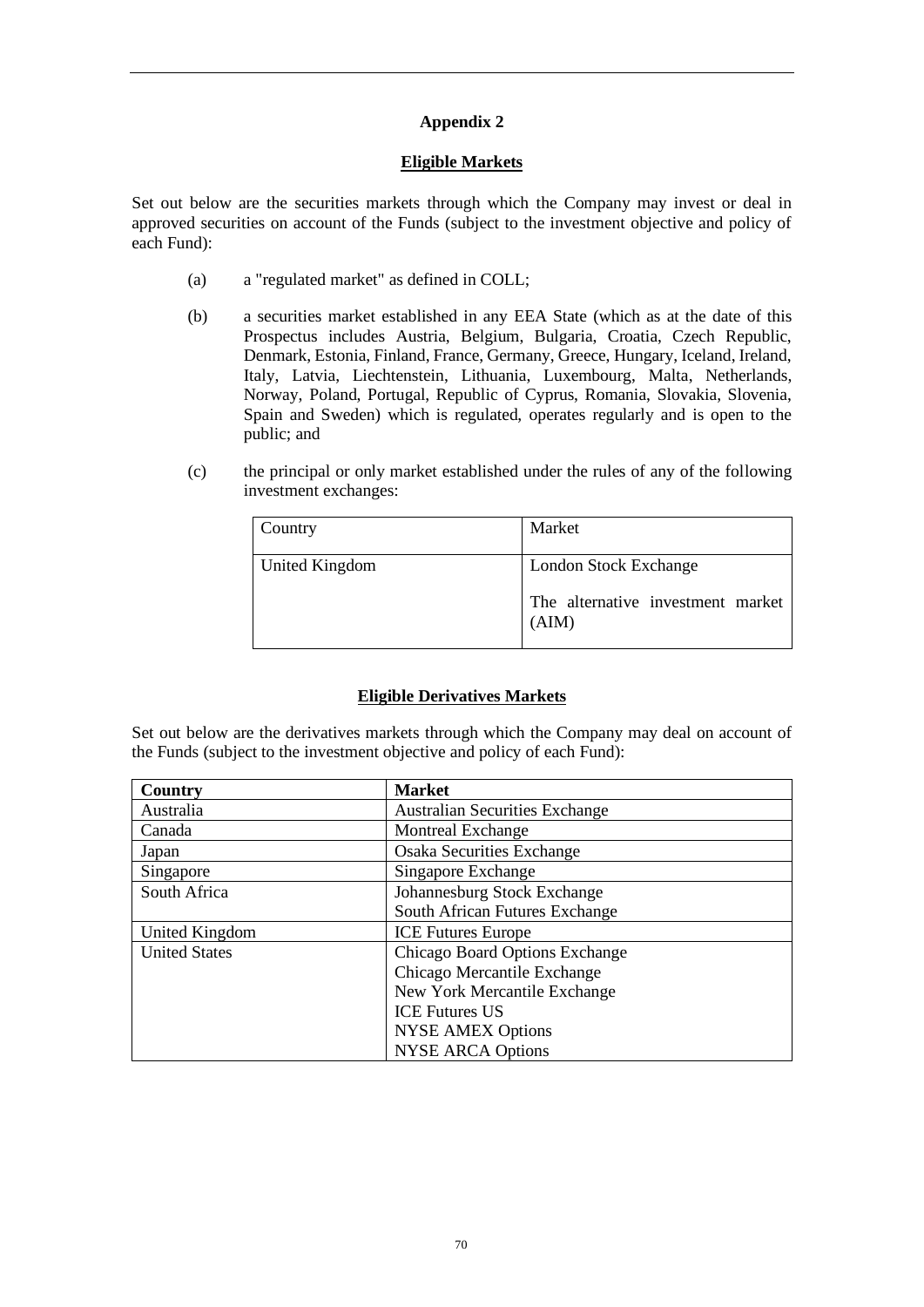## **Additional Information**

Investment Fund Services Limited acts as authorised corporate director or authorised unit trust manager in respect of the following OEICs and unit trusts:

- ACUMEN OEIC
- **IFSL AMR OEIC**
- IFSL Avellemy OEIC
- **IFSL Beaufort Investment Funds**
- IFSL Brooks Macdonald Fund
- IFSL CAF Investment Fund
- IFSL Equilibrium OEIC
- IFSL James Hambro Umbrella Fund
- IFSL Optima Fund
- **IFSL Ravenscroft OEIC**
- IFSL Sanlam OEIC
- IFSL Signia OEIC
- IFSL Sinfonia OEIC
- IFSL Tilney Bestinvest Multi Asset Portfolio
- IFSL Tilney Bestinvest Multi Asset Portfolio Series II
- IFSL Trade Union Unit Trust
- Mazarin OEIC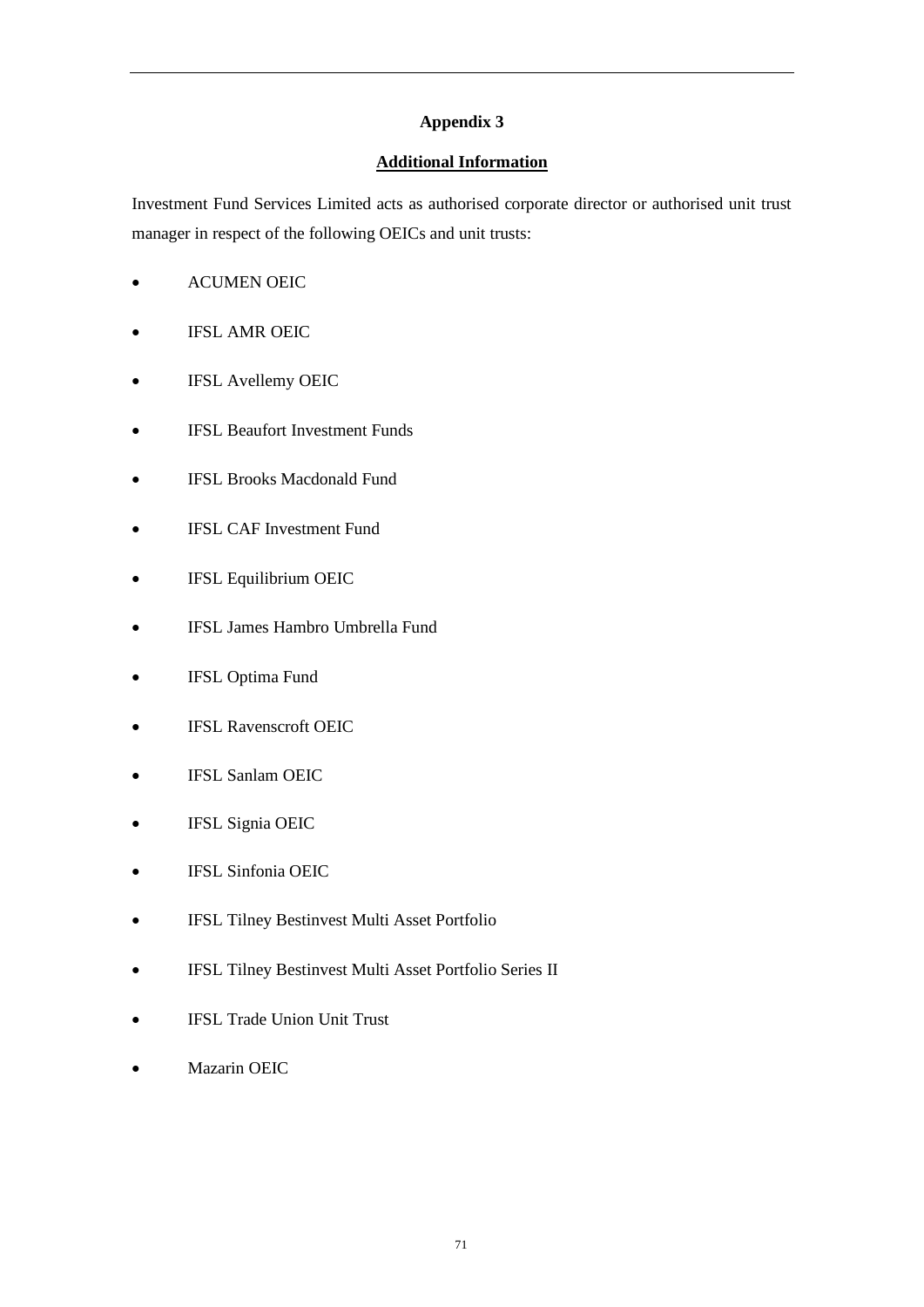### *Directors of Investment Fund Services Limited*

The directors of Investment Fund Services Limited are:

**Andrew Staley** - In addition to his role as director of the Manager, Mr Staley also acts as managing director of Marlborough Investment Management Limited and is a director of Novia Global Limited, Marlborough Investment Management (UK) Limited, Marlborough Unit Trust Managers Limited, Marlborough Group Holdings Limited, Marlborough Fund Managers Limited, UK Travel Limited, Continuum DFM Limited and UFC Fund Management PLC.

**Nicholas FJ Cooling** - In addition to his role as director of the Manager, Mr Cooling also acts as the investment director of Marlborough Investment Management Limited and is a director of Marlborough Investment Management (UK) Limited, Marlborough Unit Trust Managers Limited, Marlborough Group Holdings Limited, Marlborough Fund Managers Limited, UFC Fund Management PLC, My Continuum Financial Limited, Continuum DFM Limited, UK Travel Limited and Spinney Lodge Freehold Management Limited.

**Wayne Green** - Also a director of Marlborough Group Holdings Limited, IFSL Platform Services Limited, IFSL Platform Service Providers Limited, Marlborough Investment Management International Limited, Marlborough International Management Limited, Marlborough Fund Managers Limited, MFM Unit Trust Managers Limited, IFSL Professional Services Limited and IFSL Administration Limited.

**Allan Hamer** - Also a director of Marlborough Group Holdings Limited, Marlborough Fund Managers Limited, MFM Unit Trust Managers Limited, IFSL Professional Services Limited, IFSL Administration Limited and Marlborough International Fund PCC Limited.

**Helen Redmond** - Also a director of IFSL Professional Services Limited.

**Helen Derbyshire** – Also a director of Marlborough Group Holdings Limited, Marlborough Fund Managers Limited and IFSL Administration Limited.

**Dominique Clarke** - Also a director of Marlborough Group Holdings Limited, IFSL Platform Services Limited, IFSL Platform Service Providers Limited, Marlborough Investment Management International Limited, UFC Fund Management International Holdings Limited, MIM DFM Limited, MIM Discretionary FM Limited, Marlborough Fund Managers Limited, MFM Unit Trust Managers Limited, IFSL Professional Services Limited, IFSL Administration Limited and Philotas Limited.

**Richard Goodall** – Also a director of Marlborough Group Holdings Limited, Novia Global Limited and Marlborough Fund Managers Limited.

**Guy Sears** – non-executive director – Also a non-executive director of Marlborough Fund Managers Limited.

**David Kiddie** – non-executive director – Also a non-executive director of Marlborough Fund Managers Limited.

**Sarah Peaston** – non-executive director – Also a non-executive director of Marlborough Fund Managers Limited.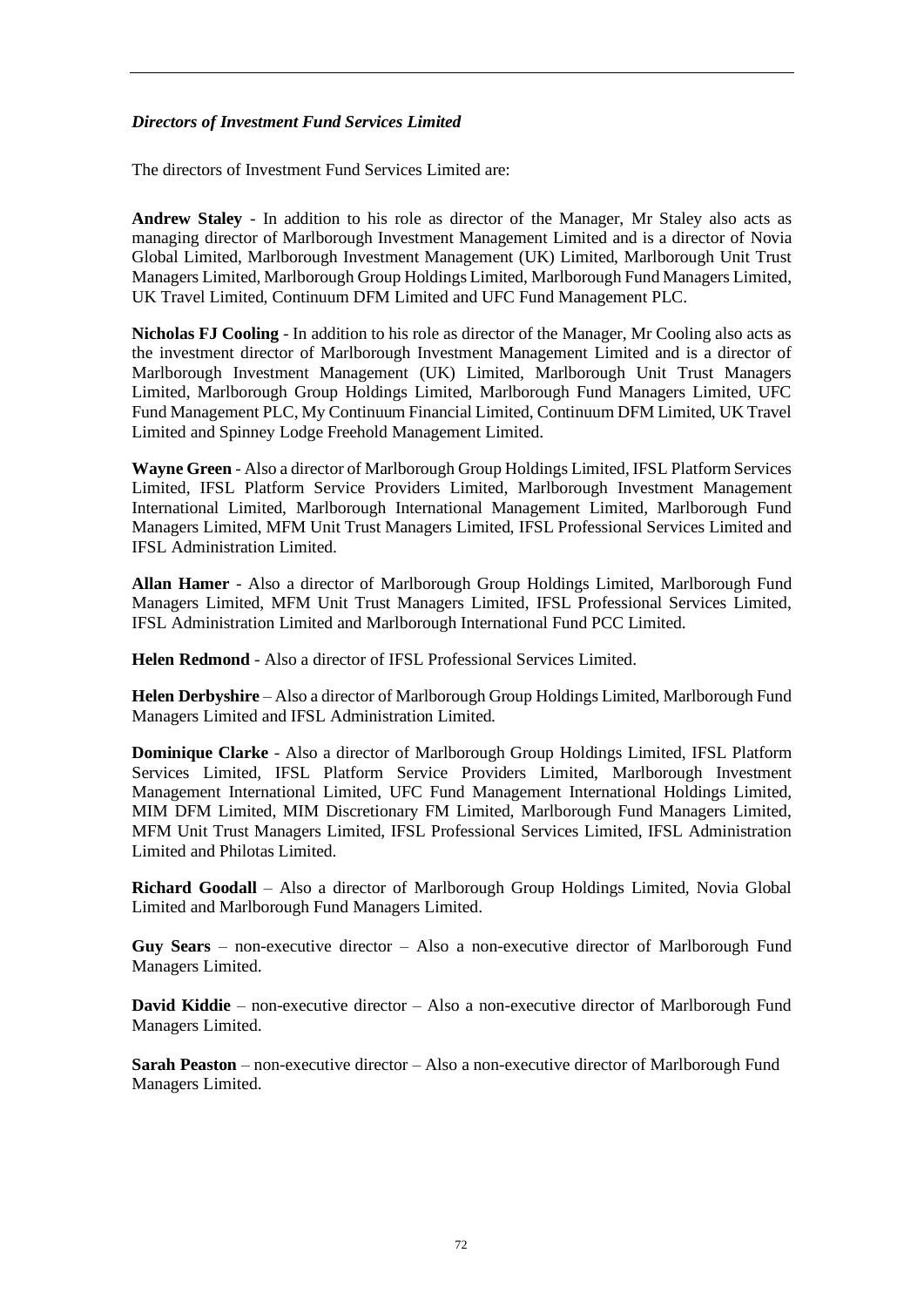## **Historical Performance**

Past performance is not necessarily a guide to future performance. The value of investments and the income from them is not guaranteed and can go down as well as up. Investors may not get back the full amount invested.

|                                         | 01/01/16 | 01/01/17 | 01/01/18 | 01/01/19 | 01/01/20 |
|-----------------------------------------|----------|----------|----------|----------|----------|
|                                         | to       | to       | to       | to       | to       |
|                                         | 31/12/16 | 31/12/17 | 31/12/18 | 31/12/19 | 31/12/20 |
| <b>ACUMEN</b> Portfolio 3 X Acc         | n/a      | n/a      | $-2.79$  | 5.79     | 0.48     |
| <b>ACUMEN</b> Portfolio 4 X Acc         | 15.78    | 4.53     | $-5.63$  | 12.68    | 4.63     |
| <b>ACUMEN</b> Portfolio 5 X Acc         | 12.59    | 10.92    | $-8.10$  | 16.24    | 7.88     |
| <b>ACUMEN</b> Portfolio 6 X Acc         | n/a      | 11.30    | $-9.84$  | 19.76    | 9.57     |
| <b>ACUMEN</b> Portfolio 7 X Acc         | n/a      | n/a      | $-10.15$ | 20.95    | 9.42     |
| <b>ACUMEN</b> Portfolio 8 X Acc         | n/a      | n/a      | $-8.36$  | 18.96    | 8.74     |
| <b>ACUMEN</b> Income Portfolio X<br>Acc | n/a      | 5.33     | $-6.04$  | 11.17    | $-4.63$  |

Updated past performance figures can be obtained from the ACD.

As the ACUMEN Portfolio 6 and ACUMEN Income Portfolio launched on 25<sup>th</sup> January 2016, and the ACUMEN Portfolio 3, ACUMEN Portfolio 7, and ACUMEN Portfolio 8 launched on 1<sup>st</sup> June 2017, a full five years performance data is not available.

|  |  |  |  | Prior to 5 <sup>th</sup> November 2019, the Funds were known as follows: |  |
|--|--|--|--|--------------------------------------------------------------------------|--|
|--|--|--|--|--------------------------------------------------------------------------|--|

| Acumen Bond Portfolio          | now ACUMEN Portfolio 3      |
|--------------------------------|-----------------------------|
|                                |                             |
| Acumen Conservative Portfolio  | now ACUMEN Portfolio 4      |
|                                |                             |
| Acumen Progressive Portfolio   | now ACUMEN Portfolio 5      |
|                                |                             |
| Acumen Adventurous Portfolio   | now ACUMEN Portfolio 6      |
|                                |                             |
| <b>Acumen Equity Portfolio</b> | now ACUMEN Portfolio 7      |
|                                |                             |
| Acumen Strategic Portfolio     | now ACUMEN Portfolio 8      |
|                                |                             |
| Acumen Income Portfolio        | now ACUMEN Income Portfolio |
|                                |                             |
|                                |                             |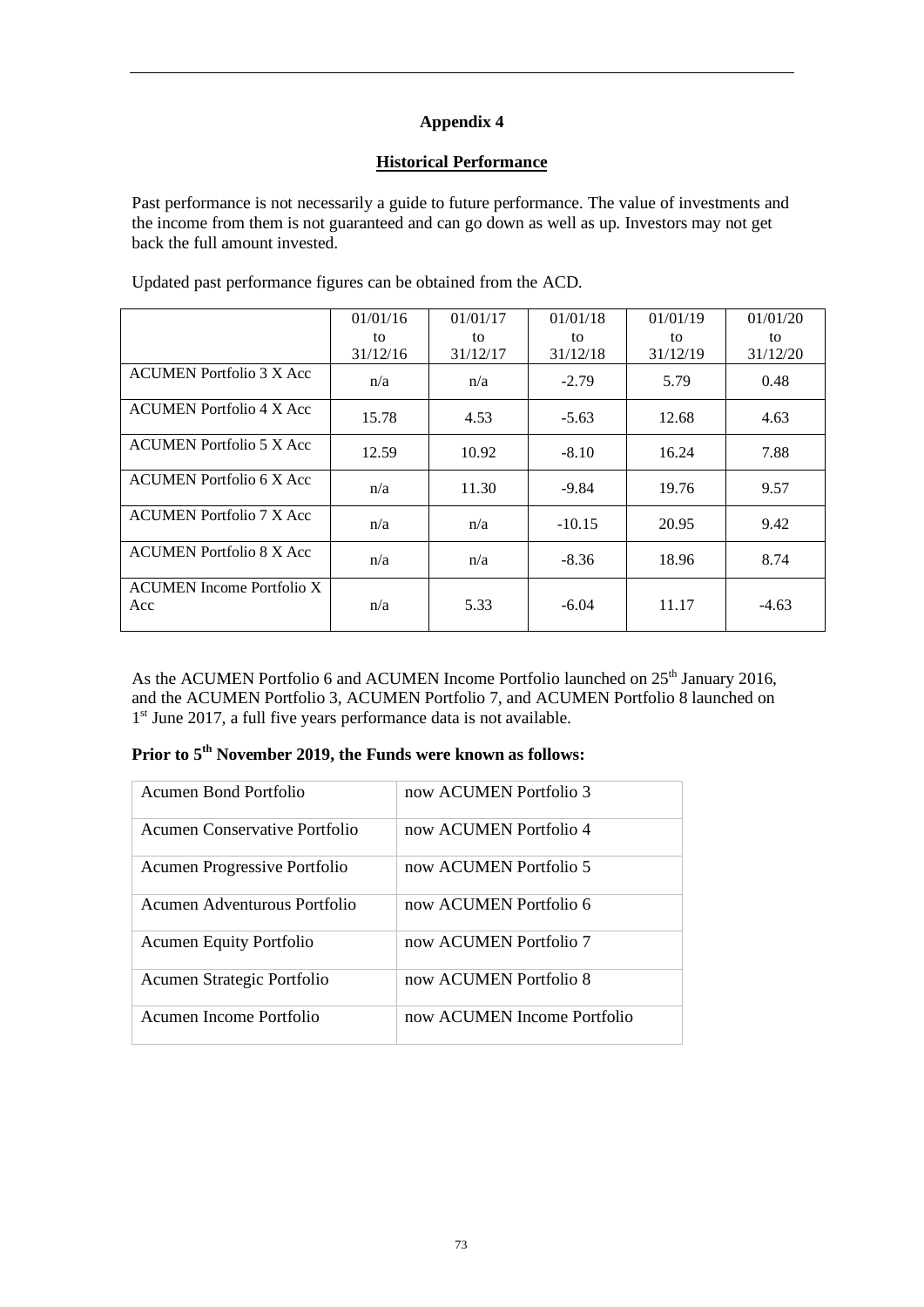# **List of Depositary Delegates and Sub-delegates**

| <b>Depositary Delegate (The Custodian)</b>       |                                                                                                                                   |  |  |
|--------------------------------------------------|-----------------------------------------------------------------------------------------------------------------------------------|--|--|
|                                                  | <b>BNP Paribas Securities Services</b>                                                                                            |  |  |
| <b>Depositary Sub-delegates (Sub-Custodians)</b> |                                                                                                                                   |  |  |
| Austria                                          | <b>BNP Paribas Securities Services Frankfurt</b>                                                                                  |  |  |
| Belgium                                          | <b>BNP Paribas Securities Services</b>                                                                                            |  |  |
| Bulgaria                                         | UNICREDIT BULBANK A.D.                                                                                                            |  |  |
| Croatia                                          | Unicredit Bank Austria AG, Vienna (Croatia)                                                                                       |  |  |
| Cyprus                                           | <b>BNP Paribas Securities Services, Athens</b>                                                                                    |  |  |
| Czech Republic                                   | CITIBANK EUROPE PLC PRAGUE BRANCH                                                                                                 |  |  |
| Denmark                                          | Nordea Bank Danmark A/S, Copenhagen                                                                                               |  |  |
| Estonia                                          | AS SEB Pank, Tallinn                                                                                                              |  |  |
| Finland                                          | NORDEA BANK FINLAND PLC                                                                                                           |  |  |
| France                                           | <b>BNP Paribas Securities Services, Paris</b>                                                                                     |  |  |
| Germany                                          | <b>BNP Paribas Securities Services, Frankfurt</b><br>*Belarus-Traded through Germany - Frankfurter Wertpapierboerse<br>(Deutsche) |  |  |
| Hungary                                          | <b>BNP Paribas Securities Services, Budapest</b>                                                                                  |  |  |
| Iceland                                          | Islandsbanki                                                                                                                      |  |  |
| Ireland                                          | <b>BNP Paribas Securities Services, Dublin</b>                                                                                    |  |  |
| Italy                                            | <b>BNP Paribas Securities Services, Milan</b>                                                                                     |  |  |
| Latvia                                           | AS SEB Banka, RIGAS                                                                                                               |  |  |
| Lithuania                                        | AB SEB Bankas, Vilnius                                                                                                            |  |  |
| Luxembourg                                       | <b>BNP Paribas Securities Services, Luxembourg</b>                                                                                |  |  |
| Malta                                            | <b>Clearstream Banking Luxembourg</b>                                                                                             |  |  |
| Netherlands                                      | <b>BNP Paribas Securities Services, Amsterdam/Paris</b>                                                                           |  |  |
| Norway                                           | Nordea Bank Norge Asa, Oslo                                                                                                       |  |  |
| Poland                                           | <b>BNP Paribas Securities Services Warsaw</b>                                                                                     |  |  |
| Portugal                                         | BNP Paribas Securities Services, Lisbon/Paris                                                                                     |  |  |
| Romania                                          | CITIBANK EUROPE PLC BUCHAREST BRANCH                                                                                              |  |  |
| Slovakia                                         | ING Bank Nv, Bratislava                                                                                                           |  |  |
| Slovenia                                         | UniCredit Banka Slovenija d.d. Ljubljana.                                                                                         |  |  |